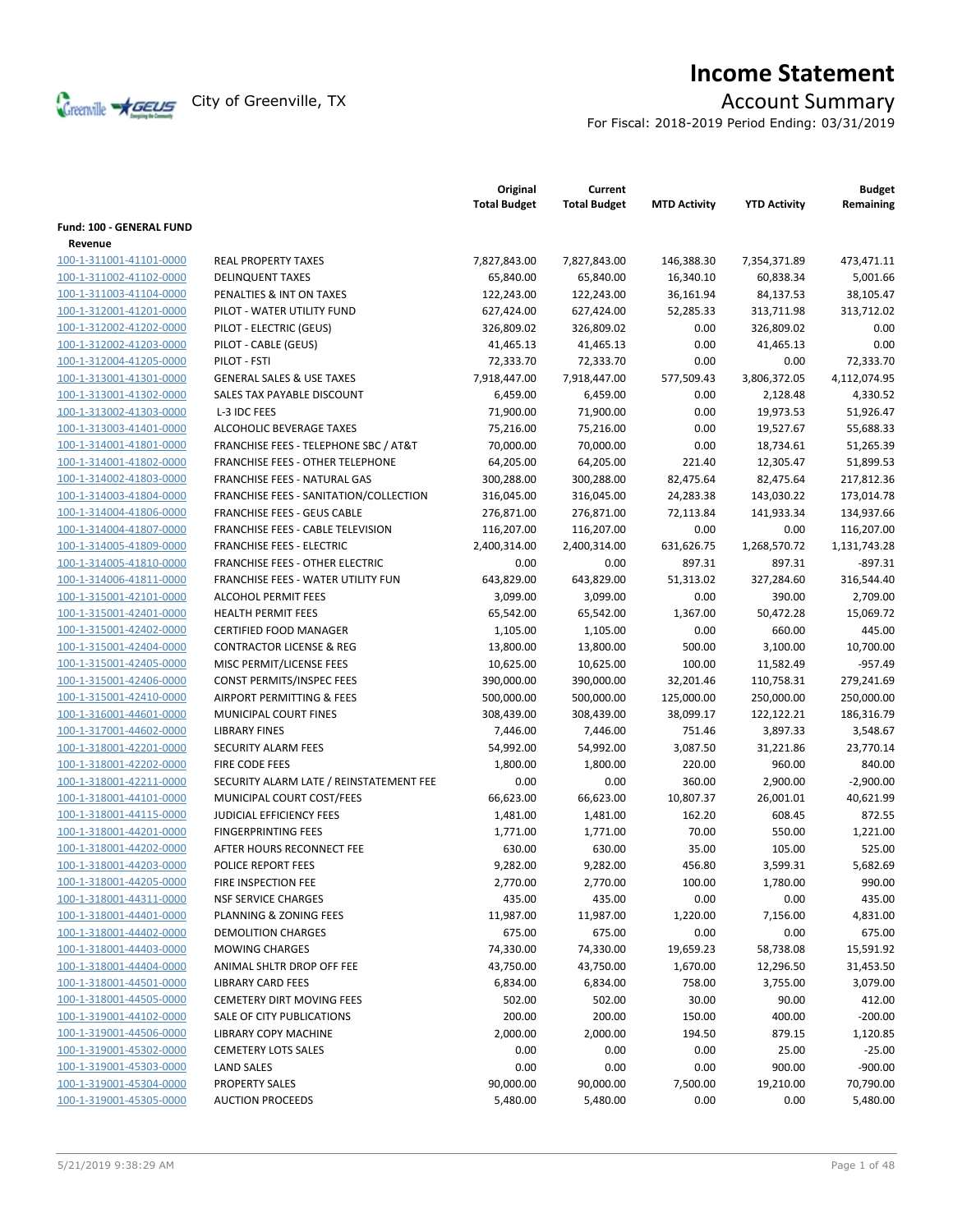|                         |                                       | Original<br><b>Total Budget</b> | Current<br><b>Total Budget</b> | <b>MTD Activity</b> | <b>YTD Activity</b> | <b>Budget</b><br>Remaining |
|-------------------------|---------------------------------------|---------------------------------|--------------------------------|---------------------|---------------------|----------------------------|
| 100-1-319001-45401-0000 | <b>INTEREST REVENUES</b>              | 22,613.00                       | 22,613.00                      | 10,320.48           | 37,161.22           | $-14,548.22$               |
| 100-1-319001-45501-0000 | LIBRARY MTG ROOM RENTAL               | 1,015.00                        | 1,015.00                       | 130.00              | 602.50              | 412.50                     |
| 100-1-319001-45503-0000 | <b>PAVILION RENTALS</b>               | 11,908.00                       | 11,908.00                      | 430.00              | 980.00              | 10,928.00                  |
| 100-1-319001-45601-0000 | <b>MISCELLANEOUS REVENUES</b>         | 41,204.00                       | 41,204.00                      | 4.20                | 58,858.98           | $-17,654.98$               |
| 100-1-319001-45604-0000 | OTHER REVENUE / OVER/SHORT            | 0.00                            | 0.00                           | 14,894.27           | 97,728.17           | $-97,728.17$               |
| 100-1-322001-43002-0000 | ANIMAL SHELTER CONTRIB                | 100,000.00                      | 100,000.00                     | 0.00                | 50,000.00           | 50,000.00                  |
| 100-1-322001-43003-0000 | HUNT CO CONTRIB - FIRE                | 28,800.00                       | 28,800.00                      | 2,400.00            | 14,400.00           | 14,400.00                  |
| 100-1-322001-43004-0000 | HUNT CO MEM HOSP REIM                 | 22,400.00                       | 22,400.00                      | 0.00                | 10,016.00           | 12,384.00                  |
| 100-1-323001-46008-0000 | <b>XFR - TOURISM FUND</b>             | 190,000.00                      | 190,000.00                     | 15,833.33           | 94,999.98           | 95,000.02                  |
| 100-1-324001-46506-0000 | CA - RECREATION FUND                  | 10,275.00                       | 10,275.00                      | 856.25              | 5,137.50            | 5,137.50                   |
| 100-1-324001-46509-0000 | CA - VENUE MGMT FUND                  | 5,741.00                        | 5,741.00                       | 478.42              | 2,870.52            | 2,870.48                   |
| 100-1-324001-46537-0000 | CA - MAIL MACHINE LEASE               | 3,132.00                        | 3,132.00                       | 269.28              | 1,615.68            | 1,516.32                   |
| 100-1-324001-46614-0000 | CA - SANITATION FUND COLLECTION       | 41,607.00                       | 41,607.00                      | 3,467.25            | 20,803.50           | 20,803.50                  |
| 100-1-324001-46650-0000 | CA - UTILITY FUND TO GENERAL GOVERNME | 406,798.00                      | 406,798.00                     | 33,899.83           | 203,398.98          | 203,399.02                 |
| 100-1-324001-46651-0000 | CA - UTILITY FUND TO PUBLIC WORKS     | 155,979.00                      | 155,979.00                     | 12,998.25           | 77,989.50           | 77,989.50                  |
| 100-1-324001-46801-0000 | <b>CA - SPENCE FUND</b>               | 600.00                          | 600.00                         | 50.00               | 300.00              | 300.00                     |
| 100-1-324009-46901-0000 | <b>CA - ELECTRIC UTILITY</b>          | 355,294.00                      | 355,294.00                     | 29,607.83           | 177,646.98          | 177,647.02                 |
| 100-1-324009-46906-0000 | <b>CA - CABLE UTILITY</b>             | 57,596.00                       | 57,596.00                      | 4,799.67            | 28,798.02           | 28,797.98                  |
|                         | <b>Revenue Total:</b>                 | 24,474,298.85                   | 24,474,298.85                  | 2,066,555.19        | 15,632,033.04       | 8,842,265.81               |
| Expense                 |                                       |                                 |                                |                     |                     |                            |
| 100-1-411000-52001-0000 | <b>OFFICE SUPPLIES</b>                | 60.00                           | 60.00                          | 0.00                | 0.00                | 60.00                      |
| 100-1-411000-52005-0000 | PRINTED MATERIALS                     | 96.00                           | 96.00                          | 0.00                | 48.00               | 48.00                      |
| 100-1-411000-52103-0000 | <b>MEETING SUPPLIES</b>               | 2,150.00                        | 2,150.00                       | 0.00                | 588.03              | 1,561.97                   |
| 100-1-411000-54001-0000 | <b>TELEPHONE CHARGES</b>              | 1,452.00                        | 1,452.00                       | 112.01              | 560.04              | 891.96                     |
| 100-1-411000-54201-0000 | MEMBERSHIPS & SUBSCRIPTIONS           | 6,274.00                        | 6,274.00                       | 0.00                | 2,164.80            | 4,109.20                   |
| 100-1-411000-54204-0000 | <b>PUBLIC RELATIONS</b>               | 1,200.00                        | 1,200.00                       | 0.00                | 1,300.00            | $-100.00$                  |
| 100-1-411000-54213-0000 | PLAQUES AND AWARDS                    | 750.00                          | 750.00                         | 0.00                | 0.00                | 750.00                     |
| 100-1-411000-54214-0000 | <b>TRAVEL &amp; TRAINING</b>          | 16,995.00                       | 16,995.00                      | 3,688.89            | 8,726.79            | 8,268.21                   |
| 100-1-411400-51001-0000 | <b>REGULAR SALARIES</b>               | 82,284.00                       | 82,284.00                      | 6,146.88            | 39,924.31           | 42,359.69                  |
| 100-1-411400-51021-0000 | LONGEVITY                             | 1,560.00                        | 1,560.00                       | 0.00                | 1,560.00            | 0.00                       |
| 100-1-411400-51116-0000 | CAR ALLOWANCE                         | 4,200.00                        | 4,200.00                       | 323.08              | 2,100.02            | 2,099.98                   |
| 100-1-411400-51117-0000 | <b>CELL PHONE ALLOWANCE</b>           | 696.00                          | 696.00                         | 53.54               | 348.01              | 347.99                     |
| 100-1-411400-51201-0000 | <b>FICA</b>                           | 5,502.00                        | 5,502.00                       | 384.68              | 2,614.08            | 2,887.92                   |
| 100-1-411400-51202-0000 | MEDICARE                              | 1,287.00                        | 1,287.00                       | 89.96               | 611.35              | 675.65                     |
| 100-1-411400-51203-0000 | <b>HEALTH INSURANCE</b>               | 10,725.00                       | 10,725.00                      | 893.75              | 5,362.50            | 5,362.50                   |
| 100-1-411400-51204-0000 | <b>WORKERS COMPENSATION</b>           | 243.00                          | 243.00                         | 20.25               | 121.50              | 121.50                     |
| 100-1-411400-51205-0000 | STATE UNEMPLOYMENT                    | 69.00                           | 69.00                          | $-74.93$            | 87.07               | $-18.07$                   |
| 100-1-411400-51301-0000 | <b>TMRS</b>                           | 9,939.00                        | 9,939.00                       | 721.50              | 4,995.35            | 4,943.65                   |
| 100-1-411400-52001-0000 | <b>OFFICE SUPPLIES</b>                | 360.00                          | 360.00                         | 42.49               | 42.49               | 317.51                     |
| 100-1-411400-52002-0000 | POSTAGE / FREIGHT                     | 150.00                          | 150.00                         | 1.50                | 27.11               | 122.89                     |
| 100-1-411400-52005-0000 | PRINTED MATERIALS                     | 150.00                          | 150.00                         | 0.00                | 24.50               | 125.50                     |
| 100-1-411400-54001-0000 | <b>TELEPHONE CHARGES</b>              | 1,020.00                        | 1,020.00                       | 93.03               | 479.72              | 540.28                     |
| 100-1-411400-54101-0000 | PROFESSIONAL SERVICES                 | 875.00                          | 875.00                         | 0.00                | 375.00              | 500.00                     |
| 100-1-411400-54201-0000 | MEMBERSHIPS & SUBSCRIPTIONS           | 135.00                          | 135.00                         | 0.00                | 125.00              | 10.00                      |
| 100-1-411400-54206-0000 | <b>ELECTION EXPENSE</b>               | 4,000.00                        | 4,000.00                       | 0.00                | 128.24              | 3,871.76                   |
| 100-1-411400-54212-0000 | <b>PRINTING</b>                       | 4,000.00                        | 4,000.00                       | 0.00                | 0.00                | 4,000.00                   |
| 100-1-411400-54214-0000 | <b>TRAVEL &amp; TRAINING</b>          | 1,100.00                        | 1,100.00                       | 25.00               | 657.80              | 442.20                     |
| 100-1-412100-51001-0000 | REGULAR SALARIES                      | 181,564.00                      | 181,564.00                     | 20,628.22           | 83,139.79           | 98,424.21                  |
| 100-1-412100-51020-0000 | <b>OVERTIME</b>                       | 7,037.00                        | 7,037.00                       | 2,762.67            | 4,386.63            | 2,650.37                   |
| 100-1-412100-51021-0000 | LONGEVITY                             | 5,912.00                        | 5,912.00                       | 0.00                | 3,530.00            | 2,382.00                   |
| 100-1-412100-51101-0000 | <b>CERTIFICATION PAY</b>              | 3,600.00                        | 3,600.00                       | 253.85              | 1,269.26            | 2,330.74                   |
| 100-1-412100-51201-0000 | <b>FICA</b>                           | 12,283.00                       | 12,283.00                      | 1,398.49            | 5,312.94            | 6,970.06                   |
| 100-1-412100-51202-0000 | MEDICARE                              | 2,873.00                        | 2,873.00                       | 327.06              | 1,242.53            | 1,630.47                   |
| 100-1-412100-51203-0000 | <b>HEALTH INSURANCE</b>               | 42,900.00                       | 42,900.00                      | 3,575.00            | 21,450.00           | 21,450.00                  |
| 100-1-412100-51204-0000 | <b>WORKERS COMPENSATION</b>           | 542.00                          | 542.00                         | 45.17               | 271.02              | 270.98                     |
| 100-1-412100-51205-0000 | STATE UNEMPLOYMENT                    | 399.00                          | 399.00                         | $-423.67$           | $-2.21$             | 401.21                     |
| 100-1-412100-51301-0000 | <b>TMRS</b>                           | 21,375.00                       | 21,375.00                      | 2,615.10            | 10,464.72           | 10,910.28                  |
| 100-1-412100-52001-0000 | <b>OFFICE SUPPLIES</b>                | 900.00                          | 900.00                         | 0.00                | 158.54              | 741.46                     |
| 100-1-412100-52002-0000 | POSTAGE / FREIGHT                     | 3,700.00                        | 3,700.00                       | 260.07              | 1,394.97            | 2,305.03                   |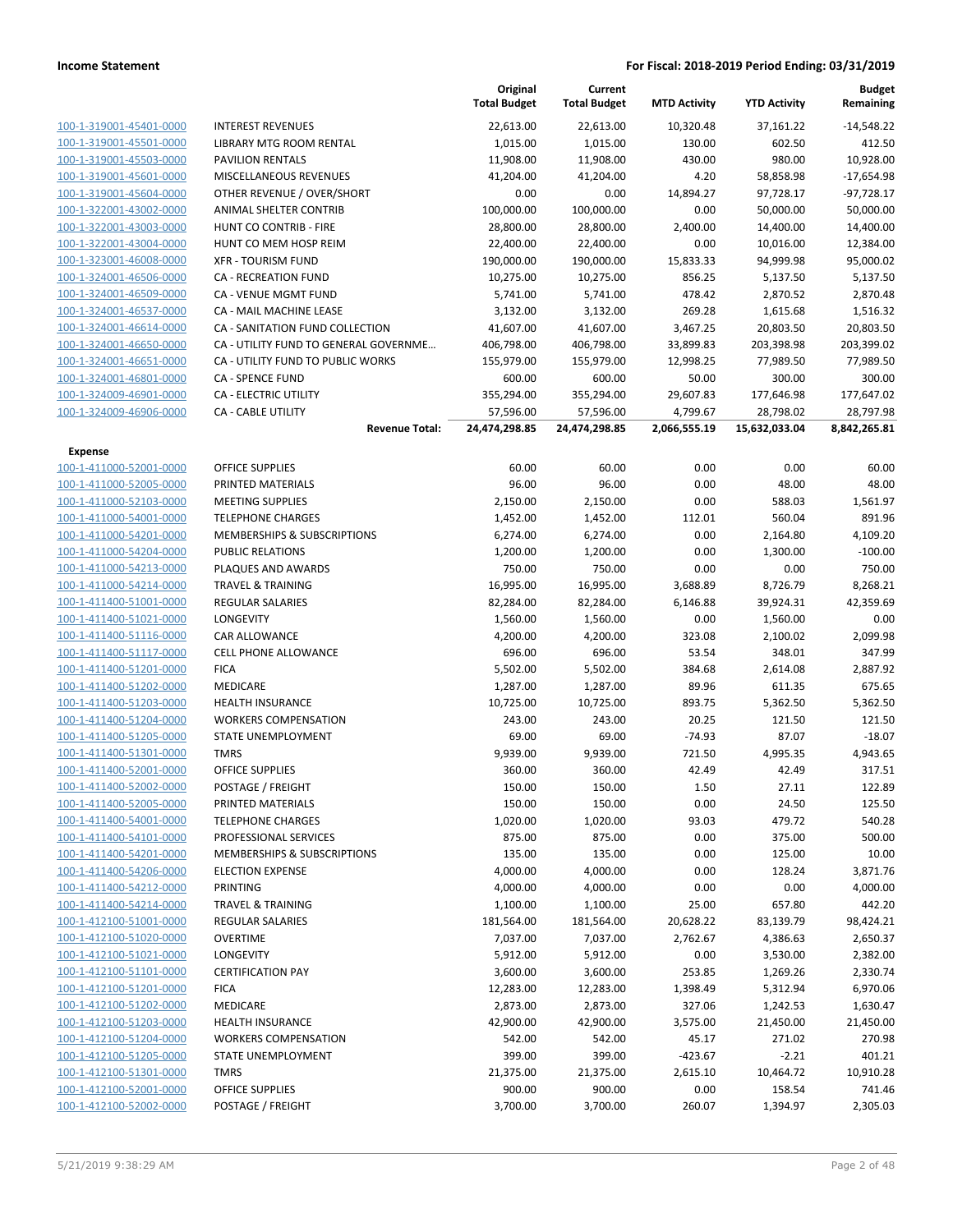|                                                    |                                              | Original<br><b>Total Budget</b> | Current<br><b>Total Budget</b> | <b>MTD Activity</b> | <b>YTD Activity</b> | Budget<br>Remaining |
|----------------------------------------------------|----------------------------------------------|---------------------------------|--------------------------------|---------------------|---------------------|---------------------|
| 100-1-412100-52005-0000                            | PRINTED MATERIALS                            | 1,500.00                        | 1,500.00                       | 0.00                | 0.00                | 1,500.00            |
| 100-1-412100-52102-0000                            | <b>BOOKS / REF SUPPLIES</b>                  | 250.00                          | 250.00                         | 0.00                | 0.00                | 250.00              |
| 100-1-412100-52110-0000                            | <b>TICKET WRITER SUPPLIES</b>                | 8,700.00                        | 8,700.00                       | 0.00                | 0.00                | 8,700.00            |
| 100-1-412100-53201-0000                            | <b>FURNITURE &amp; OFFICE EQUIPMENT</b>      | 1,212.00                        | 1,212.00                       | 0.00                | 1,211.54            | 0.46                |
| 100-1-412100-54001-0000                            | <b>TELEPHONE CHARGES</b>                     | 6,882.00                        | 6,882.00                       | 384.31              | 1,832.29            | 5,049.71            |
| 100-1-412100-54101-0000                            | PROFESSIONAL SERVICES                        | 27,192.00                       | 27,192.00                      | 3,818.30            | 9,168.00            | 18,024.00           |
| 100-1-412100-54201-0000                            | MEMBERSHIPS & SUBSCRIPTIONS                  | 550.00                          | 550.00                         | 0.00                | 366.23              | 183.77              |
| 100-1-412100-54207-0000                            | COURT COSTS, JURY, WIT FEES                  | 360.00                          | 360.00                         | 36.00               | 72.00               | 288.00              |
| 100-1-412100-54214-0000                            | <b>TRAVEL &amp; TRAINING</b>                 | 6,785.00                        | 6,785.00                       | 0.00                | 2,052.43            | 4,732.57            |
| 100-1-413200-51001-0000                            | <b>REGULAR SALARIES</b>                      | 219,608.00                      | 219,608.00                     | 16,517.60           | 107,227.21          | 112,380.79          |
| 100-1-413200-51020-0000                            | <b>OVERTIME</b>                              | 130.00                          | 130.00                         | 0.00                | 54.78               | 75.22               |
| 100-1-413200-51021-0000                            | LONGEVITY                                    | 432.00                          | 432.00                         | 0.00                | 432.00              | 0.00                |
| 100-1-413200-51116-0000                            | <b>CAR ALLOWANCE</b>                         | 7,200.00                        | 7,200.00                       | 553.84              | 3,599.96            | 3,600.04            |
| 100-1-413200-51117-0000                            | <b>CELL PHONE ALLOWANCE</b>                  | 960.00                          | 960.00                         | 73.84               | 479.96              | 480.04              |
| 100-1-413200-51201-0000                            | <b>FICA</b>                                  | 8,974.00                        | 8,974.00                       | 1,009.40            | 5,125.52            | 3,848.48            |
| 100-1-413200-51202-0000                            | MEDICARE                                     | 3,311.00                        | 3,311.00                       | 236.06              | 1,553.95            | 1,757.05            |
| 100-1-413200-51203-0000                            | <b>HEALTH INSURANCE</b>                      | 21,450.00                       | 21,450.00                      | 1,787.50            | 10,725.00           | 10,725.00           |
| 100-1-413200-51204-0000                            | <b>WORKERS COMPENSATION</b>                  | 625.00                          | 625.00                         | 52.08               | 312.48              | 312.52              |
| 100-1-413200-51205-0000                            | STATE UNEMPLOYMENT                           | 137.00                          | 137.00                         | $-145.85$           | 122.30              | 14.70               |
| 100-1-413200-51301-0000                            | <b>TMRS</b>                                  | 25,573.00                       | 25,573.00                      | 1,896.28            | 12,702.17           | 12,870.83           |
| 100-1-413200-51303-0000<br>100-1-413200-52001-0000 | SUP 457 COMP PLAN                            | 12,334.00                       | 12,334.00                      | 1,695.24            | 11,019.06           | 1,314.94            |
| 100-1-413200-52002-0000                            | <b>OFFICE SUPPLIES</b>                       | 550.00                          | 550.00                         | 24.99               | 59.45<br>42.37      | 490.55<br>157.63    |
| 100-1-413200-52103-0000                            | POSTAGE / FREIGHT<br><b>MEETING SUPPLIES</b> | 200.00<br>475.00                | 200.00<br>475.00               | 15.57<br>42.81      | 754.17              | $-279.17$           |
| 100-1-413200-54001-0000                            | <b>TELEPHONE CHARGES</b>                     | 5,332.00                        | 5,332.00                       | 334.55              | 1,593.41            | 3,738.59            |
| 100-1-413200-54101-0000                            | PROFESSIONAL SERVICES                        | 100.00                          | 100.00                         | 0.00                | 0.00                | 100.00              |
| 100-1-413200-54201-0000                            | MEMBERSHIPS & SUBSCRIPTIONS                  | 1,400.00                        | 1,400.00                       | 612.99              | 612.99              | 787.01              |
| 100-1-413200-54205-0000                            | <b>BUSINESS MEALS</b>                        | 250.00                          | 250.00                         | 0.00                | 223.24              | 26.76               |
| 100-1-413200-54212-0000                            | <b>PRINTING</b>                              | 450.00                          | 450.00                         | 0.00                | 0.00                | 450.00              |
| 100-1-413200-54214-0000                            | <b>TRAVEL &amp; TRAINING</b>                 | 8,000.00                        | 7,460.97                       | 942.28              | 3,649.59            | 3,811.38            |
| 100-1-415100-51001-0000                            | <b>REGULAR SALARIES</b>                      | 300,886.00                      | 268,250.00                     | 18,391.52           | 120,355.11          | 147,894.89          |
| 100-1-415100-51020-0000                            | <b>OVERTIME</b>                              | 1,148.00                        | 1,148.00                       | 9.76                | 728.16              | 419.84              |
| 100-1-415100-51021-0000                            | LONGEVITY                                    | 4,000.00                        | 4,000.00                       | 0.00                | 3,174.00            | 826.00              |
| 100-1-415100-51116-0000                            | <b>CAR ALLOWANCE</b>                         | 4,200.00                        | 4,200.00                       | 323.08              | 2,100.02            | 2,099.98            |
| 100-1-415100-51117-0000                            | CELL PHONE ALLOWANCE                         | 1,920.00                        | 1,920.00                       | 73.84               | 479.96              | 1,440.04            |
| 100-1-415100-51201-0000                            | <b>FICA</b>                                  | 19,354.00                       | 19,354.00                      | 1,082.37            | 7,918.71            | 11,435.29           |
| 100-1-415100-51202-0000                            | MEDICARE                                     | 4,526.00                        | 4,526.00                       | 253.14              | 1,851.97            | 2,674.03            |
| 100-1-415100-51203-0000                            | <b>HEALTH INSURANCE</b>                      | 58,988.00                       | 58,988.00                      | 4,915.66            | 29,493.96           | 29,494.04           |
| 100-1-415100-51204-0000                            | <b>WORKERS COMPENSATION</b>                  | 854.00                          | 854.00                         | 71.17               | 427.02              | 426.98              |
| 100-1-415100-51205-0000                            | STATE UNEMPLOYMENT                           | 377.00                          | 377.00                         | $-399.95$           | 400.44              | $-23.44$            |
| 100-1-415100-51301-0000                            | <b>TMRS</b>                                  | 34,961.00                       | 34,961.00                      | 1,984.21            | 14,703.64           | 20,257.36           |
| 100-1-415100-52001-0000                            | <b>OFFICE SUPPLIES</b>                       | 1,700.00                        | 1,700.00                       | 293.56              | 1,365.53            | 334.47              |
| 100-1-415100-52002-0000                            | POSTAGE / FREIGHT                            | 4,000.00                        | 4,000.00                       | 336.01              | 2,126.91            | 1,873.09            |
| 100-1-415100-52005-0000                            | PRINTED MATERIALS                            | 0.00                            | 0.00                           | 0.00                | 115.61              | $-115.61$           |
| 100-1-415100-54001-0000                            | <b>TELEPHONE CHARGES</b>                     | 2,858.00                        | 2,858.00                       | 236.02              | 1,211.56            | 1,646.44            |
| 100-1-415100-54101-0000                            | PROFESSIONAL SERVICES                        | 0.00                            | 0.00                           | 0.00                | 50.00               | -50.00              |
| 100-1-415100-54110-0000                            | <b>AUDIT</b>                                 | 58,181.00                       | 58,181.00                      | 5,000.00            | 52,320.00           | 5,861.00            |
| 100-1-415100-54201-0000                            | MEMBERSHIPS & SUBSCRIPTIONS                  | 2,345.00                        | 2,345.00                       | 0.00                | 769.00              | 1,576.00            |
| 100-1-415100-54211-0000                            | ADVERTISING                                  | 25,000.00                       | 25,000.00                      | 3,232.25            | 15,837.65           | 9,162.35            |
| 100-1-415100-54212-0000                            | <b>PRINTING</b>                              | 3,500.00                        | 3,500.00                       | 0.00                | 0.00                | 3,500.00            |
| 100-1-415100-54214-0000                            | <b>TRAVEL &amp; TRAINING</b>                 | 4,500.00                        | 4,500.00                       | 754.71              | 2,502.17            | 1,997.83            |
| 100-1-415150-54401-0000                            | <b>APPRAISER</b>                             | 276,930.00                      | 276,930.00                     | 67,210.30           | 134,420.60          | 142,509.40          |
| 100-1-415150-54402-0000                            | <b>COLLECTOR</b>                             | 16,000.00                       | 16,000.00                      | 0.00                | 15,911.38           | 88.62               |
| 100-1-415300-54106-0000                            | <b>ATTORNEY FEES</b>                         | 200,000.00                      | 200,000.00                     | 15,232.50           | 99,609.12           | 100,390.88          |
| 100-1-415500-51001-0000                            | REGULAR SALARIES                             | 171,254.00                      | 171,254.00                     | 10,181.19           | 86,119.89           | 85,134.11           |
| 100-1-415500-51020-0000                            | <b>OVERTIME</b>                              | 735.00                          | 735.00                         | 0.00                | 573.25              | 161.75              |
| 100-1-415500-51021-0000                            | LONGEVITY                                    | 3,990.00                        | 3,990.00                       | 57.00               | 4,047.00            | $-57.00$            |
| 100-1-415500-51116-0000                            | <b>CAR ALLOWANCE</b>                         | 4,200.00                        | 4,200.00                       | 161.54              | 1,938.48            | 2,261.52            |
| 100-1-415500-51117-0000                            | CELL PHONE ALLOWANCE                         | 960.00                          | 960.00                         | 36.92               | 443.04              | 516.96              |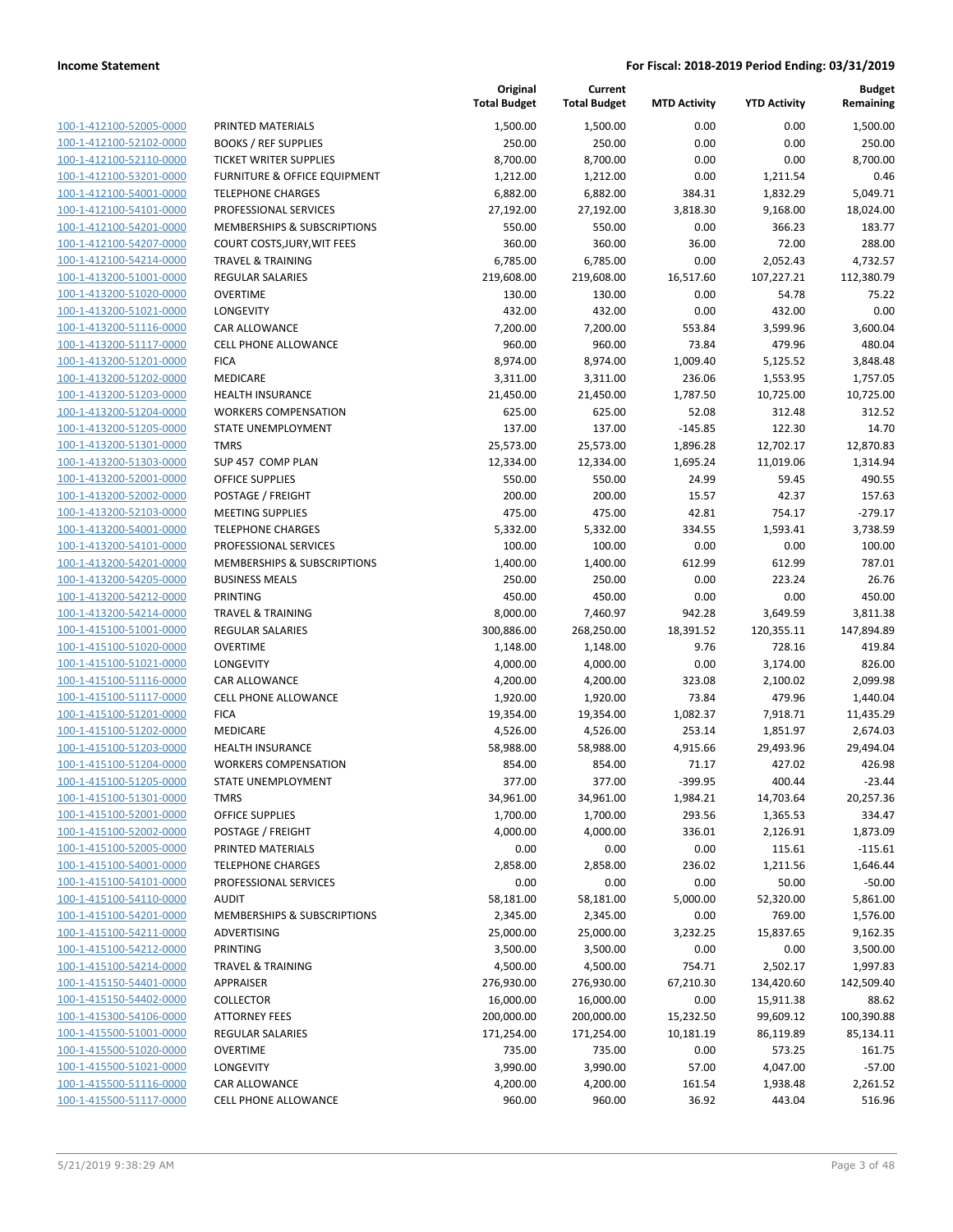| 100-1-415500-51201-0000        |
|--------------------------------|
| 100-1-415500-51202-0000        |
| 100-1-415500-51203-0000        |
| 100-1-415500-51204-0000        |
| 100-1-415500-51205-0000        |
| 100-1-415500-51301-0000        |
| 100-1-415500-52001-0000        |
| 100-1-415500-52002-0000        |
| 100-1-415500-52303-0000        |
| 100-1-415500-52401-0000        |
| 100-1-415500-54001-0000        |
| 100-1-415500-54102-0000        |
| 100-1-415500-54107-0000        |
| 100-1-415500-54118-0000        |
|                                |
| 100-1-415500-54119-0000        |
| 100-1-415500-54201-0000        |
| 100-1-415500-54213-0000        |
| 100-1-415500-54214-0000        |
| 100-1-421100-51001-0000        |
| 100-1-421100-51020-0000        |
| 100-1-421100-51021-0000        |
| 100-1-421100-51101-0000        |
| 100-1-421100-51115-0000        |
| 100-1-421100-51117-0000        |
| 100-1-421100-51201-0000        |
| 100-1-421100-51202-0000        |
| 100-1-421100-51203-0000        |
| 100-1-421100-51204-0000        |
| 100-1-421100-51205-0000        |
| 100-1-421100-51301-0000        |
| 100-1-421100-52001-0000        |
| 100-1-421100-52002-0000        |
| 100-1-421100-52004-0000        |
| 100-1-421100-52005-0000        |
| 100-1-421100-52103-0000        |
| 100-1-421100-52104-0000        |
| 100-1-421100-52201-0000        |
| 100-1-421100-52203-0000        |
|                                |
| 100-1-421100-52302-0000        |
| 100-1-421100-52305-0000        |
| 100-1-421100-53202-0000        |
| <u>100-1-421100-53205-0000</u> |
| 100-1-421100-54001-0000        |
| 100-1-421100-54002-0000        |
| <u>100-1-421100-54201-0000</u> |
| <u>100-1-421100-54205-0000</u> |
| <u>100-1-421100-54212-0000</u> |
| <u>100-1-421100-54213-0000</u> |
| <u>100-1-421100-54214-0000</u> |
| <u>100-1-421210-51001-0000</u> |
| <u>100-1-421210-51020-0000</u> |
| <u>100-1-421210-51021-0000</u> |
| <u>100-1-421210-51101-0000</u> |
| 100-1-421210-51115-0000        |
| <u>100-1-421210-51117-0000</u> |
| <u>100-1-421210-51201-0000</u> |
| <u>100-1-421210-51202-0000</u> |
| <u>100-1-421210-51203-0000</u> |
|                                |
| <u>100-1-421210-51204-0000</u> |

|                         |                              | Original<br><b>Total Budget</b> | Current<br><b>Total Budget</b> | <b>MTD Activity</b> | <b>YTD Activity</b> | <b>Budget</b><br>Remaining |
|-------------------------|------------------------------|---------------------------------|--------------------------------|---------------------|---------------------|----------------------------|
| 100-1-415500-51201-0000 | <b>FICA</b>                  | 11,231.00                       | 11,231.00                      | 964.25              | 5,820.56            | 5,410.44                   |
| 100-1-415500-51202-0000 | MEDICARE                     | 2,627.00                        | 2,627.00                       | 225.51              | 1,361.26            | 1,265.74                   |
| 100-1-415500-51203-0000 | HEALTH INSURANCE             | 32,175.00                       | 32,175.00                      | 2,681.25            | 16,087.50           | 16,087.50                  |
| 100-1-415500-51204-0000 | <b>WORKERS COMPENSATION</b>  | 496.00                          | 496.00                         | 41.33               | 247.98              | 248.02                     |
| 100-1-415500-51205-0000 | STATE UNEMPLOYMENT           | 206.00                          | 206.00                         | $-220.71$           | 196.23              | 9.77                       |
| 100-1-415500-51301-0000 | <b>TMRS</b>                  | 20,288.00                       | 20,288.00                      | 1,821.82            | 11,270.19           | 9,017.81                   |
| 100-1-415500-52001-0000 | <b>OFFICE SUPPLIES</b>       | 2,000.00                        | 2,000.00                       | 0.00                | 852.79              | 1,147.21                   |
| 100-1-415500-52002-0000 | POSTAGE / FREIGHT            | 1,000.00                        | 1,000.00                       | 59.87               | 504.57              | 495.43                     |
| 100-1-415500-52303-0000 | <b>TRAINING SUPPLIES</b>     | 500.00                          | 500.00                         | 0.00                | 0.00                | 500.00                     |
| 100-1-415500-52401-0000 | RECREATIONAL SUPPLIES        | 0.00                            | 0.00                           | 200.47              | 239.44              | $-239.44$                  |
| 100-1-415500-54001-0000 | <b>TELEPHONE CHARGES</b>     | 2,165.00                        | 2,165.00                       | 177.58              | 881.19              | 1,283.81                   |
| 100-1-415500-54102-0000 | <b>MVR CHECKS</b>            | 200.00                          | 200.00                         | 0.00                | 0.00                | 200.00                     |
| 100-1-415500-54107-0000 | MEDICAL                      | 5,500.00                        | 5,500.00                       | 961.00              | 2,790.00            | 2,710.00                   |
| 100-1-415500-54118-0000 | <b>MEDICAL - POLICE</b>      | 2,500.00                        | 2,500.00                       | 137.00              | 224.00              | 2,276.00                   |
| 100-1-415500-54119-0000 | <b>MEDICAL - FIRE</b>        | 2,500.00                        | 2,500.00                       | 0.00                | 295.00              | 2,205.00                   |
| 100-1-415500-54201-0000 | MEMBERSHIPS & SUBSCRIPTIONS  | 5,500.00                        | 5,500.00                       | 675.99              | 1,612.94            | 3,887.06                   |
| 100-1-415500-54213-0000 | PLAQUES AND AWARDS           | 10,900.00                       | 10,900.00                      | 174.95              | 11,458.68           | $-558.68$                  |
| 100-1-415500-54214-0000 | <b>TRAVEL &amp; TRAINING</b> | 6,000.00                        | 6,000.00                       | 0.00                | 1,275.45            | 4,724.55                   |
| 100-1-421100-51001-0000 | <b>REGULAR SALARIES</b>      | 284,521.00                      | 284,521.00                     | 20,282.40           | 179,647.74          | 104,873.26                 |
| 100-1-421100-51020-0000 | <b>OVERTIME</b>              | 1,850.00                        | 1,850.00                       | 2,094.03            | 5,249.92            | $-3,399.92$                |
| 100-1-421100-51021-0000 | <b>LONGEVITY</b>             | 4,488.00                        | 4,488.00                       | 0.00                | 8,048.00            | $-3,560.00$                |
| 100-1-421100-51101-0000 | <b>CERTIFICATION PAY</b>     | 3,600.00                        | 3,600.00                       | 276.92              | 2,561.51            | 1,038.49                   |
| 100-1-421100-51115-0000 | <b>CLOTHING ALLOWANCE</b>    | 840.00                          | 840.00                         | 18.48               | 770.94              | 69.06                      |
| 100-1-421100-51117-0000 | <b>CELL PHONE ALLOWANCE</b>  | 1,560.00                        | 1,560.00                       | 120.00              | 1,186.12            | 373.88                     |
| 100-1-421100-51201-0000 | <b>FICA</b>                  | 18,405.00                       | 18,405.00                      | 1,378.60            | 12,540.01           | 5,864.99                   |
| 100-1-421100-51202-0000 | MEDICARE                     | 4,304.00                        | 4,304.00                       | 322.41              | 2,932.74            | 1,371.26                   |
| 100-1-421100-51203-0000 | <b>HEALTH INSURANCE</b>      | 42,900.00                       | 42,900.00                      | 3,575.00            | 21,450.00           | 21,450.00                  |
| 100-1-421100-51204-0000 | <b>WORKERS COMPENSATION</b>  | 6,075.00                        | 6,075.00                       | 506.25              | 3,037.50            | 3,037.50                   |
| 100-1-421100-51205-0000 | STATE UNEMPLOYMENT           | 275.00                          | 275.00                         | $-296.75$           | 317.39              | $-42.39$                   |
| 100-1-421100-51301-0000 | <b>TMRS</b>                  | 33,248.00                       | 33,248.00                      | 2,520.77            | 23,637.58           | 9,610.42                   |
| 100-1-421100-52001-0000 | <b>OFFICE SUPPLIES</b>       | 1,000.00                        | 1,000.00                       | 165.50              | 290.80              | 709.20                     |
| 100-1-421100-52002-0000 | POSTAGE / FREIGHT            | 300.00                          | 300.00                         | 20.03               | 103.75              | 196.25                     |
| 100-1-421100-52004-0000 | <b>COMPUTER SUPPLIES</b>     | 300.00                          | 300.00                         | 0.00                | 0.00                | 300.00                     |
| 100-1-421100-52005-0000 | PRINTED MATERIALS            | 210.00                          | 210.00                         | 0.00                | 0.00                | 210.00                     |
| 100-1-421100-52103-0000 | <b>MEETING SUPPLIES</b>      | 1,200.00                        | 1,200.00                       | 56.06               | 1,066.97            | 133.03                     |
| 100-1-421100-52104-0000 | <b>WEARING APPAREL</b>       | 397.98                          | 397.98                         | 0.00                | 0.00                | 397.98                     |
| 100-1-421100-52201-0000 | MINOR TOOLS & EQUIPMENT      | 600.00                          | 600.00                         | 0.00                | 59.37               | 540.63                     |
| 100-1-421100-52203-0000 | <b>MOTOR VEHICLE FUEL</b>    | 4,200.00                        | 4,200.00                       | 92.44               | 1,105.85            | 3,094.15                   |
| 100-1-421100-52302-0000 | <b>MEDICAL SUPPLIES</b>      | 300.00                          | 300.00                         | 45.05               | 98.27               | 201.73                     |
| 100-1-421100-52305-0000 | PUBLIC EDUCATION             | 4,725.00                        | 4,725.00                       | 66.13               | 1,064.63            | 3,660.37                   |
| 100-1-421100-53202-0000 | MACHINE, TOOLS & IMPLMNTS    | 150.00                          | 150.00                         | 0.00                | 149.95              | 0.05                       |
| 100-1-421100-53205-0000 | <b>MOTOR VEHICLES</b>        | 2,245.00                        | 2,245.00                       | 240.10              | 3,518.42            | $-1,273.42$                |
| 100-1-421100-54001-0000 | <b>TELEPHONE CHARGES</b>     | 20,174.00                       | 20,174.00                      | 1,970.16            | 9,837.88            | 10,336.12                  |
| 100-1-421100-54002-0000 | UTILITY CHARGES              | 83,432.00                       | 83,432.00                      | 6,596.96            | 37,073.26           | 46,358.74                  |
| 100-1-421100-54201-0000 | MEMBERSHIPS & SUBSCRIPTIONS  | 2,664.00                        | 2,664.00                       | 0.00                | $-94.00$            | 2,758.00                   |
| 100-1-421100-54205-0000 | <b>BUSINESS MEALS</b>        | 150.00                          | 150.00                         | 0.00                | 0.00                | 150.00                     |
| 100-1-421100-54212-0000 | PRINTING                     | 222.00                          | 222.00                         | 0.00                | 0.00                | 222.00                     |
| 100-1-421100-54213-0000 | PLAQUES AND AWARDS           | 200.00                          | 200.00                         | 0.00                | 0.00                | 200.00                     |
| 100-1-421100-54214-0000 | <b>TRAVEL &amp; TRAINING</b> | 6,158.53                        | 6,158.53                       | 30.00               | 70.00               | 6,088.53                   |
| 100-1-421210-51001-0000 | <b>REGULAR SALARIES</b>      | 818,807.00                      | 818,807.00                     | 51,643.93           | 332,359.78          | 486,447.22                 |
| 100-1-421210-51020-0000 | <b>OVERTIME</b>              | 46,777.00                       | 46,777.00                      | 11,729.55           | 40,492.18           | 6,284.82                   |
| 100-1-421210-51021-0000 | LONGEVITY                    | 15,528.00                       | 15,528.00                      | 156.92              | 12,658.49           | 2,869.51                   |
| 100-1-421210-51101-0000 | <b>CERTIFICATION PAY</b>     | 19,320.00                       | 19,320.00                      | 1,153.82            | 7,499.83            | 11,820.17                  |
| 100-1-421210-51115-0000 | <b>CLOTHING ALLOWANCE</b>    | 7,920.00                        | 7,920.00                       | 83.16               | 3,240.54            | 4,679.46                   |
| 100-1-421210-51117-0000 | CELL PHONE ALLOWANCE         | 5,160.00                        | 5,160.00                       | 304.64              | 1,980.16            | 3,179.84                   |
| 100-1-421210-51201-0000 | <b>FICA</b>                  | 56,638.00                       | 56,638.00                      | 3,787.02            | 23,236.93           | 33,401.07                  |
| 100-1-421210-51202-0000 | MEDICARE                     | 13,246.00                       | 13,246.00                      | 885.68              |                     | 7,811.54                   |
|                         |                              |                                 |                                |                     | 5,434.46            |                            |
| 100-1-421210-51203-0000 | HEALTH INSURANCE             | 117,975.00                      | 117,975.00                     | 9,831.25            | 58,987.50           | 58,987.50                  |
| 100-1-421210-51204-0000 | <b>WORKERS COMPENSATION</b>  | 25,438.00                       | 25,438.00                      | 2,119.83            | 12,718.98           | 12,719.02                  |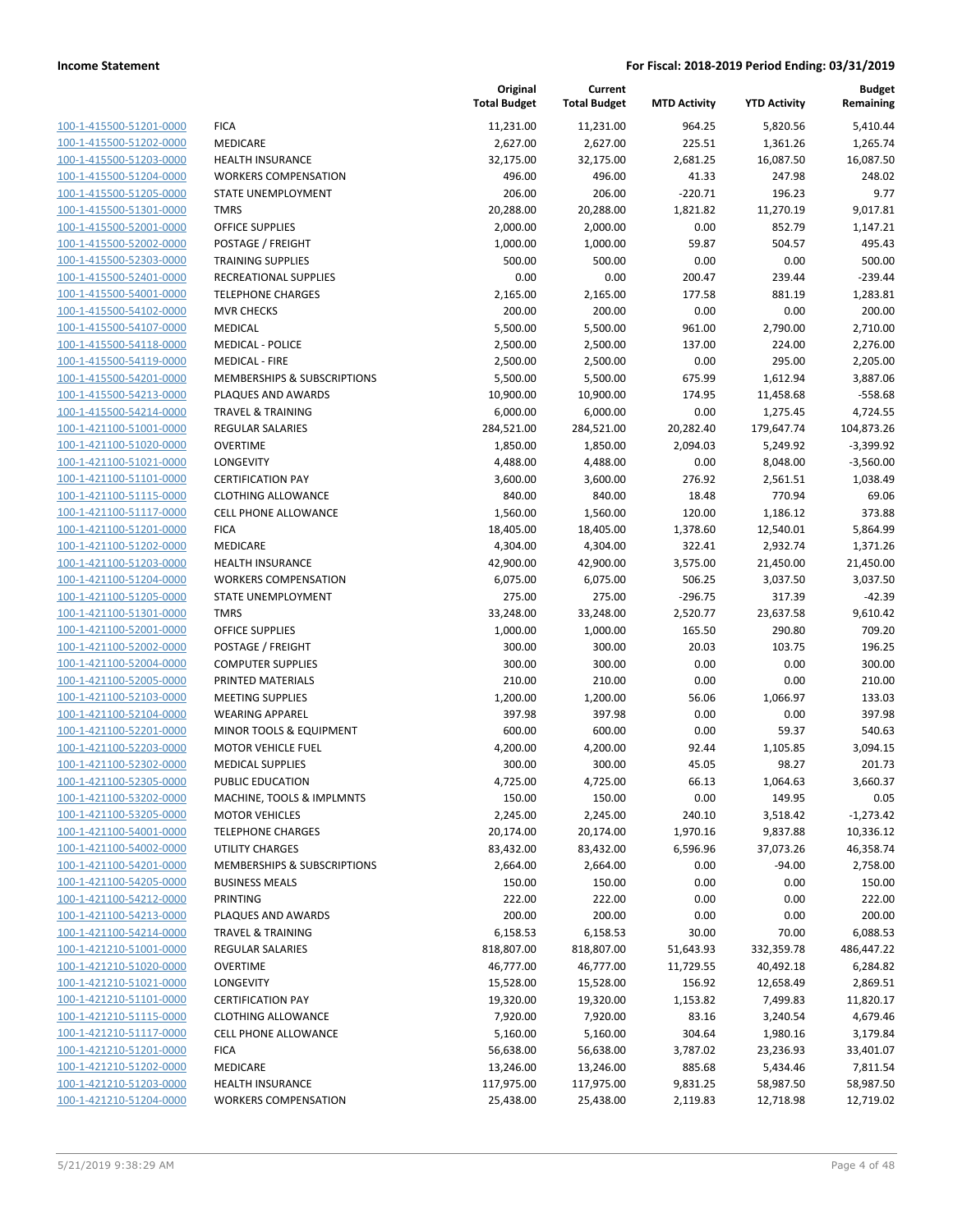100-1-421210-51205-0000 100-1-421210-51301-0000 100-1-421210-51401-0000 100-1-421210-52001-0000 100-1-421210-52002-0000 100-1-421210-52004-0000 100-1-421210-52005-0000 PRINTED MATERIALS 100.00 100.00 0.00 0.00 100.00 100-1-421210-52102-0000 100-1-421210-52201-0000 100-1-421210-52203-0000 100-1-421210-53203-0000 100-1-421210-53205-0000 100-1-421210-54001-0000 100-1-421210-54201-0000 100-1-421210-54208-0000 100-1-421210-54214-0000 100-1-421210-54215-0000 100-1-421210-54216-0000 100-1-421230-51001-0000 100-1-421230-51020-0000 100-1-421230-51021-0000 100-1-421230-51101-0000 100-1-421230-51102-0000 BILINGUAL PAY 900.00 900.00 115.40 565.46 334.54 100-1-421230-51115-0000 100-1-421230-51117-0000 100-1-421230-51201-0000 100-1-421230-51202-0000 100-1-421230-51203-0000 100-1-421230-51204-0000 100-1-421230-51205-0000 100-1-421230-51301-0000 100-1-421230-51401-0000 100-1-421230-52001-0000 100-1-421230-52002-0000 100-1-421230-52004-0000 100-1-421230-52005-0000 100-1-421230-52104-0000 100-1-421230-52108-0000 100-1-421230-52109-0000 100-1-421230-52111-0000 100-1-421230-52201-0000 100-1-421230-52203-0000 100-1-421230-52309-0000 100-1-421230-53202-0000 100-1-421230-53205-0000 100-1-421230-54001-0000 100-1-421230-54108-0000 100-1-421230-54201-0000 100-1-421230-54214-0000 100-1-421240-51001-0000 100-1-421240-51020-0000 100-1-421240-51021-0000 100-1-421240-51101-0000 100-1-421240-51102-0000 100-1-421240-51115-0000 100-1-421240-51117-0000 100-1-421240-51201-0000 100-1-421240-51202-0000 100-1-421240-51203-0000

|                                    | Original<br><b>Total Budget</b> | Current<br><b>Total Budget</b> | <b>MTD Activity</b> | <b>YTD Activity</b> | <b>Budget</b><br>Remaining |
|------------------------------------|---------------------------------|--------------------------------|---------------------|---------------------|----------------------------|
| STATE UNEMPLOYMENT                 | 755.00                          | 755.00                         | $-819.87$           | 638.13              | 116.87                     |
| <b>TMRS</b>                        | 102,313.00                      | 102,313.00                     | 7,196.97            | 45,224.95           | 57,088.05                  |
| <b>CONTRA - SALARIES</b>           | 0.00                            | 0.00                           | $-3,291.31$         | $-3,774.37$         | 3,774.37                   |
| <b>OFFICE SUPPLIES</b>             | 1,635.00                        | 1,635.00                       | 29.98               | 29.98               | 1,605.02                   |
| POSTAGE / FREIGHT                  | 150.00                          | 150.00                         | 1.95                | 9.32                | 140.68                     |
| <b>COMPUTER SUPPLIES</b>           | 1,785.00                        | 1,785.00                       | 0.00                | 560.86              | 1,224.14                   |
| PRINTED MATERIALS                  | 100.00                          | 100.00                         | 0.00                | 0.00                | 100.00                     |
| <b>BOOKS / REF SUPPLIES</b>        | 120.00                          | 120.00                         | 0.00                | 0.00                | 120.00                     |
| MINOR TOOLS & EQUIPMENT            | 1,160.00                        | 1,160.00                       | 0.00                | 140.54              | 1,019.46                   |
| <b>MOTOR VEHICLE FUEL</b>          | 8,413.00                        | 8,413.00                       | 525.51              | 2,048.94            | 6,364.06                   |
| <b>INSTRUMENTS &amp; APPARATUS</b> | 300.00                          | 300.00                         | 0.00                | 0.00                | 300.00                     |
| <b>MOTOR VEHICLES</b>              | 3,947.00                        | 3,947.00                       | 81.77               | 416.66              | 3,530.34                   |
| <b>TELEPHONE CHARGES</b>           | 28,094.00                       | 28,094.00                      | 2,712.80            | 12,690.86           | 15,403.14                  |
| MEMBERSHIPS & SUBSCRIPTIONS        | 6,557.00                        | 6,557.00                       | 0.00                | 4,192.00            | 2,365.00                   |
| <b>LABORATORY WORK</b>             | 5,500.00                        | 5,500.00                       | 0.00                | 709.23              | 4,790.77                   |
| <b>TRAVEL &amp; TRAINING</b>       | 8,450.00                        | 8,450.00                       | 723.95              | 3,302.40            | 5,147.60                   |
| <b>EVIDENCE PURCHASES</b>          | 1,000.00                        | 1,000.00                       | 0.00                | 0.00                | 1,000.00                   |
| <b>INFORMANT EXPENSES</b>          | 500.00                          | 500.00                         | 0.00                | 0.00                | 500.00                     |
| <b>REGULAR SALARIES</b>            | 2,876,471.00                    | 2,876,471.00                   | 197,670.34          | 1,282,944.45        | 1,593,526.55               |
| <b>OVERTIME</b>                    | 209,683.00                      | 209,683.00                     | 28,150.93           | 194,055.25          | 15,627.75                  |
| <b>LONGEVITY</b>                   | 39,132.00                       | 39,132.00                      | 280.62              | 31,793.25           | 7,338.75                   |
| <b>CERTIFICATION PAY</b>           | 55,380.00                       | 55,380.00                      | 2,723.05            | 18,230.59           | 37,149.41                  |
| <b>BILINGUAL PAY</b>               | 900.00                          | 900.00                         | 115.40              | 565.46              | 334.54                     |
| <b>CLOTHING ALLOWANCE</b>          | 4,920.00                        | 4,920.00                       | 341.88              | 2,199.12            | 2,720.88                   |
| CELL PHONE ALLOWANCE               | 2,880.00                        | 2,880.00                       | 147.68              | 959.92              | 1,920.08                   |
| <b>FICA</b>                        | 198,854.00                      | 198,854.00                     | 14,585.62           | 94,364.82           | 104,489.18                 |
| <b>MEDICARE</b>                    | 46,506.00                       | 46,506.00                      | 3,411.15            | 22,069.19           | 24,436.81                  |
| <b>HEALTH INSURANCE</b>            | 445,088.00                      | 445,088.00                     | 37,090.67           | 222,544.02          | 222,543.98                 |
| <b>WORKERS COMPENSATION</b>        | 88,834.00                       | 88,834.00                      | 7,402.83            | 44,416.98           | 44,417.02                  |
| STATE UNEMPLOYMENT                 | 2,848.00                        | 2,848.00                       | $-3,083.41$         | 3,019.16            | $-171.16$                  |
| <b>TMRS</b>                        | 359,219.00                      | 359,219.00                     | 27,217.34           | 180,317.56          | 178,901.44                 |
| <b>CONTRA - SALARIES</b>           | $-172,600.00$                   | $-172,600.00$                  | $-542.10$           | $-6,884.69$         | $-165,715.31$              |
| <b>OFFICE SUPPLIES</b>             | 1,530.00                        | 1,530.00                       | 19.95               | 289.87              | 1,240.13                   |
| POSTAGE / FREIGHT                  | 430.00                          | 430.00                         | 0.00                | 4.01                | 425.99                     |
| <b>COMPUTER SUPPLIES</b>           | 2,200.00                        | 2,200.00                       | 0.00                | 0.00                | 2,200.00                   |
| PRINTED MATERIALS                  | 1,370.00                        | 1,370.00                       | 48.00               | 48.00               | 1,322.00                   |
| <b>WEARING APPAREL</b>             | 48,245.00                       | 48,245.00                      | 5,117.26            | 20,504.41           | 27,740.59                  |
| <b>MENAGERIE SUPPLIES</b>          | 475.00                          | 475.00                         | 0.00                | 20.00               | 455.00                     |
| <b>SUPPORT OF PRISONERS</b>        | 2,440.00                        | 2,440.00                       | 17.82               | 204.69              | 2,235.31                   |
| <b>AMMUNITION</b>                  | 15,166.89                       | 15,166.89                      | 0.00                | 6,160.10            | 9,006.79                   |
| MINOR TOOLS & EQUIPMENT            | 14,339.00                       | 14,339.00                      | 343.46              | 7,327.38            | 7,011.62                   |
| <b>MOTOR VEHICLE FUEL</b>          | 90,086.00                       | 90,086.00                      | 6,932.53            | 37,743.59           | 52,342.41                  |
| <b>BODY ARMOR</b>                  | 10,800.00                       | 10,800.00                      | 0.00                | 0.00                | 10,800.00                  |
| MACHINE, TOOLS & IMPLMNTS          | 1,500.00                        | 1,500.00                       | 325.00              | 1,047.17            | 452.83                     |
| <b>MOTOR VEHICLES</b>              | 32,000.00                       | 32,000.00                      | 4,439.00            | 15,114.42           | 16,885.58                  |
| <b>TELEPHONE CHARGES</b>           | 57,625.00                       | 57,625.00                      | 4,284.82            | 20,031.82           | 37,593.18                  |
| <b>VETERINARY SERVICES</b>         | 650.00                          | 650.00                         | 0.00                | 825.16              | $-175.16$                  |
| MEMBERSHIPS & SUBSCRIPTIONS        | 570.00                          | 570.00                         | 0.00                | 135.00              | 435.00                     |
| <b>TRAVEL &amp; TRAINING</b>       | 12,735.00                       | 12,735.00                      | 175.00              | 2,085.10            | 10,649.90                  |
| <b>REGULAR SALARIES</b>            | 805,255.00                      | 805,255.00                     | 59,553.02           | 370,333.06          | 434,921.94                 |
| OVERTIME                           | 43,164.00                       | 43,164.00                      | 3,722.17            | 36,943.33           | 6,220.67                   |
| LONGEVITY                          | 13,594.00                       | 13,594.00                      | 184.62              | 11,282.03           | 2,311.97                   |
| <b>CERTIFICATION PAY</b>           | 16,680.00                       | 16,680.00                      | 1,246.18            | 7,707.81            | 8,972.19                   |
| <b>BILINGUAL PAY</b>               | 1,500.00                        | 1,500.00                       | 69.24               | 450.06              | 1,049.94                   |
| <b>CLOTHING ALLOWANCE</b>          | 120.00                          | 120.00                         | 9.24                | 60.06               | 59.94                      |
| CELL PHONE ALLOWANCE               | 1,920.00                        | 1,920.00                       | 147.68              | 959.92              | 960.08                     |
| <b>FICA</b>                        | 18,161.00                       | 18,161.00                      | 2,074.32            | 13,115.16           | 5,045.84                   |
| MEDICARE                           | 12,787.00                       | 12,787.00                      | 868.50              | 5,880.83            | 6,906.17                   |
| <b>HEALTH INSURANCE</b>            | 193,050.00                      | 193,050.00                     | 16,087.50           | 96,525.00           | 96,525.00                  |
|                                    |                                 |                                |                     |                     |                            |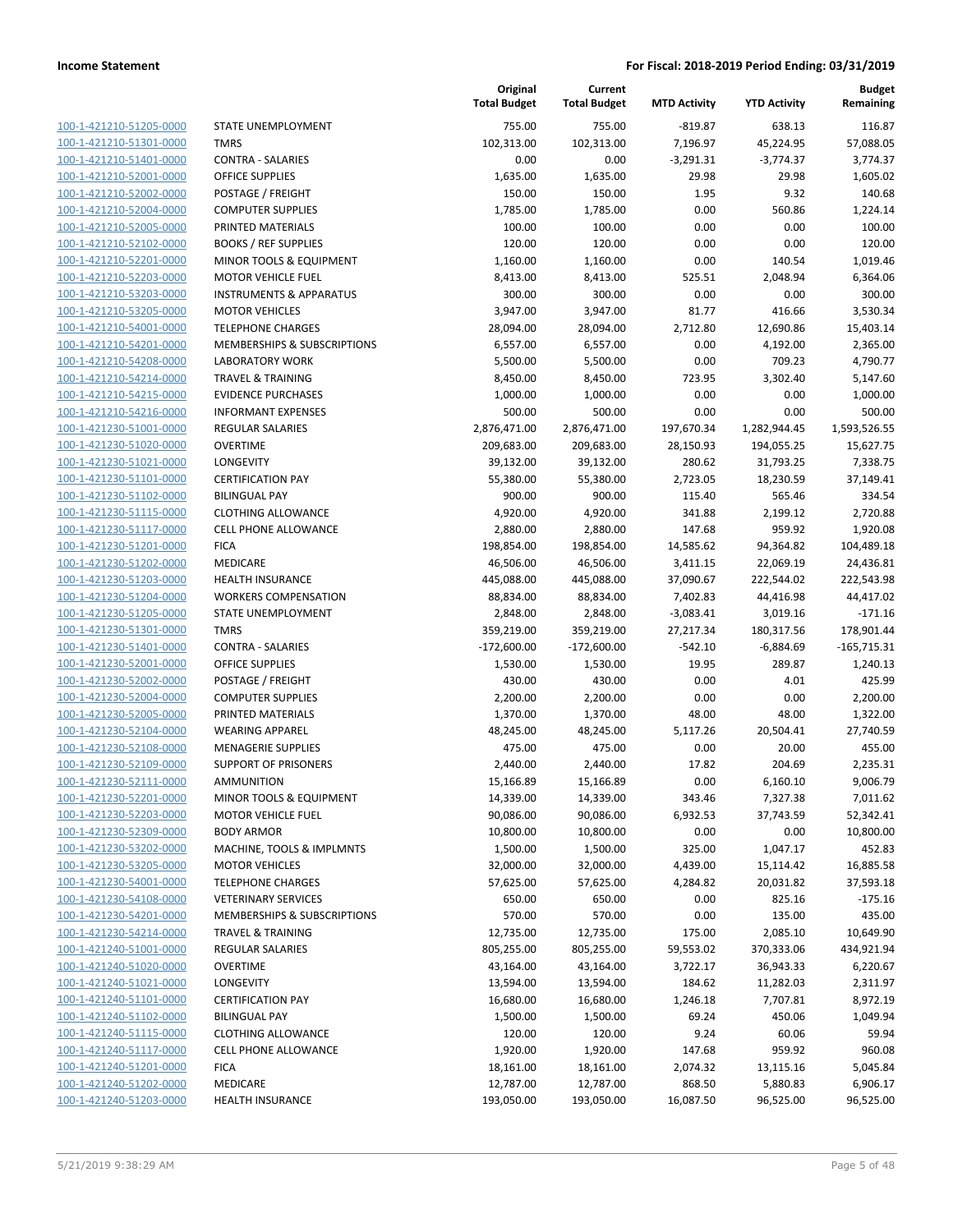100-1-421240-51204-0000 100-1-421240-51205-0000 100-1-421240-51301-0000 100-1-421240-51302-0000 100-1-421240-51401-0000 100-1-421240-52001-0000 100-1-421240-52002-0000 100-1-421240-52004-0000 100-1-421240-52005-0000 PRINTED MATERIALS 535.50 535.50 0.00 10.83 524.67 100-1-421240-52102-0000 100-1-421240-52104-0000 100-1-421240-52201-0000 100-1-421240-52203-0000 100-1-421240-52303-0000 100-1-421240-53202-0000 100-1-421240-53205-0000 100-1-421240-53207-0000 100-1-421240-54001-0000 100-1-421240-54101-0000 100-1-421240-54201-0000 100-1-421240-54212-0000 100-1-421240-54214-0000 100-1-421240-55201-0000 100-1-421240-55231-0000 100-1-421240-55232-0000 100-1-421600-52104-0000 100-1-421600-52111-0000 100-1-421600-52201-0000 100-1-421600-52206-0000 100-1-421600-52309-0000 100-1-421600-53202-0000 100-1-421600-54201-0000 100-1-421600-54214-0000 100-1-421600-55201-0000 100-1-422100-51001-0000 100-1-422100-51020-0000 100-1-422100-51021-0000 100-1-422100-51101-0000 100-1-422100-51116-0000 100-1-422100-51117-0000 100-1-422100-51201-0000 100-1-422100-51202-0000 100-1-422100-51203-0000 100-1-422100-51204-0000 100-1-422100-51205-0000 100-1-422100-51301-0000 100-1-422100-51302-0000 100-1-422100-52001-0000 100-1-422100-52002-0000 100-1-422100-52102-0000 100-1-422100-52103-0000 100-1-422100-52104-0000 100-1-422100-53205-0000 100-1-422100-53207-0000 100-1-422100-54001-0000 100-1-422100-54002-0000 100-1-422100-54101-0000 100-1-422100-54201-0000 100-1-422100-54214-0000

|                              | Original<br><b>Total Budget</b> | Current<br><b>Total Budget</b> | <b>MTD Activity</b> | <b>YTD Activity</b> | <b>Budget</b><br>Remaining |
|------------------------------|---------------------------------|--------------------------------|---------------------|---------------------|----------------------------|
|                              |                                 |                                |                     |                     |                            |
| <b>WORKERS COMPENSATION</b>  | 5,226.00                        | 5,226.00                       | 435.50              | 2,613.00            | 2,613.00                   |
| STATE UNEMPLOYMENT           | 1,304.00                        | 1,304.00                       | $-1,389.43$         | 974.60              | 329.40                     |
| <b>TMRS</b>                  | 42,073.00                       | 42,073.00                      | 3,703.66            | 25,014.46           | 17,058.54                  |
| <b>FR&amp;R RETIREMENT</b>   | 95,364.00                       | 95,364.00                      | 5,482.37            | 39,240.65           | 56,123.35                  |
| <b>CONTRA - SALARIES</b>     | 0.00                            | 0.00                           | 0.00                | $-481.62$           | 481.62                     |
| <b>OFFICE SUPPLIES</b>       | 2,247.00                        | 2,247.00                       | 122.19              | 932.81              | 1,314.19                   |
| POSTAGE / FREIGHT            | 2,290.00                        | 2,290.00                       | 157.80              | 617.52              | 1,672.48                   |
| <b>COMPUTER SUPPLIES</b>     | 500.00                          | 500.00                         | 0.00                | 0.00                | 500.00                     |
| PRINTED MATERIALS            | 535.50                          | 535.50                         | 0.00                | 10.83               | 524.67                     |
| <b>REFERENCE SUPPLIES</b>    | 3,711.00                        | 3,711.00                       | 0.00                | 0.00                | 3,711.00                   |
| <b>WEARING APPAREL</b>       | 1,800.00                        | 1,800.00                       | 0.00                | 16.80               | 1,783.20                   |
| MINOR TOOLS & EQUIPMENT      | 2,200.00                        | 2,200.00                       | 0.00                | 0.00                | 2,200.00                   |
| <b>MOTOR VEHICLE FUEL</b>    | 600.00                          | 600.00                         | 0.00                | 0.00                | 600.00                     |
| <b>TRAINING SUPPLIES</b>     | 970.00                          | 970.00                         | 0.00                | 99.52               | 870.48                     |
| MACHINE, TOOLS & IMPLMNTS    | 194.00                          | 194.00                         | 0.00                | 194.00              | 0.00                       |
| <b>MOTOR VEHICLES</b>        | 840.00                          | 840.00                         | 0.00                | 176.84              | 663.16                     |
| RADIO/COMMUNICATIONS         | 44,979.00                       | 44,979.00                      | 0.00                | 44,979.00           | 0.00                       |
| <b>TELEPHONE CHARGES</b>     | 38,500.00                       | 38,500.00                      | 2,523.98            | 12,597.53           | 25,902.47                  |
| PROFESSIONAL SERVICES        | 18,106.00                       | 18,106.00                      | 937.50              | 4,200.54            | 13,905.46                  |
| MEMBERSHIPS & SUBSCRIPTIONS  | 1,265.00                        | 1,265.00                       | 0.00                | 50.00               | 1,215.00                   |
| PRINTING                     | 485.00                          | 485.00                         | 0.00                | 0.00                | 485.00                     |
| <b>TRAVEL &amp; TRAINING</b> | 31,504.00                       | 31,504.00                      | 444.11              | 8,608.01            | 22,895.99                  |
| <b>EQUIPMENT PURCHASES</b>   | 4,500.00                        | 4,500.00                       | 0.00                | 3,765.00            | 735.00                     |
| LESS LETHAL PROGRAM          | 19,105.70                       | 19,105.70                      | 0.00                | 17,120.00           | 1,985.70                   |
| <b>FIREARMS PROGRAM</b>      | 22,262.10                       | 22,262.10                      | 18,036.85           | 18,036.85           | 4,225.25                   |
| <b>WEARING APPAREL</b>       | 3,300.00                        | 3,300.00                       | 0.00                | 0.00                | 3,300.00                   |
| <b>AMMUNITION</b>            | 6,605.00                        | 6,605.00                       | 0.00                | 6,539.06            | 65.94                      |
| MINOR TOOLS & EQUIPMENT      | 7,940.80                        | 6,720.80                       | 0.00                | 998.37              | 5,722.43                   |
| SPECIAL OPS EQUIPMENT        | 5,810.00                        | 5,810.00                       | 2,308.92            | 2,308.92            | 3,501.08                   |
| <b>BODY ARMOR</b>            | 7,000.00                        | 8,220.00                       | 0.00                | 0.00                | 8,220.00                   |
| MACHINE, TOOLS & IMPLMNTS    | 50.00                           | 50.00                          | 0.00                | 0.00                | 50.00                      |
| MEMBERSHIPS & SUBSCRIPTIONS  | 440.00                          | 440.00                         | 0.00                | 160.00              | 280.00                     |
| <b>TRAVEL &amp; TRAINING</b> | 7,900.00                        | 7,900.00                       | 0.00                | 3,193.75            | 4,706.25                   |
| <b>EQUIPMENT PURCHASES</b>   | 6,390.00                        | 6,390.00                       | 0.00                | 6,581.37            | $-191.37$                  |
| <b>REGULAR SALARIES</b>      | 254,929.00                      | 254,929.00                     | 19,685.68           | 127,572.67          | 127,356.33                 |
| <b>OVERTIME</b>              | 1,371.00                        | 1,371.00                       | 0.00                | 0.00                | 1,371.00                   |
| LONGEVITY                    | 4,000.00                        | 4,000.00                       | 121.84              | 3,174.75            | 825.25                     |
| <b>CERTIFICATION PAY</b>     | 4,080.00                        | 4,080.00                       | 369.24              | 2,400.06            | 1,679.94                   |
| <b>CAR ALLOWANCE</b>         | 4,200.00                        | 4,200.00                       | 507.68              | 3,299.92            | 900.08                     |
| CELL PHONE ALLOWANCE         | 1,560.00                        | 1,560.00                       | 120.00              | 780.00              | 780.00                     |
| <b>FICA</b>                  | 3,221.00                        | 3,221.00                       | 206.14              | 1,426.57            | 1,794.43                   |
| MEDICARE                     | 3,917.00                        | 3,917.00                       | 294.48              | 1,948.03            | 1,968.97                   |
| <b>HEALTH INSURANCE</b>      | 32,175.00                       | 32,175.00                      | 2,681.25            | 16,087.50           | 16,087.50                  |
| <b>WORKERS COMPENSATION</b>  | 4,883.00                        | 4,883.00                       | 406.92              | 2,441.52            | 2,441.48                   |
| STATE UNEMPLOYMENT           | 206.00                          | 206.00                         | $-222.28$           | 238.20              | $-32.20$                   |
| <b>TMRS</b>                  | 5,819.00                        | 5,819.00                       | 419.30              | 2,924.92            | 2,894.08                   |
| FR&R RETIREMENT              | 42,109.00                       | 42,109.00                      | 3,283.54            | 21,357.84           | 20,751.16                  |
| OFFICE SUPPLIES              | 1,232.00                        | 1,771.03                       | 0.00                | 831.01              | 940.02                     |
| POSTAGE / FREIGHT            | 100.00                          | 100.00                         | 56.75               | 99.11               | 0.89                       |
| REFERENCE SUPPLIES           | 3,150.00                        | 3,150.00                       | 0.00                | 0.00                | 3,150.00                   |
| <b>MEETING SUPPLIES</b>      | 910.00                          | 910.00                         | 0.00                | 925.68              | $-15.68$                   |
| <b>WEARING APPAREL</b>       | 1,350.00                        | 1,350.00                       | 0.00                | 119.95              | 1,230.05                   |
| <b>MOTOR VEHICLES</b>        | 0.00                            | 0.00                           | 0.00                | 350.00              | $-350.00$                  |
| RADIO/COMMUNICATIONS         | 8,000.00                        | 8,000.00                       | 0.00                | 6,000.00            | 2,000.00                   |
| <b>TELEPHONE CHARGES</b>     | 4,801.00                        | 4,801.00                       | 232.01              | 1,158.45            | 3,642.55                   |
| UTILITY CHARGES              | 4,819.00                        | 4,819.00                       | 419.23              | 2,371.88            | 2,447.12                   |
| PROFESSIONAL SERVICES        | 7,500.00                        | 7,500.00                       | 0.00                | 0.00                | 7,500.00                   |
| MEMBERSHIPS & SUBSCRIPTIONS  | 5,765.00                        | 5,765.00                       | 0.00                | 4,035.94            | 1,729.06                   |
| <b>TRAVEL &amp; TRAINING</b> | 4,700.00                        | 4,700.00                       | 95.69               | 1,281.07            | 3,418.93                   |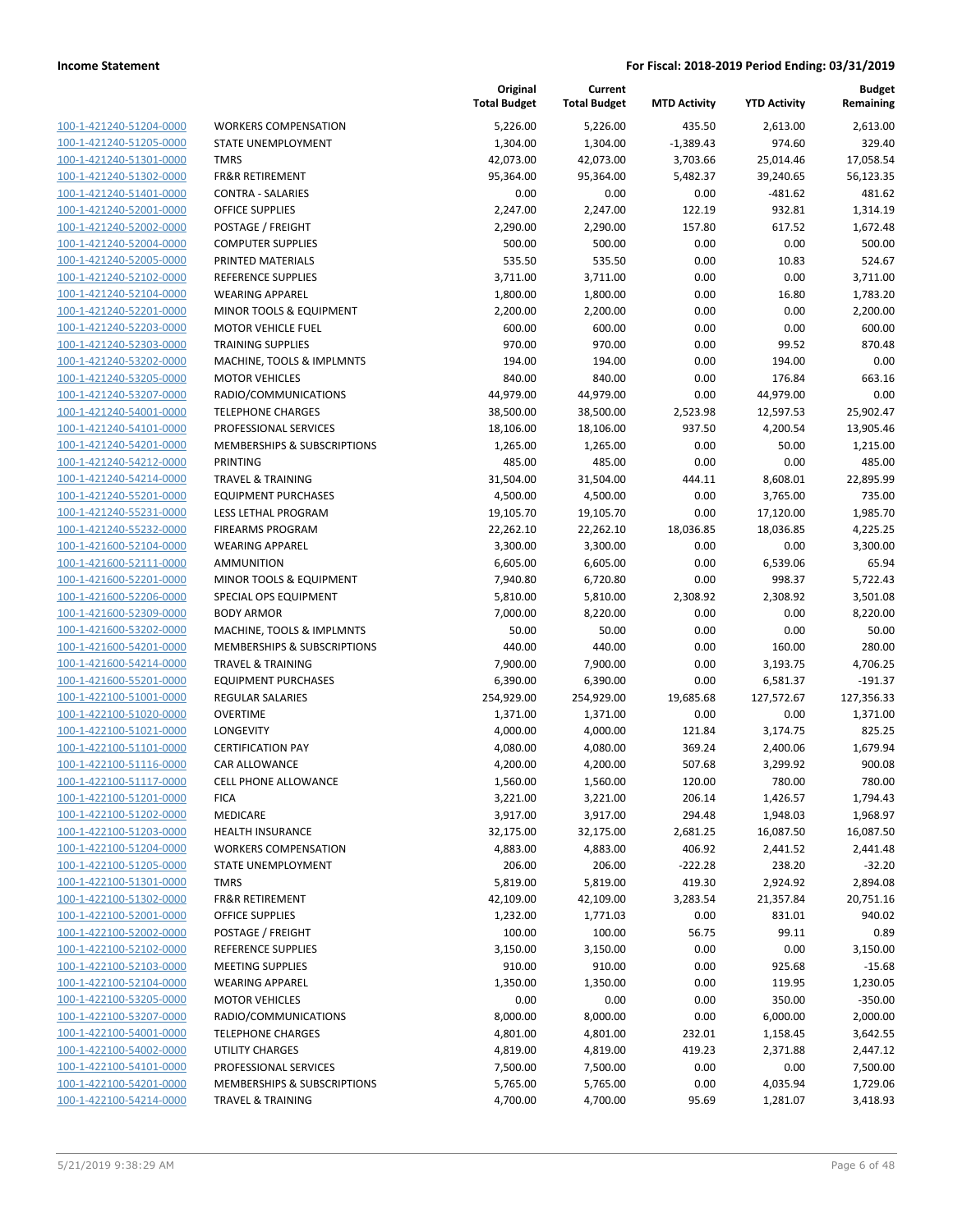| 100-1-422200-51001-0000         |
|---------------------------------|
| 100-1-422200-51020-0000         |
| 100-1-422200-51021-0000         |
| 100-1-422200-51101-0000         |
| 100-1-422200-51102-0000         |
| 100-1-422200-51117-0000         |
|                                 |
| 100-1-422200-51202-0000         |
| 100-1-422200-51203-0000         |
| 100-1-422200-51204-0000         |
| 100-1-422200-51205-0000         |
| 100-1-422200-51302-0000         |
| 100-1-422200-51401-0000         |
| 100-1-422200-52001-0000         |
| 100-1-422200-52101-0000         |
| 100-1-422200-52102-0000         |
|                                 |
| 100-1-422200-52104-0000         |
| 100-1-422200-52107-0000         |
| 100-1-422200-52201-0000         |
| 100-1-422200-52203-0000         |
| $100 - 1$<br>-422200-52205-0000 |
| 100-1-422200-52207-0000         |
| 100-1-422200-52208-0000         |
| 100-1-422200-52306-0000         |
| 100-1-422200-53202-0000         |
| 100-1-422200-53205-0000         |
| 100-1-422200-53208-0000         |
|                                 |
| 100-1-422200-53213-0000         |
| 100-1-422200-54001-0000         |
| 100-1-422200-54002-0000         |
| $100 - 1$<br>-422200-54109-0000 |
| 100-1-422200-54214-0000         |
| 100-1-422200-54908-0000         |
| 100-1-422200-55201-0000         |
| 100-1-422200-55203-0000         |
| 100-1-422200-55207-0000         |
| 100-1-422300-51001-0000         |
| 100-1-422300-51020-0000         |
|                                 |
| 100-1-422300-51021-0000         |
| 100-1-422300-51101-0000         |
| 100-1-422300-51117-0000         |
| 100-1-422300-51201-0000         |
| 100-1-422300-51202-0000         |
| 100-1-422300-51203-0000         |
| 100-1-422300-51204-0000         |
| 100-1-422300-51205-0000         |
| 100-1-422300-51302-0000         |
| 100-1-422300-52001-0000         |
|                                 |
| <u>100-1-422300-52002-0000</u>  |
| 100-1-422300-52005-0000         |
| 100-1-422300-52104-0000         |
| 100-1-422300-52201-0000         |
| 100-1-422300-52203-0000         |
| 100-1-422300-52304-0000         |
| 100-1-422300-53205-0000         |
| 100-1-422300-54001-0000         |
| 100-1-422300-54201-0000         |
| 100-1-422300-54208-0000         |
| <u>100-1-422300-54210-0000</u>  |
|                                 |
| 100-1-422300-54214-0000         |

| REGULAR SALARIES                      |
|---------------------------------------|
| OVERTIME                              |
| LONGEVITY                             |
| CERTIFICATION PAY                     |
| BILINGUAL PAY                         |
| CELL PHONE ALLOWANCE                  |
| MEDICARE                              |
| HEALTH INSURANCE                      |
| WORKERS COMPENSATION                  |
| <b>STATE UNEMPLOYMENT</b>             |
| FR&R RETIREMENT                       |
| CONTRA - SALARIES                     |
| OFFICE SUPPLIES                       |
| <b>IANITORIAL SUPPLIES</b>            |
| REFERENCE SUPPLIES                    |
| WEARING APPAREL                       |
| BOTANICAL SUPPLIES                    |
| MINOR TOOLS & EQUIPMENT               |
| <b>MOTOR VEHICLE FUEL</b>             |
| FIRST RESPONDER SUPPLIES              |
| BUNKER GEAR                           |
| RESCUE EQUIPMENT                      |
| <b>HAZMAT SUPPLIES</b>                |
| MACHINE, TOOLS & IMPLMNTS             |
| MOTOR VEHICLES                        |
| FIRE HOSE/NOZZLES<br>SCBA MAINTENANCE |
| <b>TELEPHONE CHARGES</b>              |
| UTILITY CHARGES                       |
| INSPECTIONS/TESTING                   |
| <b>TRAVEL &amp; TRAINING</b>          |
| LEASE PURCHASE PAYMENTS               |
| EQUIPMENT PURCHASES                   |
| FURNITURE/OFFICE EQUIP                |
| RADIO COMMUNICATION EQUIP             |
| REGULAR SALARIES                      |
| OVERTIME                              |
| LONGEVITY                             |
| <b>CERTIFICATION PAY</b>              |
| CELL PHONE ALLOWANCE                  |
| FICA                                  |
| MEDICARE                              |
| HEALTH INSURANCE                      |
| WORKERS COMPENSATION                  |
| STATE UNEMPLOYMENT                    |
| FR&R RETIREMENT                       |
| OFFICE SUPPLIES                       |
| POSTAGE / FREIGHT                     |
| PRINTED MATERIALS<br>WEARING APPAREL  |
| MINOR TOOLS & EQUIPMENT               |
| MOTOR VEHICLE FUEL                    |
| FIRE PREVENTION SUPPLIES              |
| MOTOR VEHICLES                        |
| TELEPHONE CHARGES                     |
| MEMBERSHIPS & SUBSCRIPTIONS           |
| LABORATORY WORK                       |
| PHOTO PROCESSING                      |
|                                       |

|                         |                               | Original<br><b>Total Budget</b> | Current<br><b>Total Budget</b> | <b>MTD Activity</b> | <b>YTD Activity</b> | <b>Budget</b><br>Remaining |
|-------------------------|-------------------------------|---------------------------------|--------------------------------|---------------------|---------------------|----------------------------|
| 100-1-422200-51001-0000 | REGULAR SALARIES              | 3,007,395.00                    | 3,007,395.00                   | 240,538.44          | 1,535,471.52        | 1,471,923.48               |
| 100-1-422200-51020-0000 | <b>OVERTIME</b>               | 361,077.00                      | 361,077.00                     | 20,012.15           | 175,821.59          | 185,255.41                 |
| 100-1-422200-51021-0000 | LONGEVITY                     | 50,330.00                       | 50,330.00                      | 267.68              | 48,523.97           | 1,806.03                   |
| 100-1-422200-51101-0000 | <b>CERTIFICATION PAY</b>      | 111,360.00                      | 111,360.00                     | 5,538.56            | 34,929.88           | 76,430.12                  |
| 100-1-422200-51102-0000 | <b>BILINGUAL PAY</b>          | 600.00                          | 600.00                         | 92.32               | 415.44              | 184.56                     |
| 100-1-422200-51117-0000 | CELL PHONE ALLOWANCE          | 2,508.00                        | 2,508.00                       | 119.06              | 773.89              | 1,734.11                   |
| 100-1-422200-51202-0000 | MEDICARE                      | 51,232.00                       | 51,232.00                      | 3,601.50            | 24,572.71           | 26,659.29                  |
| 100-1-422200-51203-0000 | <b>HEALTH INSURANCE</b>       | 514,800.00                      | 514,800.00                     | 42,900.00           | 257,400.00          | 257,400.00                 |
| 100-1-422200-51204-0000 | <b>WORKERS COMPENSATION</b>   | 75,102.00                       | 75,102.00                      | 6,258.54            | 37,551.04           | 37,550.96                  |
| 100-1-422200-51205-0000 | STATE UNEMPLOYMENT            | 3,294.00                        | 3,294.00                       | $-3,574.40$         | 4,231.44            | $-937.44$                  |
| 100-1-422200-51302-0000 | <b>FR&amp;R RETIREMENT</b>    | 676,936.00                      | 676,936.00                     | 51,447.67           | 344,000.55          | 332,935.45                 |
| 100-1-422200-51401-0000 | <b>CONTRA - SALARIES</b>      | 0.00                            | 0.00                           | $-150.00$           | $-4,120.29$         | 4,120.29                   |
| 100-1-422200-52001-0000 | <b>OFFICE SUPPLIES</b>        | 1,195.00                        | 1,195.00                       | 0.00                | 300.37              | 894.63                     |
| 100-1-422200-52101-0000 | <b>JANITORIAL SUPPLIES</b>    | 6,000.00                        | 6,000.00                       | 1,628.87            | 3,214.92            | 2,785.08                   |
| 100-1-422200-52102-0000 | REFERENCE SUPPLIES            | 400.00                          | 400.00                         | 0.00                | 0.00                | 400.00                     |
| 100-1-422200-52104-0000 | <b>WEARING APPAREL</b>        | 20,964.00                       | 20,964.00                      | 233.77              | 3,056.08            | 17,907.92                  |
| 100-1-422200-52107-0000 | <b>BOTANICAL SUPPLIES</b>     | 1,000.00                        | 1,000.00                       | 0.00                | 0.00                | 1,000.00                   |
| 100-1-422200-52201-0000 | MINOR TOOLS & EQUIPMENT       | 12,754.00                       | 12,754.00                      | 770.66              | 9,931.11            | 2,822.89                   |
| 100-1-422200-52203-0000 | <b>MOTOR VEHICLE FUEL</b>     | 30,786.00                       | 30,786.00                      | 2,320.30            | 14,331.52           | 16,454.48                  |
| 100-1-422200-52205-0000 | FIRST RESPONDER SUPPLIES      | 19,500.00                       | 19,500.00                      | 3,056.12            | 12,511.47           | 6,988.53                   |
| 100-1-422200-52207-0000 | <b>BUNKER GEAR</b>            | 36,192.00                       | 36,192.00                      | 199.86              | 20,555.02           | 15,636.98                  |
| 100-1-422200-52208-0000 | <b>RESCUE EQUIPMENT</b>       | 3,019.00                        | 3,019.00                       | 0.00                | 2,906.80            | 112.20                     |
| 100-1-422200-52306-0000 | <b>HAZMAT SUPPLIES</b>        | 13,770.00                       | 13,770.00                      | 0.00                | 2,909.16            | 10,860.84                  |
| 100-1-422200-53202-0000 | MACHINE, TOOLS & IMPLMNTS     | 1,900.00                        | 1,900.00                       | 449.00              | 1,188.94            | 711.06                     |
| 100-1-422200-53205-0000 | <b>MOTOR VEHICLES</b>         | 55,000.00                       | 55,000.00                      | 3,936.41            | 9,223.32            | 45,776.68                  |
| 100-1-422200-53208-0000 | FIRE HOSE/NOZZLES             | 8,520.00                        | 8,520.00                       | 866.61              | 3,355.54            | 5,164.46                   |
| 100-1-422200-53213-0000 | <b>SCBA MAINTENANCE</b>       | 2,000.00                        | 2,000.00                       | 0.00                | 0.00                | 2,000.00                   |
| 100-1-422200-54001-0000 | <b>TELEPHONE CHARGES</b>      | 7,016.00                        | 7,016.00                       | 743.72              | 3,707.55            | 3,308.45                   |
| 100-1-422200-54002-0000 | <b>UTILITY CHARGES</b>        | 55,000.00                       | 55,000.00                      | 5,110.08            | 29,231.56           | 25,768.44                  |
| 100-1-422200-54109-0000 | INSPECTIONS/TESTING           | 9,640.00                        | 9,640.00                       | 0.00                | 2,872.50            | 6,767.50                   |
| 100-1-422200-54214-0000 | <b>TRAVEL &amp; TRAINING</b>  | 19,400.00                       | 19,400.00                      | 0.00                | 10,993.10           | 8,406.90                   |
| 100-1-422200-54908-0000 | LEASE PURCHASE PAYMENTS       | 65,073.00                       | 65,073.00                      | 5,419.72            | 32,518.32           | 32,554.68                  |
| 100-1-422200-55201-0000 | <b>EQUIPMENT PURCHASES</b>    | 750.00                          | 750.00                         | 0.00                | 0.00                | 750.00                     |
| 100-1-422200-55203-0000 | <b>FURNITURE/OFFICE EQUIP</b> | 400.00                          | 400.00                         | 0.00                | 259.92              | 140.08                     |
| 100-1-422200-55207-0000 | RADIO COMMUNICATION EQUIP     | 7,000.00                        | 7,000.00                       | 0.00                | 800.00              | 6,200.00                   |
| 100-1-422300-51001-0000 | REGULAR SALARIES              | 100,701.00                      | 100,701.00                     | 8,036.97            | 52,209.65           | 48,491.35                  |
| 100-1-422300-51020-0000 | <b>OVERTIME</b>               | 13,330.00                       | 13,330.00                      | 219.89              | 2,289.28            | 11,040.72                  |
| 100-1-422300-51021-0000 | <b>LONGEVITY</b>              | 1,648.00                        | 1,648.00                       | 0.00                | 1,648.00            | 0.00                       |
| 100-1-422300-51101-0000 | <b>CERTIFICATION PAY</b>      | 2,520.00                        | 2,520.00                       | 147.70              | 960.05              | 1,559.95                   |
| 100-1-422300-51117-0000 | <b>CELL PHONE ALLOWANCE</b>   | 600.00                          | 600.00                         | 46.16               | 300.04              | 299.96                     |
| 100-1-422300-51201-0000 | <b>FICA</b>                   | 7,366.00                        | 7,366.00                       | 0.00                | 0.00                | 7,366.00                   |
| 100-1-422300-51202-0000 | MEDICARE                      | 1,723.00                        | 1,723.00                       | 122.56              | 832.55              | 890.45                     |
| 100-1-422300-51203-0000 | <b>HEALTH INSURANCE</b>       | 10,725.00                       | 10,725.00                      | 893.75              | 5,362.50            | 5,362.50                   |
| 100-1-422300-51204-0000 | <b>WORKERS COMPENSATION</b>   | 2,564.00                        | 2,564.00                       | 213.67              | 1,282.02            | 1,281.98                   |
| 100-1-422300-51205-0000 | STATE UNEMPLOYMENT            | 69.00                           | 69.00                          | $-74.93$            | 87.07               | $-18.07$                   |
| 100-1-422300-51302-0000 | <b>FR&amp;R RETIREMENT</b>    | 22,928.00                       | 22,928.00                      | 1,630.99            | 10,996.90           | 11,931.10                  |
| 100-1-422300-52001-0000 | <b>OFFICE SUPPLIES</b>        | 500.00                          | 500.00                         | 0.00                | 0.00                | 500.00                     |
| 100-1-422300-52002-0000 | POSTAGE / FREIGHT             | 100.00                          | 100.00                         | 0.00                | 0.00                | 100.00                     |
| 100-1-422300-52005-0000 | PRINTED MATERIALS             | 474.00                          | 474.00                         | 279.50              | 302.43              | 171.57                     |
| 100-1-422300-52104-0000 | <b>WEARING APPAREL</b>        | 545.00                          | 545.00                         | 60.49               | 296.46              | 248.54                     |
| 100-1-422300-52201-0000 | MINOR TOOLS & EQUIPMENT       | 648.00                          | 648.00                         | 0.00                | 72.28               | 575.72                     |
| 100-1-422300-52203-0000 | <b>MOTOR VEHICLE FUEL</b>     | 1,785.00                        | 1,785.00                       | 114.59              | 458.95              | 1,326.05                   |
| 100-1-422300-52304-0000 | FIRE PREVENTION SUPPLIES      | 8,837.50                        | 8,837.50                       | 1,246.28            | 3,219.09            | 5,618.41                   |
| 100-1-422300-53205-0000 | <b>MOTOR VEHICLES</b>         | 452.00                          | 452.00                         | 55.37               | 63.18               | 388.82                     |
| 100-1-422300-54001-0000 | <b>TELEPHONE CHARGES</b>      | 361.00                          | 361.00                         | 28.02               | 139.74              | 221.26                     |
| 100-1-422300-54201-0000 | MEMBERSHIPS & SUBSCRIPTIONS   | 1,881.00                        | 1,881.00                       | 0.00                | 0.00                | 1,881.00                   |
| 100-1-422300-54208-0000 | <b>LABORATORY WORK</b>        | 660.00                          | 660.00                         | 0.00                | 0.00                | 660.00                     |
| 100-1-422300-54210-0000 | PHOTO PROCESSING              | 50.00                           | 50.00                          | 0.00                | 0.00                | 50.00                      |
| 100-1-422300-54214-0000 | <b>TRAVEL &amp; TRAINING</b>  | 3,100.00                        | 3,100.00                       | 0.00                | 1,485.10            | 1,614.90                   |
|                         |                               |                                 |                                |                     |                     |                            |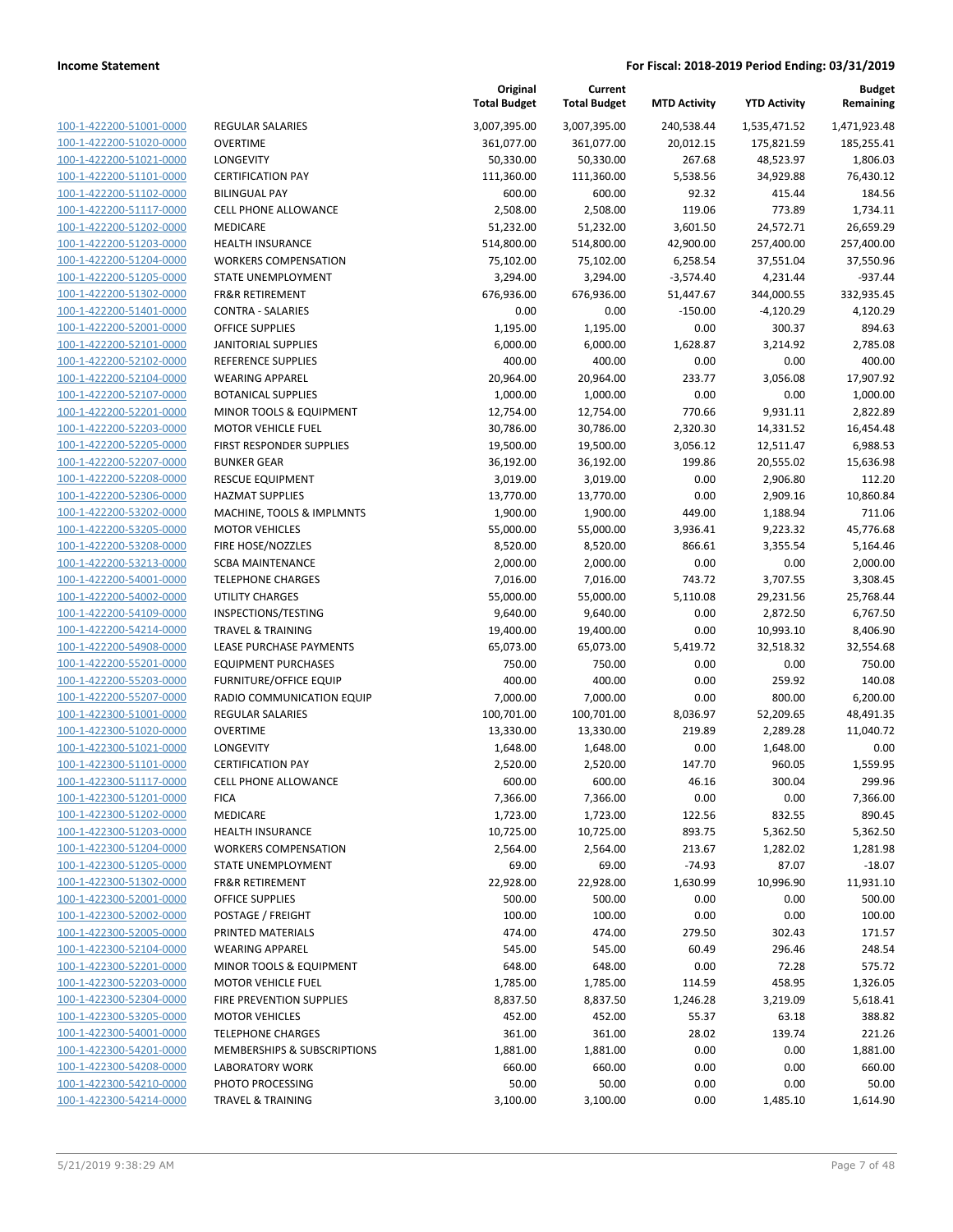| 100-1-422300-54217-0000        |
|--------------------------------|
| 100-1-422400-53204-0000        |
| 100-1-422400-53209-0000        |
| 100-1-422400-54001-0000        |
| 100-1-422400-54201-0000        |
| 100-1-422400-54214-0000        |
|                                |
| 100-1-431100-51001-0000        |
| 100-1-431100-51021-0000        |
| 100-1-431100-51116-0000        |
| 100-1-431100-51117-0000        |
| 100-1-431100-51201-0000        |
| <u>100-1-431100-51202-0000</u> |
| 100-1-431100-51203-0000        |
| 100-1-431100-51204-0000        |
| 100-1-431100-51205-0000        |
| 100-1-431100-51301-0000        |
|                                |
| 100-1-431100-52001-0000        |
| 100-1-431100-52002-0000        |
| 100-1-431100-52103-0000        |
| 100-1-431100-53201-<br>-0000   |
| 100-1-431100-53205-0000        |
| 100-1-431100-54001-0000        |
| 100-1-431100-54002-0000        |
| 100-1-431100-54101-0000        |
| 100-1-431100-54201-<br>-0000   |
| 100-1-431100-54214-0000        |
|                                |
| 100-1-431200-51001-0000        |
| 100-1-431200-51020-0000        |
| 100-1-431200-51021-0000        |
| 100-1-431200-51101<br>-0000    |
| 100-1-431200-51117-0000        |
| <u>100-1-431200-51201-0000</u> |
| 100-1-431200-51202-0000        |
| 100-1-431200-51203-0000        |
| 100-1-431200-51204-0000        |
| 100-1-431200-51205-0000        |
|                                |
| 100-1-431200-51301-0000        |
| 100-1-431200-52001-0000        |
| 100-1-431200-52002-0000        |
| 100-1-431200-52103-0000        |
| 100-1-431200-52104-0000        |
| 100-1-431200-52106-0000        |
| 100-1-431200-52107-0000        |
| <u>100-1-431200-52201-0000</u> |
| 100-1-431200-52203-0000        |
| 100-1-431200-52302-0000        |
|                                |
| 100-1-431200-52303-0000        |
| <u>100-1-431200-53202-0000</u> |
| <u>100-1-431200-53205-0000</u> |
| 100-1-431200-53207-0000        |
| 100-1-431200-53301-0000        |
| 100-1-431200-53303-0000        |
| <u>100-1-431200-53305-0000</u> |
| 100-1-431200-53308-0000        |
| 100-1-431200-54001-0000        |
|                                |
| 100-1-431200-54002-0000        |
| 100-1-431200-54201-0000        |
| <u>100-1-431200-54214-0000</u> |
| 100-1-431600-51001-0000        |

|                                                    |                                                      | Original<br><b>Total Budget</b> | Current<br><b>Total Budget</b> | <b>MTD Activity</b> | <b>YTD Activity</b> | <b>Budget</b><br>Remaining |
|----------------------------------------------------|------------------------------------------------------|---------------------------------|--------------------------------|---------------------|---------------------|----------------------------|
| 100-1-422300-54217-0000                            | <b>AWARDS PROGRAM</b>                                | 600.00                          | 600.00                         | 0.00                | 0.00                | 600.00                     |
| 100-1-422400-53204-0000                            | SIREN MAINTENANCE                                    | 1,000.00                        | 1,000.00                       | 0.00                | 0.00                | 1,000.00                   |
| 100-1-422400-53209-0000                            | HARDWARE/SOFTWARE                                    | 12,500.00                       | 12,500.00                      | 0.00                | 10,000.00           | 2,500.00                   |
| 100-1-422400-54001-0000                            | <b>TELEPHONE CHARGES</b>                             | 2,500.00                        | 2,500.00                       | 309.35              | 1,543.17            | 956.83                     |
| 100-1-422400-54201-0000                            | <b>MEMBERSHIPS &amp; SUBSCRIPTIONS</b>               | 3,150.00                        | 3,150.00                       | 0.00                | 3,000.00            | 150.00                     |
| 100-1-422400-54214-0000                            | <b>TRAVEL &amp; TRAINING</b>                         | 1,500.00                        | 1,500.00                       | 0.00                | 0.00                | 1,500.00                   |
| 100-1-431100-51001-0000                            | REGULAR SALARIES                                     | 133,727.00                      | 133,727.00                     | 10,164.48           | 65,932.40           | 67,794.60                  |
| 100-1-431100-51021-0000                            | LONGEVITY                                            | 486.00                          | 486.00                         | 0.00                | 486.00              | 0.00                       |
| 100-1-431100-51116-0000                            | <b>CAR ALLOWANCE</b>                                 | 4,200.00                        | 4,200.00                       | 323.08              | 2,100.02            | 2,099.98                   |
| 100-1-431100-51117-0000                            | <b>CELL PHONE ALLOWANCE</b>                          | 852.00                          | 852.00                         | 32.30               | 209.95              | 642.05                     |
| 100-1-431100-51201-0000                            | <b>FICA</b>                                          | 8,859.00                        | 8,859.00                       | 613.20              | 4,038.24            | 4,820.76                   |
| 100-1-431100-51202-0000                            | <b>MEDICARE</b>                                      | 2,019.00                        | 2,019.00                       | 143.42              | 944.46              | 1,074.54                   |
| 100-1-431100-51203-0000                            | <b>HEALTH INSURANCE</b>                              | 21,450.00                       | 21,450.00                      | 1,787.50            | 10,725.00           | 10,725.00                  |
| 100-1-431100-51204-0000                            | <b>WORKERS COMPENSATION</b>                          | 381.00                          | 381.00                         | 31.75               | 190.50              | 190.50                     |
| 100-1-431100-51205-0000                            | STATE UNEMPLOYMENT                                   | 137.00                          | 137.00                         | $-146.01$           | 115.02              | 21.98                      |
| 100-1-431100-51301-0000                            | <b>TMRS</b>                                          | 15,598.00                       | 15,598.00                      | 1,163.48            | 7,809.49            | 7,788.51                   |
| 100-1-431100-52001-0000                            | OFFICE SUPPLIES                                      | 600.00                          | 600.00                         | 135.41              | 428.80              | 171.20                     |
| 100-1-431100-52002-0000                            | POSTAGE / FREIGHT                                    | 200.00                          | 200.00                         | 0.00                | 7.16                | 192.84                     |
| 100-1-431100-52103-0000                            | <b>MEETING SUPPLIES</b>                              | 100.00                          | 100.00                         | 0.00                | 0.00                | 100.00                     |
| 100-1-431100-53201-0000                            | FURNITURE & OFFICE EQUIPMENT                         | 100.00                          | 100.00                         | 0.00                | 0.00                | 100.00                     |
| 100-1-431100-53205-0000                            | <b>MOTOR VEHICLES</b>                                | 259.00                          | 259.00                         | 0.00                | 0.00                | 259.00                     |
| 100-1-431100-54001-0000                            | <b>TELEPHONE CHARGES</b>                             | 3,423.00                        | 3,423.00                       | 295.93              | 1,397.20            | 2,025.80                   |
| 100-1-431100-54002-0000                            | <b>UTILITY CHARGES</b>                               | 1,391.00                        | 1,391.00                       | 107.18              | 617.68              | 773.32                     |
| 100-1-431100-54101-0000                            | PROFESSIONAL SERVICES                                | 1,000.00                        | 1,000.00                       | 0.00                | 186.00              | 814.00                     |
| 100-1-431100-54201-0000                            | MEMBERSHIPS & SUBSCRIPTIONS                          | 600.00                          | 600.00                         | 30.00               | 274.29              | 325.71                     |
| 100-1-431100-54214-0000                            | <b>TRAVEL &amp; TRAINING</b>                         | 2,400.00                        | 2,400.00                       | 0.00                | 0.00                | 2,400.00                   |
| 100-1-431200-51001-0000                            | REGULAR SALARIES                                     | 360,067.00                      | 360,067.00                     | 25,944.49           | 168,500.27          | 191,566.73                 |
| 100-1-431200-51020-0000                            | <b>OVERTIME</b>                                      | 13,737.00                       | 13,737.00                      | 218.96              | 5,179.69            | 8,557.31                   |
| 100-1-431200-51021-0000                            | LONGEVITY                                            | 6,800.00                        | 6,800.00                       | 0.00                | 6,674.00            | 126.00                     |
| 100-1-431200-51101-0000                            | <b>CERTIFICATION PAY</b>                             | 600.00                          | 600.00                         | 0.00                | 0.00                | 600.00                     |
| 100-1-431200-51117-0000                            | <b>CELL PHONE ALLOWANCE</b>                          | 1,824.00                        | 1,824.00                       | 33.22               | 215.93              | 1,608.07                   |
| 100-1-431200-51201-0000                            | <b>FICA</b>                                          | 23,748.00                       | 23,748.00                      | 1,449.55            | 10,221.09           | 13,526.91                  |
| 100-1-431200-51202-0000                            | MEDICARE                                             | 5,554.00                        | 5,554.00                       | 339.01              | 2,390.41            | 3,163.59                   |
| 100-1-431200-51203-0000                            | <b>HEALTH INSURANCE</b>                              | 117,975.00                      | 117,975.00                     | 9,831.25            | 58,987.50           | 58,987.50                  |
| 100-1-431200-51204-0000                            | <b>WORKERS COMPENSATION</b>                          | 24,546.00                       | 24,546.00                      | 2,045.50            | 12,273.00           | 12,273.00                  |
| 100-1-431200-51205-0000                            | STATE UNEMPLOYMENT                                   | 755.00                          | 755.00                         | $-798.18$           | 180.78              | 574.22                     |
| 100-1-431200-51301-0000                            | <b>TMRS</b>                                          | 42,899.00                       | 42,899.00                      | 2,897.36            | 20,535.28           | 22,363.72                  |
| 100-1-431200-52001-0000                            | OFFICE SUPPLIES                                      | 348.50                          | 348.50                         | 0.00                | 0.00                | 348.50                     |
| 100-1-431200-52002-0000                            | POSTAGE / FREIGHT<br><b>MEETING SUPPLIES</b>         | 20.00                           | 20.00                          | 0.00                | 0.00                | 20.00                      |
| 100-1-431200-52103-0000                            |                                                      | 709.11                          | 709.11                         | 0.00                | 83.94               | 625.17                     |
| 100-1-431200-52104-0000                            | <b>WEARING APPAREL</b><br><b>CHEMICAL SUPPLIES</b>   | 8,000.00                        | 8,000.00                       | 948.95              | 3,650.28            | 4,349.72<br>1,762.90       |
| 100-1-431200-52106-0000                            |                                                      | 2,002.90                        | 2,002.90                       | 0.00                | 240.00              | 449.99                     |
| 100-1-431200-52107-0000<br>100-1-431200-52201-0000 | <b>BOTANICAL SUPPLIES</b><br>MINOR TOOLS & EQUIPMENT | 449.99                          | 449.99                         | 0.00                | 0.00                |                            |
| 100-1-431200-52203-0000                            | <b>MOTOR VEHICLE FUEL</b>                            | 7,718.65<br>35,291.00           | 7,718.65<br>35,291.00          | 251.65<br>3,780.52  | 2,241.26            | 5,477.39<br>16,793.67      |
| 100-1-431200-52302-0000                            | <b>MEDICAL SUPPLIES</b>                              | 150.00                          | 150.00                         | 0.00                | 18,497.33<br>0.00   | 150.00                     |
| 100-1-431200-52303-0000                            | <b>TRAINING SUPPLIES</b>                             | 212.99                          | 212.99                         | 0.00                | 0.00                | 212.99                     |
| 100-1-431200-53202-0000                            | MACHINE, TOOLS & IMPLMNTS                            | 3,599.99                        | 3,599.99                       | 0.00                | 62.94               | 3,537.05                   |
| 100-1-431200-53205-0000                            | <b>MOTOR VEHICLES</b>                                | 37,000.00                       | 37,000.00                      | 4,300.86            | 13,056.48           | 23,943.52                  |
| 100-1-431200-53207-0000                            | RADIO/COMMUNICATIONS                                 | 5,930.00                        | 5,930.00                       | 3,880.00            | 3,880.00            | 2,050.00                   |
| 100-1-431200-53301-0000                            | SIDEWALKS, CURBS, & GUTTERS                          | 8,000.00                        | 8,000.00                       | 0.00                | 34.62               | 7,965.38                   |
| 100-1-431200-53303-0000                            | MAINT - STREET /ALLEY/APRN/RNWY                      | 60,000.00                       | 60,000.00                      | 4,903.85            | 22,896.13           | 37,103.87                  |
| 100-1-431200-53305-0000                            | <b>BRIDGES &amp; CULVERTS</b>                        | 7,012.80                        | 7,012.80                       | 306.40              | 1,890.40            | 5,122.40                   |
| 100-1-431200-53308-0000                            | <b>STORM SEWERS</b>                                  | 5,071.53                        | 5,071.53                       | 0.00                | 0.00                | 5,071.53                   |
| 100-1-431200-54001-0000                            | <b>TELEPHONE CHARGES</b>                             | 1,908.00                        | 1,908.00                       | 148.04              | 738.57              | 1,169.43                   |
| 100-1-431200-54002-0000                            | UTILITY CHARGES                                      | 7,997.00                        | 7,997.00                       | 961.98              | 4,301.12            | 3,695.88                   |
| 100-1-431200-54201-0000                            | MEMBERSHIPS & SUBSCRIPTIONS                          | 798.00                          | 798.00                         | 0.00                | 0.00                | 798.00                     |
| 100-1-431200-54214-0000                            | <b>TRAVEL &amp; TRAINING</b>                         | 330.30                          | 330.30                         | 0.00                | 0.00                | 330.30                     |
| 100-1-431600-51001-0000                            | REGULAR SALARIES                                     | 71,913.00                       | 71,913.00                      | 3,165.92            | 28,859.85           | 43,053.15                  |
|                                                    |                                                      |                                 |                                |                     |                     |                            |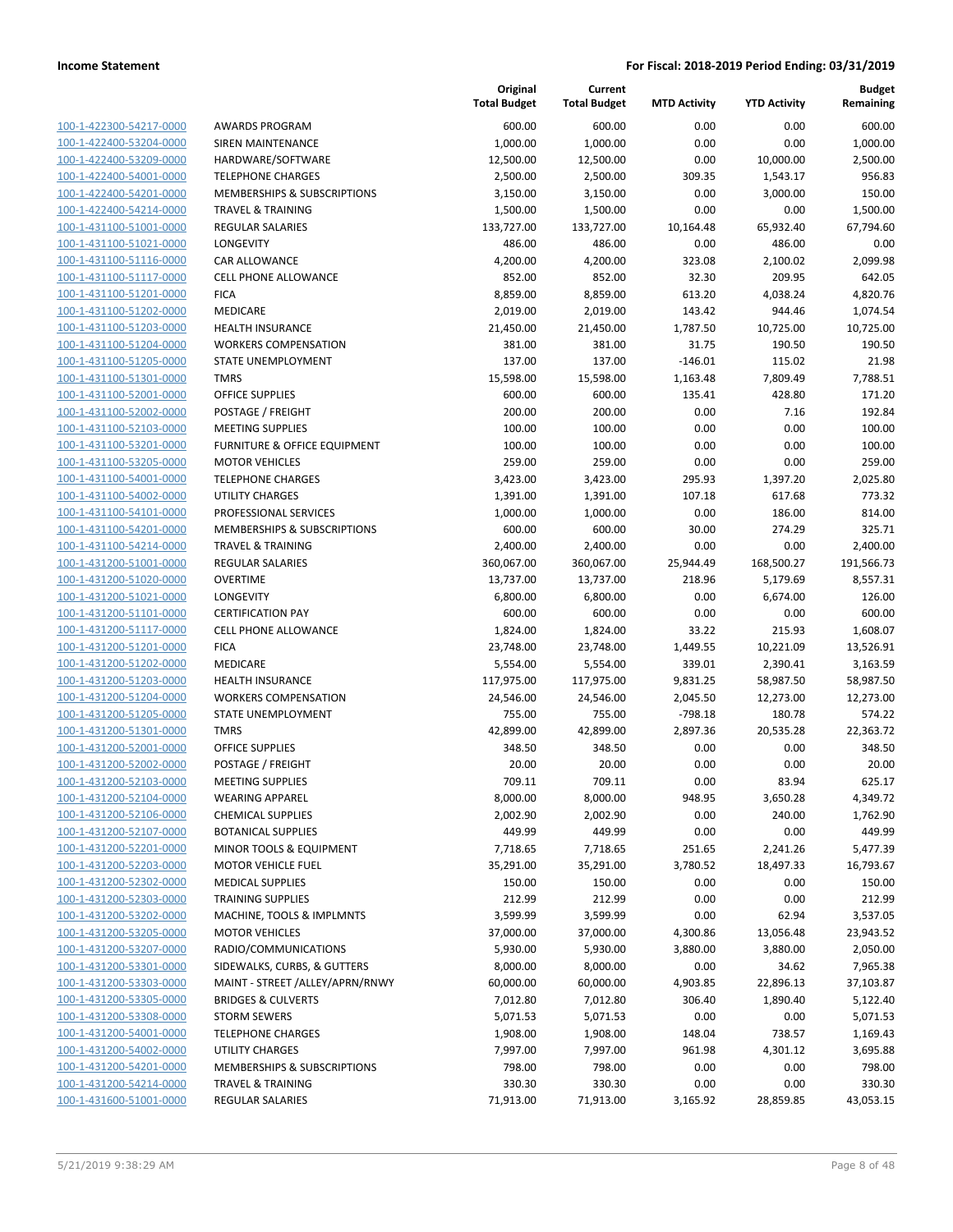| 100-1-431600-51020-0000        |
|--------------------------------|
| 100-1-431600-51021-0000        |
| 100-1-431600-51101-0000        |
| 100-1-431600-51201-0000        |
| 100-1-431600-51202-0000        |
| 100-1-431600-51203-0000        |
| 100-1-431600-51204-0000        |
| 100-1-431600-51205-0000        |
| 100-1-431600-51301-0000        |
| 100-1-431600-52001-0000        |
| 100-1-431600-52104-0000        |
| 100-1-431600-52106-0000        |
| 100-1-431600-52201-0000        |
| 100-1-431600-52203-0000        |
|                                |
| 100-1-431600-53202-0000        |
| 100-1-431600-53205-0000        |
| 100-1-431600-53207-0000        |
| 100-1-431600-53303-0000        |
| 100-1-431600-54001-0000        |
| 100-1-431600-54002-0000        |
| 100-1-431600-54214-0000        |
| 100-1-431700-51001-0000        |
| 100-1-431700-51020-0000        |
| 100-1-431700-51021-0000        |
| 100-1-431700-51117-0000        |
| 100-1-431700-51201-0000        |
| 100-1-431700-51202-0000        |
| 100-1-431700-51203-0000        |
| 100-1-431700-51204-0000        |
| 100-1-431700-51205-0000        |
| 100-1-431700-51301-0000        |
| 100-1-431700-52001-0000        |
|                                |
| 100-1-431700-52002-0000        |
| 100-1-431700-52104-0000        |
| 100-1-431700-52201-0000        |
| 100-1-431700-52203-0000        |
| 100-1-431700-52303-0000        |
| 100-1-431700-53201-0000        |
| 100-1-431700-53205-0000        |
| 100-1-431700-53207-0000        |
| <u>100-1-431700-54001-0000</u> |
| 100-1-431700-54002-0000        |
| 100-1-431700-54201-0000        |
| 100-1-431700-54212-0000        |
| 100-1-431700-54214-0000        |
| 100-1-431700-54410-0000        |
| 100-1-441100-51001-0000        |
| 100-1-441100-51020-0000        |
| 100-1-441100-51021-0000        |
| 100-1-441100-51102-0000        |
|                                |
| <u>100-1-441100-51117-0000</u> |
| 100-1-441100-51201-0000        |
| 100-1-441100-51202-0000        |
| 100-1-441100-51203-0000        |
| 100-1-441100-51204-0000        |
| <u>100-1-441100-51205-0000</u> |
| 100-1-441100-51301-0000        |
| <u>100-1-441100-52001-0000</u> |
| 100-1-441100-52002-0000        |
|                                |

|                                                    |                                                       | Original<br><b>Total Budget</b> | Current<br><b>Total Budget</b> | <b>MTD Activity</b> | <b>YTD Activity</b> | <b>Budget</b><br>Remaining |
|----------------------------------------------------|-------------------------------------------------------|---------------------------------|--------------------------------|---------------------|---------------------|----------------------------|
| 100-1-431600-51020-0000                            | <b>OVERTIME</b>                                       | 7,979.00                        | 7,979.00                       | 0.00                | 1,330.31            | 6,648.69                   |
| 100-1-431600-51021-0000                            | LONGEVITY                                             | 2,796.00                        | 2,796.00                       | 0.00                | 2,796.00            | 0.00                       |
| 100-1-431600-51101-0000                            | <b>CERTIFICATION PAY</b>                              | 1,200.00                        | 1,200.00                       | 46.16               | 300.04              | 899.96                     |
| 100-1-431600-51201-0000                            | <b>FICA</b>                                           | 5,201.00                        | 5,201.00                       | 186.98              | 2,031.95            | 3,169.05                   |
| 100-1-431600-51202-0000                            | <b>MEDICARE</b>                                       | 1,216.00                        | 1,216.00                       | 43.74               | 475.24              | 740.76                     |
| 100-1-431600-51203-0000                            | <b>HEALTH INSURANCE</b>                               | 21,450.00                       | 21,450.00                      | 1,787.50            | 10,725.00           | 10,725.00                  |
| 100-1-431600-51204-0000                            | <b>WORKERS COMPENSATION</b>                           | 5,376.00                        | 5,376.00                       | 448.00              | 2,688.00            | 2,688.00                   |
| 100-1-431600-51205-0000                            | <b>STATE UNEMPLOYMENT</b>                             | 137.00                          | 137.00                         | $-146.54$           | $-24.55$            | 161.55                     |
| 100-1-431600-51301-0000                            | <b>TMRS</b>                                           | 9,395.00                        | 9,395.00                       | 355.26              | 3,914.82            | 5,480.18                   |
| 100-1-431600-52001-0000                            | <b>OFFICE SUPPLIES</b>                                | 278.38                          | 278.38                         | 0.00                | 0.00                | 278.38                     |
| 100-1-431600-52104-0000                            | <b>WEARING APPAREL</b>                                | 2,617.40                        | 2,617.40                       | 309.21              | 1,713.82            | 903.58                     |
| 100-1-431600-52106-0000                            | <b>CHEMICAL SUPPLIES</b>                              | 326.66                          | 326.66                         | 0.00                | 0.00                | 326.66                     |
| 100-1-431600-52201-0000                            | MINOR TOOLS & EQUIPMENT                               | 3,529.84                        | 3,529.84                       | 0.00                | 1,679.42            | 1,850.42                   |
| 100-1-431600-52203-0000                            | <b>MOTOR VEHICLE FUEL</b>                             | 4,200.00                        | 4,200.00                       | 288.09              | 1,620.79            | 2,579.21                   |
| 100-1-431600-53202-0000                            | MACHINE, TOOLS & IMPLMNTS                             | 3,998.75                        | 3,998.75                       | 0.00                | 340.00              | 3,658.75                   |
| 100-1-431600-53205-0000                            | <b>MOTOR VEHICLES</b>                                 | 1,919.00                        | 1,919.00                       | 0.00                | 194.87              | 1,724.13                   |
| 100-1-431600-53207-0000                            | RADIO/COMMUNICATIONS                                  | 1,425.00                        | 1,425.00                       | 0.00                | 0.00                | 1,425.00                   |
| 100-1-431600-53303-0000                            | MAINT - STREET /ALLEY/APRN/RNWY                       | 20,001.00                       | 20,001.00                      | 0.00                | 11,330.84           | 8,670.16                   |
| 100-1-431600-54001-0000                            | <b>TELEPHONE CHARGES</b>                              | 848.00                          | 848.00                         | 128.53              | 497.02              | 350.98                     |
| 100-1-431600-54002-0000                            | <b>UTILITY CHARGES</b>                                | 357,457.00                      | 357,457.00                     | 24,794.63           | 157,467.13          | 199,989.87                 |
| 100-1-431600-54214-0000                            | <b>TRAVEL &amp; TRAINING</b>                          | 395.00                          | 395.00                         | 0.00                | 0.00                | 395.00                     |
| 100-1-431700-51001-0000                            | <b>REGULAR SALARIES</b>                               | 110,615.00                      | 110,615.00                     | 8,508.16            | 55,139.77           | 55,475.23                  |
| 100-1-431700-51020-0000                            | <b>OVERTIME</b>                                       | 336.00                          | 336.00                         | 0.00                | 0.00                | 336.00                     |
| 100-1-431700-51021-0000                            | <b>LONGEVITY</b>                                      | 1,890.00                        | 1,890.00                       | 0.00                | 1,890.00            | 0.00                       |
| 100-1-431700-51117-0000                            | <b>CELL PHONE ALLOWANCE</b>                           | 420.00                          | 420.00                         | 32.30               | 209.95              | 210.05                     |
| 100-1-431700-51201-0000                            | <b>FICA</b>                                           | 7,022.00                        | 7,022.00                       | 479.12              | 3,258.62            | 3,763.38                   |
| 100-1-431700-51202-0000                            | MEDICARE                                              | 1,642.00                        | 1,642.00                       | 112.06              | 762.15              | 879.85                     |
| 100-1-431700-51203-0000                            | <b>HEALTH INSURANCE</b>                               | 21,450.00                       | 21,450.00                      | 1,787.50            | 10,725.00           | 10,725.00                  |
| 100-1-431700-51204-0000                            | <b>WORKERS COMPENSATION</b>                           | 702.00                          | 702.00                         | 58.50               | 351.00              | 351.00                     |
| 100-1-431700-51205-0000                            | STATE UNEMPLOYMENT                                    | 137.00                          | 137.00                         | $-147.20$           | 148.47              | $-11.47$                   |
| 100-1-431700-51301-0000                            | <b>TMRS</b>                                           | 12,685.00                       | 12,685.00                      | 944.56              | 6,507.73            | 6,177.27                   |
| 100-1-431700-52001-0000                            | <b>OFFICE SUPPLIES</b>                                | 1,700.00                        | 1,700.00                       | 0.00                | 197.91              | 1,502.09                   |
| 100-1-431700-52002-0000                            | POSTAGE / FREIGHT                                     | 50.00                           | 50.00                          | 0.00                | 0.00                | 50.00                      |
| 100-1-431700-52104-0000                            | <b>WEARING APPAREL</b><br>MINOR TOOLS & EQUIPMENT     | 850.00                          | 850.00                         | 61.98               | 365.93              | 484.07                     |
| 100-1-431700-52201-0000                            |                                                       | 700.00<br>3,200.00              | 700.00                         | 0.00                | 116.32              | 583.68                     |
| 100-1-431700-52203-0000<br>100-1-431700-52303-0000 | <b>MOTOR VEHICLE FUEL</b><br><b>TRAINING SUPPLIES</b> |                                 | 3,200.00                       | 537.77<br>0.00      | 2,318.96<br>97.93   | 881.04                     |
| 100-1-431700-53201-0000                            | <b>FURNITURE &amp; OFFICE EQUIPMENT</b>               | 350.00<br>1,000.00              | 350.00<br>1,000.00             | 0.00                | 0.00                | 252.07<br>1,000.00         |
| 100-1-431700-53205-0000                            | <b>MOTOR VEHICLES</b>                                 | 1,100.00                        | 1,100.00                       | 0.00                | 319.95              | 780.05                     |
| 100-1-431700-53207-0000                            | RADIO/COMMUNICATIONS                                  | 200.00                          | 200.00                         | 0.00                | 0.00                | 200.00                     |
| 100-1-431700-54001-0000                            | <b>TELEPHONE CHARGES</b>                              | 1,400.00                        | 1,400.00                       | 126.54              | 546.75              | 853.25                     |
| 100-1-431700-54002-0000                            | UTILITY CHARGES                                       | 1,391.00                        | 1,391.00                       | 107.17              | 617.66              | 773.34                     |
| 100-1-431700-54201-0000                            | MEMBERSHIPS & SUBSCRIPTIONS                           | 700.00                          | 700.00                         | 0.00                | 0.00                | 700.00                     |
| 100-1-431700-54212-0000                            | <b>PRINTING</b>                                       | 200.00                          | 200.00                         | 0.00                | 0.00                | 200.00                     |
| 100-1-431700-54214-0000                            | <b>TRAVEL &amp; TRAINING</b>                          | 1,000.00                        | 1,000.00                       | 0.00                | 0.00                | 1,000.00                   |
| 100-1-431700-54410-0000                            | PERMITS/FEES                                          | 200.00                          | 200.00                         | 0.00                | 0.00                | 200.00                     |
| 100-1-441100-51001-0000                            | <b>REGULAR SALARIES</b>                               | 130,427.00                      | 130,427.00                     | 5,047.04            | 32,704.72           | 97,722.28                  |
| 100-1-441100-51020-0000                            | <b>OVERTIME</b>                                       | 1,054.00                        | 1,054.00                       | 0.00                | 26.63               | 1,027.37                   |
| 100-1-441100-51021-0000                            | LONGEVITY                                             | 780.00                          | 780.00                         | 0.00                | 762.00              | 18.00                      |
| 100-1-441100-51102-0000                            | <b>BILINGUAL PAY</b>                                  | 1,200.00                        | 1,200.00                       | 92.32               | 600.08              | 599.92                     |
| 100-1-441100-51117-0000                            | <b>CELL PHONE ALLOWANCE</b>                           | 960.00                          | 960.00                         | 0.00                | 0.00                | 960.00                     |
| 100-1-441100-51201-0000                            | <b>FICA</b>                                           | 8,334.00                        | 8,334.00                       | 282.50              | 1,901.51            | 6,432.49                   |
| 100-1-441100-51202-0000                            | MEDICARE                                              | 1,949.00                        | 1,949.00                       | 66.06               | 444.68              | 1,504.32                   |
| 100-1-441100-51203-0000                            | <b>HEALTH INSURANCE</b>                               | 32,175.00                       | 32,175.00                      | 2,681.25            | 16,087.50           | 16,087.50                  |
| 100-1-441100-51204-0000                            | <b>WORKERS COMPENSATION</b>                           | 682.00                          | 682.00                         | 56.83               | 340.98              | 341.02                     |
| 100-1-441100-51205-0000                            | STATE UNEMPLOYMENT                                    | 206.00                          | 206.00                         | $-218.56$           | $-33.56$            | 239.56                     |
| 100-1-441100-51301-0000                            | <b>TMRS</b>                                           | 15,055.00                       | 15,055.00                      | 568.42              | 3,875.30            | 11,179.70                  |
| 100-1-441100-52001-0000                            | <b>OFFICE SUPPLIES</b>                                | 1,600.00                        | 1,600.00                       | 43.08               | 431.04              | 1,168.96                   |
| 100-1-441100-52002-0000                            | POSTAGE / FREIGHT                                     | 800.00                          | 800.00                         | 0.00                | 61.71               | 738.29                     |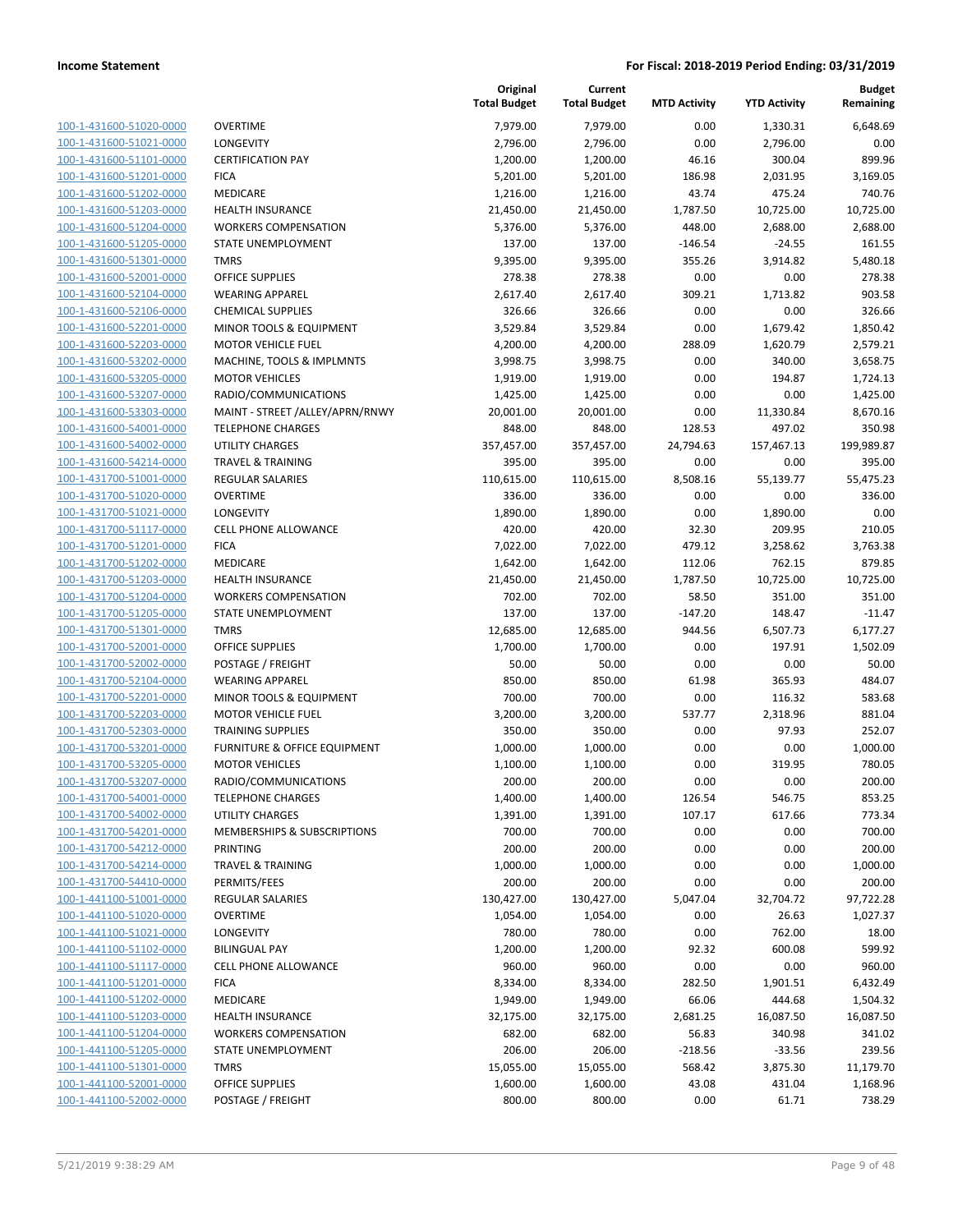| 100-1-441100-52005-0000        |
|--------------------------------|
| 100-1-441100-54001-0000        |
| 100-1-441100-54002-0000        |
| 100-1-441100-54214-0000        |
| 100-1-441200-51001-0000        |
| 100-1-441200-51021-0000        |
| 100-1-441200-51101-0000        |
| 100-1-441200-51117-0000        |
| 100-1-441200-51201-0000        |
| 100-1-441200-51202-0000        |
|                                |
| 100-1-441200-51203-0000        |
| 100-1-441200-51204-0000        |
| 100-1-441200-51205-0000        |
| 100-1-441200-51301-0000        |
| 100-1-441200-52102-0000        |
| 100-1-441200-52104-0000        |
| 100-1-441200-54201-0000        |
| 100-1-441200-54214-0000        |
| 100-1-441300-51001-0000        |
| 100-1-441300-51021-0000        |
| 100-1-441300-51101-0000        |
| 100-1-441300-51117-0000        |
|                                |
| 100-1-441300-51201-0000        |
| 100-1-441300-51202-0000        |
| 100-1-441300-51203-0000        |
| 100-1-441300-51204-0000        |
| 100-1-441300-51205-0000        |
| 100-1-441300-51301-0000        |
| 100-1-441300-52002-0000        |
| 100-1-441300-52005-0000        |
| 100-1-441300-52102-0000        |
| 100-1-441300-52104-0000        |
| 100-1-441300-52201-0000        |
| 100-1-441300-52203-0000        |
| 100-1-441300-53205-0000        |
| 100-1-441300-54001-0000        |
|                                |
| 100-1-441300-54002-0000        |
| 100-1-441300-54201-0000        |
| 100-1-441300-54214-0000        |
| 100-1-441300-54410-0000        |
| 100-1-442200-53205-0000        |
| 100-1-443200-51001-0000        |
| 100-1-443200-51020-0000        |
| <u>100-1-443200-51021-0000</u> |
| <u>100-1-443200-51102-0000</u> |
| <u>100-1-443200-51117-0000</u> |
| 100-1-443200-51201-0000        |
| <u>100-1-443200-51202-0000</u> |
| <u>100-1-443200-51203-0000</u> |
|                                |
| 100-1-443200-51204-0000        |
| 100-1-443200-51205-0000        |
| 100-1-443200-51301-0000        |
| <u>100-1-443200-52001-0000</u> |
| <u>100-1-443200-52002-0000</u> |
| <u>100-1-443200-52101-0000</u> |
| <u>100-1-443200-52104-0000</u> |
| 100-1-443200-52106-0000        |
| <u>100-1-443200-52108-0000</u> |
| <u>100-1-443200-52201-0000</u> |
|                                |

|                         |                                        | Original<br><b>Total Budget</b> | Current<br><b>Total Budget</b> | <b>MTD Activity</b> | <b>YTD Activity</b> | <b>Budget</b><br>Remaining |
|-------------------------|----------------------------------------|---------------------------------|--------------------------------|---------------------|---------------------|----------------------------|
| 100-1-441100-52005-0000 | PRINTED MATERIALS                      | 302.74                          | 302.74                         | 0.00                | 41.39               | 261.35                     |
| 100-1-441100-54001-0000 | <b>TELEPHONE CHARGES</b>               | 2,684.00                        | 2,684.00                       | 266.70              | 1,339.38            | 1,344.62                   |
| 100-1-441100-54002-0000 | <b>UTILITY CHARGES</b>                 | 1,391.00                        | 1,391.00                       | 107.18              | 617.68              | 773.32                     |
| 100-1-441100-54214-0000 | <b>TRAVEL &amp; TRAINING</b>           | 1,000.00                        | 1,000.00                       | 0.00                | 0.00                | 1,000.00                   |
| 100-1-441200-51001-0000 | <b>REGULAR SALARIES</b>                | 54,080.00                       | 54,080.00                      | 4,160.00            | 26,960.00           | 27,120.00                  |
| 100-1-441200-51021-0000 | LONGEVITY                              | 294.00                          | 294.00                         | 0.00                | 294.00              | 0.00                       |
| 100-1-441200-51101-0000 | <b>CERTIFICATION PAY</b>               | 1,200.00                        | 1,200.00                       | 0.00                | 0.00                | 1,200.00                   |
| 100-1-441200-51117-0000 | <b>CELL PHONE ALLOWANCE</b>            | 432.00                          | 432.00                         | 0.00                | 0.00                | 432.00                     |
| 100-1-441200-51201-0000 | <b>FICA</b>                            | 3,472.00                        | 3,472.00                       | 223.54              | 1,509.25            | 1,962.75                   |
| 100-1-441200-51202-0000 | MEDICARE                               | 812.00                          | 812.00                         | 52.28               | 352.95              | 459.05                     |
| 100-1-441200-51203-0000 | <b>HEALTH INSURANCE</b>                | 10,725.00                       | 10,725.00                      | 893.75              | 5,362.50            | 5,362.50                   |
| 100-1-441200-51204-0000 | <b>WORKERS COMPENSATION</b>            | 347.00                          | 347.00                         | 28.92               | 173.52              | 173.48                     |
| 100-1-441200-51205-0000 | STATE UNEMPLOYMENT                     | 69.00                           | 69.00                          | $-74.25$            | 75.51               | $-6.51$                    |
| 100-1-441200-51301-0000 | <b>TMRS</b>                            | 6,273.00                        | 6,273.00                       | 460.10              | 3,097.06            | 3,175.94                   |
| 100-1-441200-52102-0000 | <b>BOOKS / REF SUPPLIES</b>            | 750.00                          | 750.00                         | 0.00                | 0.00                | 750.00                     |
| 100-1-441200-52104-0000 | <b>WEARING APPAREL</b>                 | 500.04                          | 500.04                         | 0.00                | 0.00                | 500.04                     |
| 100-1-441200-54201-0000 | <b>MEMBERSHIPS &amp; SUBSCRIPTIONS</b> | 250.00                          | 250.00                         | 0.00                | 55.00               | 195.00                     |
| 100-1-441200-54214-0000 | <b>TRAVEL &amp; TRAINING</b>           | 1,000.00                        | 1,000.00                       | 0.00                | 0.00                | 1,000.00                   |
| 100-1-441300-51001-0000 | REGULAR SALARIES                       | 262,511.00                      | 262,511.00                     | 20,194.72           | 130,876.60          | 131,634.40                 |
| 100-1-441300-51021-0000 | LONGEVITY                              | 2,640.00                        | 2,640.00                       | 0.00                | 2,640.00            | 0.00                       |
| 100-1-441300-51101-0000 | <b>CERTIFICATION PAY</b>               | 3,600.00                        | 3,600.00                       | 184.62              | 1,200.03            | 2,399.97                   |
| 100-1-441300-51117-0000 | <b>CELL PHONE ALLOWANCE</b>            | 1,824.00                        | 1,824.00                       | 98.74               | 641.81              | 1,182.19                   |
| 100-1-441300-51201-0000 | <b>FICA</b>                            | 16,776.00                       | 16,776.00                      | 1,235.74            | 8,169.33            | 8,606.67                   |
| 100-1-441300-51202-0000 | <b>MEDICARE</b>                        | 3,923.00                        | 3,923.00                       | 289.00              | 1,910.55            | 2,012.45                   |
| 100-1-441300-51203-0000 | <b>HEALTH INSURANCE</b>                | 53,625.00                       | 53,625.00                      | 4,468.75            | 26,812.50           | 26,812.50                  |
| 100-1-441300-51204-0000 | <b>WORKERS COMPENSATION</b>            | 1,732.00                        | 1,732.00                       | 144.33              | 865.98              | 866.02                     |
| 100-1-441300-51205-0000 | STATE UNEMPLOYMENT                     | 343.00                          | 343.00                         | $-364.39$           | 300.12              | 42.88                      |
| 100-1-441300-51301-0000 | <b>TMRS</b>                            | 30,304.00                       | 30,304.00                      | 2,264.86            | 15,384.58           | 14,919.42                  |
| 100-1-441300-52002-0000 | POSTAGE / FREIGHT                      | 6,000.00                        | 6,000.00                       | 515.65              | 1,314.96            | 4,685.04                   |
| 100-1-441300-52005-0000 | PRINTED MATERIALS                      | 1,191.35                        | 1,191.35                       | 0.00                | 307.66              | 883.69                     |
| 100-1-441300-52102-0000 | <b>BOOKS / REF SUPPLIES</b>            | 1,000.00                        | 1,000.00                       | 0.00                | 0.00                | 1,000.00                   |
| 100-1-441300-52104-0000 | <b>WEARING APPAREL</b>                 | 2,400.00                        | 2,400.00                       | 0.00                | 428.95              | 1,971.05                   |
| 100-1-441300-52201-0000 | MINOR TOOLS & EQUIPMENT                | 500.00                          | 500.00                         | 0.00                | 0.00                | 500.00                     |
| 100-1-441300-52203-0000 | <b>MOTOR VEHICLE FUEL</b>              | 4,575.00                        | 4,575.00                       | 315.77              | 1,718.56            | 2,856.44                   |
| 100-1-441300-53205-0000 | <b>MOTOR VEHICLES</b>                  | 1,200.00                        | 1,200.00                       | 0.00                | 693.82              | 506.18                     |
| 100-1-441300-54001-0000 | <b>TELEPHONE CHARGES</b>               | 4,004.00                        | 4,004.00                       | 488.80              | 1,931.70            | 2,072.30                   |
| 100-1-441300-54002-0000 | <b>UTILITY CHARGES</b>                 | 1,391.00                        | 1,391.00                       | 107.17              | 617.67              | 773.33                     |
| 100-1-441300-54201-0000 | <b>MEMBERSHIPS &amp; SUBSCRIPTIONS</b> | 750.00                          | 750.00                         | 0.00                | 187.57              | 562.43                     |
| 100-1-441300-54214-0000 | <b>TRAVEL &amp; TRAINING</b>           | 4,000.00                        | 4,000.00                       | 0.00                | 1,525.00            | 2,475.00                   |
| 100-1-441300-54410-0000 | PERMITS/FEES                           | 25,000.00                       | 25,000.00                      | 19.50               | 19.50               | 24,980.50                  |
| 100-1-442200-53205-0000 | <b>MOTOR VEHICLES</b>                  | 0.00                            | 0.00                           | 0.00                | 13.72               | $-13.72$                   |
| 100-1-443200-51001-0000 | <b>REGULAR SALARIES</b>                | 191,748.00                      | 191,748.00                     | 16,096.90           | 97,531.86           | 94,216.14                  |
| 100-1-443200-51020-0000 | <b>OVERTIME</b>                        | 7,191.00                        | 7,191.00                       | 911.25              | 5,680.81            | 1,510.19                   |
| 100-1-443200-51021-0000 | LONGEVITY                              | 6,738.00                        | 6,738.00                       | 0.00                | 6,714.00            | 24.00                      |
| 100-1-443200-51102-0000 | <b>BILINGUAL PAY</b>                   | 600.00                          | 600.00                         | 46.16               | 300.04              | 299.96                     |
| 100-1-443200-51117-0000 | <b>CELL PHONE ALLOWANCE</b>            | 432.00                          | 432.00                         | 33.22               | 215.93              | 216.07                     |
| 100-1-443200-51201-0000 | <b>FICA</b>                            | 12,816.00                       | 12,816.00                      | 939.82              | 6,120.80            | 6,695.20                   |
| 100-1-443200-51202-0000 | <b>MEDICARE</b>                        | 2,997.00                        | 2,997.00                       | 219.80              | 1,431.48            | 1,565.52                   |
| 100-1-443200-51203-0000 | HEALTH INSURANCE                       | 64,350.00                       | 64,350.00                      | 5,362.50            | 32,175.00           | 32,175.00                  |
| 100-1-443200-51204-0000 | <b>WORKERS COMPENSATION</b>            | 7,855.00                        | 7,855.00                       | 654.58              | 3,927.48            | 3,927.52                   |
| 100-1-443200-51205-0000 | STATE UNEMPLOYMENT                     | 412.00                          | 412.00                         | $-435.29$           | 168.52              | 243.48                     |
| 100-1-443200-51301-0000 | <b>TMRS</b>                            | 23,151.00                       | 23,151.00                      | 1,889.87            | 12,497.99           | 10,653.01                  |
| 100-1-443200-52001-0000 | <b>OFFICE SUPPLIES</b>                 | 1,120.00                        | 1,120.00                       | 79.40               | 495.94              | 624.06                     |
| 100-1-443200-52002-0000 | POSTAGE / FREIGHT                      | 40.00                           | 40.00                          | 1.50                | 10.62               | 29.38                      |
| 100-1-443200-52101-0000 | <b>JANITORIAL SUPPLIES</b>             | 2,000.00                        | 2,000.00                       | 82.98               | 768.37              | 1,231.63                   |
| 100-1-443200-52104-0000 | <b>WEARING APPAREL</b>                 | 1,950.00                        | 1,950.00                       | 430.95              | 838.77              | 1,111.23                   |
| 100-1-443200-52106-0000 | <b>CHEMICAL SUPPLIES</b>               | 18,000.00                       | 18,000.00                      | 465.83              | 3,844.83            | 14,155.17                  |
| 100-1-443200-52108-0000 | <b>MENAGERIE SUPPLIES</b>              | 7,500.00                        | 7,500.00                       | 449.46              | 3,442.75            | 4,057.25                   |
| 100-1-443200-52201-0000 | MINOR TOOLS & EQUIPMENT                | 1,000.00                        | 1,000.00                       | 587.64              | 1,269.24            | $-269.24$                  |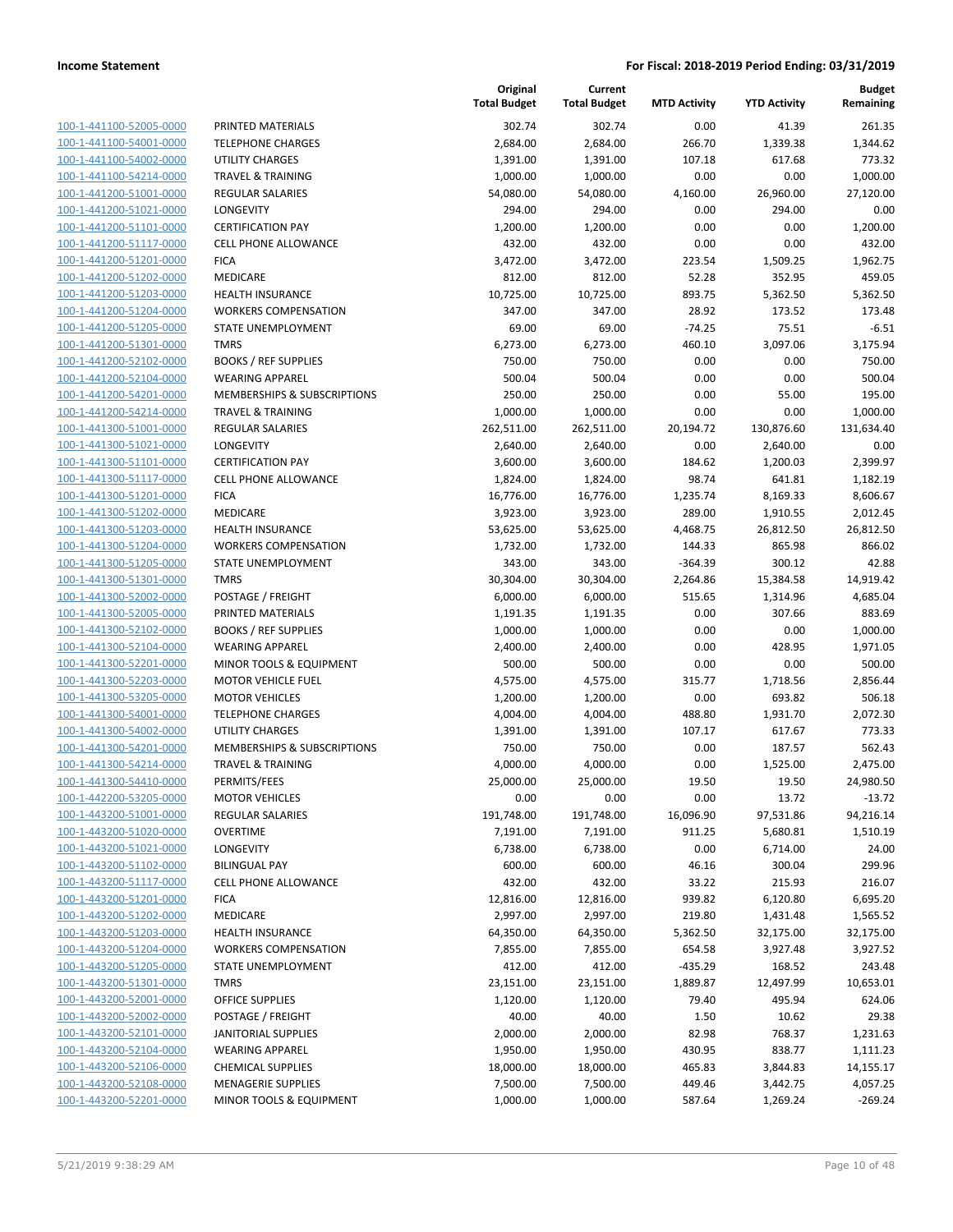| 100-1-443200-52203-0000                                          |
|------------------------------------------------------------------|
| 100-1-443200-53202-0000                                          |
| 100-1-443200-53205-0000                                          |
| <u>100-1-443200-54001-0000</u>                                   |
| 100-1-443200-54002-0000                                          |
| 100-1-443200-54107-0000                                          |
| 100-1-443200-54108-0000                                          |
| 100-1-443200-54214-0000                                          |
| <u>100-1-451100-51001-0000</u>                                   |
| 100-1-451100-51020-0000                                          |
| 100-1-451100-51021-0000                                          |
| 100-1-451100-51101-0000                                          |
| 100-1-451100-51102-0000                                          |
| 100-1-451100-51116-0000                                          |
| 100-1-451100-51117-0000                                          |
| 100-1-451100-51201-0000                                          |
| 100-1-451100-51202-0000                                          |
| 100-1-451100-51203-0000                                          |
| 100-1-451100-51204-0000                                          |
| 100-1-451100-51205-0000                                          |
| 100-1-451100-51301<br>-0000                                      |
| 100-1-451100-52001-0000                                          |
| 100-1-451100-52002-0000                                          |
|                                                                  |
| <u>100-1-451100-52101-0000</u>                                   |
| 100-1-451100-52104-0000                                          |
| 100-1-451100-52106-0000                                          |
| 100-1-451100-52107-0000                                          |
| 100-1-451100-52201-0000                                          |
| 100-1-451100-52203-0000                                          |
| 100-1-451100-52401-0000                                          |
| 100-1-451100-53202-0000                                          |
| 100-1-451100-53205-0000                                          |
| 100-1-451100-53207-0000                                          |
| 100-1-451100-53402-0000                                          |
| 100-1-451100-53707-0000                                          |
| 100-1-451100-53708-0000                                          |
| 100-1-451100-53710-0000                                          |
| 100-1-451100-54001-0000                                          |
| 100-1-451100-54002-0000                                          |
| 100-1-451100-54101-0000                                          |
| 100-1-451100-54201-0000                                          |
| <u>100-1-451100-54211-0000</u>                                   |
| <u>100-1-451100-54214-0000</u>                                   |
| 100-1-451100-54301-0000                                          |
| <u>100-1-451100-54409-0000</u>                                   |
| 100-1-455100-51001-0000                                          |
| 100-1-455100-51020-0000                                          |
| <u>100-1-455100-51021-0000</u>                                   |
| <u>100-1-455100-51102-0000</u>                                   |
|                                                                  |
| 100-1-455100-51116-0000                                          |
| 100-1-455100-51117-0000                                          |
| 100-1-455100-51201-0000                                          |
|                                                                  |
| <u>100-1-455100-51202-0000</u>                                   |
| <u>100-1-455100-51203-0000</u>                                   |
| <u>100-1-455100-51204-0000</u>                                   |
| 1-455100-51205-0000<br><u> 100-</u>                              |
| 100-1-455100-51301-0000                                          |
| <u>100-1-455100-52001-0000</u><br><u>100-1-455100-52002-0000</u> |

|                                                    |                                                    | Original<br><b>Total Budget</b> | Current<br><b>Total Budget</b> | <b>MTD Activity</b> | <b>YTD Activity</b> | <b>Budget</b><br>Remaining |
|----------------------------------------------------|----------------------------------------------------|---------------------------------|--------------------------------|---------------------|---------------------|----------------------------|
| 100-1-443200-52203-0000                            | <b>MOTOR VEHICLE FUEL</b>                          | 5,378.00                        | 5,378.00                       | 415.26              | 2,304.46            | 3,073.54                   |
| 100-1-443200-53202-0000                            | MACHINE, TOOLS & IMPLMNTS                          | 2,000.00                        | 2,000.00                       | 0.00                | 45.45               | 1,954.55                   |
| 100-1-443200-53205-0000                            | <b>MOTOR VEHICLES</b>                              | 246.00                          | 246.00                         | 0.00                | 1,007.09            | $-761.09$                  |
| 100-1-443200-54001-0000                            | <b>TELEPHONE CHARGES</b>                           | 1,957.00                        | 1,957.00                       | 152.02              | 758.46              | 1,198.54                   |
| 100-1-443200-54002-0000                            | <b>UTILITY CHARGES</b>                             | 30,525.00                       | 30,525.00                      | 2,052.03            | 13,143.06           | 17,381.94                  |
| 100-1-443200-54107-0000                            | MEDICAL                                            | 2,500.00                        | 20,500.00                      | 1,455.64            | 5,235.36            | 15,264.64                  |
| 100-1-443200-54108-0000                            | <b>VETERINARY SERVICES</b>                         | 26,000.00                       | 8,000.00                       | $-103.00$           | $-2,232.00$         | 10,232.00                  |
| 100-1-443200-54214-0000                            | <b>TRAVEL &amp; TRAINING</b>                       | 600.00                          | 600.00                         | 0.00                | 210.00              | 390.00                     |
| 100-1-451100-51001-0000                            | <b>REGULAR SALARIES</b>                            | 502,291.00                      | 524,056.00                     | 39,146.56           | 249,663.15          | 274,392.85                 |
| 100-1-451100-51020-0000                            | <b>OVERTIME</b>                                    | 20,991.00                       | 20,991.00                      | 1,643.91            | 5,364.97            | 15,626.03                  |
| 100-1-451100-51021-0000                            | LONGEVITY                                          | 5,984.00                        | 5,984.00                       | 0.00                | 5,796.67            | 187.33                     |
| 100-1-451100-51101-0000                            | <b>CERTIFICATION PAY</b>                           | 4,200.00                        | 4,200.00                       | 184.63              | 1,592.40            | 2,607.60                   |
| 100-1-451100-51102-0000                            | <b>BILINGUAL PAY</b>                               | 600.00                          | 600.00                         | 46.16               | 300.04              | 299.96                     |
| 100-1-451100-51116-0000                            | <b>CAR ALLOWANCE</b>                               | 2,400.00                        | 2,400.00                       | 184.62              | 1,200.03            | 1,199.97                   |
| 100-1-451100-51117-0000                            | <b>CELL PHONE ALLOWANCE</b>                        | 4,032.00                        | 4,032.00                       | 264.02              | 1,785.37            | 2,246.63                   |
| 100-1-451100-51201-0000                            | <b>FICA</b>                                        | 33,511.00                       | 33,511.00                      | 2,419.72            | 15,771.26           | 17,739.74                  |
| 100-1-451100-51202-0000                            | <b>MEDICARE</b>                                    | 7,837.00                        | 7,837.00                       | 565.90              | 3,688.44            | 4,148.56                   |
| 100-1-451100-51203-0000                            | <b>HEALTH INSURANCE</b>                            | 123,338.00                      | 123,338.00                     | 10,278.17           | 61,669.02           | 61,668.98                  |
| 100-1-451100-51204-0000                            | <b>WORKERS COMPENSATION</b>                        | 12,626.00                       | 12,626.00                      | 1,052.17            | 6,313.02            | 6,312.98                   |
| 100-1-451100-51205-0000                            | STATE UNEMPLOYMENT                                 | 1,259.00                        | 1,259.00                       | $-1,335.07$         | 417.33              | 841.67                     |
| 100-1-451100-51301-0000                            | <b>TMRS</b>                                        | 58,266.00                       | 58,266.00                      | 4,586.58            | 30,313.08           | 27,952.92                  |
| 100-1-451100-52001-0000                            | <b>OFFICE SUPPLIES</b>                             | 750.00                          | 750.00                         | 39.77               | 623.45              | 126.55                     |
| 100-1-451100-52002-0000                            | POSTAGE / FREIGHT                                  | 500.00                          | 500.00                         | 333.01              | 346.82              | 153.18                     |
| 100-1-451100-52101-0000                            | <b>JANITORIAL SUPPLIES</b>                         | 7,030.00                        | 7,030.00                       | 723.55              | 2,658.00            | 4,372.00                   |
| 100-1-451100-52104-0000                            | <b>WEARING APPAREL</b>                             | 10,275.00                       | 10,275.00                      | 781.55              | 6,351.53            | 3,923.47                   |
| 100-1-451100-52106-0000                            | <b>CHEMICAL SUPPLIES</b>                           | 6,875.00                        | 6,875.00                       | 137.62              | 137.62              | 6,737.38                   |
| 100-1-451100-52107-0000                            | <b>BOTANICAL SUPPLIES</b>                          | 11,250.00                       | 11,250.00                      | 364.86              | 1,842.46            | 9,407.54                   |
| 100-1-451100-52201-0000                            | MINOR TOOLS & EQUIPMENT                            | 11,750.00                       | 11,750.00                      | 3,031.11            | 6,819.35            | 4,930.65                   |
| 100-1-451100-52203-0000                            | <b>MOTOR VEHICLE FUEL</b>                          | 26,250.00                       | 26,250.00                      | 1,792.50            | 8,964.54            | 17,285.46                  |
| 100-1-451100-52401-0000                            | RECREATIONAL SUPPLIES                              | 500.00                          | 500.00                         | 0.00                | 48.92               | 451.08                     |
| 100-1-451100-53202-0000<br>100-1-451100-53205-0000 | MACHINE, TOOLS & IMPLMNTS<br><b>MOTOR VEHICLES</b> | 9,091.00                        | 9,091.00                       | 0.00                | 7,218.91            | 1,872.09                   |
| 100-1-451100-53207-0000                            | RADIO/COMMUNICATIONS                               | 8,000.00                        | 8,000.00                       | 2,584.38<br>0.00    | 6,621.97<br>0.00    | 1,378.03<br>1,360.00       |
| 100-1-451100-53402-0000                            | <b>BUILDING MAINTENANCE</b>                        | 1,360.00<br>900.00              | 1,360.00<br>900.00             | 0.00                | 257.63              | 642.37                     |
| 100-1-451100-53707-0000                            | <b>MAINT - GROUNDS</b>                             | 16,885.00                       | 16,885.00                      | 1,151.38            | 5,211.74            | 11,673.26                  |
| 100-1-451100-53708-0000                            | <b>ATHLETIC FIELDS</b>                             | 16,200.00                       | 16,200.00                      | 1,462.66            | 11,548.76           | 4,651.24                   |
| 100-1-451100-53710-0000                            | PARK IMPROVEMENTS                                  | 10,550.00                       | 10,550.00                      | 0.00                | 3,168.18            | 7,381.82                   |
| 100-1-451100-54001-0000                            | <b>TELEPHONE CHARGES</b>                           | 7,292.00                        | 7,292.00                       | 725.94              | 3,584.90            | 3,707.10                   |
| 100-1-451100-54002-0000                            | <b>UTILITY CHARGES</b>                             | 155,476.00                      | 155,476.00                     | 10,769.77           | 66,898.13           | 88,577.87                  |
| 100-1-451100-54101-0000                            | PROFESSIONAL SERVICES                              | 0.00                            | 8,400.00                       | 0.00                | 0.00                | 8,400.00                   |
| 100-1-451100-54201-0000                            | MEMBERSHIPS & SUBSCRIPTIONS                        | 1,510.00                        | 1,510.00                       | 585.50              | 986.83              | 523.17                     |
| 100-1-451100-54211-0000                            | ADVERTISING                                        | 4,700.00                        | 4,700.00                       | 569.90              | 4,598.74            | 101.26                     |
| 100-1-451100-54214-0000                            | <b>TRAVEL &amp; TRAINING</b>                       | 1,000.00                        | 1,000.00                       | 779.99              | 2,768.73            | $-1,768.73$                |
| 100-1-451100-54301-0000                            | <b>SPECIAL EVENTS</b>                              | 57,000.00                       | 57,000.00                      | 16,573.62           | 26,795.38           | 30,204.62                  |
| 100-1-451100-54409-0000                            | <b>CEMETERY MAINTENANCE</b>                        | 80,700.00                       | 80,700.00                      | 13,450.00           | 47,075.00           | 33,625.00                  |
| 100-1-455100-51001-0000                            | REGULAR SALARIES                                   | 326,071.00                      | 326,071.00                     | 23,649.54           | 156,372.02          | 169,698.98                 |
| 100-1-455100-51020-0000                            | <b>OVERTIME</b>                                    | 0.00                            | 0.00                           | 0.00                | 6.92                | $-6.92$                    |
| 100-1-455100-51021-0000                            | LONGEVITY                                          | 3,252.00                        | 3,252.00                       | 0.00                | 3,264.00            | $-12.00$                   |
| 100-1-455100-51102-0000                            | <b>BILINGUAL PAY</b>                               | 600.00                          | 600.00                         | 46.16               | 300.04              | 299.96                     |
| 100-1-455100-51116-0000                            | CAR ALLOWANCE                                      | 3,600.00                        | 3,600.00                       | 0.00                | 0.00                | 3,600.00                   |
| 100-1-455100-51117-0000                            | <b>CELL PHONE ALLOWANCE</b>                        | 432.00                          | 432.00                         | 32.30               | 209.95              | 222.05                     |
| 100-1-455100-51201-0000                            | <b>FICA</b>                                        | 20,705.00                       | 20,705.00                      | 1,422.02            | 9,668.79            | 11,036.21                  |
| 100-1-455100-51202-0000                            | MEDICARE                                           | 4,842.00                        | 4,842.00                       | 332.57              | 2,261.23            | 2,580.77                   |
| 100-1-455100-51203-0000                            | <b>HEALTH INSURANCE</b>                            | 42,900.00                       | 42,900.00                      | 3,575.00            | 21,450.00           | 21,450.00                  |
| 100-1-455100-51204-0000                            | <b>WORKERS COMPENSATION</b>                        | 1,092.00                        | 1,092.00                       | 91.00               | 546.00              | 546.00                     |
| 100-1-455100-51205-0000                            | STATE UNEMPLOYMENT                                 | 806.00                          | 806.00                         | $-859.83$           | 121.27              | 684.73                     |
| 100-1-455100-51301-0000                            | <b>TMRS</b>                                        | 28,709.00                       | 28,709.00                      | 2,286.03            | 15,579.36           | 13,129.64                  |
| 100-1-455100-52001-0000                            | <b>OFFICE SUPPLIES</b>                             | 2,885.00                        | 2,885.00                       | 0.00                | 201.47              | 2,683.53                   |
| 100-1-455100-52002-0000                            | POSTAGE / FREIGHT                                  | 75.00                           | 75.00                          | 0.00                | 0.83                | 74.17                      |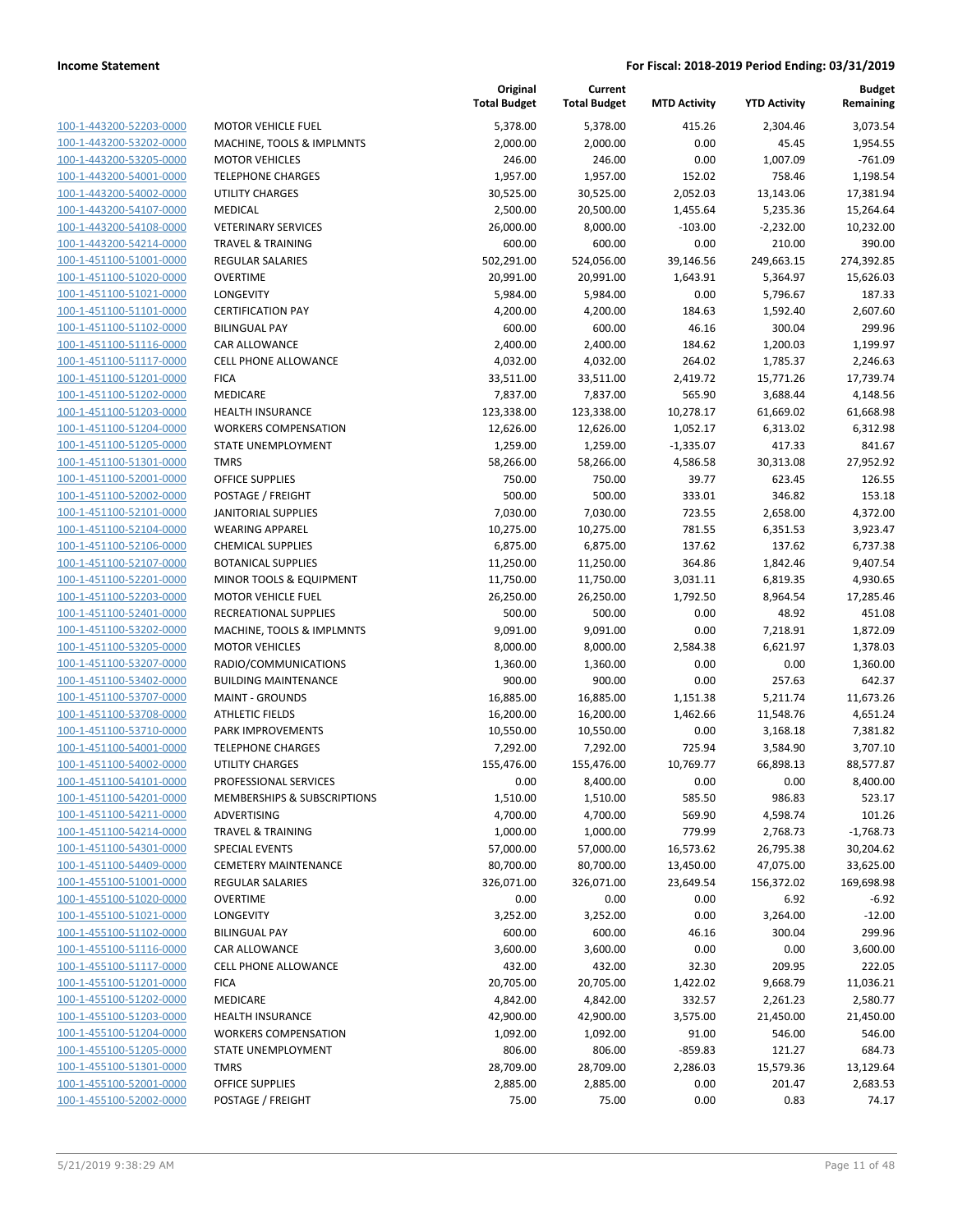| 100-1-455100-52004-0000        |
|--------------------------------|
| 100-1-455100-52005-0000        |
| 100-1-455100-52115-0000        |
| <u>100-1-455100-52201-0000</u> |
| 100-1-455100-52402-0000        |
| 100-1-455100-53201-0000        |
| 100-1-455100-54001-0000        |
| 100-1-455100-54002-0000        |
| 100-1-455100-54201-0000        |
| 100-1-455100-54202-0000        |
| 100-1-455100-54214-0000        |
| 100-1-455100-55203-0000        |
| 100-1-455100-55211-0000        |
| <u>100-1-456100-51001-0000</u> |
| 100-1-456100-51021-0000        |
| 100-1-456100-51116-0000        |
| 100-1-456100-51117-0000        |
| 100-1-456100-51201-0000        |
|                                |
| 100-1-456100-51202-0000        |
| 100-1-456100-51203-0000        |
| 100-1-456100-51204-0000        |
| 100-1-456100-51205-0000        |
| 100-1-456100-51301-0000        |
| <u>100-1-456100-52001-0000</u> |
| 100-1-456100-52002-0000        |
| 100-1-456100-52103-0000        |
| 100-1-456100-54001-0000        |
| 100-1-456100-54201-0000        |
| 100-1-456100-54205-0000        |
| 100-1-456100-54214-0000        |
| 100-1-456100-54301-0000        |
| 100-1-456100-54523-0000        |
| 100-1-480000-52003-0000        |
| <u>100-1-480000-52006-0000</u> |
| 100-1-480000-54002-0000        |
| 100-1-480000-54105-0000        |
| 100-1-480000-54201-0000        |
| 100-1-480000-54904-0000        |
| 100-1-480000-54905-0000        |
| 100-1-480000-54906-0000        |
| 100-1-480000-56309-0000        |
| 100-1-480000-56309-0001        |
|                                |
| <u>100-1-480000-57005-0000</u> |
| <u>100-1-480000-57007-0000</u> |
| <u>100-1-480000-57008-0000</u> |
| <u>100-1-480000-57015-0000</u> |
| 100-1-491000-58040-0000        |
| <u>100-1-491000-58204-0000</u> |
| <u>100-1-495000-58702-0000</u> |
| 100-1-495000-58703-0000        |
| 100-1-495000-58704-0000        |
| 100-1-495000-58705-0000        |
| 100-1-495000-58706-0000        |
| <u>100-1-495000-58712-0000</u> |
| <u>100-1-495000-58713-0000</u> |
| <u>100-1-495000-58714-0000</u> |
| 100-1-495000-58715-0000        |
| 100-1-495000-58716-0000        |
| <u>100-1-495000-58722-0000</u> |
|                                |

|                                                    |                                                                          | Original<br><b>Total Budget</b> | Current<br><b>Total Budget</b> | <b>MTD Activity</b> | <b>YTD Activity</b> | Budget<br>Remaining     |
|----------------------------------------------------|--------------------------------------------------------------------------|---------------------------------|--------------------------------|---------------------|---------------------|-------------------------|
| 100-1-455100-52004-0000                            | <b>COMPUTER SUPPLIES</b>                                                 | 75.00                           | 75.00                          | 39.99               | 39.99               | 35.01                   |
| 100-1-455100-52005-0000                            | PRINTED MATERIALS                                                        | 48.00                           | 48.00                          | 24.00               | 48.00               | 0.00                    |
| 100-1-455100-52115-0000                            | <b>CATALOGING SUPPLIES</b>                                               | 1,000.00                        | 1,000.00                       | 12.10               | 693.22              | 306.78                  |
| 100-1-455100-52201-0000                            | <b>MINOR TOOLS &amp; EQUIPMENT</b>                                       | 75.00                           | 75.00                          | 39.77               | 39.77               | 35.23                   |
| 100-1-455100-52402-0000                            | <b>BASIC PROGRAM EXPENSE</b>                                             | 4,100.00                        | 4,100.00                       | 792.50              | 2,475.13            | 1,624.87                |
| 100-1-455100-53201-0000                            | <b>FURNITURE &amp; OFFICE EQUIPMENT</b>                                  | 629.00                          | 629.00                         | 0.00                | 0.00                | 629.00                  |
| 100-1-455100-54001-0000                            | <b>TELEPHONE CHARGES</b>                                                 | 5,676.00                        | 5,676.00                       | 459.24              | 2,281.46            | 3,394.54                |
| 100-1-455100-54002-0000                            | <b>UTILITY CHARGES</b>                                                   | 32,442.00                       | 32,442.00                      | 2,502.01            | 17,055.22           | 15,386.78               |
| 100-1-455100-54201-0000                            | <b>MEMBERSHIPS &amp; SUBSCRIPTIONS</b>                                   | 9,744.00                        | 9,744.00                       | 0.00                | 7,525.20            | 2,218.80                |
| 100-1-455100-54202-0000                            | <b>LIBRARY PERIODICALS</b>                                               | 2,700.00                        | 2,700.00                       | 0.00                | 2,488.67            | 211.33                  |
| 100-1-455100-54214-0000                            | <b>TRAVEL &amp; TRAINING</b>                                             | 2,500.00                        | 2,500.00                       | 500.82              | 978.54              | 1,521.46                |
| 100-1-455100-55203-0000                            | <b>FURNITURE/OFFICE EQUIP</b>                                            | 250.00                          | 250.00                         | 0.00                | 238.08              | 11.92                   |
| 100-1-455100-55211-0000                            | <b>BOOKS</b>                                                             | 43,800.00                       | 43,800.00                      | 3,669.10            | 17,940.80           | 25,859.20               |
| 100-1-456100-51001-0000                            | <b>REGULAR SALARIES</b>                                                  | 57,247.00                       | 57,247.00                      | 4,403.04            | 28,588.85           | 28,658.15               |
| 100-1-456100-51021-0000                            | LONGEVITY                                                                | 1,584.00                        | 1,584.00                       | 0.00                | 1,584.00            | 0.00                    |
| 100-1-456100-51116-0000                            | CAR ALLOWANCE                                                            | 3,600.00                        | 3,600.00                       | 276.92              | 1,799.98            | 1,800.02                |
| 100-1-456100-51117-0000                            | <b>CELL PHONE ALLOWANCE</b>                                              | 432.00                          | 432.00                         | 33.22               | 215.93              | 216.07                  |
| 100-1-456100-51201-0000                            | <b>FICA</b>                                                              | 3,898.00                        | 3,898.00                       | 259.68              | 1,807.27            | 2,090.73                |
| 100-1-456100-51202-0000                            | MEDICARE                                                                 | 912.00                          | 912.00                         | 60.74               | 422.69              | 489.31                  |
| 100-1-456100-51203-0000                            | <b>HEALTH INSURANCE</b>                                                  | 10,725.00                       | 10,725.00                      | 893.75              | 5,362.50            | 5,362.50                |
| 100-1-456100-51204-0000                            | <b>WORKERS COMPENSATION</b>                                              | 172.00                          | 172.00                         | 14.33               | 85.98               | 86.02                   |
| 100-1-456100-51205-0000                            | STATE UNEMPLOYMENT                                                       | 69.00                           | 69.00                          | $-74.93$            | 87.07               | $-18.07$                |
| 100-1-456100-51301-0000                            | <b>TMRS</b>                                                              | 7,041.00                        | 7,041.00                       | 521.28              | 3,661.18            | 3,379.82                |
| 100-1-456100-52001-0000                            | <b>OFFICE SUPPLIES</b>                                                   | 100.00                          | 100.00                         | 0.00                | 8.96                | 91.04                   |
| 100-1-456100-52002-0000                            | POSTAGE / FREIGHT                                                        | 200.00                          | 200.00                         | 0.00                | 20.36               | 179.64                  |
| 100-1-456100-52103-0000                            | <b>MEETING SUPPLIES</b>                                                  | 50.00                           | 50.00                          | 0.00                | 0.00                | 50.00                   |
| 100-1-456100-54001-0000                            | <b>TELEPHONE CHARGES</b>                                                 | 413.00                          | 413.00                         | 32.01               | 159.68              | 253.32                  |
| 100-1-456100-54201-0000                            | MEMBERSHIPS & SUBSCRIPTIONS                                              | 1,240.00                        | 1,240.00                       | 0.00                | 345.00              | 895.00                  |
| 100-1-456100-54205-0000                            | <b>BUSINESS MEALS</b>                                                    | 50.00                           | 50.00                          | 25.00               | 25.00               | 25.00                   |
| 100-1-456100-54214-0000                            | <b>TRAVEL &amp; TRAINING</b>                                             | 750.00                          | 750.00                         | 0.00                | 0.00                | 750.00                  |
| 100-1-456100-54301-0000                            | <b>SPECIAL EVENTS</b>                                                    | 7,300.00                        | 7,300.00                       | 324.00              | 4,661.30            | 2,638.70                |
| 100-1-456100-54523-0000                            | PROPOSED EVENTS                                                          | 75,000.00                       | 75,000.00                      | 0.00                | 35,670.00           | 39,330.00               |
| 100-1-480000-52003-0000                            | <b>COPIER CHARGES</b>                                                    | 75,900.00                       | 75,900.00                      | 6,133.99            | 28,186.95           | 47,713.05               |
| 100-1-480000-52006-0000                            | <b>COPIER PAPER</b>                                                      | 5,000.00                        | 5,000.00                       | 140.72              | 2,129.57            | 2,870.43                |
| 100-1-480000-54002-0000                            | <b>UTILITY CHARGES</b>                                                   | 652.00                          | 652.00                         | 48.01               | 287.90              | 364.10                  |
| 100-1-480000-54105-0000                            | <b>MARKETING</b>                                                         | 8,250.00                        | 8,250.00                       | 500.00              | 4,000.00            | 4,250.00                |
| 100-1-480000-54201-0000                            | <b>MEMBERSHIPS &amp; SUBSCRIPTIONS</b>                                   | 8,601.00                        | 8,601.00                       | 0.00                | 1,689.47            | 6,911.53                |
| 100-1-480000-54904-0000                            | POSTAGE METER RENTAL                                                     | 0.00                            | 0.00                           | $-177.85$           | $-1,067.10$         | 1,067.10                |
| 100-1-480000-54905-0000                            | MAIL MACHINE LEASE INT                                                   | 700.00                          | 700.00                         | 0.00                | 0.00                | 700.00                  |
| 100-1-480000-54906-0000                            | MAIL MACHINE LEASE PRINC                                                 | 2,600.00                        | 2,600.00                       | 0.00                | 0.00<br>99,367.13   | 2,600.00<br>78,728.87   |
| 100-1-480000-56309-0000<br>100-1-480000-56309-0001 | PAYOUT ARRANGEMENT LOCAL SALES TAX<br>PAYOUT ARRANGEMENT - 380 AGREEMENT | 178,096.00                      | 178,096.00                     | 14,841.30           |                     |                         |
| 100-1-480000-57005-0000                            | <b>ACCRUED VAC &amp; SICK PAY</b>                                        | 123,312.00<br>160,000.00        | 123,312.00<br>160,000.00       | 0.00<br>22,235.98   | 0.00                | 123,312.00<br>66,608.42 |
| 100-1-480000-57007-0000                            | <b>COMMUNITY SERVICES</b>                                                | 25,000.00                       | 25,000.00                      | 0.00                | 93,391.58           | 25,000.00               |
| 100-1-480000-57008-0000                            | <b>BANK CHARGES</b>                                                      | 15,000.00                       | 15,000.00                      | 525.48              | 0.00<br>4,793.54    | 10,206.46               |
| 100-1-480000-57015-0000                            | <b>CONTINGENCY EXPENSE</b>                                               | 90,000.00                       | 90,000.00                      | 0.00                | 0.00                | 90,000.00               |
| 100-1-491000-58040-0000                            | <b>XFR - GENERAL CIP</b>                                                 | 3,220,008.00                    | 3,220,008.00                   | 268,334.00          | 1,610,004.00        | 1,610,004.00            |
| 100-1-491000-58204-0000                            | XFR - VEHICLE/EQUIP RPLCMNT                                              | 615,357.00                      | 615,357.00                     | 51,279.75           | 307,678.50          | 307,678.50              |
| 100-1-495000-58702-0000                            | CA - GEN GOV TO CENTRAL SERVICE FUND                                     | 2,990.00                        | 2,990.00                       | 249.17              | 1,495.02            | 1,494.98                |
| 100-1-495000-58703-0000                            | CA - PUBLIC WORKS TO CENTRAL SERVICE FU                                  | 83,324.00                       | 83,324.00                      | 6,943.67            | 41,662.02           | 41,661.98               |
| 100-1-495000-58704-0000                            | CA - PUBLIC SAFETY TO CENTRAL SERVICE FU                                 | 224,363.00                      | 224,363.00                     | 18,696.92           | 112,181.52          | 112,181.48              |
| 100-1-495000-58705-0000                            | CA - COM DEV TO CENTRAL SERVICE FUND                                     | 60,110.00                       | 60,110.00                      | 5,009.16            | 30,054.99           | 30,055.01               |
| 100-1-495000-58706-0000                            | CA - PARKS & REC TO CENTRAL SERVICE FUND                                 | 200,523.00                      | 200,523.00                     | 16,710.25           | 100,261.50          | 100,261.50              |
| 100-1-495000-58712-0000                            | CA - GEN GOV TO INSURANCE FUND                                           | 2,437.00                        | 2,437.00                       | 203.08              | 1,218.48            | 1,218.52                |
| 100-1-495000-58713-0000                            | CA - PUBLIC WORKS TO INSURANCE FUND                                      | 30,169.00                       | 30,169.00                      | 2,514.08            | 15,084.48           | 15,084.52               |
| 100-1-495000-58714-0000                            | CA - PUBLIC SAFETY TO INSURANCE FUND                                     | 70,502.00                       | 70,502.00                      | 5,875.17            | 35,251.02           | 35,250.98               |
| 100-1-495000-58715-0000                            | CA - COM DEV TO INSURANCE FUND                                           | 11,768.00                       | 11,768.00                      | 980.67              | 5,884.02            | 5,883.98                |
| 100-1-495000-58716-0000                            | CA - PARKS & REC TO INSURANCE FUND                                       | 39,169.00                       | 39,169.00                      | 3,264.08            | 19,584.48           | 19,584.52               |
| 100-1-495000-58722-0000                            | CA - GEN GOVERNMENT TO MIS FUND                                          | 19,265.00                       | 19,265.00                      | 1,605.42            | 9,632.52            | 9,632.48                |
|                                                    |                                                                          |                                 |                                |                     |                     |                         |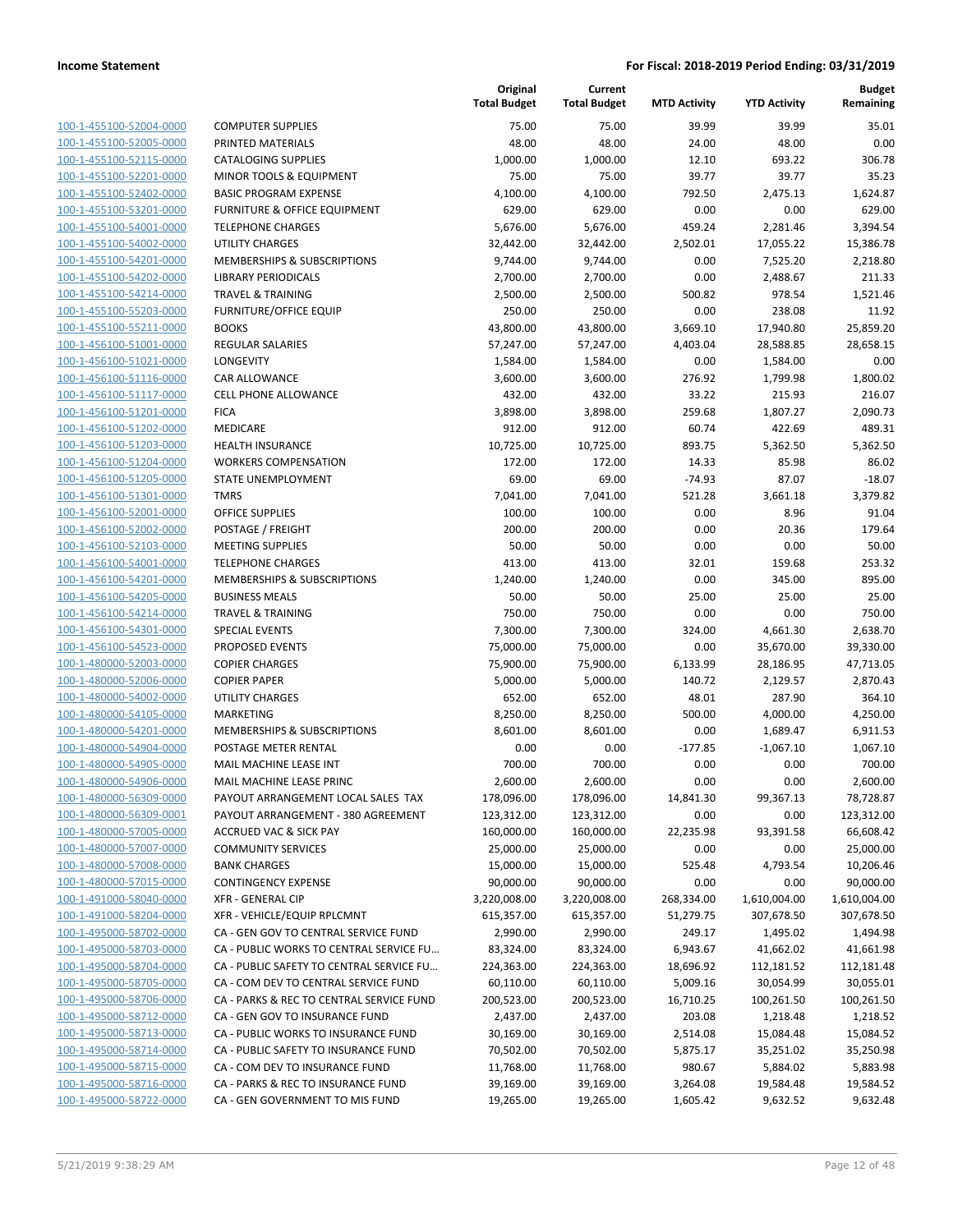|                                                    |                                                                       | Original            | Current             |                     |                     | <b>Budget</b>   |
|----------------------------------------------------|-----------------------------------------------------------------------|---------------------|---------------------|---------------------|---------------------|-----------------|
|                                                    |                                                                       | <b>Total Budget</b> | <b>Total Budget</b> | <b>MTD Activity</b> | <b>YTD Activity</b> | Remaining       |
| 100-1-495000-58723-0000                            | CA - PUBLIC WORKS TO MIS FUND                                         | 17,693.00           | 17,693.00           | 1,474.42            | 8,846.52            | 8,846.48        |
| 100-1-495000-58724-0000                            | CA - PUBLIC SAFETY TO MIS FUND                                        | 157,174.00          | 157,174.00          | 13,097.83           | 78,586.98           | 78,587.02       |
| 100-1-495000-58725-0000                            | CA - COM DEV TO MIS FUND                                              | 51,718.00           | 51,718.00           | 4,309.83            | 25,858.98           | 25,859.02       |
| 100-1-495000-58726-0000                            | CA - PARKS & REC TO MIS FUND                                          | 50,819.00           | 50,819.00           | 4,234.92            | 25,409.52           | 25,409.48       |
|                                                    | <b>Expense Total:</b>                                                 | 26,032,854.92       | 26,030,383.92       | 2,033,799.71        | 12,644,393.55       | 13,385,990.37   |
|                                                    | Fund: 100 - GENERAL FUND Surplus (Deficit):                           | -1,558,556.07       | -1,556,085.07       | 32,755.48           | 2,987,639.49        |                 |
| Fund: 101 - MUNICIPAL COURT BUILDING SECURITY FEES |                                                                       |                     |                     |                     |                     |                 |
| Revenue                                            |                                                                       |                     |                     |                     |                     |                 |
| 101-1-318001-44101-0000                            | MUNICIPAL COURT COST/FEES                                             | 0.00                | 0.00                | 696.49              | 2,815.56            | $-2,815.56$     |
| 101-1-319001-45401-0000                            | <b>INTEREST REVENUES</b>                                              | 0.00                | 0.00                | 90.72               | 625.20              | $-625.20$       |
|                                                    | <b>Revenue Total:</b>                                                 | 0.00                | 0.00                | 787.21              | 3,440.76            | -3,440.76       |
| <b>Expense</b>                                     |                                                                       |                     |                     |                     |                     |                 |
| 101-1-480000-57008-0000                            | <b>BANK CHARGES</b>                                                   | 0.00                | 0.00                | 0.00                | 13.05               | $-13.05$        |
|                                                    | <b>Expense Total:</b>                                                 | 0.00                | 0.00                | 0.00                | 13.05               | $-13.05$        |
|                                                    | Fund: 101 - MUNICIPAL COURT BUILDING SECURITY FEES Surplus (Deficit): | 0.00                | 0.00                | 787.21              | 3,427.71            |                 |
| Fund: 102 - MUNICIPAL COURT TECH FUND              |                                                                       |                     |                     |                     |                     |                 |
| Revenue                                            |                                                                       |                     |                     |                     |                     |                 |
| 102-1-318001-44101-0000                            | MUNICIPAL COURT COST/FEES                                             | 0.00                | 0.00                | 928.65              | 3,754.05            | $-3,754.05$     |
| 102-1-319001-45401-0000                            | <b>INTEREST REVENUES</b>                                              | 0.00                | 0.00                | 57.47               | 385.46              | $-385.46$       |
|                                                    | <b>Revenue Total:</b>                                                 | 0.00                | 0.00                | 986.12              | 4,139.51            | $-4,139.51$     |
| <b>Expense</b>                                     |                                                                       |                     |                     |                     |                     |                 |
| 102-1-480000-57008-0000                            | <b>BANK CHARGES</b>                                                   | 0.00                | 0.00                | 0.00                | 7.94                | $-7.94$         |
|                                                    | <b>Expense Total:</b>                                                 | 0.00                | 0.00                | 0.00                | 7.94                | $-7.94$         |
|                                                    | Fund: 102 - MUNICIPAL COURT TECH FUND Surplus (Deficit):              | 0.00                | 0.00                | 986.12              | 4,131.57            |                 |
| Fund: 103 - MUNICIPAL COURT CHILD SAFETY FUND      |                                                                       |                     |                     |                     |                     |                 |
| Revenue                                            |                                                                       |                     |                     |                     |                     |                 |
| 103-1-318001-44101-0000                            | MUNICIPAL COURT COST/FEES                                             | 1,954.00            | 1,954.00            | 6.37                | 45.43               | 1,908.57        |
| 103-1-318001-44110-0000                            | OPTIONAL COUNTY FEE - CHILD SAFETY                                    | 26,637.00           | 26,637.00           | 0.00                | 5,717.21            | 20,919.79       |
| 103-1-319001-45401-0000                            | <b>INTEREST REVENUES</b>                                              | 25.00               | 25.00               | 19.23               | 144.98              | $-119.98$       |
|                                                    | <b>Revenue Total:</b>                                                 | 28,616.00           | 28,616.00           | 25.60               | 5,907.62            | 22,708.38       |
| <b>Expense</b>                                     |                                                                       |                     |                     |                     |                     |                 |
| 103-1-480000-57007-0000                            | <b>COMMUNITY SERVICES</b>                                             | 28,000.00           | 28,000.00           | 0.00                | 5,717.21            | 22,282.79       |
| 103-1-480000-57008-0000                            | <b>BANK CHARGES</b>                                                   | 10.00               | 10.00               | 0.00                | 3.10                | 6.90            |
|                                                    | <b>Expense Total:</b>                                                 | 28,010.00           | 28,010.00           | 0.00                | 5,720.31            | 22,289.69       |
|                                                    | Fund: 103 - MUNICIPAL COURT CHILD SAFETY FUND Surplus (Deficit):      | 606.00              | 606.00              | 25.60               | 187.31              |                 |
| Fund: 111 - RECREATION ACTIVITIES FUND             |                                                                       |                     |                     |                     |                     |                 |
| Revenue                                            |                                                                       |                     |                     |                     |                     |                 |
| 111-1-319001-45401-0000                            | <b>INTEREST REVENUES</b>                                              | 25.00               | 25.00               | 0.00                | 28.15               | $-3.15$         |
| 111-1-319010-45306-0000                            | PARK CONCESSIONS                                                      | 44,415.00           | 44,415.00           | 0.00                | 1,389.27            | 43,025.73       |
| 111-1-319011-44507-0000                            | <b>ADULT RECREATION FEES</b>                                          | 22,480.00           | 22,480.00           | 1,770.00            | 3,144.50            | 19,335.50       |
| 111-1-319011-44508-0000                            | YOUTH RECREATION FEES                                                 | 145,650.00          | 145,650.00          | 12,055.00           | 43,821.59           | 101,828.41      |
| 111-1-319012-44509-0000                            | SPECIAL EVENT FUNDING                                                 | 45,000.00           | 45,000.00           | 160.36              | 3,385.36            | 41,614.64       |
| 111-1-319012-45504-0000                            | PARKS & RECREATION / FIELD RENTALS                                    | 15,539.00           | 15,539.00           | 850.00              | 1,710.00            | 13,829.00       |
|                                                    | <b>Revenue Total:</b>                                                 | 273,109.00          | 273,109.00          | 14,835.36           | 53,478.87           | 219,630.13      |
| <b>Expense</b>                                     |                                                                       |                     |                     |                     |                     |                 |
| 111-1-451200-51001-0000                            | <b>REGULAR</b>                                                        | 17,280.00           | 17,280.00           | 748.10              | 3,056.35            | 14,223.65       |
| 111-1-451200-51201-0000                            | <b>FICA</b>                                                           | 1,071.00            | 1,071.00            | 46.38               | 189.50              | 881.50          |
| 111-1-451200-51202-0000                            | MEDICARE                                                              | 251.00              | 251.00              | 10.85               | 44.32               | 206.68          |
| 111-1-451200-51204-0000                            | <b>WORKERS COMPENSATION</b>                                           | 442.00              | 442.00              | 36.83               | 220.98              | 221.02<br>95.38 |
| 111-1-451200-51205-0000<br>111-1-451200-52001-0000 | STATE UNEMPLOYMENT<br>OFFICE SUPPLIES                                 | 66.00<br>500.00     | 66.00<br>500.00     | $-70.93$<br>240.00  | $-29.38$<br>278.53  | 221.47          |
| 111-1-451200-52101-0000                            | <b>JANITORIAL SUPPLIES</b>                                            | 750.00              | 750.00              | 0.00                | 0.00                | 750.00          |
| 111-1-451200-52401-0000                            | RECREATIONAL SUPPLIES                                                 | 79,185.00           | 79,185.00           | 7,238.98            | 26,465.67           | 52,719.33       |
| 111-1-451200-52403-0000                            | <b>RESALE ITEMS</b>                                                   | 24,112.00           | 24,112.00           | 0.00                | 2,250.00            | 21,862.00       |
| 111-1-451200-54301-0000                            | <b>SPECIAL EVENTS</b>                                                 | 40,000.00           | 40,000.00           | 0.00                | 4,757.90            | 35,242.10       |
|                                                    |                                                                       |                     |                     |                     |                     |                 |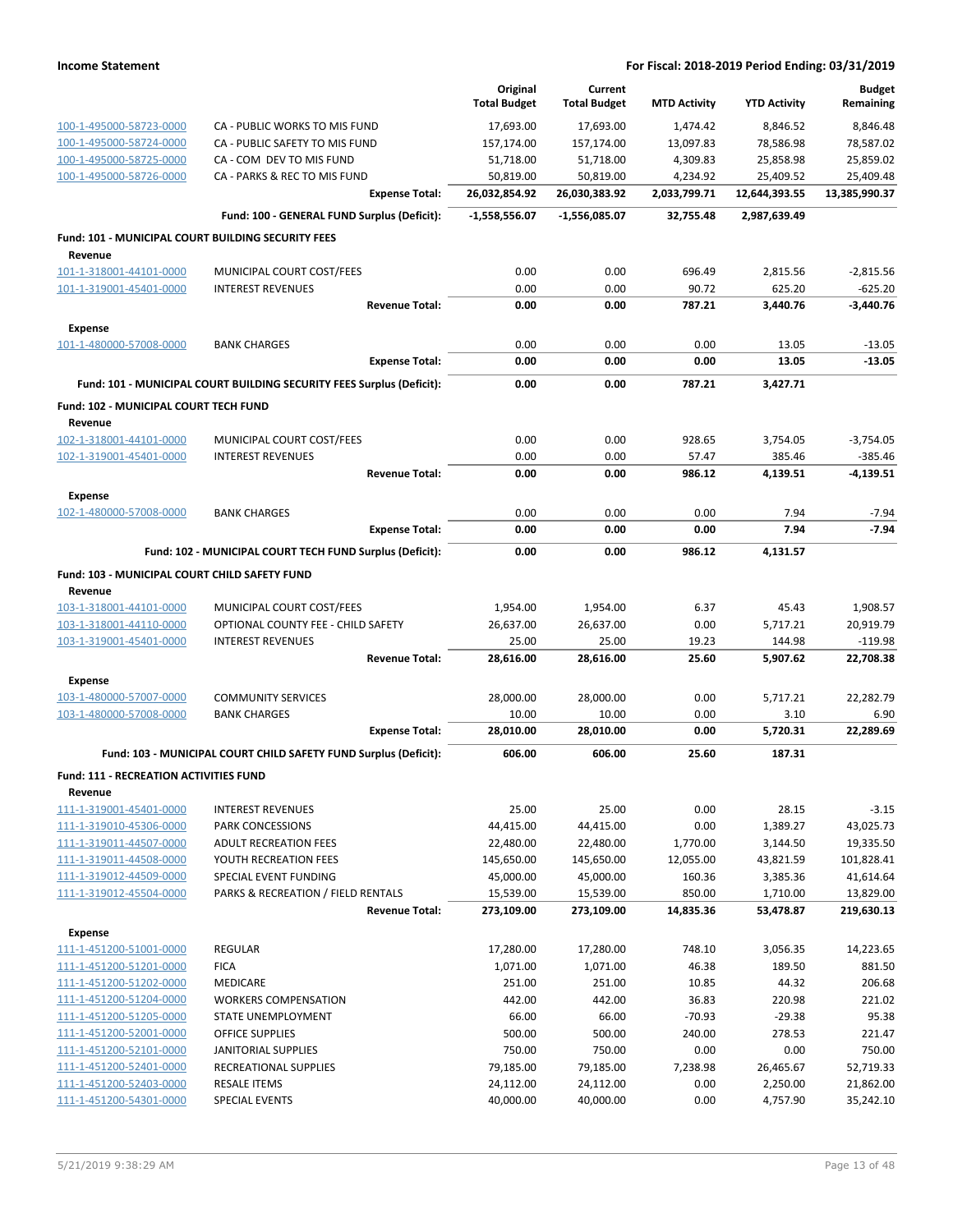|                                              |                                                                 |                       | Original<br><b>Total Budget</b> | Current<br><b>Total Budget</b> | <b>MTD Activity</b> | <b>YTD Activity</b> | <b>Budget</b><br>Remaining |
|----------------------------------------------|-----------------------------------------------------------------|-----------------------|---------------------------------|--------------------------------|---------------------|---------------------|----------------------------|
| 111-1-451200-54302-0000                      | <b>TEAM REGISTRATION</b>                                        |                       | 4,200.00                        | 4,200.00                       | 0.00                | 1,264.00            | 2,936.00                   |
| 111-1-451200-54303-0000                      | OFFICALS/INSTRUCTORS                                            |                       | 80,938.00                       | 80,938.00                      | 4,081.00            | 20,413.00           | 60,525.00                  |
| 111-1-480000-52003-0000                      | <b>COPIER CHARGES</b>                                           |                       | 2,050.00                        | 2,050.00                       | 377.25              | 1,091.15            | 958.85                     |
| 111-1-480000-57008-0000                      | <b>BANK CHARGES</b>                                             |                       | 2,300.00                        | 2,300.00                       | 401.10              | 1,523.07            | 776.93                     |
| 111-1-495000-58501-0000                      | CA - GENERAL FUND                                               |                       | 10,275.00                       | 10,275.00                      | 856.25              | 5,137.50            | 5,137.50                   |
| 111-1-495000-58701-0000                      | CA - CENTRAL SERVICE FUND                                       |                       | 611.00                          | 611.00                         | 50.92               | 305.52              | 305.48                     |
| 111-1-495000-58710-0000                      | CA - INSURANCE FUND                                             |                       | 229.00                          | 229.00                         | 19.08               | 114.48              | 114.52                     |
| 111-1-495000-58720-0000                      | CA - MIS FUN                                                    |                       | 4,085.00                        | 4,085.00                       | 340.42              | 2,042.52            | 2,042.48                   |
|                                              |                                                                 | <b>Expense Total:</b> | 268,345.00                      | 268,345.00                     | 14,376.23           | 69,125.11           | 199,219.89                 |
|                                              | Fund: 111 - RECREATION ACTIVITIES FUND Surplus (Deficit):       |                       | 4,764.00                        | 4,764.00                       | 459.13              | $-15,646.24$        |                            |
| <b>Fund: 112 - GUN RANGE FUND</b>            |                                                                 |                       |                                 |                                |                     |                     |                            |
| Revenue<br>112-1-319001-45401-0000           | <b>INTEREST REVENUES</b>                                        |                       | 50.00                           | 50.00                          | 0.00                | 0.00                | 50.00                      |
| 112-1-319001-45601-0000                      | MISCELLANEOUS REVENUES                                          |                       | 2,000.00                        | 2,000.00                       | 0.00                | 70.00               | 1,930.00                   |
|                                              |                                                                 | <b>Revenue Total:</b> | 2,050.00                        | 2,050.00                       | 0.00                | 70.00               | 1,980.00                   |
| <b>Expense</b>                               |                                                                 |                       |                                 |                                |                     |                     |                            |
| 112-1-421700-54501-0000                      | <b>SPECIAL SERVICES</b>                                         |                       | 1,000.00                        | 1,000.00                       | 0.00                | 70.00               | 930.00                     |
| 112-1-480000-57008-0000                      | <b>BANK CHARGES</b>                                             |                       | 10.00                           | 10.00                          | 0.00                | 0.04                | 9.96                       |
|                                              |                                                                 | <b>Expense Total:</b> | 1,010.00                        | 1,010.00                       | 0.00                | 70.04               | 939.96                     |
|                                              | Fund: 112 - GUN RANGE FUND Surplus (Deficit):                   |                       | 1,040.00                        | 1,040.00                       | 0.00                | $-0.04$             |                            |
| Fund: 113 - HOTEL / MOTEL OCCUPANCY TAX FUND |                                                                 |                       |                                 |                                |                     |                     |                            |
| Revenue                                      |                                                                 |                       |                                 |                                |                     |                     |                            |
| 113-1-313005-41402-0000                      | HOTEL/MOTEL OCCUPANCY TAX                                       |                       | 621,000.00                      | 621,000.00                     | 40,876.29           | 251,423.34          | 369,576.66                 |
| 113-1-319001-45401-0000                      | <b>INTEREST REVENUES</b>                                        |                       | 1,555.00                        | 1,555.00                       | 564.63              | 3,885.45            | $-2,330.45$                |
|                                              |                                                                 | <b>Revenue Total:</b> | 622,555.00                      | 622,555.00                     | 41,440.92           | 255,308.79          | 367,246.21                 |
| <b>Expense</b>                               |                                                                 |                       |                                 |                                |                     |                     |                            |
| 113-1-458100-51001-0000                      | <b>REGULAR</b>                                                  |                       | 37,337.00                       | 37,337.00                      | 2,861.28            | 18,411.73           | 18,925.27                  |
| 113-1-458100-51020-0000                      | <b>OVERTIME</b>                                                 |                       | 707.00                          | 707.00                         | 27.33               | 234.52              | 472.48                     |
| 113-1-458100-51021-0000                      | <b>LONGEVITY</b>                                                |                       | 348.00                          | 348.00                         | 0.00                | 174.00              | 174.00                     |
| 113-1-458100-51116-0000                      | <b>CAR ALLOWANCE</b>                                            |                       | 1,200.00                        | 1,200.00                       | 92.30               | 599.95              | 600.05                     |
| 113-1-458100-51117-0000                      | <b>CELL PHONE ALLOWANCE</b>                                     |                       | 210.00                          | 210.00                         | 16.14               | 104.91              | 105.09                     |
| 113-1-458100-51201-0000                      | <b>FICA</b>                                                     |                       | 2,468.00                        | 2,468.00                       | 180.10              | 1,173.38            | 1,294.62                   |
| 113-1-458100-51202-0000                      | MEDICARE                                                        |                       | 577.00                          | 577.00                         | 42.12               | 274.39              | 302.61                     |
| 113-1-458100-51203-0000                      | <b>HEALTH INSURANCE</b>                                         |                       | 10,725.00                       | 10,725.00                      | 893.75              | 5,362.50            | 5,362.50                   |
| 113-1-458100-51204-0000                      | <b>WORKERS COMPENSATION</b>                                     |                       | 709.00                          | 709.00                         | 59.08               | 354.48              | 354.52                     |
| 113-1-458100-51205-0000                      | <b>UNEMPLOYMENT</b>                                             |                       | 69.00                           | 69.00                          | $-73.93$            | 30.28               | 38.72                      |
| 113-1-458100-51301-0000                      | <b>TMRS</b>                                                     |                       | 4,458.00                        | 4,458.00                       | 321.26              | 2,150.37            | 2,307.63                   |
| <u>113-1-458100-52001-0000</u>               | <b>OFFICE SUPPLIES</b>                                          |                       | 300.00                          | 300.00                         | 10.99               | 44.47               | 255.53                     |
| 113-1-458100-52002-0000                      | POSTAGE / FREIGHT                                               |                       | 750.00                          | 750.00                         | 84.79               | 292.00              | 458.00                     |
| 113-1-458100-54101-0000                      | PROFESSIONAL SERVICES                                           |                       | 10,000.00                       | 10,000.00                      | 0.00                | 3,992.00            | 6,008.00                   |
| 113-1-458100-54105-0000                      | MARKETING                                                       |                       | 10,000.00                       | 10,000.00                      | 0.00                | 549.74              | 9,450.26                   |
| 113-1-458100-54106-0000                      | <b>ATTORNEY FEES</b>                                            |                       | 500.00                          | 500.00                         | 0.00                | 0.00                | 500.00                     |
| 113-1-458100-54201-0000                      | <b>MEMBERSHIPS &amp; SUBSCRIPTIONS</b>                          |                       | 1,500.00                        | 1,500.00                       | 0.00                | 745.00              | 755.00                     |
| 113-1-458100-54211-0000                      | ADVERTISING                                                     |                       | 58,300.00                       | 58,300.00                      | 4,304.29            | 41,523.74           | 16,776.26                  |
| 113-1-458100-54212-0000                      | PRINTING                                                        |                       | 7,500.00                        | 7,500.00                       | 0.00                | 0.00                | 7,500.00                   |
| 113-1-458100-54214-0000                      | TRAVEL/TRAINING EXPENSE                                         |                       | 2,000.00                        | 2,000.00                       | 571.34              | 571.34              | 1,428.66                   |
| 113-1-458100-54301-0000                      | SPECIAL EVENTS                                                  |                       | 4,000.00                        | 4,000.00                       | 124.00              | 1,599.00            | 2,401.00                   |
| 113-1-458100-55203-0000                      | <b>FURNITURE/OFFICE EQUIP</b>                                   |                       | 500.00                          | 500.00                         | 0.00                | 0.00                | 500.00                     |
| 113-1-480000-57008-0000                      | <b>BANK CHARGES</b>                                             |                       | 250.00                          | 250.00                         | 0.00                | 88.13               | 161.87                     |
| 113-1-491000-58001-0000                      | <b>XFR - GENERAL FUND</b>                                       |                       | 190,000.00                      | 190,000.00                     | 15,833.33           | 94,999.98           | 95,000.02                  |
| 113-1-491000-58035-0000                      | <b>XFR - DEBT SERVICE FUND</b>                                  |                       | 0.00                            | 0.00                           | 2,732.20            | 16,393.20           | $-16,393.20$               |
| 113-1-491000-58040-0000                      | XFR - GENERAL CIP FUND                                          |                       | 214,537.00                      | 214,537.00                     | 17,878.08           | 107,268.48          | 107,268.52                 |
| 113-1-491000-58101-0000                      | <b>XFR - UTILITY FUND</b>                                       |                       | 45,000.00                       | 45,000.00                      | 3,750.00            | 22,500.00           | 22,500.00                  |
|                                              |                                                                 | <b>Expense Total:</b> | 603,945.00                      | 603,945.00                     | 49,708.45           | 319,437.59          | 284,507.41                 |
|                                              | Fund: 113 - HOTEL / MOTEL OCCUPANCY TAX FUND Surplus (Deficit): |                       | 18,610.00                       | 18,610.00                      | $-8,267.53$         | $-64,128.80$        |                            |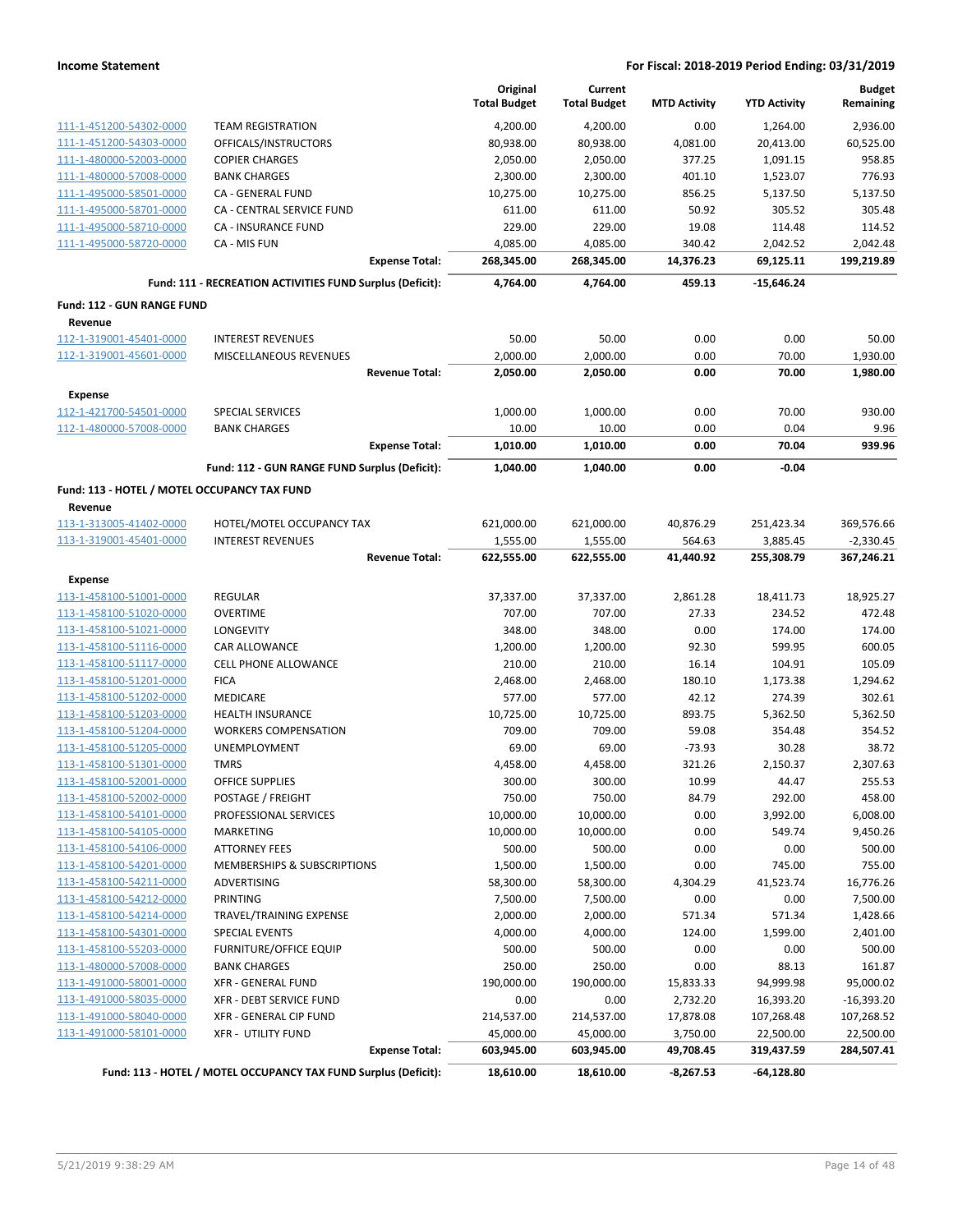|                                                    |                                                                           | Original<br><b>Total Budget</b> | Current<br><b>Total Budget</b> | <b>MTD Activity</b> | <b>YTD Activity</b> | <b>Budget</b><br>Remaining |
|----------------------------------------------------|---------------------------------------------------------------------------|---------------------------------|--------------------------------|---------------------|---------------------|----------------------------|
| Fund: 114 - VENUE MANAGEMENT FUND<br>Revenue       |                                                                           |                                 |                                |                     |                     |                            |
| 114-1-319010-45306-0000                            | <b>CONCESSIONS</b>                                                        | 500.00                          | 500.00                         | 0.00                | 191.75              | 308.25                     |
| 114-1-319030-45506-0000                            | <b>AUDITORIUM RENTALS</b>                                                 | 21,069.00                       | 21,069.00                      | 3,025.00            | 12,237.50           | 8,831.50                   |
| 114-1-319031-45505-0000                            | <b>CIVIC CENTER RENTALS</b>                                               | 45,135.00                       | 45,135.00                      | 1,850.00            | 23,818.00           | 21,317.00                  |
| 114-1-319032-44509-0000                            | SPECIAL EVENTS/SPONSORS                                                   | 26,080.00                       | 26,080.00                      | 0.00                | 0.00                | 26,080.00                  |
| 114-1-319033-45307-0000                            | <b>TICKET SALES</b>                                                       | 119,000.00                      | 119,000.00                     | 0.00                | 0.00                | 119,000.00                 |
|                                                    | <b>Revenue Total:</b>                                                     | 211,784.00                      | 211,784.00                     | 4,875.00            | 36,247.25           | 175,536.75                 |
|                                                    |                                                                           |                                 |                                |                     |                     |                            |
| Expense                                            | <b>REGULAR SALARIES</b>                                                   | 24,585.00                       |                                | 2,012.44            | 12,507.02           | 12,077.98                  |
| 114-1-457100-51001-0000<br>114-1-457100-51020-0000 | <b>OVERTIME</b>                                                           | 11,000.00                       | 24,585.00<br>11,000.00         | 0.00                | 1,123.66            | 9,876.34                   |
| 114-1-457100-51021-0000                            | LONGEVITY                                                                 | 246.00                          | 246.00                         | 0.00                | 123.00              | 123.00                     |
| 114-1-457100-51116-0000                            | CAR ALLOWANCE                                                             | 1,200.00                        | 1,200.00                       | 92.32               | 600.08              | 599.92                     |
| 114-1-457100-51117-0000                            | <b>CELL PHONE ALLOWANCE</b>                                               | 210.00                          | 210.00                         | 16.16               | 105.04              | 104.96                     |
| 114-1-457100-51201-0000                            | <b>FICA</b>                                                               | 1,627.00                        | 1,627.00                       | 130.73              | 896.08              | 730.92                     |
| 114-1-457100-51202-0000                            | MEDICARE                                                                  | 380.00                          | 380.00                         | 30.57               | 209.57              | 170.43                     |
| 114-1-457100-51203-0000                            | <b>HEALTH INSURANCE</b>                                                   | 5,363.00                        | 5,363.00                       | 446.92              | 2,681.52            | 2,681.48                   |
| 114-1-457100-51204-0000                            | <b>WORKERS COMPENSATION</b>                                               | 672.00                          | 672.00                         | 56.00               | 336.00              | 336.00                     |
| 114-1-457100-51205-0000                            | STATE UNEMPLOYMENT                                                        | 34.00                           | 34.00                          | $-35.79$            | 55.36               | $-21.36$                   |
| 114-1-457100-51301-0000                            | <b>TMRS</b>                                                               | 2,939.00                        | 2,939.00                       | 244.77              | 1,709.06            | 1,229.94                   |
| 114-1-457100-52001-0000                            | <b>OFFICE SUPPLIES</b>                                                    | 250.00                          | 250.00                         | 15.91               | 15.91               | 234.09                     |
| 114-1-457100-52002-0000                            | POSTAGE / FREIGHT                                                         | 500.00                          | 500.00                         | 0.00                | 0.00                | 500.00                     |
| 114-1-457100-52201-0000                            | MINOR TOOLS & EQUIPMENT                                                   | 2,500.00                        | 2,500.00                       | 171.00              | 588.84              | 1,911.16                   |
| 114-1-457100-52403-0000                            | <b>RESALE ITEMS</b>                                                       | 2,000.00                        | 2,000.00                       | 0.00                | 0.00                | 2,000.00                   |
| 114-1-457100-53702-0000                            | AUDTIORIUM MAINTENANCE                                                    | 8,000.00                        | 8,000.00                       | 110.10              | 10,973.37           | $-2,973.37$                |
| 114-1-457100-53704-0000                            | <b>CIVIC CENTER</b>                                                       | 5,000.00                        | 5,000.00                       | 1,164.63            | 4,023.60            | 976.40                     |
| 114-1-457100-54001-0000                            | <b>TELEPHONE CHARGES</b>                                                  | 100.00                          | 100.00                         | 0.00                | 0.00                | 100.00                     |
| 114-1-457100-54005-0000                            | <b>CIVIC CENTER UTILITY CHARGES</b>                                       | 27,500.00                       | 27,500.00                      | 1,903.77            | 11,173.33           | 16,326.67                  |
| 114-1-457100-54105-0000                            | <b>MARKETING</b>                                                          | 4,000.00                        | 4,000.00                       | 0.00                | 1,315.12            | 2,684.88                   |
| 114-1-457100-54106-0000                            | <b>ATTORNEY FEES</b>                                                      | 500.00                          | 500.00                         | 0.00                | 0.00                | 500.00                     |
| 114-1-457100-54201-0000                            | MEMBERSHIPS & SUBSCRIPTIONS                                               | 2,000.00                        | 2,000.00                       | 0.00                | 875.00              | 1,125.00                   |
| 114-1-457100-54205-0000                            | <b>BUSINESS MEALS</b>                                                     | 500.00                          | 500.00                         | 0.00                | 0.00                | 500.00                     |
| 114-1-457100-54211-0000                            | ADVERTISING                                                               | 30,000.00                       | 30,000.00                      | 2,355.40            | 11,852.17           | 18,147.83                  |
| 114-1-457100-54214-0000                            | <b>TRAVEL &amp; TRAINING</b>                                              | 1,000.00                        | 1,000.00                       | 0.00                | 179.00              | 821.00                     |
| 114-1-457100-54301-0000                            | <b>SPECIAL EVENTS</b>                                                     | 85,000.00                       | 85,000.00                      | 9,000.00            | 59,918.79           | 25,081.21                  |
| 114-1-480000-52003-0000                            | <b>COPIER CHARGES</b>                                                     | 3,600.00                        | 3,600.00                       | 377.26              | 1,091.14            | 2,508.86                   |
| 114-1-480000-57008-0000                            | <b>BANK CHARGES</b>                                                       | 2,500.00                        | 2,500.00                       | 169.54              | 1,042.03            | 1,457.97                   |
| 114-1-495000-58501-0000                            | CA - GENERAL FUND                                                         | 5,741.00                        | 5,741.00                       | 478.42              | 2,870.52            | 2,870.48                   |
| 114-1-495000-58701-0000                            | CA - CENTRAL SERVICE FUND                                                 | 564.00                          | 564.00                         | 47.00               | 282.00              | 282.00                     |
| 114-1-495000-58710-0000                            | CA - INSURANCE FUND                                                       | 233.00                          | 233.00                         | 19.42               | 116.52              | 116.48                     |
| 114-1-495000-58720-0000                            | CA - MIS FUN                                                              | 3,973.00                        | 3,973.00                       | 331.08              | 1,986.48            | 1,986.52                   |
|                                                    | <b>Expense Total:</b>                                                     | 233,717.00                      | 233,717.00                     | 19,137.65           | 128,650.21          | 105,066.79                 |
|                                                    | Fund: 114 - VENUE MANAGEMENT FUND Surplus (Deficit):                      | $-21,933.00$                    | $-21,933.00$                   | $-14,262.65$        | $-92,402.96$        |                            |
|                                                    | <b>Fund: 123 - PTRAIN - POLICE REIMBURSEMENT GRANTS &amp; CONT EDUCAT</b> |                                 |                                |                     |                     |                            |
| Revenue                                            |                                                                           |                                 |                                |                     |                     |                            |
| 123-1-310001-43104-0000                            | <b>GRANTS / LEOSE</b>                                                     | 0.00                            | 0.00                           | 0.00                | 4,452.70            | $-4,452.70$                |
| 123-1-319001-45401-0000                            | <b>INTEREST REVENUES</b>                                                  | 0.00                            | 0.00                           | 17.94               | 115.81              | $-115.81$                  |
|                                                    | <b>Revenue Total:</b>                                                     | 0.00                            | 0.00                           | 17.94               | 4,568.51            | $-4,568.51$                |
| <b>Expense</b>                                     |                                                                           |                                 |                                |                     |                     |                            |
| 123-1-421100-54214-0000                            | <b>TRAVEL &amp; TRAINING</b>                                              | 0.00                            | 0.00                           | 0.00                | 250.00              | $-250.00$                  |
| 123-1-421230-54214-0000                            | <b>TRAVEL &amp; TRAINING</b>                                              | 0.00                            | 0.00                           | 885.80              | 3,220.80            | $-3,220.80$                |
| 123-1-421240-54214-0000                            | TRAVEL & TRAINING                                                         | 0.00                            | 0.00                           | 459.40              | 584.40              | $-584.40$                  |
| 123-1-480000-57008-0000                            | <b>BANK CHARGES</b>                                                       | 0.00                            | 0.00                           | 0.00                | 2.35                | $-2.35$                    |
|                                                    | <b>Expense Total:</b>                                                     | 0.00                            | 0.00                           | 1,345.20            | 4,057.55            | $-4,057.55$                |
|                                                    | Fund: 123 - PTRAIN - POLICE REIMBURSEMENT GRANTS & CONT EDUCAT Sur        | 0.00                            | 0.00                           | $-1,327.26$         | 510.96              |                            |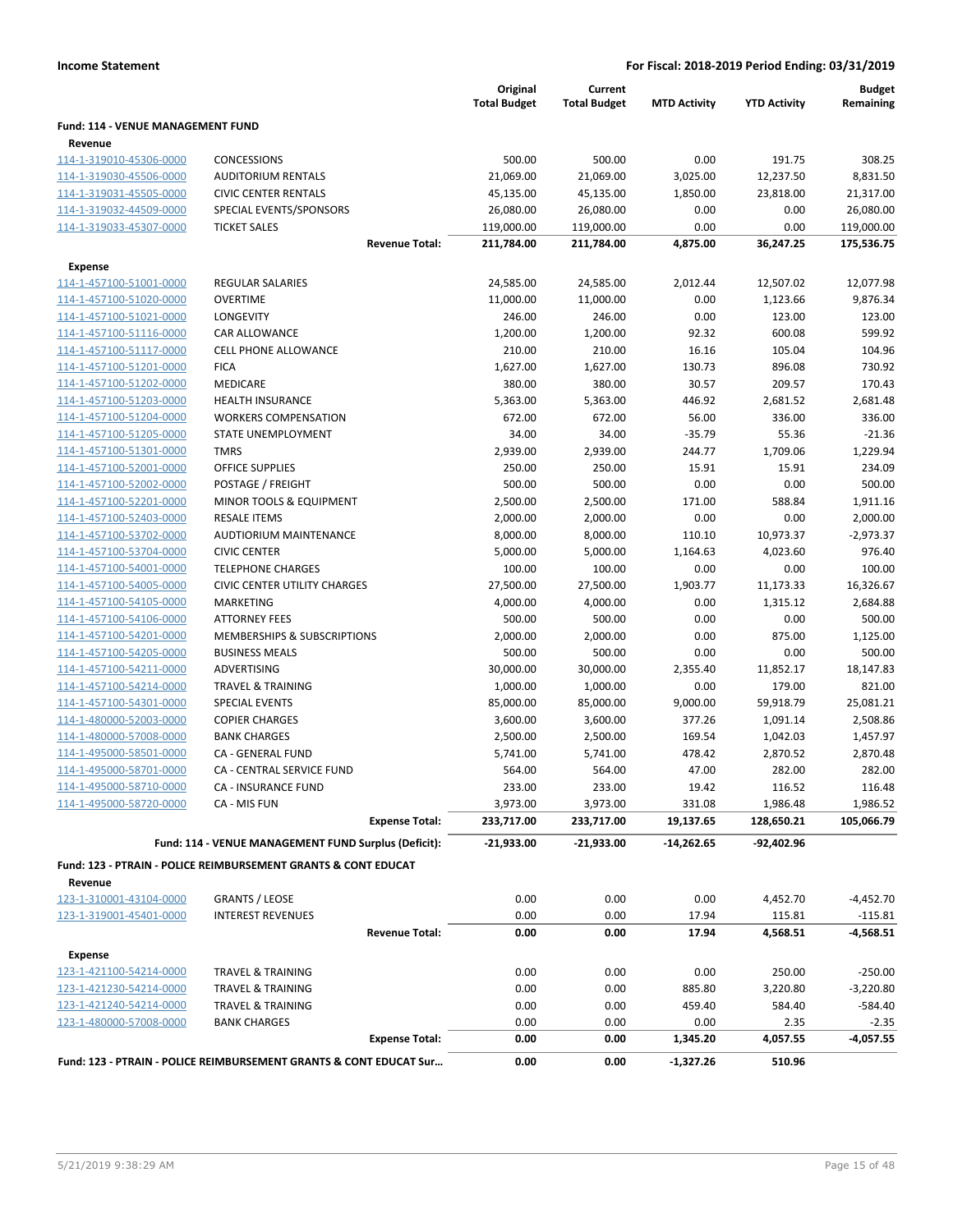| <b>Income Statement</b>              |                               |                                 |                                |                     | For Fiscal: 2018-2019 Period Ending: 03/31/2019 |                            |
|--------------------------------------|-------------------------------|---------------------------------|--------------------------------|---------------------|-------------------------------------------------|----------------------------|
|                                      |                               | Original<br><b>Total Budget</b> | Current<br><b>Total Budget</b> | <b>MTD Activity</b> | <b>YTD Activity</b>                             | <b>Budget</b><br>Remaining |
| <b>Fund: 140 - DEBT SERVICE FUND</b> |                               |                                 |                                |                     |                                                 |                            |
| Revenue                              |                               |                                 |                                |                     |                                                 |                            |
| 140-1-311001-41101-0000              | <b>REAL PROPERTY TAXES</b>    | 4,516,579.00                    | 4,516,579.00                   | 83,658.32           | 4,428,909.37                                    | 87,669.63                  |
| 140-1-311002-41102-0000              | <b>DELINQUENT TAXES</b>       | 42.700.00                       | 42.700.00                      | 7.845.25            | 28.908.14                                       | 13.791.86                  |
| 140-1-319001-45401-0000              | <b>INTEREST REVENUES</b>      | 2.371.00                        | 2.371.00                       | 747.14              | 15.528.05                                       | $-13,157.05$               |
| 140-1-319001-45601-0000              | <b>MISCELLANEOUS REVENUES</b> | 3.000.00                        | 3.000.00                       | 0.00                | 0.00                                            | 3.000.00                   |
| 140-1-323001-46008-0000              | <b>XFR - TOURISM FUND</b>     | 32.786.35                       | 32.786.35                      | 2.732.20            | 16.393.20                                       | 16,393.15                  |
| 140-1-323001-46100-0000              | <b>XFR - UTILITY FUND</b>     | 1,531,651.65                    | 1,531,651.65                   | 127,637.64          | 765.825.84                                      | 765.825.81                 |

| 40-1-323001-46100-0000     | <b>XFR - UTILITY FUND</b>   |
|----------------------------|-----------------------------|
| 40-1-323001-46107-0000     | <b>XFR - AIRPORT FUND</b>   |
|                            |                             |
| <b>Expense</b>             |                             |
| 40-1-471100-56105-0000     | 2010 CO - PRINCIPAL         |
| 40-1-471100-56106-0000     | 2013 CO PRINCIPAL           |
| 40-1-471100-56306-0000     | 2010 GO REFUND PRINCIPAL    |
| 40-1-471100-56308-0000     | 2011 GO REFUND PRINCIPAL    |
| 40-1-471100-56310-0000     | 2014 GO REFUND PRINCIPAL    |
| 40-1-471100-56311-0000     | 2014 GENERAL OBLIGATIONS PR |
| 40-1-471100-56312-0000     | 2015 GENERAL OBLIGATIONS PR |
| 40-1-471100-56313-0000     | 2017 GO REFUND PRINCIPAL    |
| 40-1-471200-56205-0000     | 2010 CO - INTEREST          |
| $10.4$ $171300$ Febbe 0000 | $2042.221$ $11.7707$        |

| 140-1-323001-46107-0000                      | <b>XFR - AIRPORT FUND</b>                        | 23,239.00    | 23,239.00    | 1,936.58   | 11,619.48     | 11,619.52    |
|----------------------------------------------|--------------------------------------------------|--------------|--------------|------------|---------------|--------------|
|                                              | <b>Revenue Total:</b>                            | 6,152,327.00 | 6,152,327.00 | 224,557.13 | 5,267,184.08  | 885,142.92   |
| <b>Expense</b>                               |                                                  |              |              |            |               |              |
| 140-1-471100-56105-0000                      | 2010 CO - PRINCIPAL                              | 270,000.00   | 270,000.00   | 0.00       | 270,000.00    | 0.00         |
| 140-1-471100-56106-0000                      | 2013 CO PRINCIPAL                                | 260,000.00   | 260,000.00   | 0.00       | 260,000.00    | 0.00         |
| 140-1-471100-56306-0000                      | 2010 GO REFUND PRINCIPAL                         | 660,000.00   | 660,000.00   | 0.00       | 660,000.00    | 0.00         |
| 140-1-471100-56308-0000                      | 2011 GO REFUND PRINCIPAL                         | 1,090,000.00 | 1,090,000.00 | 0.00       | 1,090,000.00  | 0.00         |
| 140-1-471100-56310-0000                      | 2014 GO REFUND PRINCIPAL                         | 180,000.00   | 180,000.00   | 0.00       | 180,000.00    | 0.00         |
| 140-1-471100-56311-0000                      | 2014 GENERAL OBLIGATIONS PRINCIPAL               | 305,000.00   | 305,000.00   | 0.00       | 305,000.00    | 0.00         |
| 140-1-471100-56312-0000                      | 2015 GENERAL OBLIGATIONS PRINCIPAL               | 459,000.00   | 459,000.00   | 0.00       | 459,000.00    | 0.00         |
| 140-1-471100-56313-0000                      | 2017 GO REFUND PRINCIPAL                         | 1,685,000.00 | 1,685,000.00 | 0.00       | 1,685,000.00  | 0.00         |
| 140-1-471200-56205-0000                      | 2010 CO - INTEREST                               | 178,663.00   | 178,663.00   | 0.00       | 91,693.75     | 86,969.25    |
| 140-1-471200-56206-0000                      | 2013 CO INTEREST                                 | 21,716.00    | 21,716.00    | 0.00       | 12,015.00     | 9,701.00     |
| 140-1-471200-56406-0000                      | 2010 GO REFUND INTEREST                          | 298,548.00   | 298,548.00   | 0.00       | 155,873.75    | 142,674.25   |
| 140-1-471200-56408-0000                      | 2011 GO REFUND INTEREST                          | 102,295.00   | 102,295.00   | 0.00       | 56,597.50     | 45,697.50    |
| 140-1-471200-56409-0000                      | 2014 GENERAL OBLIGATIONS - INTEREST              | 102,402.00   | 102,402.00   | 0.00       | 53,130.00     | 49,272.00    |
| 140-1-471200-56410-0000                      | 2015 GO - INTEREST                               | 143,099.00   | 143,099.00   | 0.00       | 74,407.40     | 68,691.60    |
| 140-1-471200-56411-0000                      | 2014 GO REFUND INTEREST                          | 25,160.00    | 25,160.00    | 0.00       | 13,480.00     | 11,680.00    |
| 140-1-471200-56413-0000                      | 2017 GO REFUND INTEREST                          | 323,375.00   | 323,375.00   | 0.00       | 182,750.00    | 140,625.00   |
| 140-1-475100-56002-0000                      | <b>AGENT FEE</b>                                 | 1,500.00     | 1,500.00     | 0.00       | 850.00        | 650.00       |
| 140-1-475100-56005-0000                      | ARBITRAGE                                        | 6,100.00     | 6,100.00     | 0.00       | 2,200.00      | 3,900.00     |
| 140-1-480000-57008-0000                      | <b>BANK CHARGES</b>                              | 500.00       | 500.00       | 0.00       | 347.62        | 152.38       |
|                                              | <b>Expense Total:</b>                            | 6,112,358.00 | 6,112,358.00 | 0.00       | 5,552,345.02  | 560,012.98   |
|                                              | Fund: 140 - DEBT SERVICE FUND Surplus (Deficit): | 39,969.00    | 39,969.00    | 224,557.13 | $-285,160.94$ |              |
| Fund: 160 - GENERAL CAPITAL IMPROVEMENT FUND |                                                  |              |              |            |               |              |
| Revenue                                      |                                                  |              |              |            |               |              |
| 160-1-310002-45611-0000                      | <b>DONATIONS FOR PROJECTS</b>                    | 0.00         | 0.00         | 0.00       | 15,100.00     | $-15,100.00$ |
| 160-1-314004-41808-0000                      | FRANCHISE FEES/CABLE-SICFA                       | 26,599.00    | 26,599.00    | 0.00       | 48,563.62     | $-21,964.62$ |
| 160-1-319001-45401-0000                      | <b>INTEREST REVENUES</b>                         | 22,000.00    | 22,000.00    | 5,499.81   | 26,835.75     | $-4,835.75$  |
| 160-1-323001-46001-0000                      | <b>XFR - GENERAL FUND</b>                        | 3,220,008.00 | 3,220,008.00 | 268,334.00 | 1,610,004.00  | 1,610,004.00 |
| 160-1-323001-46008-0000                      | <b>XFR - TOURISM FUND</b>                        | 214,537.00   | 214,537.00   | 17,878.08  | 107,268.48    | 107,268.52   |
|                                              | <b>Revenue Total:</b>                            | 3,483,144.00 | 3,483,144.00 | 291,711.89 | 1,807,771.85  | 1,675,372.15 |
|                                              |                                                  |              |              |            |               |              |

160-1-421210-55201-00 160-1-421230-55201-00 160-1-421240-55207-00 160-1-431200-53304-00 160-1-431200-55002-00 160-1-451100-55012-00 160-1-456100-55204-00 160-1-457100-55203-00 160-1-480000-54101-00 160-1-480000-55002-00 160-1-480000-55007-00 160-1-480000-55012-00 160-1-480000-55201-00 160-1-480000-55203-00

**Expense**

| ιUU             | XFR - TOURISM FUND            | 214,537.00   | 214,537.00   | 17,878.08  | 107,268.48   | 107,268.52    |
|-----------------|-------------------------------|--------------|--------------|------------|--------------|---------------|
|                 | <b>Revenue Total:</b>         | 3,483,144.00 | 3,483,144.00 | 291,711.89 | 1,807,771.85 | 1,675,372.15  |
|                 |                               |              |              |            |              |               |
| <b>00</b>       | <b>EQUIPMENT PURCHASES</b>    | 0.00         | 0.00         | 0.00       | 455.00       | $-455.00$     |
| 00              | <b>EQUIPMENT PURCHASES</b>    | 29,008.00    | 29,008.00    | 0.00       | 2,798.60     | 26,209.40     |
| 00              | RADIO COMMUNICATION EQUIP     | 1,050,000.00 | 1,050,000.00 | 0.00       | 0.00         | 1,050,000.00  |
|                 | <b>STREET IMPROV PROGRAM</b>  | 2,000,000.00 | 2,000,000.00 | 0.00       | 821.00       | 1,999,179.00  |
|                 | <b>IMPROVEMENTS</b>           | 100,000.00   | 100,000.00   | 0.00       | 0.00         | 100,000.00    |
| $\overline{00}$ | <b>CONSTRUCTION</b>           | 400,000.00   | 400,000.00   | 0.00       | 223,962.30   | 176,037.70    |
| $\overline{00}$ | <b>OLD TOWN GREENVILLE</b>    | 15,000.00    | 15,000.00    | 0.00       | 20,667.99    | $-5,667.99$   |
|                 | FURNITURE/OFFICE EQUIP        | 0.00         | 0.00         | 0.00       | 10,000.00    | $-10,000.00$  |
|                 | PROFESSIONAL SERVICES         | 125,000.00   | 125,000.00   | 0.00       | 0.00         | 125,000.00    |
|                 | <b>IMPROVEMENTS</b>           | 108,146.00   | 110,617.00   | 0.00       | 84,916.50    | 25,700.50     |
| $\overline{00}$ | ENG/ARCHITECTS/MGMT           | 0.00         | 0.00         | 0.00       | 2,769.50     | $-2,769.50$   |
| 00              | <b>CONSTRUCTION</b>           | 0.00         | 0.00         | 0.00       | 238,026.65   | $-238,026.65$ |
|                 | <b>EQUIPMENT PURCHASES</b>    | 151,860.00   | 151,860.00   | 0.00       | 57,860.00    | 94,000.00     |
| 00              | <b>FURNITURE/OFFICE EQUIP</b> | 5,531.00     | 5,531.00     | 3,011.32   | 3,011.32     | 2,519.68      |

# **Income Statement**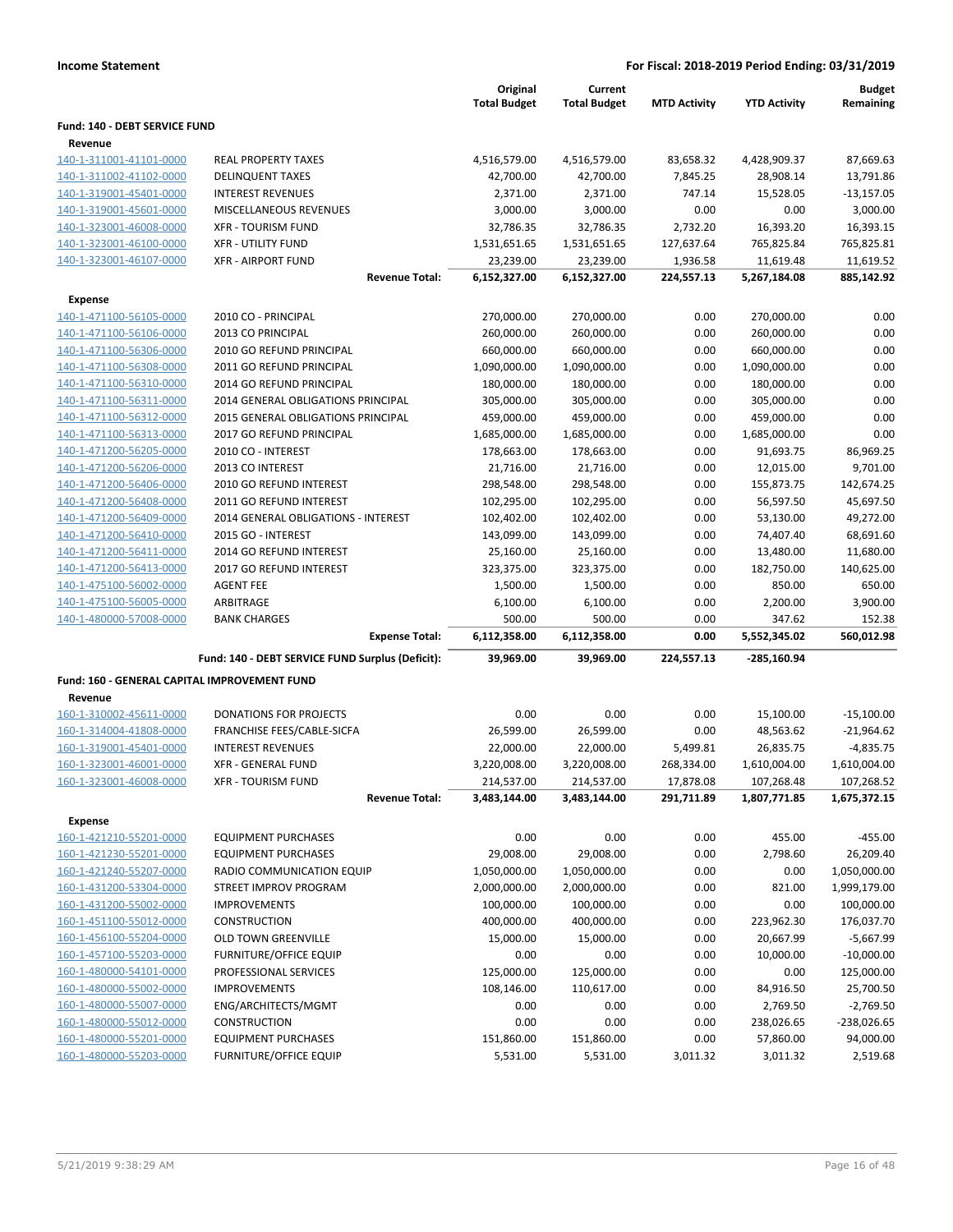|                                                |                                                                      | Original            | Current             |                        |                        | <b>Budget</b>                |
|------------------------------------------------|----------------------------------------------------------------------|---------------------|---------------------|------------------------|------------------------|------------------------------|
|                                                |                                                                      | <b>Total Budget</b> | <b>Total Budget</b> | <b>MTD Activity</b>    | <b>YTD Activity</b>    | Remaining                    |
| 160-1-480000-57008-0000                        | <b>BANK CHARGES</b>                                                  | 500.00              | 500.00              | 0.00                   | 412.01                 | 87.99                        |
|                                                | <b>Expense Total:</b>                                                | 3,985,045.00        | 3,987,516.00        | 3,011.32               | 645,700.87             | 3,341,815.13                 |
|                                                | Fund: 160 - GENERAL CAPITAL IMPROVEMENT FUND Surplus (Deficit):      | -501,901.00         | -504,372.00         | 288,700.57             | 1,162,070.98           |                              |
| Fund: 161 - STREET CONSTRUCTION FUND           |                                                                      |                     |                     |                        |                        |                              |
| Revenue<br>161-1-319001-45401-0000             | <b>INTEREST REVENUES</b>                                             | 4,000.00            | 4,000.00            | 1,289.86               | 9,104.48               | $-5,104.48$                  |
|                                                | <b>Revenue Total:</b>                                                | 4,000.00            | 4,000.00            | 1,289.86               | 9,104.48               | $-5,104.48$                  |
| <b>Expense</b>                                 |                                                                      |                     |                     |                        |                        |                              |
| 161-1-480000-57008-0000                        | <b>BANK CHARGES</b>                                                  | 500.00              | 500.00              | 0.00                   | 183.96                 | 316.04                       |
|                                                | <b>Expense Total:</b>                                                | 500.00              | 500.00              | 0.00                   | 183.96                 | 316.04                       |
|                                                | Fund: 161 - STREET CONSTRUCTION FUND Surplus (Deficit):              | 3,500.00            | 3,500.00            | 1,289.86               | 8,920.52               |                              |
| Fund: 164 - 2013 CO CAPITAL FUND               |                                                                      |                     |                     |                        |                        |                              |
| Revenue                                        |                                                                      |                     |                     |                        |                        |                              |
| 164-1-319001-45401-0000                        | <b>INTEREST REVENUES</b>                                             | 150.00              | 150.00              | 52.43                  | 364.03                 | $-214.03$                    |
|                                                | <b>Revenue Total:</b>                                                | 150.00              | 150.00              | 52.43                  | 364.03                 | $-214.03$                    |
| <b>Expense</b>                                 |                                                                      |                     |                     |                        |                        |                              |
| 164-1-480000-57008-0000                        | <b>BANK CHARGES</b>                                                  | 15.00               | 15.00               | 0.00                   | 6.90                   | 8.10                         |
|                                                | <b>Expense Total:</b>                                                | 15.00               | 15.00               | 0.00                   | 6.90                   | 8.10                         |
|                                                | Fund: 164 - 2013 CO CAPITAL FUND Surplus (Deficit):                  | 135.00              | 135.00              | 52.43                  | 357.13                 |                              |
| Fund: 165 - 2014 GO FUND                       |                                                                      |                     |                     |                        |                        |                              |
| Revenue                                        |                                                                      |                     |                     |                        |                        |                              |
| 165-1-319001-45401-0000                        | <b>INTEREST REVENUES</b>                                             | 25,000.00           | 25,000.00           | 1,606.15               | 8,999.20               | 16,000.80                    |
|                                                | <b>Revenue Total:</b>                                                | 25,000.00           | 25,000.00           | 1,606.15               | 8,999.20               | 16,000.80                    |
|                                                | Fund: 165 - 2014 GO FUND Total:                                      | 25,000.00           | 25,000.00           | 1,606.15               | 8,999.20               |                              |
|                                                | Fund: 170 - LAW ENFORCEMENT GRANT - CAPITAL PURCHASES                |                     |                     |                        |                        |                              |
| Revenue                                        | <b>GRANT REVENUE</b>                                                 | 0.00                | 0.00                |                        |                        |                              |
| 170-1-310001-43100-0000                        | <b>Revenue Total:</b>                                                | 0.00                | 0.00                | 21,253.00<br>21,253.00 | 21,253.00<br>21,253.00 | $-21,253.00$<br>-21,253.00   |
|                                                |                                                                      |                     |                     |                        |                        |                              |
| <b>Expense</b><br>170-1-421100-55205-0000      | COMPUTER EQUIPMENT / SOFTWARE                                        | 0.00                | 0.00                | 0.00                   | 21,253.00              | $-21,253.00$                 |
|                                                | <b>Expense Total:</b>                                                | 0.00                | 0.00                | 0.00                   | 21,253.00              | $-21,253.00$                 |
|                                                | Fund: 170 - LAW ENFORCEMENT GRANT - CAPITAL PURCHASES Surplus (Defic | 0.00                | 0.00                | 21,253.00              | 0.00                   |                              |
| Fund: 171 - MAIN STREET SPECIAL REVENUE        |                                                                      |                     |                     |                        |                        |                              |
| <b>Expense</b>                                 |                                                                      |                     |                     |                        |                        |                              |
| 171-1-456100-54111-0000                        | <b>GRANT MANAGEMENT</b>                                              | 0.00                | 0.00                | 1,100.00               | 6,600.00               | $-6,600.00$                  |
| 171-1-456100-54501-0000                        | SPECIAL SERVICES                                                     | 0.00                | 0.00                | 0.00                   | 12,145.00              | $-12,145.00$                 |
| 171-1-456100-55012-0000                        | <b>CONSTRUCTION</b>                                                  | 0.00                | 0.00                | 0.00                   | 4,291.21               | $-4,291.21$                  |
|                                                | <b>Expense Total:</b>                                                | 0.00                | 0.00                | 1,100.00               | 23,036.21              | -23,036.21                   |
|                                                | Fund: 171 - MAIN STREET SPECIAL REVENUE Total:                       | 0.00                | 0.00                | 1,100.00               | 23,036.21              |                              |
| Fund: 172 - MINOR GRANTS FUND                  |                                                                      |                     |                     |                        |                        |                              |
| Revenue                                        |                                                                      |                     |                     |                        |                        |                              |
| 172-1-310001-43108-0000                        | <b>GRANTS / LIBRARY GRANT</b>                                        | 0.00                | 0.00                | 2,196.00               | 3,428.00               | $-3,428.00$                  |
| 172-1-310002-45611-0000                        | <b>DONATIONS</b><br><b>Revenue Total:</b>                            | 0.00<br>0.00        | 0.00<br>0.00        | 10,000.00<br>12,196.00 | 10,000.00<br>13,428.00 | $-10,000.00$<br>$-13,428.00$ |
|                                                |                                                                      |                     |                     |                        |                        |                              |
| <b>Expense</b><br>172-1-455100-52402-0000      | <b>BASIC PROGRAM EXPENSE</b>                                         | 0.00                | 0.00                | 1,008.54               | 1,123.06               | $-1,123.06$                  |
|                                                | <b>Expense Total:</b>                                                | 0.00                | 0.00                | 1,008.54               | 1,123.06               | $-1,123.06$                  |
|                                                | Fund: 172 - MINOR GRANTS FUND Surplus (Deficit):                     | 0.00                | 0.00                | 11,187.46              | 12,304.94              |                              |
|                                                |                                                                      |                     |                     |                        |                        |                              |
| Fund: 200 - WATER / WASTEWATER FUND<br>Revenue |                                                                      |                     |                     |                        |                        |                              |
| 200-2-318003-42304-0000                        | <b>BACKFLOW INSPECTION FEES</b>                                      | 6,500.00            | 6,500.00            | 0.00                   | 1,662.90               | 4,837.10                     |
| 200-2-318003-44302-0000                        | WATER REVENUES / SERVICE CHARGES                                     | 116,628.00          | 116,628.00          | 7,470.36               | 39,583.47              | 77,044.53                    |
| 200-2-318003-44304-0000                        | <b>NEW SERVICES - WATER</b>                                          | 13,317.00           | 13,317.00           | 0.00                   | 0.00                   | 13,317.00                    |
|                                                |                                                                      |                     |                     |                        |                        |                              |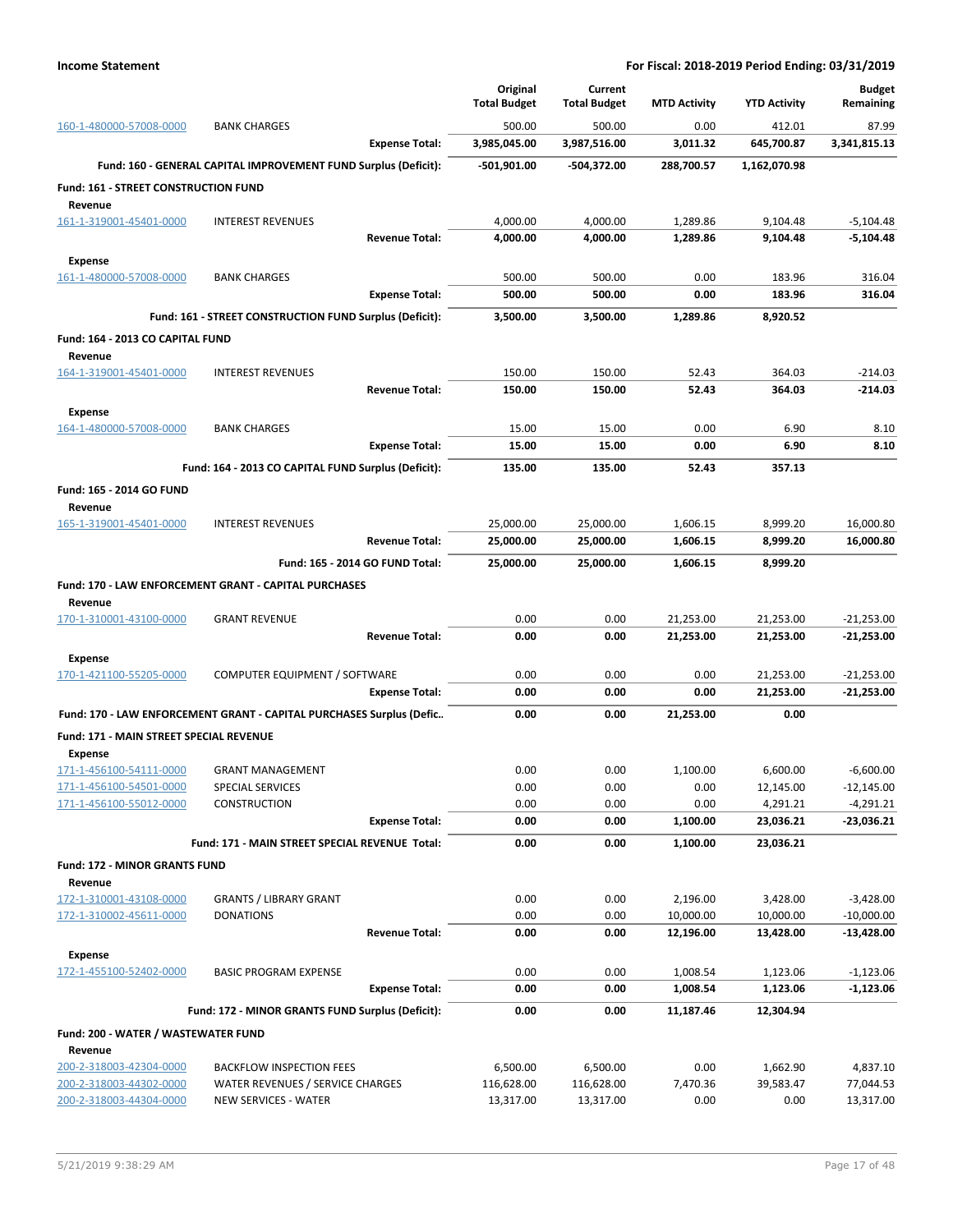|                                                    |                                              | Original<br><b>Total Budget</b> | Current<br><b>Total Budget</b> | <b>MTD Activity</b> | <b>YTD Activity</b> | Budget<br>Remaining |
|----------------------------------------------------|----------------------------------------------|---------------------------------|--------------------------------|---------------------|---------------------|---------------------|
| 200-2-318003-44305-0000                            | LATE CHARGES - WATER                         | 43,742.00                       | 43,742.00                      | 3,619.01            | 23,240.77           | 20,501.23           |
| 200-2-318003-44312-0000                            | <b>METER TAMPERING</b>                       | 8,261.00                        | 8,261.00                       | 0.00                | 1,125.00            | 7,136.00            |
| 200-2-318003-45103-0000                            | <b>GEUS RAW WATER CONSUMPTN</b>              | 70,000.00                       | 70,000.00                      | 0.00                | 85,680.25           | $-15,680.25$        |
| 200-2-318004-42303-0000                            | <b>WASTE HAULER PERMITS</b>                  | 4,800.00                        | 4,800.00                       | 100.00              | 1,200.00            | 3,600.00            |
| 200-2-318004-44307-0000                            | NEW SERVICES - SEWER                         | 12,389.00                       | 12,389.00                      | 0.00                | 0.00                | 12,389.00           |
| 200-2-318004-44309-0000                            | SEWER REVENUES / SERVICE CHARGES             | 50,531.00                       | 50,531.00                      | 3,009.90            | 22,497.04           | 28,033.96           |
| 200-2-318004-44310-0000                            | LATE CHARGES - SEWER                         | 36,613.00                       | 36,613.00                      | 3,732.73            | 22,957.75           | 13,655.25           |
| 200-2-318004-44318-0000                            | LATE CHARGES - WASTEHAULERS                  | 3,500.00                        | 3,500.00                       | 69.25               | 1,458.38            | 2,041.62            |
| 200-2-318004-45106-0000                            | L-3 COMM COD DISCHARGE                       | 126,360.00                      | 126,360.00                     | 10,530.00           | 63,180.00           | 63,180.00           |
| 200-2-318004-45201-0000                            | SEWER REV/ SEWER HAULER FEES                 | 425,555.00                      | 425,555.00                     | 0.00                | 44,877.50           | 380,677.50          |
| 200-2-319003-45101-0000                            | WATER REVENUES / METERED SALES               | 7,132,713.00                    | 7,132,713.00                   | 493,130.74          | 3,187,533.84        | 3,945,179.16        |
| 200-2-319004-45104-0000                            | <b>SEWER COLLECTION FEES</b>                 | 6,324,875.00                    | 6,324,875.00                   | 492,236.19          | 3,046,504.80        | 3,278,370.20        |
| 200-2-319004-45105-0000                            | SEWER REVENUES / EPA REVENUE                 | 0.00                            | 0.00                           | 39.25               | 148.40              | $-148.40$           |
| 200-2-320003-45305-0000                            | <b>AUCTION PROCEEDS</b>                      | 5,000.00                        | 5,000.00                       | 0.00                | 0.00                | 5,000.00            |
| 200-2-320003-45401-0000                            | <b>INTEREST REVENUES</b>                     | 13,900.00                       | 13,900.00                      | 8,572.93            | 57,474.99           | $-43,574.99$        |
| 200-2-320003-45601-0000                            | MISCELLANEOUS REVENUES                       | 1,000.00                        | 1,000.00                       | 0.00                | 0.00                | 1,000.00            |
| 200-2-323001-58013-0000                            | <b>XFR - TOURISM FUND</b>                    | 45,000.00                       | 45,000.00                      | 3,750.00            | 22,500.00           | 22,500.00           |
|                                                    | <b>Revenue Total:</b>                        | 14,440,684.00                   | 14,440,684.00                  | 1,026,260.36        | 6,621,625.09        | 7,819,058.91        |
| Expense                                            |                                              |                                 |                                |                     |                     |                     |
| 200-2-436100-51001-0000                            | <b>REGULAR SALARIES</b>                      | 73,774.00                       | 73,774.00                      | 5,725.60            | 37,181.91           | 36,592.09           |
| 200-2-436100-51020-0000                            | <b>OVERTIME</b>                              | 289.00                          | 289.00                         | 0.00                | 5.88                | 283.12              |
| 200-2-436100-51021-0000                            | LONGEVITY                                    | 996.00                          | 996.00                         | 0.00                | 996.00              | 0.00                |
| 200-2-436100-51101-0000                            | <b>CERTIFICATION PAY</b>                     | 600.00                          | 600.00                         | 46.16               | 276.96              | 323.04              |
| 200-2-436100-51117-0000                            | <b>CELL PHONE ALLOWANCE</b>                  | 432.00                          | 432.00                         | 33.22               | 215.93              | 216.07              |
| 200-2-436100-51201-0000                            | <b>FICA</b>                                  | 4,718.00                        | 4,718.00                       | 354.84              | 2,368.88            | 2,349.12            |
| 200-2-436100-51202-0000                            | MEDICARE                                     | 1,103.00                        | 1,103.00                       | 82.98               | 553.99              | 549.01              |
| 200-2-436100-51203-0000                            | <b>HEALTH INSURANCE</b>                      | 21,450.00                       | 21,450.00                      | 1,787.50            | 10,725.00           | 10,725.00           |
| 200-2-436100-51204-0000                            | <b>WORKERS COMPENSATION</b>                  | 358.00                          | 358.00                         | 29.83               | 178.98              | 179.02              |
| 200-2-436100-51205-0000                            | STATE UNEMPLOYMENT                           | 137.00                          | 137.00                         | $-143.86$           | 65.11               | 71.89               |
| 200-2-436100-51301-0000<br>200-2-436100-52001-0000 | <b>TMRS</b>                                  | 8,522.00                        | 8,522.00                       | 642.04              | 4,396.73            | 4,125.27            |
| 200-2-436100-52002-0000                            | OFFICE SUPPLIES                              | 500.00                          | 500.00                         | $-131.67$           | $-150.50$           | 650.50              |
| 200-2-436100-52201-0000                            | POSTAGE / FREIGHT<br>MINOR TOOLS & EQUIPMENT | 7,500.00<br>750.00              | 7,500.00<br>750.00             | 0.00<br>0.00        | 0.00<br>487.47      | 7,500.00<br>262.53  |
| 200-2-436100-52305-0000                            | PUBLIC EDUCATION                             | 3,400.00                        | 3,400.00                       | 0.00                | 0.00                | 3,400.00            |
| 200-2-436100-53402-0000                            | <b>BUILDING MAINTENANCE</b>                  | 7,500.00                        | 7,500.00                       | 240.12              | 1,359.87            | 6,140.13            |
| 200-2-436100-54001-0000                            | <b>TELEPHONE CHARGES</b>                     | 925.00                          | 925.00                         | 71.98               | 359.23              | 565.77              |
| 200-2-436100-54002-0000                            | <b>UTILITY CHARGES</b>                       | 35,270.00                       | 35,270.00                      | 4,044.04            | 18,748.26           | 16,521.74           |
| 200-2-436100-54101-0000                            | PROFESSIONAL SERVICES                        | 2,000.00                        | 2,000.00                       | 0.00                | 1,765.00            | 235.00              |
| 200-2-436100-54106-0000                            | <b>ATTORNEY FEES</b>                         | 3,400.00                        | 3,400.00                       | 0.00                | 0.00                | 3,400.00            |
| 200-2-436100-54201-0000                            | MEMBERSHIPS & SUBSCRIPTIONS                  | 350.00                          | 350.00                         | 0.00                | 0.00                | 350.00              |
| 200-2-436100-54214-0000                            | <b>TRAVEL &amp; TRAINING</b>                 | 500.00                          | 500.00                         | 0.00                | 0.00                | 500.00              |
| 200-2-436200-51001-0000                            | <b>REGULAR SALARIES</b>                      | 371,931.00                      | 371,931.00                     | 27,770.08           | 168,712.40          | 203,218.60          |
| 200-2-436200-51020-0000                            | <b>OVERTIME</b>                              | 16,317.00                       | 16,317.00                      | 269.69              | 11,523.81           | 4,793.19            |
| 200-2-436200-51021-0000                            | LONGEVITY                                    | 4,470.00                        | 4,470.00                       | 0.00                | 3,570.00            | 900.00              |
| 200-2-436200-51101-0000                            | <b>CERTIFICATION PAY</b>                     | 4,200.00                        | 4,200.00                       | 230.78              | 1,500.07            | 2,699.93            |
| 200-2-436200-51117-0000                            | <b>CELL PHONE ALLOWANCE</b>                  | 864.00                          | 864.00                         | 33.22               | 215.93              | 648.07              |
| 200-2-436200-51201-0000                            | <b>FICA</b>                                  | 24,663.00                       | 24,663.00                      | 1,634.80            | 11,006.30           | 13,656.70           |
| 200-2-436200-51202-0000                            | MEDICARE                                     | 5,768.00                        | 5,768.00                       | 382.33              | 2,574.05            | 3,193.95            |
| 200-2-436200-51203-0000                            | <b>HEALTH INSURANCE</b>                      | 96,525.00                       | 96,525.00                      | 8,043.75            | 48,262.50           | 48,262.50           |
| 200-2-436200-51204-0000                            | <b>WORKERS COMPENSATION</b>                  | 13,761.00                       | 13,761.00                      | 1,146.75            | 6,880.50            | 6,880.50            |
| 200-2-436200-51205-0000                            | <b>STATE UNEMPLOYMENT</b>                    | 678.00                          | 678.00                         | $-719.71$           | 392.45              | 285.55              |
| 200-2-436200-51301-0000                            | <b>TMRS</b>                                  | 43,659.00                       | 43,659.00                      | 3,130.41            | 21,400.89           | 22,258.11           |
| 200-2-436200-52001-0000                            | OFFICE SUPPLIES                              | 500.20                          | 500.20                         | 138.15              | 276.40              | 223.80              |
| 200-2-436200-52002-0000                            | POSTAGE / FREIGHT                            | 2,316.20                        | 2,316.20                       | 0.00                | 50.47               | 2,265.73            |
| 200-2-436200-52101-0000                            | <b>JANITORIAL SUPPLIES</b>                   | 999.00                          | 999.00                         | 143.65              | 350.89              | 648.11              |
| 200-2-436200-52104-0000                            | <b>WEARING APPAREL</b>                       | 4,851.00                        | 4,851.00                       | 720.41              | 3,347.89            | 1,503.11            |
| 200-2-436200-52105-0000                            | <b>LABORATORY</b>                            | 14,410.00                       | 14,410.00                      | 4,063.96            | 5,168.84            | 9,241.16            |
| 200-2-436200-52106-0000                            | <b>CHEMICAL SUPPLIES</b>                     | 289,465.00                      | 289,465.00                     | 24,599.20           | 124,557.70          | 164,907.30          |
| 200-2-436200-52201-0000                            | MINOR TOOLS & EQUIPMENT                      | 1,490.00                        | 1,490.00                       | 62.32               | 580.25              | 909.75              |
|                                                    |                                              |                                 |                                |                     |                     |                     |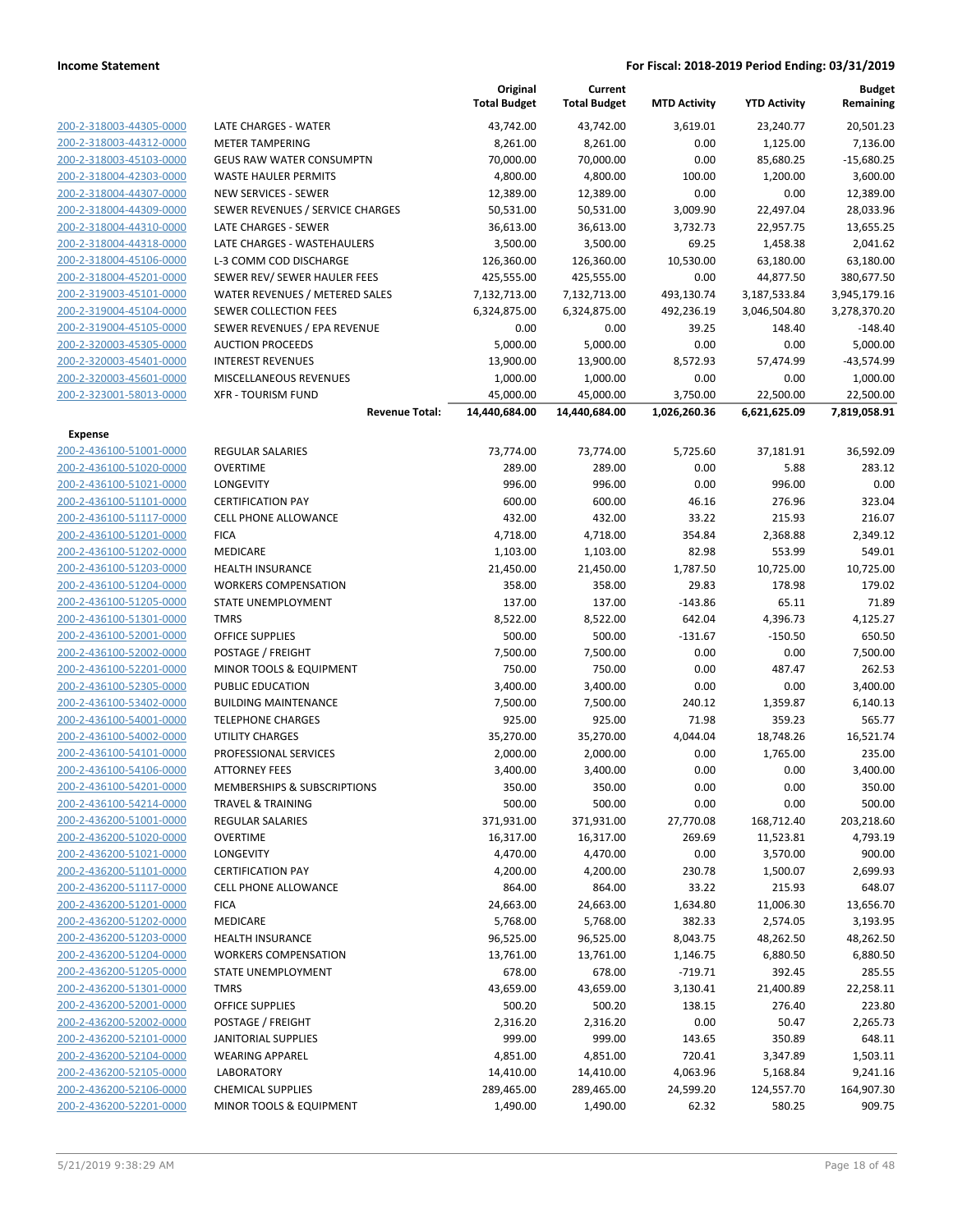|                         |                                         | Original<br><b>Total Budget</b> | Current<br><b>Total Budget</b> | <b>MTD Activity</b> | <b>YTD Activity</b> | <b>Budget</b><br>Remaining |
|-------------------------|-----------------------------------------|---------------------------------|--------------------------------|---------------------|---------------------|----------------------------|
| 200-2-436200-52202-0000 | <b>MECHANICAL SUPPLIES</b>              | 1,552.00                        | 1,552.00                       | 184.06              | 673.32              | 878.68                     |
| 200-2-436200-52203-0000 | <b>MOTOR VEHICLE FUEL</b>               | 5,565.00                        | 5,565.00                       | 298.33              | 2,208.57            | 3,356.43                   |
| 200-2-436200-52301-0000 | <b>SAFETY SUPPLIES</b>                  | 24,609.00                       | 24,609.00                      | 135.52              | 519.66              | 24,089.34                  |
| 200-2-436200-53201-0000 | <b>FURNITURE &amp; OFFICE EQUIPMENT</b> | 500.00                          | 500.00                         | 0.00                | 259.94              | 240.06                     |
| 200-2-436200-53202-0000 | MACHINE, TOOLS & IMPLMNTS               | 5,236.00                        | 5,236.00                       | 0.00                | 826.38              | 4,409.62                   |
| 200-2-436200-53203-0000 | <b>INSTRUMENTS &amp; APPARATUS</b>      | 6,553.00                        | 6,553.00                       | 0.00                | 6,553.00            | 0.00                       |
| 200-2-436200-53205-0000 | <b>MOTOR VEHICLES</b>                   | 1,580.00                        | 1,580.00                       | 283.39              | 409.38              | 1,170.62                   |
| 200-2-436200-53310-0000 | RESVRS/STRG TANKS/ST PIPE               | 20,020.00                       | 20,020.00                      | 19,950.00           | 179,262.61          | $-159,242.61$              |
| 200-2-436200-53402-0000 | <b>BUILDING MAINTENANCE</b>             | 1,910.00                        | 1,910.00                       | 709.12              | 2,889.41            | $-979.41$                  |
| 200-2-436200-53403-0000 | HEATING & COOLING SYSTEMS               | 3,381.00                        | 3,381.00                       | 0.00                | 201.86              | 3,179.14                   |
| 200-2-436200-53404-0000 | STRUCTURES / EXTERIOR STRUCTURES        | 500.00                          | 500.00                         | 0.00                | 0.00                | 500.00                     |
| 200-2-436200-53605-0000 | STRUCTURES / FILTRATION PLANT           | 37,075.00                       | 37,075.00                      | 2,484.13            | 13,370.53           | 23,704.47                  |
| 200-2-436200-53606-0000 | <b>MAINT - GROUNDS</b>                  | 340.00                          | 340.00                         | 0.00                | 0.00                | 340.00                     |
| 200-2-436200-54001-0000 | <b>TELEPHONE CHARGES</b>                | 12,577.00                       | 12,577.00                      | 1,345.99            | 6,715.51            | 5,861.49                   |
| 200-2-436200-54002-0000 | UTILITY CHARGES                         | 493,384.00                      | 493,384.00                     | 34,736.91           | 200,603.80          | 292,780.20                 |
| 200-2-436200-54201-0000 | MEMBERSHIPS & SUBSCRIPTIONS             | 1,698.00                        | 1,698.00                       | 0.00                | 75.00               | 1,623.00                   |
| 200-2-436200-54208-0000 | <b>LABORATORY WORK</b>                  | 41,691.00                       | 41,691.00                      | 2,074.25            | 17,778.30           | 23,912.70                  |
| 200-2-436200-54212-0000 | <b>PRINTING</b>                         | 600.00                          | 600.00                         | 0.00                | 0.00                | 600.00                     |
| 200-2-436200-54214-0000 | <b>TRAVEL &amp; TRAINING</b>            | 5,602.00                        | 5,602.00                       | 111.00              | 111.00              | 5,491.00                   |
| 200-2-436200-54219-0000 | SABINE RIVER AUTHORITY                  | 1,049,386.80                    | 1,049,386.80                   | 88,148.50           | 528,891.00          | 520,495.80                 |
| 200-2-436200-54410-0000 | PERMITS/FEES                            | 26,000.00                       | 26,000.00                      | 0.00                | 25,793.60           | 206.40                     |
| 200-2-436300-51001-0000 | REGULAR SALARIES                        | 533,238.00                      | 533,238.00                     | 37,577.90           | 217,825.85          | 315,412.15                 |
| 200-2-436300-51020-0000 | <b>OVERTIME</b>                         | 53,486.00                       | 53,486.00                      | 3,947.55            | 28,893.09           | 24,592.91                  |
| 200-2-436300-51021-0000 | LONGEVITY                               | 6,908.00                        | 6,908.00                       | 0.00                | 5,888.00            | 1,020.00                   |
| 200-2-436300-51101-0000 | <b>CERTIFICATION PAY</b>                | 600.00                          | 600.00                         | 46.16               | 300.04              | 299.96                     |
| 200-2-436300-51117-0000 | <b>CELL PHONE ALLOWANCE</b>             | 216.00                          | 216.00                         | 81.22               | 511.78              | $-295.78$                  |
| 200-2-436300-51201-0000 | <b>FICA</b>                             | 36,856.00                       | 36,856.00                      | 2,482.19            | 15,109.68           | 21,746.32                  |
| 200-2-436300-51202-0000 | MEDICARE                                | 8,620.00                        | 8,620.00                       | 580.51              | 3,533.72            | 5,086.28                   |
| 200-2-436300-51203-0000 | <b>HEALTH INSURANCE</b>                 | 176,963.00                      | 176,963.00                     | 14,746.92           | 88,481.52           | 88,481.48                  |
| 200-2-436300-51204-0000 | <b>WORKERS COMPENSATION</b>             | 20,337.00                       | 20,337.00                      | 1,694.75            | 10,168.50           | 10,168.50                  |
| 200-2-436300-51205-0000 | STATE UNEMPLOYMENT                      | 1,194.00                        | 1,194.00                       | $-1,267.50$         | 405.39              | 788.61                     |
| 200-2-436300-51301-0000 | <b>TMRS</b>                             | 65,775.00                       | 65,775.00                      | 4,552.71            | 28,444.87           | 37,330.13                  |
| 200-2-436300-51401-0000 | <b>CONTRA - SALARIES</b>                | 0.00                            | 0.00                           | 0.00                | $-126.18$           | 126.18                     |
| 200-2-436300-52001-0000 | <b>OFFICE SUPPLIES</b>                  | 300.00                          | 300.00                         | 0.00                | 95.57               | 204.43                     |
| 200-2-436300-52002-0000 | POSTAGE / FREIGHT                       | 50.00                           | 50.00                          | 0.00                | 1.05                | 48.95                      |
| 200-2-436300-52005-0000 | PRINTED MATERIALS                       | 100.00                          | 100.00                         | 0.00                | 0.00                | 100.00                     |
| 200-2-436300-52103-0000 | <b>MEETING SUPPLIES</b>                 | 0.00                            | 0.00                           | 97.93               | 97.93               | $-97.93$                   |
| 200-2-436300-52104-0000 | <b>WEARING APPAREL</b>                  | 15,000.00                       | 15,000.00                      | 1,942.00            | 6,384.89            | 8,615.11                   |
| 200-2-436300-52106-0000 | <b>CHEMICAL SUPPLIES</b>                | 500.00                          | 500.00                         | 0.00                | 0.00                | 500.00                     |
| 200-2-436300-52201-0000 | MINOR TOOLS & EQUIPMENT                 | 11,847.00                       | 11,847.00                      | 750.77              | 11,389.85           | 457.15                     |
| 200-2-436300-52203-0000 | <b>MOTOR VEHICLE FUEL</b>               | 27,578.00                       | 27,578.00                      | 2,527.06            | 12,800.31           | 14,777.69                  |
| 200-2-436300-52303-0000 | <b>TRAINING SUPPLIES</b>                | 300.00                          | 300.00                         | 0.00                | 0.00                | 300.00                     |
| 200-2-436300-53201-0000 | FURNITURE & OFFICE EQUIPMENT            | 100.00                          | 100.00                         | 0.00                | 157.80              | $-57.80$                   |
| 200-2-436300-53202-0000 | MACHINE, TOOLS & IMPLMNTS               | 3,988.00                        | 3,988.00                       | 22.51               | 3,449.04            | 538.96                     |
| 200-2-436300-53205-0000 | <b>MOTOR VEHICLES</b>                   | 26,010.00                       | 26,010.00                      | 2,470.53            | 7,132.27            | 18,877.73                  |
| 200-2-436300-53207-0000 | RADIO/COMMUNICATIONS                    | 4,500.00                        | 4,500.00                       | 3,225.00            | 3,943.50            | 556.50                     |
| 200-2-436300-53210-0000 | <b>FIRE HYDRANTS</b>                    | 8,000.00                        | 8,000.00                       | 0.00                | 8,920.97            | $-920.97$                  |
| 200-2-436300-53211-0000 | <b>METERS &amp; SETTINGS</b>            | 70,000.00                       | 70,000.00                      | 11,557.23           | 18,097.08           | 51,902.92                  |
| 200-2-436300-53306-0000 | <b>WATER MAINS</b>                      | 165,000.00                      | 165,000.00                     | 29,622.85           | 67,118.33           | 97,881.67                  |
| 200-2-436300-54001-0000 | <b>TELEPHONE CHARGES</b>                | 1,678.00                        | 1,678.00                       | 167.53              | 773.40              | 904.60                     |
| 200-2-436300-54214-0000 | <b>TRAVEL &amp; TRAINING</b>            | 4,000.00                        | 4,000.00                       | 179.99              | 1,175.39            | 2,824.61                   |
| 200-2-437200-51001-0000 | <b>REGULAR SALARIES</b>                 | 376,305.00                      | 376,305.00                     | 30,731.08           | 193,366.00          | 182,939.00                 |
| 200-2-437200-51020-0000 | <b>OVERTIME</b>                         | 55,995.00                       | 55,995.00                      | 3,132.16            | 31,456.91           | 24,538.09                  |
| 200-2-437200-51021-0000 | LONGEVITY                               | 15,158.00                       | 15,158.00                      | 0.00                | 14,276.00           | 882.00                     |
| 200-2-437200-51101-0000 | <b>CERTIFICATION PAY</b>                | 1,200.00                        | 1,200.00                       | 92.30               | 599.95              | 600.05                     |
| 200-2-437200-51117-0000 | CELL PHONE ALLOWANCE                    | 2,352.00                        | 2,352.00                       | 81.20               | 527.80              | 1,824.20                   |
| 200-2-437200-51201-0000 | <b>FICA</b>                             | 27,963.00                       | 27,963.00                      | 2,013.16            | 14,578.34           | 13,384.66                  |
| 200-2-437200-51202-0000 | MEDICARE                                | 6,540.00                        | 6,540.00                       | 470.82              | 3,409.45            | 3,130.55                   |
| 200-2-437200-51203-0000 | <b>HEALTH INSURANCE</b>                 | 112,613.00                      | 112,613.00                     | 9,384.42            | 56,306.52           | 56,306.48                  |
|                         |                                         |                                 |                                |                     |                     |                            |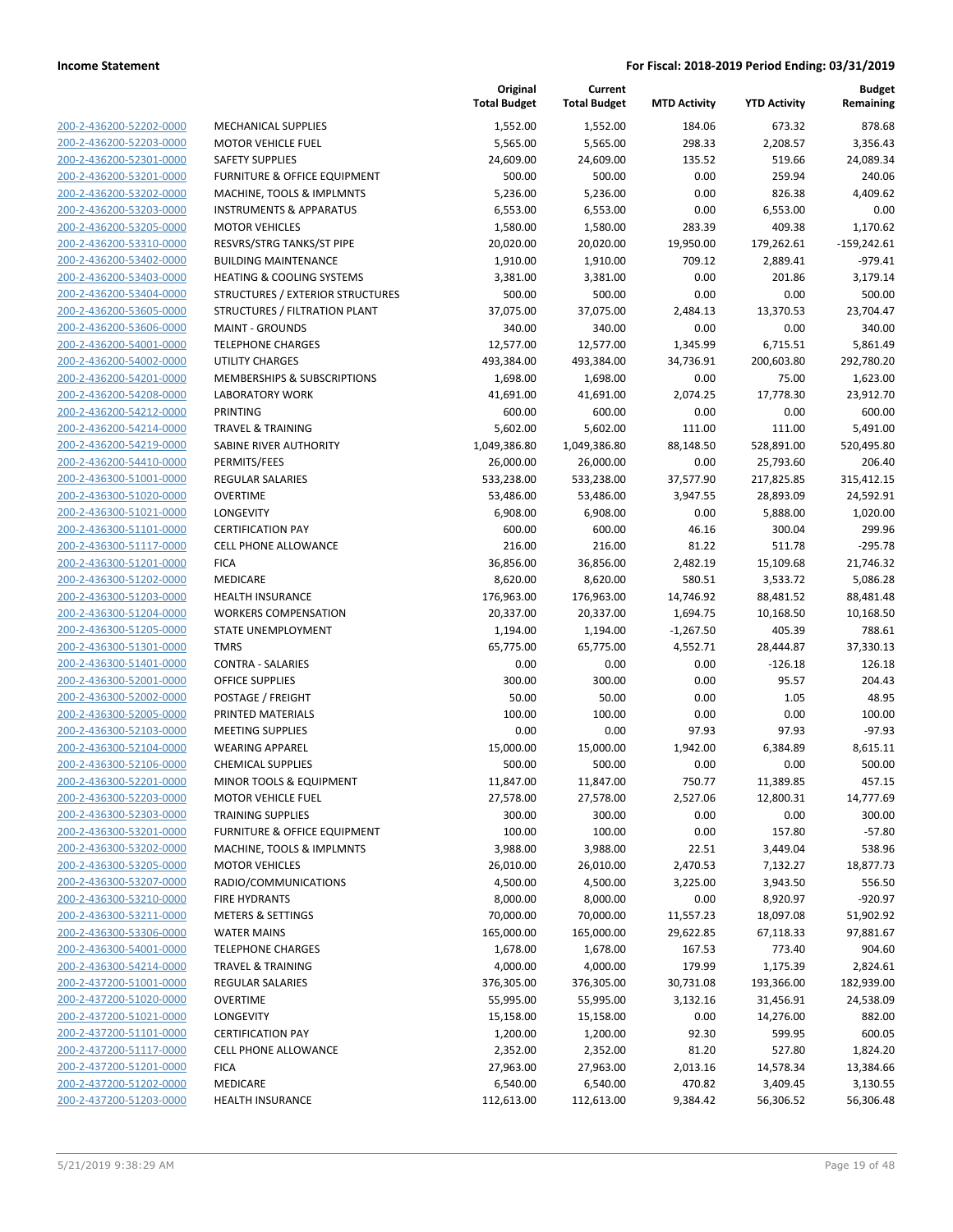**Current**

**Original**

**Budget Remaining**

| 200-2-437200-51204-0000        |
|--------------------------------|
| 200-2-437200-51205-0000        |
| 200-2-437200-51301-0000        |
| 200-2-437200-51401-0000        |
| 200-2-437200-52001-0000        |
| 200-2-437200-52103-0000        |
| 200-2-437200-52104-0000        |
| 200-2-437200-52106-0000        |
| 200-2-437200-52107-0000        |
| 200-2-437200-52201-0000        |
| 200-2-437200-52203-0000        |
|                                |
| 200-2-437200-52303-0000        |
| 200-2-437200-53202-0000        |
| 200-2-437200-53205-0000        |
| 200-2-437200-53207-0000        |
| 200-2-437200-53309-0000        |
| 200-2-437200-53311-0000        |
| 200-2-437200-54001-0000        |
| 200-2-437200-54002-0000        |
| 200-2-437200-54214-0000        |
| 200-2-437300-51001-0000        |
| 200-2-437300-51020-0000        |
| 200-2-437300-51021-0000        |
| 200-2-437300-51101-0000        |
| 200-2-437300-51117-0000        |
|                                |
| 200-2-437300-51201-0000        |
| 200-2-437300-51202-0000        |
| 200-2-437300-51203-0000        |
| 200-2-437300-51204-0000        |
| 200-2-437300-51205-0000        |
| 200-2-437300-51301-0000        |
| 200-2-437300-52001-0000        |
| 200-2-437300-52002-0000        |
| 200-2-437300-52005-0000        |
| 200-2-437300-52101-0000        |
| 200-2-437300-52102-0000        |
| 200-2-437300-52104-0000        |
| 200-2-437300-52105-0000        |
| 200-2-437300-52106-0000        |
| 200-2-437300-52107-0000        |
| 200-2-437300-52201-0000        |
|                                |
| 200-2-437300-52202-0000        |
| <u>200-2-437300-52203-0000</u> |
| 200-2-437300-52301-0000        |
| 200-2-437300-53202-0000        |
| 200-2-437300-53203-0000        |
| 200-2-437300-53205-0000        |
| 200-2-437300-53402-0000        |
| 200-2-437300-54001-0000        |
| 200-2-437300-54002-0000        |
| 200-2-437300-54201-0000        |
| 200-2-437300-54208-0000        |
| 200-2-437300-54214-0000        |
| 200-2-437300-54403-0000        |
| 200-2-437300-54410-0000        |
| 200-2-471100-56507-0000        |
|                                |
| 200-2-471100-56508-0000        |
| 200-2-471200-56607-0000        |
| 200-2-475100-56002-0000        |
|                                |

|                         |                                    | <b>Total Budget</b> | <b>Total Budget</b> | <b>MTD Activity</b> | <b>YTD Activity</b> | Remaining     |
|-------------------------|------------------------------------|---------------------|---------------------|---------------------|---------------------|---------------|
| 200-2-437200-51204-0000 | <b>WORKERS COMPENSATION</b>        | 11,598.00           | 11,598.00           | 966.50              | 5,799.00            | 5,799.00      |
| 200-2-437200-51205-0000 | STATE UNEMPLOYMENT                 | 748.00              | 748.00              | $-791.82$           | 618.52              | 129.48        |
| 200-2-437200-51301-0000 | <b>TMRS</b>                        | 49,710.00           | 49,710.00           | 3,710.37            | 27,230.67           | 22,479.33     |
| 200-2-437200-51401-0000 | <b>CONTRA - SALARIES</b>           | 0.00                | 0.00                | 0.00                | $-1,163.28$         | 1,163.28      |
| 200-2-437200-52001-0000 | <b>OFFICE SUPPLIES</b>             | 300.00              | 300.00              | 0.00                | 299.41              | 0.59          |
| 200-2-437200-52103-0000 | <b>MEETING SUPPLIES</b>            | 0.00                | 0.00                | 0.00                | 97.93               | $-97.93$      |
| 200-2-437200-52104-0000 | <b>WEARING APPAREL</b>             | 15,000.00           | 15,000.00           | 588.41              | 3,874.76            | 11,125.24     |
| 200-2-437200-52106-0000 | <b>CHEMICAL SUPPLIES</b>           | 2,400.00            | 2,400.00            | 0.00                | 0.00                | 2,400.00      |
| 200-2-437200-52107-0000 | <b>BOTANICAL SUPPLIES</b>          | 400.00              | 400.00              | 0.00                | 0.00                | 400.00        |
| 200-2-437200-52201-0000 | MINOR TOOLS & EQUIPMENT            | 10,847.00           | 10,847.00           | 0.00                | 1,303.37            | 9,543.63      |
| 200-2-437200-52203-0000 | <b>MOTOR VEHICLE FUEL</b>          | 24,580.00           | 24,580.00           | 1,416.21            | 7,940.74            | 16,639.26     |
| 200-2-437200-52303-0000 | <b>TRAINING SUPPLIES</b>           | 300.00              | 300.00              | 0.00                | 0.00                | 300.00        |
| 200-2-437200-53202-0000 | MACHINE, TOOLS & IMPLMNTS          | 4,965.00            | 4,965.00            | 0.00                | 165.40              | 4,799.60      |
| 200-2-437200-53205-0000 | <b>MOTOR VEHICLES</b>              | 23,627.00           | 23,627.00           | 1,957.81            | 5,526.17            | 18,100.83     |
| 200-2-437200-53207-0000 | RADIO/COMMUNICATIONS               | 3,000.00            | 3,000.00            | 3,000.00            | 3,000.00            | 0.00          |
| 200-2-437200-53309-0000 | SANITARY SEWER & TCEQ SSO          | 69,000.00           | 69,000.00           | 3,327.34            | 20,193.69           | 48,806.31     |
| 200-2-437200-53311-0000 | <b>LIFT STATIONS</b>               | 22,500.00           | 22,500.00           | 315.15              | 12,739.77           | 9,760.23      |
| 200-2-437200-54001-0000 | <b>TELEPHONE CHARGES</b>           | 4,404.00            | 4,404.00            | 493.79              | 2,189.88            | 2,214.12      |
| 200-2-437200-54002-0000 | UTILITY CHARGES                    | 30,052.00           | 30,052.00           | 2,748.46            | 16,785.17           | 13,266.83     |
| 200-2-437200-54214-0000 | <b>TRAVEL &amp; TRAINING</b>       | 3,000.00            | 3,000.00            | 744.00              | 1,384.00            | 1,616.00      |
| 200-2-437300-51001-0000 | <b>REGULAR SALARIES</b>            | 500,782.00          | 500,782.00          | 35,764.18           | 247,851.38          | 252,930.62    |
| 200-2-437300-51020-0000 | <b>OVERTIME</b>                    | 36,443.00           | 36,443.00           | 1,443.03            | 17,656.84           | 18,786.16     |
| 200-2-437300-51021-0000 | <b>LONGEVITY</b>                   | 16,464.00           | 16,464.00           | 0.00                | 14,870.83           | 1,593.17      |
| 200-2-437300-51101-0000 | <b>CERTIFICATION PAY</b>           | 10,200.00           | 10,200.00           | 507.70              | 3,715.39            | 6,484.61      |
| 200-2-437300-51117-0000 | CELL PHONE ALLOWANCE               | 1,296.00            | 1,296.00            | 33.22               | 215.93              | 1,080.07      |
| 200-2-437300-51201-0000 | <b>FICA</b>                        | 35,041.00           | 35,041.00           | 2,182.57            | 18,304.93           | 16,736.07     |
| 200-2-437300-51202-0000 | MEDICARE                           | 8,195.00            | 8,195.00            | 510.44              | 4,281.01            | 3,913.99      |
| 200-2-437300-51203-0000 | HEALTH INSURANCE                   | 128,700.00          | 128,700.00          | 10,725.00           | 64,350.00           | 64,350.00     |
| 200-2-437300-51204-0000 | <b>WORKERS COMPENSATION</b>        | 12,233.00           | 12,233.00           | 1,019.42            | 6,116.52            | 6,116.48      |
| 200-2-437300-51205-0000 | STATE UNEMPLOYMENT                 | 824.00              | 824.00              | $-876.60$           | 755.31              | 68.69         |
| 200-2-437300-51301-0000 | <b>TMRS</b>                        | 63,417.00           | 63,417.00           | 4,174.94            | 35,386.37           | 28,030.63     |
| 200-2-437300-52001-0000 | <b>OFFICE SUPPLIES</b>             | 600.00              | 600.00              | 0.00                | 36.78               | 563.22        |
| 200-2-437300-52002-0000 | POSTAGE / FREIGHT                  | 600.00              | 600.00              | 102.02              | 265.45              | 334.55        |
| 200-2-437300-52005-0000 | PRINTED MATERIALS                  | 1,200.00            | 1,200.00            | 0.00                | 0.00                | 1,200.00      |
| 200-2-437300-52101-0000 | <b>JANITORIAL SUPPLIES</b>         | 1,650.00            | 1,650.00            | 133.47              | 1,183.00            | 467.00        |
| 200-2-437300-52102-0000 | REFERENCE SUPPLIES                 | 500.00              | 500.00              | 0.00                | 0.00                | 500.00        |
| 200-2-437300-52104-0000 | <b>WEARING APPAREL</b>             | 11,000.00           | 11,000.00           | 931.00              | 3,236.49            | 7,763.51      |
| 200-2-437300-52105-0000 | <b>LABORATORY</b>                  | 15,000.00           | 15,000.00           | 1,192.05            | 3,799.44            | 11,200.56     |
| 200-2-437300-52106-0000 | <b>CHEMICAL SUPPLIES</b>           | 54,000.00           | 54,000.00           | 9,315.36            | 18,473.04           | 35,526.96     |
| 200-2-437300-52107-0000 | <b>BOTANICAL SUPPLIES</b>          | 900.00              | 900.00              | 0.00                | 0.00                | 900.00        |
| 200-2-437300-52201-0000 | MINOR TOOLS & EQUIPMENT            | 6,300.00            | 6,300.00            | 100.92              | 2,024.61            | 4,275.39      |
| 200-2-437300-52202-0000 | MECHANICAL SUPPLIES                | 18,400.00           | 18,400.00           | 2,636.48            | 9,308.19            | 9,091.81      |
| 200-2-437300-52203-0000 | <b>MOTOR VEHICLE FUEL</b>          | 5,490.00            | 5,490.00            | 437.53              | 2,359.95            | 3,130.05      |
| 200-2-437300-52301-0000 | <b>SAFETY SUPPLIES</b>             | 2,300.00            | 2,300.00            | 0.00                | 848.42              | 1,451.58      |
| 200-2-437300-53202-0000 | MACHINE, TOOLS & IMPLMNTS          | 70,000.00           | 70,000.00           | 5,344.61            | 29,952.49           | 40,047.51     |
| 200-2-437300-53203-0000 | <b>INSTRUMENTS &amp; APPARATUS</b> | 6,000.00            | 6,000.00            | 143.55              | 143.55              | 5,856.45      |
| 200-2-437300-53205-0000 | <b>MOTOR VEHICLES</b>              | 5,301.00            | 5,301.00            | 1,270.50            | 1,360.50            | 3,940.50      |
| 200-2-437300-53402-0000 | <b>BUILDING MAINTENANCE</b>        | 6,500.00            | 6,500.00            | 705.50              | 1,883.29            | 4,616.71      |
| 200-2-437300-54001-0000 | <b>TELEPHONE CHARGES</b>           | 5,102.00            | 5,102.00            | 432.58              | 2,094.40            | 3,007.60      |
| 200-2-437300-54002-0000 | UTILITY CHARGES                    | 385,584.00          | 385,584.00          | 36,014.86           | 212,331.57          | 173,252.43    |
| 200-2-437300-54201-0000 | MEMBERSHIPS & SUBSCRIPTIONS        | 12,500.00           | 12,500.00           | 35.00               | 7,407.29            | 5,092.71      |
| 200-2-437300-54208-0000 | <b>LABORATORY WORK</b>             | 12,400.00           | 12,400.00           | 4,961.40            | 6,954.40            | 5,445.60      |
| 200-2-437300-54214-0000 | <b>TRAVEL &amp; TRAINING</b>       | 4,500.00            | 4,500.00            | 0.00                | 1,683.20            | 2,816.80      |
| 200-2-437300-54403-0000 | DISPOSAL CHARGES                   | 750.00              | 750.00              | 14,698.75           | 79,485.24           | $-78,735.24$  |
| 200-2-437300-54410-0000 | PERMITS/FEES                       | 74,000.00           | 74,000.00           | 0.00                | 37,625.32           | 36,374.68     |
| 200-2-471100-56507-0000 | 08 REV BONDS - PRINCIPAL           | 0.00                | 0.00                | 0.00                | 950,000.00          | $-950,000.00$ |
| 200-2-471100-56508-0000 | 09 TWDP REV BOND - PRINC           | 15,000.00           | 15,000.00           | 0.00                | 15,000.00           | 0.00          |
| 200-2-471200-56607-0000 | 08 REV BONDS - INTEREST            | 305,330.00          | 305,330.00          | 0.00                | 157,771.25          | 147,558.75    |
| 200-2-475100-56002-0000 | MISCELLANEOUS DEBT EXP / AGENT FEE | 750.00              | 750.00              | 0.00                | 750.00              | 0.00          |
|                         |                                    |                     |                     |                     |                     |               |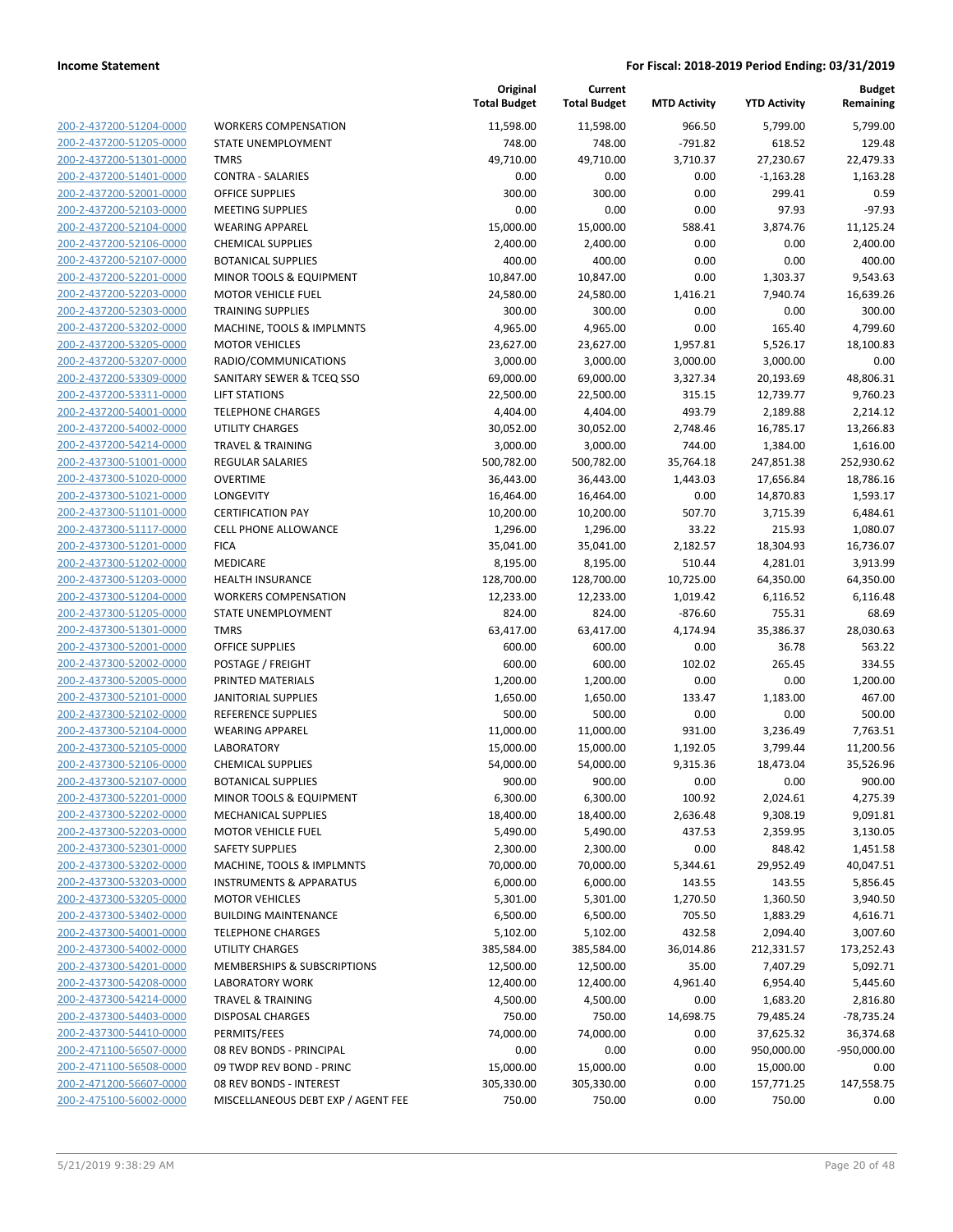|                                                           |                                                                  |                       | Original<br><b>Total Budget</b> | Current<br><b>Total Budget</b> | <b>MTD Activity</b> | <b>YTD Activity</b> | <b>Budget</b><br>Remaining |
|-----------------------------------------------------------|------------------------------------------------------------------|-----------------------|---------------------------------|--------------------------------|---------------------|---------------------|----------------------------|
| 200-2-475100-56005-0000                                   | ARBITRAGE                                                        |                       | 1,750.00                        | 1,750.00                       | 0.00                | 0.00                | 1,750.00                   |
| 200-2-480000-52003-0000                                   | <b>COPIER CHARGES</b>                                            |                       | 10,600.00                       | 10,600.00                      | 839.84              | 3,612.75            | 6,987.25                   |
| 200-2-480000-52006-0000                                   | <b>COPIER PAPER</b>                                              |                       | 500.00                          | 500.00                         | 0.00                | 67.89               | 432.11                     |
| 200-2-480000-54002-0000                                   | <b>UTILITY CHARGES</b>                                           |                       | 12,626.00                       | 12,626.00                      | 1,064.28            | 7,016.29            | 5,609.71                   |
| 200-2-480000-54226-0000                                   | <b>INSURANCE EXPENSE</b>                                         |                       | 41,657.00                       | 41,657.00                      | 0.00                | 62,887.16           | $-21,230.16$               |
| 200-2-480000-57002-0000                                   | <b>BAD DEBT EXPENSE</b>                                          |                       | 27,000.00                       | 27,000.00                      | 0.00                | 0.00                | 27,000.00                  |
| 200-2-480000-57005-0000                                   | <b>ACCRUED VAC &amp; SICK PAY</b>                                |                       | 30,000.00                       | 30,000.00                      | 0.00                | 32,847.28           | $-2,847.28$                |
| 200-2-480000-57008-0000                                   | <b>BANK CHARGES</b>                                              |                       | 30,000.00                       | 30,000.00                      | 261.00              | 14,193.69           | 15,806.31                  |
| 200-2-480000-57015-0000                                   | <b>CONTINGENCY EXPENSE</b>                                       |                       | 150,000.00                      | 150,000.00                     | 0.00                | 0.00                | 150,000.00                 |
| 200-2-491000-58001-0000                                   | <b>XFR - GENERAL FUND</b>                                        |                       | 0.00                            | 0.00                           | 103,598.35          | 640,996.58          | $-640,996.58$              |
| 200-2-491000-58037-0000                                   | XFR - DEBT SERVICE FUND                                          |                       | 0.00                            | 0.00                           | 127,637.64          | 765,825.84          | -765,825.84                |
| 200-2-491000-58120-0000                                   | <b>XFR - UTILITY CIP FUND</b>                                    |                       | 1,624,829.00                    | 1,624,829.00                   | 135,406.58          | 812,439.48          | 812,389.52                 |
| 200-2-495000-58580-0000                                   | CA - GENERAL FUND - GENERAL GOVERNMENT                           |                       | 406,798.00                      | 406,798.00                     | 33,899.83           | 203,398.98          | 203,399.02                 |
| 200-2-495000-58581-0000                                   | CA - GENERAL FUND - PUBLIC WORKS                                 |                       | 155,979.00                      | 155,979.00                     | 12,998.25           | 77,989.50           | 77,989.50                  |
| 200-2-495000-58701-0000                                   | CA - CENTRAL SERVICE FUND                                        |                       | 194,904.00                      | 194,904.00                     | 16,242.00           | 97,452.00           | 97,452.00                  |
| 200-2-495000-58710-0000                                   | <b>CA - INSURANCE FUND</b>                                       |                       | 88,697.00                       | 88,697.00                      | 7,391.42            | 44,348.52           | 44,348.48                  |
| 200-2-495000-58720-0000                                   | CA - MIS FUN                                                     |                       | 126,693.00                      | 126,693.00                     | 10,557.75           | 63,346.50           | 63,346.50                  |
| 200-2-495000-58900-0000                                   | <b>CA - ELECTRIC FUND</b>                                        |                       | 587,723.00                      | 587,723.00                     | 48,976.92           | 293,861.52          | 293,861.48                 |
|                                                           |                                                                  | <b>Expense Total:</b> | 10,253,810.20                   | 10,253,810.20                  | 1,049,094.28        | 7,520,295.08        | 2,733,515.12               |
|                                                           | Fund: 200 - WATER / WASTEWATER FUND Surplus (Deficit):           |                       | 4,186,873.80                    | 4,186,873.80                   | $-22,833.92$        | -898,669.99         |                            |
|                                                           | Fund: 212 - TX COMMUNITY DEV SWR SYSTEM IMPROV PROG GRANT        |                       |                                 |                                |                     |                     |                            |
| Revenue                                                   |                                                                  |                       |                                 |                                |                     |                     |                            |
| 212-2-310001-43105-0000                                   | MISCELLANEOUS / GRANTS                                           |                       | 0.00                            | 0.00                           | 0.00                | 7,407.85            | $-7,407.85$                |
|                                                           |                                                                  | <b>Revenue Total:</b> | 0.00                            | 0.00                           | 0.00                | 7,407.85            | $-7,407.85$                |
| <b>Expense</b>                                            |                                                                  |                       |                                 |                                |                     |                     |                            |
| 212-2-436300-55007-0000                                   | ENG/ARCHITECTS/MGMT                                              |                       | 0.00                            | 0.00                           | 1,250.00            | 6,250.00            | $-6,250.00$                |
|                                                           |                                                                  | <b>Expense Total:</b> | 0.00                            | 0.00                           | 1,250.00            | 6,250.00            | $-6,250.00$                |
|                                                           | Fund: 212 - TX COMMUNITY DEV SWR SYSTEM IMPROV PROG GRANT Surplu |                       | 0.00                            | 0.00                           | -1,250.00           | 1,157.85            |                            |
| Fund: 216 - UTILIITY CIP FUND                             |                                                                  |                       |                                 |                                |                     |                     |                            |
| Revenue                                                   |                                                                  |                       |                                 |                                |                     |                     |                            |
| 216-2-319001-45401-0000                                   | <b>INTEREST REVENUES</b>                                         |                       | 20,089.00                       | 20,089.00                      | 0.00                | 0.00                | 20,089.00                  |
| 216-2-319001-47221-0000                                   | <b>BOND PROCEEDS</b>                                             |                       | 20,000,000.00                   | 20,000,000.00                  | 0.00                | 0.00                | 20,000,000.00              |
| 216-2-323001-46100-0000                                   | <b>XFR - UTILITY FUND</b>                                        |                       | 1,624,879.00                    | 1,624,879.00                   | 135,406.58          | 812,439.48          | 812,439.52                 |
|                                                           |                                                                  | <b>Revenue Total:</b> | 21,644,968.00                   | 21,644,968.00                  | 135,406.58          | 812,439.48          | 20,832,528.52              |
| <b>Expense</b>                                            |                                                                  |                       |                                 |                                |                     |                     |                            |
| 216-2-436200-53310-0000                                   | RESVRS/STRG TANKS/ST PIPE                                        |                       | 6,643,503.00                    | 6,643,503.00                   | 0.00                | 0.00                | 6,643,503.00               |
| 216-2-436200-53312-0000                                   | <b>WATER LINE EASEMENTS</b>                                      |                       | 100,000.00                      | 100,000.00                     | 0.00                | 12,700.00           | 87,300.00                  |
| 216-2-436200-55002-0000                                   | <b>IMPROVEMENTS</b>                                              |                       | 11,900,000.00                   | 11,900,000.00                  | 11,312.00           | 580,559.65          | 11,319,440.35              |
| 216-2-436200-55201-0000                                   | <b>EQUIPMENT PURCHASES</b>                                       |                       | 1,000,000.00                    | 1,000,000.00                   | 14,780.00           | 76,828.26           | 923,171.74                 |
| 216-2-436300-55105-0000                                   | <b>WATER MAINS</b>                                               |                       | 2,201,145.00                    | 2,201,145.00                   | 110,732.59          | 361,727.22          | 1,839,417.78               |
| 216-2-436300-55201-0000                                   | <b>EQUIPMENT PURCHASES</b>                                       |                       | 75,999.00                       | 75,999.00                      | 0.00                | 355.00              | 75,644.00                  |
| 216-2-437200-55002-0000                                   | <b>IMPROVEMENTS</b>                                              |                       | 135,000.00                      | 135,000.00                     | 127,290.00          | 176,434.52          | $-41,434.52$               |
| 216-2-437200-55201-0000                                   | <b>EQUIPMENT PURCHASES</b>                                       |                       | 223,830.00                      | 223,830.00                     | 74,493.00           | 82,700.50           | 141,129.50                 |
| 216-2-437300-55002-0000                                   | <b>IMPROVEMENTS</b>                                              |                       | 0.00                            | 0.00                           | 16,435.00           | 16,435.00           | $-16,435.00$               |
| 216-2-437300-55110-0000                                   | <b>LIFT STATIONS</b>                                             |                       | 0.00                            | 0.00                           | 209,813.65          | 1,364,953.57        | $-1,364,953.57$            |
| 216-2-480000-54101-0000                                   | PROFESSIONAL SERVICES                                            |                       | 200,000.00                      | 200,000.00                     | 22,000.00           | 22,000.00           | 178,000.00                 |
| 216-2-480000-55499-0000                                   | <b>CAPITAL OUTLAY</b>                                            |                       | 0.00                            | 0.00                           | 0.00                | $-286,779.40$       | 286,779.40                 |
| 216-2-480000-57008-0000                                   | <b>BANK CHARGES</b>                                              |                       | 2,500.00                        | 2,500.00                       | 0.00                | 0.00                | 2,500.00                   |
|                                                           |                                                                  | <b>Expense Total:</b> | 22,481,977.00                   | 22,481,977.00                  | 586,856.24          | 2,407,914.32        | 20,074,062.68              |
|                                                           | Fund: 216 - UTILIITY CIP FUND Surplus (Deficit):                 |                       | -837,009.00                     | -837,009.00                    | -451,449.66         | -1,595,474.84       |                            |
| <b>Fund: 217 - WASTEWATER RECLAMATION FUND</b><br>Revenue |                                                                  |                       |                                 |                                |                     |                     |                            |
| 217-2-319001-45401-0000                                   | <b>INTEREST REVENUES</b>                                         |                       | 12,281.00                       | 12,281.00                      | 1,558.14            | 8,730.23            | 3,550.77                   |
|                                                           |                                                                  | <b>Revenue Total:</b> | 12,281.00                       | 12,281.00                      | 1,558.14            | 8,730.23            | 3,550.77                   |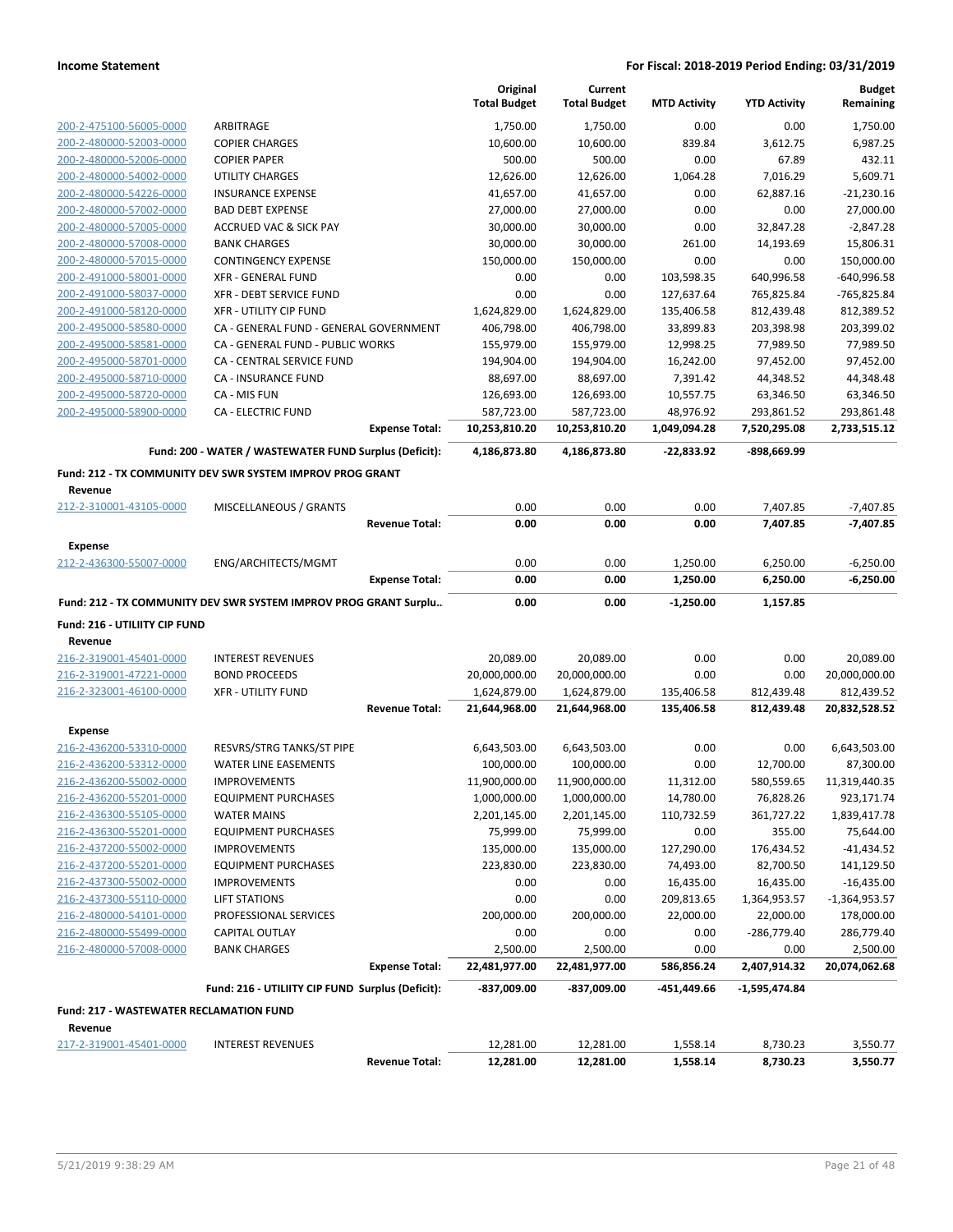|                                                    |                                                            | Original                 | Current                  |                     |                         | <b>Budget</b>            |
|----------------------------------------------------|------------------------------------------------------------|--------------------------|--------------------------|---------------------|-------------------------|--------------------------|
|                                                    |                                                            | <b>Total Budget</b>      | <b>Total Budget</b>      | <b>MTD Activity</b> | <b>YTD Activity</b>     | Remaining                |
| <b>Expense</b>                                     |                                                            |                          |                          |                     |                         |                          |
| 217-2-437300-55012-0000                            | <b>CONSTRUCTION</b><br><b>Expense Total:</b>               | 410,000.00<br>410,000.00 | 410,000.00<br>410,000.00 | 0.00<br>0.00        | 20,619.30<br>20,619.30  | 389,380.70<br>389,380.70 |
|                                                    |                                                            |                          |                          |                     |                         |                          |
|                                                    | Fund: 217 - WASTEWATER RECLAMATION FUND Surplus (Deficit): | -397,719.00              | -397,719.00              | 1,558.14            | $-11,889.07$            |                          |
| Fund: 300 - AIRPORT FUND                           |                                                            |                          |                          |                     |                         |                          |
| Revenue                                            |                                                            |                          |                          |                     |                         |                          |
| 300-2-319001-44315-0000                            | <b>AIRPORT FUEL FEES</b>                                   | 1,000.00                 | 1,000.00                 | 0.00                | 364.08                  | 635.92                   |
| 300-2-319001-44316-0000<br>300-2-319001-45401-0000 | PARKING & TIE DOWN/MISC.                                   | 1,000.00                 | 1,000.00                 | 0.00                | 0.00                    | 1,000.00                 |
| 300-2-321001-45507-0000                            | <b>INTEREST REVENUES</b><br>L-3 COMM LEASE                 | 1,000.00                 | 1,000.00                 | 372.04<br>0.00      | 17,476.92<br>319,608.48 | $-16,476.92$             |
| 300-2-321001-45508-0000                            | AIR EVAC HANGAR FEES                                       | 639,217.00<br>8,191.00   | 639,217.00<br>8,191.00   | 675.09              | 4,725.63                | 319,608.52<br>3,465.37   |
| 300-2-321001-45509-0000                            | BLUE SKY T-HANGAR & LA ND LEASES                           | 4,768.50                 | 4,768.50                 | 0.00                | 0.00                    | 4,768.50                 |
| 300-2-321001-45510-0000                            | ARKOMA - HORIZONS AHEAD LEASE                              | 48,096.00                | 48,096.00                | 4,008.00            | 24,048.00               | 24,048.00                |
| 300-2-321001-45513-0000                            | MAJORS FLYING CLUB LAND LEASE                              | 1,396.00                 | 1,396.00                 | 116.33              | 697.98                  | 698.02                   |
| 300-2-321001-45515-0000                            | TEXSAN AVIATION LAND LEASE                                 | 1,080.00                 | 1,080.00                 | 0.00                | 1,080.00                | 0.00                     |
| 300-2-321001-45516-0000                            | MFC PARTNERS LAND LEASE                                    | 1,260.00                 | 1,260.00                 | 0.00                | 0.00                    | 1,260.00                 |
| 300-2-321001-45517-0000                            | <b>INNOVATION FIRST MAINT HANGAR</b>                       | 17,618.00                | 17,618.00                | 0.00                | 0.00                    | 17,618.00                |
|                                                    | <b>Revenue Total:</b>                                      | 724,626.50               | 724,626.50               | 5,171.46            | 368,001.09              | 356,625.41               |
| <b>Expense</b>                                     |                                                            |                          |                          |                     |                         |                          |
| 300-2-438100-51001-0000                            | <b>REGULAR SALARIES</b>                                    | 49,453.00                | 49,453.00                | 3,804.80            | 24,657.68               | 24,795.32                |
| 300-2-438100-51021-0000                            | <b>LONGEVITY</b>                                           | 222.00                   | 222.00                   | 0.00                | 222.00                  | 0.00                     |
| 300-2-438100-51117-0000                            | <b>CELL PHONE ALLOWANCE</b>                                | 960.00                   | 960.00                   | 33.24               | 216.06                  | 743.94                   |
| 300-2-438100-51201-0000                            | <b>FICA</b>                                                | 3,139.00                 | 3,139.00                 | 237.96              | 1,555.94                | 1,583.06                 |
| 300-2-438100-51202-0000                            | MEDICARE                                                   | 734.00                   | 734.00                   | 55.66               | 363.94                  | 370.06                   |
| 300-2-438100-51203-0000                            | <b>HEALTH INSURANCE</b>                                    | 10,725.00                | 10,725.00                | 893.75              | 5,362.50                | 5,362.50                 |
| 300-2-438100-51204-0000                            | <b>WORKERS COMPENSATION</b>                                | 1,025.00                 | 1,025.00                 | 85.42               | 512.52                  | 512.48                   |
| 300-2-438100-51205-0000                            | STATE UNEMPLOYMENT                                         | 137.00                   | 137.00                   | $-147.45$           | $-9.29$                 | 146.29                   |
| 300-2-438100-51301-0000                            | <b>TMRS</b>                                                | 5,671.00                 | 5,671.00                 | 424.48              | 2,851.63                | 2,819.37                 |
| 300-2-438100-51401-0000                            | <b>CONTRA - SALARIES</b>                                   | 15,000.00                | 15,000.00                | 0.00                | 0.00                    | 15,000.00                |
| 300-2-438100-52001-0000                            | <b>OFFICE SUPPLIES</b>                                     | 400.00                   | 400.00                   | 0.00                | 0.00                    | 400.00                   |
| 300-2-438100-52002-0000                            | POSTAGE / FREIGHT                                          | 100.00                   | 100.00                   | 0.00                | 0.00                    | 100.00                   |
| 300-2-438100-52201-0000                            | MINOR TOOLS & EQUIPMENT                                    | 150.00                   | 150.00                   | 0.00                | 0.00                    | 150.00                   |
| 300-2-438100-53202-0000                            | MACHINE, TOOLS & IMPLMNTS                                  | 1,500.00                 | 1,405.00                 | 0.00                | 1,197.22                | 207.78                   |
| 300-2-438100-53205-0000                            | <b>MOTOR VEHICLES</b>                                      | 1,022.00                 | 1,022.00                 | 46.73               | 322.39                  | 699.61                   |
| 300-2-438100-53303-0000                            | MAINT - STREET /ALLEY/APRN/RNWY                            | 2,500.00                 | 2,500.00                 | 0.00                | 0.00                    | 2,500.00                 |
| 300-2-438100-53402-0000                            | <b>BUILDING MAINTENANCE</b>                                | 12,500.00                | 12,500.00                | 473.93              | 3,804.66                | 8,695.34                 |
| 300-2-438100-54001-0000                            | <b>TELEPHONE CHARGES</b>                                   | 1,926.00                 | 1,926.00                 | 121.61              | 738.62                  | 1,187.38                 |
| 300-2-438100-54002-0000                            | <b>UTILITY CHARGES</b>                                     | 15,000.00                | 15,000.00                | 1,231.07            | 7,088.10                | 7,911.90                 |
| 300-2-438100-54105-0000                            | MARKETING                                                  | 6,104.00                 | 6,079.47                 | 0.00                | 4,626.98                | 1,452.49                 |
| 300-2-438100-54201-0000                            | MEMBERSHIPS & SUBSCRIPTIONS                                | 465.00                   | 465.00                   | 375.00              | 375.00                  | 90.00                    |
| 300-2-438100-54214-0000                            | <b>TRAVEL &amp; TRAINING</b>                               | 1,000.00                 | 1,024.53                 | 0.00                | 169.01                  | 855.52                   |
| 300-2-438100-54408-0000                            | OTHER / INSURANCE EXPENSE                                  | 13,000.00                | 13,000.00                | 0.00                | 6,740.64                | 6,259.36                 |
| 300-2-438100-54410-0000                            | PERMITS/FEES                                               | 1,276.00                 | 1,371.00                 | 0.00                | 1,371.00                | 0.00                     |
| 300-2-480000-52003-0000                            | <b>COPIER CHARGES</b>                                      | 1,524.00                 | 1,524.00                 | 144.61              | 689.24                  | 834.76                   |
| 300-2-480000-52006-0000                            | <b>COPIER PAPER</b>                                        | 71.82                    | 71.82                    | 0.00                | 0.00                    | 71.82                    |
| 300-2-480000-57008-0000                            | <b>BANK CHARGES</b>                                        | 2,000.00                 | 2,000.00                 | 0.00                | 452.16                  | 1,547.84                 |
| 300-2-491000-58035-0000                            | XFR - DEBT SERVICE FUND                                    | 23,239.00                | 23,239.00                | 1,936.58            | 11,619.48               | 11,619.52                |
| 300-2-491000-58127-0000                            | <b>AIRPORT CIP FUND</b>                                    | 10,000.00                | 10,000.00                | 0.00                | 2,499.99                | 7,500.01                 |
|                                                    | <b>Expense Total:</b>                                      | 180,843.82               | 180,843.82               | 9,717.39            | 77,427.47               | 103,416.35               |
|                                                    | Fund: 300 - AIRPORT FUND Surplus (Deficit):                | 543,782.68               | 543,782.68               | -4,545.93           | 290,573.62              |                          |
| Fund: 360 - AIRPORT CAPITAL FUND                   |                                                            |                          |                          |                     |                         |                          |
| Revenue                                            |                                                            |                          |                          |                     |                         |                          |
| 360-2-319001-44315-0000                            | <b>AIRPORT - FUEL FEES</b>                                 | 50,000.00                | 50,000.00                | 0.00                | 0.00                    | 50,000.00                |
| 360-2-319001-45401-0000                            | <b>INTEREST REVENUES</b>                                   | 25,000.00                | 25,000.00                | 11,864.66           | 34,152.95               | $-9,152.95$              |
| 360-2-323001-46107-0000                            | <b>XFR - AIRPORT FUND</b>                                  | 0.00                     | 0.00                     | 0.00                | 2,499.99                | $-2,499.99$              |
|                                                    | <b>Revenue Total:</b>                                      | 75,000.00                | 75,000.00                | 11,864.66           | 36,652.94               | 38,347.06                |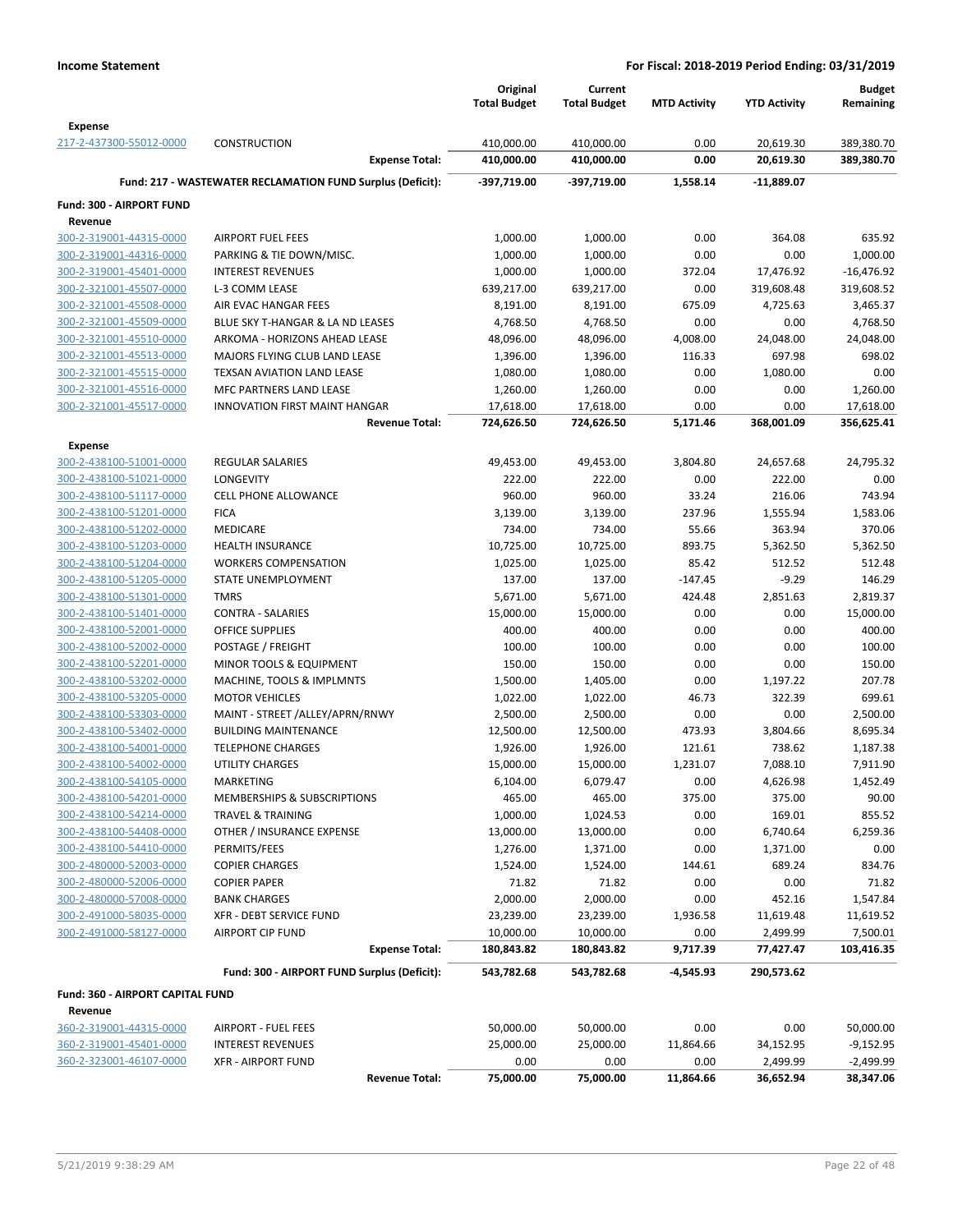|                                           |                                                           | Original<br><b>Total Budget</b> | Current<br><b>Total Budget</b> | <b>MTD Activity</b>   | <b>YTD Activity</b>    | <b>Budget</b><br>Remaining |
|-------------------------------------------|-----------------------------------------------------------|---------------------------------|--------------------------------|-----------------------|------------------------|----------------------------|
| <b>Expense</b>                            |                                                           |                                 |                                |                       |                        |                            |
| 360-2-438100-55099-0000                   | PROJ BUDGET - NO EXPENSES                                 | 10,000.00                       | 10,000.00                      | 0.00                  | 0.00                   | 10,000.00                  |
| 360-2-480000-57008-0000                   | <b>BANK CHARGES</b><br><b>Expense Total:</b>              | 2,000.00<br>12,000.00           | 2,000.00<br>12,000.00          | 0.00<br>0.00          | 660.42<br>660.42       | 1,339.58<br>11,339.58      |
|                                           |                                                           |                                 |                                |                       |                        |                            |
|                                           | Fund: 360 - AIRPORT CAPITAL FUND Surplus (Deficit):       | 63,000.00                       | 63,000.00                      | 11,864.66             | 35,992.52              |                            |
| Fund: 362 - AIRPORT FBO FUEL              |                                                           |                                 |                                |                       |                        |                            |
| Revenue<br>362-2-319001-44315-0000        | <b>AIRPORT - FUEL FEES</b>                                | 0.00                            | 0.00                           | 25,435.22             | 204,270.81             | $-204,270.81$              |
| 362-2-319001-44316-0000                   | AIRPORT - PARKING, TIE DOWNS, & RAMP FE                   | 0.00                            | 0.00                           | 232.42                | 1,346.63               | $-1,346.63$                |
| 362-2-319001-44320-0000                   | AIRPORT - OIL                                             | 0.00                            | 0.00                           | 150.84                | 1,364.54               | $-1,364.54$                |
| 362-2-319001-44322-0000                   | AIRPORT - PILOT SUPPLIES                                  | 0.00                            | 0.00                           | 9.75                  | 96.65                  | $-96.65$                   |
| 362-2-319001-45401-0000                   | <b>INTEREST REVENUES</b>                                  | 0.00                            | 0.00                           | 174.50                | 650.92                 | $-650.92$                  |
|                                           | <b>Revenue Total:</b>                                     | 0.00                            | 0.00                           | 26,002.73             | 207,729.55             | $-207,729.55$              |
| Expense                                   |                                                           |                                 |                                |                       |                        |                            |
| 362-2-438100-52221-0000                   | <b>AIRPORT - FUEL FEES</b>                                | 0.00                            | 0.00                           | 0.00                  | 65,975.84              | -65,975.84                 |
| 362-2-438100-52222-0000                   | AIRPORT - OIL                                             | 0.00                            | 0.00                           | 0.00                  | 1,105.46               | $-1,105.46$                |
| 362-2-438100-52422-0000                   | AIRPORT - PILOT SUPPLIES                                  | 0.00                            | 0.00                           | 253.79                | 435.27                 | $-435.27$                  |
| 362-2-438100-57003-0000                   | <b>CREDIT CARD FEES</b>                                   | 0.00                            | 0.00                           | 606.41                | 6,673.46               | $-6,673.46$                |
| 362-2-480000-57008-0000                   | <b>BANK CHARGES</b>                                       | 0.00                            | 0.00                           | 0.00                  | 15.28                  | $-15.28$                   |
|                                           | <b>Expense Total:</b>                                     | 0.00                            | 0.00                           | 860.20                | 74,205.31              | -74,205.31                 |
|                                           | Fund: 362 - AIRPORT FBO FUEL Surplus (Deficit):           | 0.00                            | 0.00                           | 25,142.53             | 133,524.24             |                            |
| Fund: 400 - GOLF FUND                     |                                                           |                                 |                                |                       |                        |                            |
| Revenue                                   |                                                           |                                 |                                |                       |                        |                            |
| 400-2-319001-45604-0000                   | OTHER REVENUE / OVER/SHORT                                | 50.00                           | 50.00                          | 4.25                  | 4.52                   | 45.48                      |
| 400-2-319005-44510-0000                   | <b>GREENS FEES</b>                                        | 109,304.00                      | 109,304.00                     | 7,165.00              | 25,736.00              | 83,568.00                  |
| 400-2-319006-45308-0000                   | PRO SHOP CONCESSIONS                                      | 9,186.00                        | 9,186.00                       | 628.67                | 2,816.45               | 6,369.55                   |
| 400-2-319007-45309-0000                   | <b>MERCHANDISE SALES</b>                                  | 9,688.00                        | 9,688.00                       | 564.70                | 2,017.03               | 7,670.97                   |
| 400-2-319008-45511-0000                   | <b>CART RENTALS</b>                                       | 67,162.00                       | 67,162.00                      | 4,074.18              | 15,060.53              | 52,101.47                  |
| 400-2-319009-45512-0000                   | <b>GOLF LEASES / MEMBERSHIPS</b><br><b>Revenue Total:</b> | 52,725.00<br>248,115.00         | 52,725.00<br>248,115.00        | 3,559.42<br>15,996.22 | 12,893.73<br>58,528.26 | 39,831.27<br>189,586.74    |
|                                           |                                                           |                                 |                                |                       |                        |                            |
| <b>Expense</b><br>400-2-451250-51001-0000 | <b>REGULAR SALARIES</b>                                   | 108,334.00                      | 110,334.00                     | 7,906.45              | 50,445.35              | 59,888.65                  |
| 400-2-451250-51020-0000                   | <b>OVERTIME</b>                                           | 5,183.00                        | 5,183.00                       | 0.00                  | 1,262.14               | 3,920.86                   |
| 400-2-451250-51021-0000                   | <b>LONGEVITY</b>                                          | 6,122.00                        | 6,122.00                       | 0.00                  | 6,074.00               | 48.00                      |
| 400-2-451250-51101-0000                   | <b>CERTIFICATION PAY</b>                                  | 600.00                          | 600.00                         | 46.16                 | 300.04                 | 299.96                     |
| 400-2-451250-51117-0000                   | <b>CELL PHONE ALLOWANCE</b>                               | 696.00                          | 696.00                         | 53.54                 | 348.01                 | 347.99                     |
| 400-2-451250-51201-0000                   | <b>FICA</b>                                               | 7,498.00                        | 7,498.00                       | 482.66                | 3,540.45               | 3,957.55                   |
| 400-2-451250-51202-0000                   | MEDICARE                                                  | 1,754.00                        | 1,754.00                       | 112.88                | 828.00                 | 926.00                     |
| 400-2-451250-51203-0000                   | <b>HEALTH INSURANCE</b>                                   | 10,725.00                       | 10,725.00                      | 893.75                | 5,362.50               | 5,362.50                   |
| 400-2-451250-51204-0000                   | <b>WORKERS COMPENSATION</b>                               | 3,471.00                        | 3,471.00                       | 289.25                | 1,735.50               | 1,735.50                   |
| 400-2-451250-51205-0000                   | STATE UNEMPLOYMENT                                        | 386.00                          | 386.00                         | $-415.93$             | $-26.95$               | 412.95                     |
| 400-2-451250-51301-0000                   | <b>TMRS</b>                                               | 10,892.00                       | 10,892.00                      | 750.02                | 5,712.43               | 5,179.57                   |
| 400-2-451250-52001-0000                   | OFFICE SUPPLIES                                           | 450.00                          | 450.00                         | 0.00                  | 56.28                  | 393.72                     |
| 400-2-451250-52101-0000                   | <b>JANITORIAL SUPPLIES</b>                                | 600.00                          | 600.00                         | 0.00                  | 79.82                  | 520.18                     |
| 400-2-451250-52104-0000                   | <b>WEARING APPAREL</b>                                    | 500.00                          | 500.00                         | 0.00                  | 389.90                 | 110.10                     |
| 400-2-451250-52107-0000                   | <b>BOTANICAL SUPPLIES</b>                                 | 8,600.00                        | 6,600.00                       | 1,059.99              | 1,393.71               | 5,206.29                   |
| 400-2-451250-52201-0000                   | <b>MINOR TOOLS &amp; EQUIPMENT</b>                        | 600.00                          | 600.00                         | 106.81                | 143.59                 | 456.41                     |
| 400-2-451250-52203-0000                   | <b>MOTOR VEHICLE FUEL</b>                                 | 2,100.00                        | 2,100.00                       | 37.36                 | 334.89                 | 1,765.11                   |
| 400-2-451250-52401-0000                   | RECREATIONAL SUPPLIES                                     | 500.00                          | 500.00                         | 274.00                | 274.00                 | 226.00                     |
| 400-2-451250-52403-0000                   | <b>RESALE ITEMS</b>                                       | 15,000.00                       | 15,000.00                      | 160.66                | 5,118.60               | 9,881.40                   |
| 400-2-451250-53202-0000                   | MACHINE, TOOLS & IMPLMNTS                                 | 6,000.00                        | 6,000.00                       | 0.00                  | 901.45                 | 5,098.55                   |
| 400-2-451250-53205-0000                   | <b>MOTOR VEHICLES</b>                                     | 400.00                          | 400.00                         | 0.00                  | 0.00                   | 400.00                     |
| 400-2-451250-53307-0000                   | <b>IRRIGATION</b>                                         | 1,500.00                        | 1,500.00                       | 0.00                  | 0.00                   | 1,500.00                   |
| 400-2-451250-53402-0000                   | <b>BUILDING MAINTENANCE</b>                               | 1,450.00                        | 1,450.00                       | 241.76                | 852.89                 | 597.11                     |
| 400-2-451250-54001-0000                   | <b>TELEPHONE CHARGES</b>                                  | 722.00                          | 722.00                         | 56.02                 | 279.45                 | 442.55                     |
| 400-2-451250-54002-0000                   | UTILITY CHARGES                                           | 11,000.00                       | 11,000.00                      | 946.93                | 5,256.46               | 5,743.54                   |
| 400-2-451250-54201-0000                   | MEMBERSHIPS & SUBSCRIPTIONS                               | 785.00                          | 785.00                         | 0.00                  | 195.00                 | 590.00                     |
|                                           |                                                           |                                 |                                |                       |                        |                            |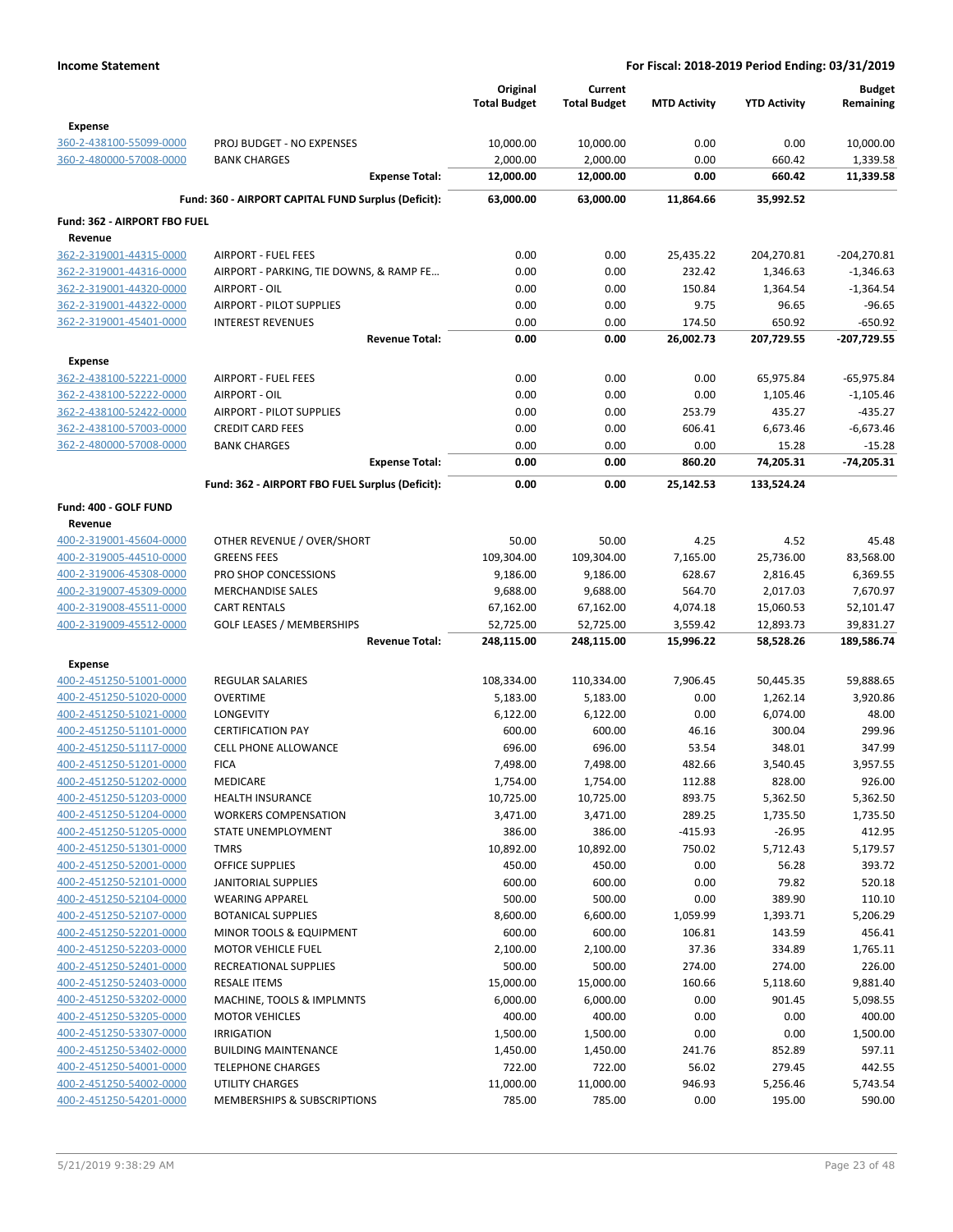|                                                    |                                                      | Original<br><b>Total Budget</b> | Current<br><b>Total Budget</b> | <b>MTD Activity</b>     | <b>YTD Activity</b>        | <b>Budget</b><br>Remaining    |
|----------------------------------------------------|------------------------------------------------------|---------------------------------|--------------------------------|-------------------------|----------------------------|-------------------------------|
| 400-2-451250-54214-0000                            | <b>TRAVEL &amp; TRAINING</b>                         | 2,100.00                        | 2,100.00                       | 0.00                    | 0.00                       | 2,100.00                      |
| 400-2-451250-54226-0000                            | <b>INSURANCE EXPENSE</b>                             | 500.00                          | 500.00                         | 0.00                    | 2,680.94                   | $-2,180.94$                   |
| 400-2-451250-54909-0000                            | <b>GOLF CART LEASE EXPENSE</b>                       | 31,000.00                       | 31,000.00                      | 4,500.00                | 9,199.32                   | 21,800.68                     |
| 400-2-480000-52003-0000                            | <b>COPIER CHARGES</b>                                | 1,525.00                        | 1,525.00                       | 126.47                  | 632.35                     | 892.65                        |
| 400-2-480000-57008-0000                            | <b>BANK CHARGES</b>                                  | 3,500.00                        | 3,500.00                       | 252.28                  | 980.67                     | 2,519.33                      |
|                                                    | <b>Expense Total:</b>                                | 244,493.00                      | 244,493.00                     | 17,881.06               | 104,350.79                 | 140,142.21                    |
|                                                    | Fund: 400 - GOLF FUND Surplus (Deficit):             | 3,622.00                        | 3,622.00                       | -1,884.84               | -45,822.53                 |                               |
| <b>Fund: 500 - SANITATION FUND</b>                 |                                                      |                                 |                                |                         |                            |                               |
| Revenue                                            |                                                      |                                 |                                |                         |                            |                               |
| 500-2-318001-44314-0000                            | <b>LATE CHARGES</b>                                  | 87,677.00                       | 87,677.00                      | 8,555.65                | 60,101.79                  | 27,575.21                     |
| 500-2-319001-45401-0000                            | <b>INTEREST REVENUES</b>                             | 6,897.00                        | 6,897.00                       | 2,845.08                | 24,087.84                  | $-17,190.84$                  |
| 500-2-319020-44313-0000                            | <b>FUEL SURCHARGE</b>                                | 86,073.00                       | 86,073.00                      | 7,025.01                | 40,877.87                  | 45,195.13                     |
| 500-2-319020-45107-0000<br>500-2-319021-45108-0000 | <b>COLLECTION CHARGES</b><br><b>DISPOSAL CHARGES</b> | 4,692,306.00<br>0.00            | 4,692,306.00<br>0.00           | 381,647.59<br>35,169.12 | 2,198,928.73<br>219,411.72 | 2,493,377.27<br>$-219,411.72$ |
| 500-2-319021-45109-0000                            | RECYCLING CHARGES                                    | 278,880.00                      | 278,880.00                     | 0.00                    | 0.00                       | 278,880.00                    |
| 500-2-319022-45612-0000                            | REG HH HAZ WASTE COL CTR                             | 12,103.00                       | 12,103.00                      | 0.00                    | 15,450.00                  | $-3,347.00$                   |
| 500-2-324001-46612-0000                            | CA - SANITATION FD COL & FUEL                        | 210,696.68                      | 210,696.68                     | 16,188.92               | 95,353.49                  | 115,343.19                    |
|                                                    | <b>Revenue Total:</b>                                | 5,374,632.68                    | 5,374,632.68                   | 451,431.37              | 2,654,211.44               | 2,720,421.24                  |
| <b>Expense</b>                                     |                                                      |                                 |                                |                         |                            |                               |
| 500-2-432300-54412-0000                            | <b>COLLECTION CHARGES</b>                            | 4,369,510.00                    | 4,369,510.00                   | 360,068.96              | 2,125,407.67               | 2,244,102.33                  |
| 500-2-432400-54403-0000                            | <b>DISPOSAL CHARGES</b>                              | 0.00                            | 0.00                           | 0.00                    | 180.84                     | $-180.84$                     |
| 500-2-432500-51401-0000                            | <b>CONTRA - SALARIES</b>                             | 8,000.00                        | 8,000.00                       | 0.00                    | 0.00                       | 8,000.00                      |
| 500-2-432500-54002-0000                            | UTILITY CHARGES                                      | 2,371.00                        | 2,371.00                       | 194.85                  | 1,153.50                   | 1,217.50                      |
| 500-2-432500-54403-0000                            | <b>DISPOSAL CHARGES</b>                              | 20,000.00                       | 20,000.00                      | 8,577.08                | 8,577.08                   | 11,422.92                     |
| 500-2-442200-51001-0000                            | REGULAR SALARIES                                     | 146,211.00                      | 146,211.00                     | 9,641.65                | 61,701.95                  | 84,509.05                     |
| 500-2-442200-51020-0000                            | <b>OVERTIME</b>                                      | 0.00                            | 0.00                           | 0.00                    | 5.73                       | $-5.73$                       |
| 500-2-442200-51021-0000                            | LONGEVITY                                            | 2,714.00                        | 2,714.00                       | 0.00                    | 2,264.00                   | 450.00                        |
| 500-2-442200-51101-0000                            | <b>CERTIFICATION PAY</b>                             | 1,200.00                        | 1,200.00                       | 92.30                   | 599.95                     | 600.05                        |
| 500-2-442200-51117-0000                            | <b>CELL PHONE ALLOWANCE</b>                          | 600.00                          | 600.00                         | 0.00                    | 23.08                      | 576.92                        |
| 500-2-442200-51201-0000                            | <b>FICA</b>                                          | 9,345.00                        | 9,345.00                       | 603.06                  | 4,002.41                   | 5,342.59                      |
| 500-2-442200-51202-0000                            | MEDICARE                                             | 2,186.00                        | 2,186.00                       | 141.04                  | 936.06                     | 1,249.94                      |
| 500-2-442200-51203-0000                            | HEALTH INSURANCE                                     | 10,725.00                       | 10,725.00                      | 893.75                  | 5,362.50                   | 5,362.50                      |
| 500-2-442200-51204-0000                            | <b>WORKERS COMPENSATION</b>                          | 3,858.00                        | 3,858.00                       | 321.50                  | 1,929.00                   | 1,929.00                      |
| 500-2-442200-51205-0000                            | <b>STATE UNEMPLOYMENT</b>                            | 549.00                          | 549.00                         | $-588.99$               | $-80.82$                   | 629.82                        |
| 500-2-442200-51301-0000                            | <b>TMRS</b>                                          | 16,881.00                       | 16,881.00                      | 1,076.54                | 7,341.02                   | 9,539.98                      |
| 500-2-442200-52203-0000                            | <b>MOTOR VEHICLE FUEL</b>                            | 2,929.00                        | 2,929.00                       | 218.75                  | 959.11                     | 1,969.89                      |
| 500-2-442200-53202-0000                            | MACHINE, TOOLS & IMPLMNTS                            | 6,200.00                        | 6,200.00                       | 319.68                  | 1,352.86                   | 4,847.14                      |
| 500-2-442200-53205-0000                            | <b>MOTOR VEHICLES</b>                                | 1,205.00                        | 1,205.00                       | 10.00                   | 514.02                     | 690.98                        |
| 500-2-442200-55201-0000                            | <b>EQUIPMENT PURCHASES</b>                           | 500.00                          | 500.00                         | 0.00                    | 76.94                      | 423.06                        |
| 500-2-480000-54413-0000                            | <b>BULK WASTE PICK-UP</b>                            | 75,000.00                       | 75,000.00                      | 0.00                    | 0.00                       | 75,000.00                     |
| 500-2-480000-54901-0000                            | RENTALS / LEASES                                     | 32,250.00                       | 32,250.00                      | 0.00                    | 32,249.19                  | 0.81                          |
| 500-2-480000-57007-0000                            | <b>COMMUNITY SERVICES</b>                            | 42,020.00                       | 42,020.00                      | 0.00                    | 8,025.00                   | 33,995.00                     |
| 500-2-480000-57008-0000                            | <b>BANK CHARGES</b>                                  | 10,000.00                       | 10,000.00                      | 109.51                  | 5,253.20                   | 4,746.80                      |
| 500-2-491000-58001-0000                            | XFR - GENERAL FUND                                   | 316,045.02                      | 316,045.02                     | 24,283.38               | 143,030.22                 | 173,014.80                    |
| 500-2-495000-58501-0000                            | CA - GENERAL FUND                                    | 41,607.00                       | 41,607.00                      | 3,467.25                | 20,803.50                  | 20,803.50                     |
| 500-2-495000-58701-0000                            | CA - CENTRAL SERVICE FUND<br>CA - INSURANCE FUND     | 5,187.00<br>3,374.00            | 5,187.00                       | 432.25                  | 2,593.50                   | 2,593.50<br>1,686.98          |
| 500-2-495000-58710-0000<br>500-2-495000-58720-0000 | CA - MIS FUN                                         |                                 | 3,374.00                       | 281.17<br>570.25        | 1,687.02                   |                               |
| 500-2-495000-58900-0000                            | <b>CA - ELECTRIC FUND</b>                            | 6,843.00<br>104,268.00          | 6,843.00<br>104,268.00         | 8,689.00                | 3,421.50<br>52,134.00      | 3,421.50<br>52,134.00         |
|                                                    | <b>Expense Total:</b>                                | 5,241,578.02                    | 5,241,578.02                   | 419,402.98              | 2,491,504.03               | 2,750,073.99                  |
|                                                    | Fund: 500 - SANITATION FUND Surplus (Deficit):       | 133,054.66                      | 133,054.66                     | 32,028.39               | 162,707.41                 |                               |
| Fund: 601 - CENTRAL SERVICE FUND                   |                                                      |                                 |                                |                         |                            |                               |
| Revenue                                            |                                                      |                                 |                                |                         |                            |                               |
| 601-2-324001-46501-0000                            | CA - GENERAL FUND                                    | 571,310.00                      | 571,310.00                     | 47,609.17               | 285,655.02                 | 285,654.98                    |
| 601-2-324001-46506-0000                            | CA - RECREATION FUND                                 | 611.00                          | 611.00                         | 50.92                   | 305.52                     | 305.48                        |
| 601-2-324001-46509-0000                            | CA - VENUE MGMT FUND                                 | 564.00                          | 564.00                         | 47.00                   | 282.00                     | 282.00                        |
| 601-2-324001-46611-0000                            | CA - UTILITY FUND                                    | 194,904.00                      | 194,904.00                     | 16,242.00               | 97,452.00                  | 97,452.00                     |
| 601-2-324001-46614-0000                            | CA - SANITATION FUND COLLECTION                      | 5,187.00                        | 5,187.00                       | 432.25                  | 2,593.50                   | 2,593.50                      |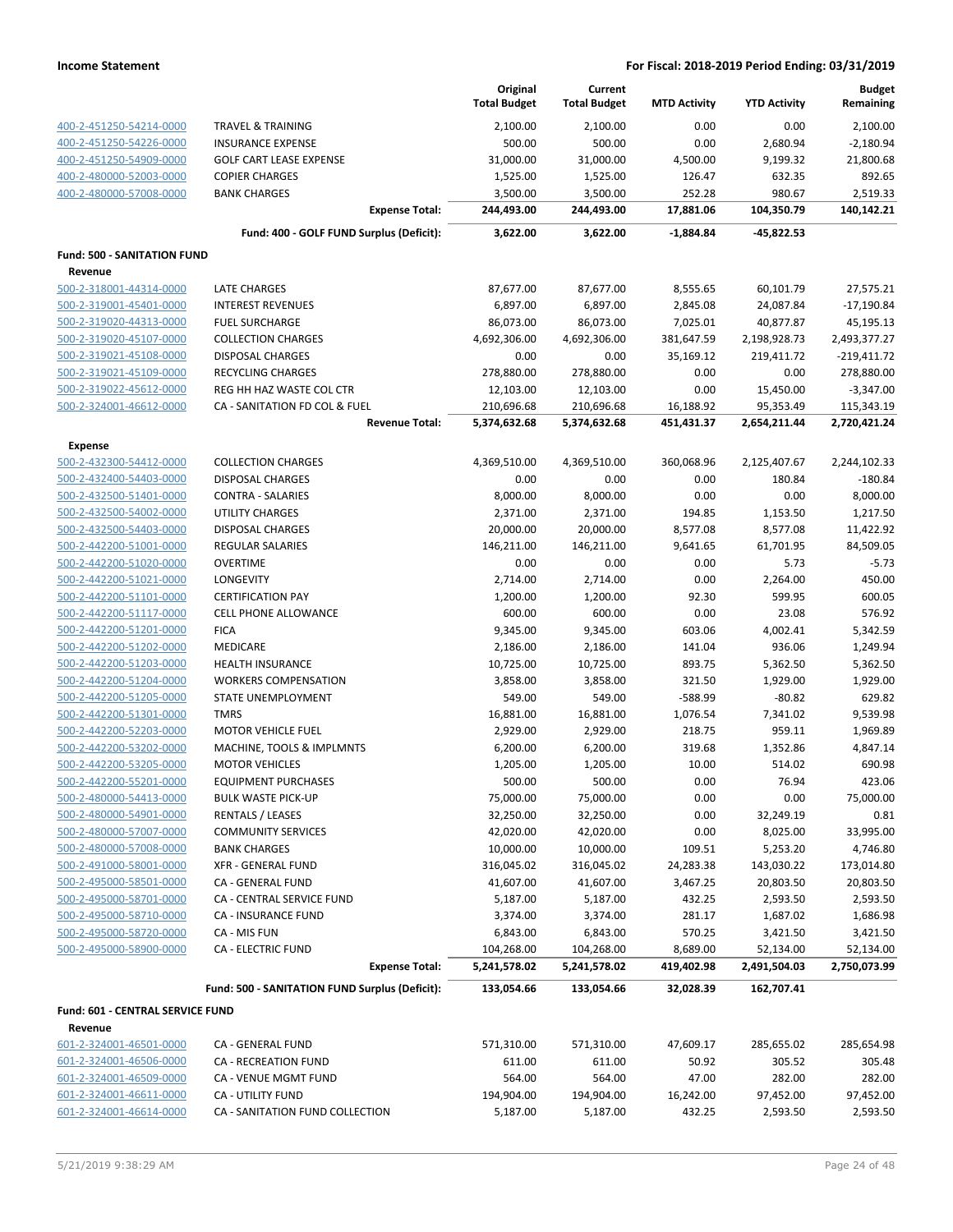|                         |                                 | Original<br><b>Total Budget</b> | Current<br><b>Total Budget</b> | <b>MTD Activity</b> | <b>YTD Activity</b> | <b>Budget</b><br>Remaining |
|-------------------------|---------------------------------|---------------------------------|--------------------------------|---------------------|---------------------|----------------------------|
| 601-2-324009-46901-0000 | CA - ELECTRIC UTILITY           | 78,024.00                       | 78,024.00                      | 6,502.00            | 39,012.00           | 39,012.00                  |
| 601-2-324009-46906-0000 | <b>CA - CABLE UTILITY</b>       | 14,767.00                       | 14,767.00                      | 1,230.58            | 7,383.48            | 7,383.52                   |
|                         | <b>Revenue Total:</b>           | 865,367.00                      | 865,367.00                     | 72,113.92           | 432,683.52          | 432,683.48                 |
| Expense                 |                                 |                                 |                                |                     |                     |                            |
| 601-2-461100-51001-0000 | <b>REGULAR SALARIES</b>         | 246,199.00                      | 246,199.00                     | 17,966.94           | 117,871.44          | 128,327.56                 |
| 601-2-461100-51020-0000 | <b>OVERTIME</b>                 | 8,000.00                        | 8,000.00                       | 549.81              | 4,696.42            | 3,303.58                   |
| 601-2-461100-51021-0000 | LONGEVITY                       | 5,512.00                        | 5,512.00                       | 0.00                | 4,768.00            | 744.00                     |
| 601-2-461100-51101-0000 | <b>CERTIFICATION PAY</b>        | 1,200.00                        | 1,200.00                       | 92.32               | 600.08              | 599.92                     |
| 601-2-461100-51117-0000 | <b>CELL PHONE ALLOWANCE</b>     | 432.00                          | 432.00                         | 33.22               | 215.93              | 216.07                     |
| 601-2-461100-51201-0000 | <b>FICA</b>                     | 16,328.00                       | 16,328.00                      | 1,089.68            | 7,536.53            | 8,791.47                   |
| 601-2-461100-51202-0000 | MEDICARE                        | 3,819.00                        | 3,819.00                       | 254.84              | 1,762.59            | 2,056.41                   |
| 601-2-461100-51203-0000 | <b>HEALTH INSURANCE</b>         | 80,438.00                       | 80,438.00                      | 6,703.17            | 40,219.02           | 40,218.98                  |
| 601-2-461100-51204-0000 | <b>WORKERS COMPENSATION</b>     | 8,396.00                        | 8,396.00                       | 699.67              | 4,198.02            | 4,197.98                   |
| 601-2-461100-51205-0000 | STATE UNEMPLOYMENT              | 652.00                          | 652.00                         | $-690.34$           | 75.71               | 576.29                     |
| 601-2-461100-51301-0000 | <b>TMRS</b>                     | 26,745.00                       | 26,745.00                      | 1,940.04            | 13,721.51           | 13,023.49                  |
| 601-2-461100-51401-0000 | <b>CONTRA - SALARIES</b>        | $-15,000.00$                    | $-15,000.00$                   | $-472.54$           | $-2,131.40$         | $-12,868.60$               |
| 601-2-461100-52001-0000 | <b>OFFICE SUPPLIES</b>          | 200.00                          | 200.00                         | 36.25               | 36.25               | 163.75                     |
| 601-2-461100-52002-0000 | POSTAGE / FREIGHT               | 20.00                           | 20.00                          | 0.00                | 0.00                | 20.00                      |
| 601-2-461100-52101-0000 | JANITORIAL SUPPLIES             | 15,000.00                       | 15,000.00                      | 583.52              | 5,568.49            | 9,431.51                   |
| 601-2-461100-52104-0000 | <b>WEARING APPAREL</b>          | 4,200.00                        | 4,200.00                       | 699.81              | 2,312.76            | 1,887.24                   |
| 601-2-461100-52201-0000 | MINOR TOOLS & EQUIPMENT         | 1,500.00                        | 1,500.00                       | 137.27              | 1,067.08            | 432.92                     |
| 601-2-461100-52203-0000 | <b>MOTOR VEHICLE FUEL</b>       | 2,400.00                        | 2,400.00                       | 233.52              | 1,236.82            | 1,163.18                   |
| 601-2-461100-53201-0000 | FURNITURE & OFFICE EQUIPMENT    | 500.00                          | 500.00                         | 0.00                | 0.00                | 500.00                     |
| 601-2-461100-53205-0000 | <b>MOTOR VEHICLES</b>           | 1,016.00                        | 1,016.00                       | 0.00                | 455.44              | 560.56                     |
| 601-2-461100-53302-0000 | <b>WALKS &amp; PARKING LOTS</b> | 2,500.00                        | 2,500.00                       | 0.00                | 658.36              | 1,841.64                   |
| 601-2-461100-53406-0000 | <b>CITY HALL</b>                | 28,000.00                       | 28,000.00                      | 2,529.93            | 19,098.92           | 8,901.08                   |
| 601-2-461100-53407-0000 | <b>ANIMAL SHELTER</b>           | 4,000.00                        | 4,000.00                       | 307.45              | 1,710.84            | 2,289.16                   |
| 601-2-461100-53408-0000 | <b>FLEET MAINTENANCE</b>        | 5,000.00                        | 5,000.00                       | 0.00                | 130.00              | 4,870.00                   |
| 601-2-461100-53501-0000 | POLICE & COURTS BLDG            | 26,000.00                       | 26,000.00                      | 20,275.85           | 37,454.79           | $-11,454.79$               |
| 601-2-461100-53503-0000 | FIRE ADMINISTRATION             | 500.00                          | 500.00                         | 34.95               | 317.34              | 182.66                     |
|                         |                                 |                                 |                                |                     |                     |                            |
| 601-2-461100-53504-0000 | FIRE STATION 1                  | 500.00                          | 500.00                         | 34.95               | 289.50              | 210.50                     |
| 601-2-461100-53505-0000 | <b>FIRE STATION 2</b>           | 2,500.00                        | 2,500.00                       | 1,968.11            | 2,330.36            | 169.64                     |
| 601-2-461100-53506-0000 | <b>FIRE STATION 3</b>           | 2,500.00                        | 2,500.00                       | 34.95               | 4,530.09            | $-2,030.09$                |
| 601-2-461100-53507-0000 | <b>FIRE STATION 4</b>           | 2,500.00                        | 2,500.00                       | 269.45              | 631.70              | 1,868.30                   |
| 601-2-461100-53601-0000 | ANNEX                           | 2,000.00                        | 2,000.00                       | 187.10              | 607.47              | 1,392.53                   |
| 601-2-461100-53602-0000 | <b>SERVICE CENTER</b>           | 0.00                            | 0.00                           | 97.62               | 1,527.54            | $-1,527.54$                |
| 601-2-461100-53603-0000 | <b>WATER TREATMENT BLDG</b>     | 0.00                            | 0.00                           | 0.00                | 25.74               | $-25.74$                   |
| 601-2-461100-53701-0000 | LIBRARY                         | 5,000.00                        | 5,000.00                       | 228.19              | 6,744.66            | $-1,744.66$                |
| 601-2-461100-53703-0000 | REECY DAVIS REC CENTER          | 12,000.00                       | 12,000.00                      | 725.83              | 2,877.60            | 9,122.40                   |
| 601-2-461100-53706-0000 | SPORTSPARK                      | 1,200.00                        | 1,200.00                       | 0.00                | 3,115.73            | $-1,915.73$                |
| 601-2-461100-54001-0000 | <b>TELEPHONE CHARGES</b>        | 4,134.00                        | 4,134.00                       | 415.36              | 1,924.83            | 2,209.17                   |
| 601-2-461100-54002-0000 | <b>UTILITY CHARGES</b>          | 107,425.00                      | 107,425.00                     | 11,382.20           | 52,779.72           | 54,645.28                  |
| 601-2-461100-54112-0000 | <b>ALARM MONITOR SERVICE</b>    | 3,000.00                        | 3,000.00                       | 0.00                | 0.00                | 3,000.00                   |
| 601-2-461200-51001-0000 | <b>REGULAR SALARIES</b>         | 146,751.00                      | 146,751.00                     | 9,956.35            | 66,020.25           | 80,730.75                  |
| 601-2-461200-51020-0000 | <b>OVERTIME</b>                 | 6,106.00                        | 6,106.00                       | 880.05              | 5,152.94            | 953.06                     |
| 601-2-461200-51021-0000 | <b>LONGEVITY</b>                | 2,170.00                        | 2,170.00                       | 0.00                | 2,128.00            | 42.00                      |
| 601-2-461200-51101-0000 | <b>CERTIFICATION PAY</b>        | 2,400.00                        | 2,400.00                       | 184.63              | 946.27              | 1,453.73                   |
| 601-2-461200-51117-0000 | <b>CELL PHONE ALLOWANCE</b>     | 1,380.00                        | 1,380.00                       | 129.22              | 712.99              | 667.01                     |
| 601-2-461200-51201-0000 | <b>FICA</b>                     | 9,846.00                        | 9,846.00                       | 637.81              | 4,348.83            | 5,497.17                   |
| 601-2-461200-51202-0000 | MEDICARE                        | 2,303.00                        | 2,303.00                       | 149.16              | 1,017.06            | 1,285.94                   |
| 601-2-461200-51203-0000 | <b>HEALTH INSURANCE</b>         | 42,900.00                       | 42,900.00                      | 3,575.00            | 21,450.00           | 21,450.00                  |
| 601-2-461200-51204-0000 | <b>WORKERS COMPENSATION</b>     | 7,637.00                        | 7,637.00                       | 636.42              | 3,818.52            | 3,818.48                   |
| 601-2-461200-51205-0000 | STATE UNEMPLOYMENT              | 275.00                          | 275.00                         | $-291.00$           | 111.04              | 163.96                     |
| 601-2-461200-51301-0000 | <b>TMRS</b>                     | 17,786.00                       | 17,786.00                      | 1,233.22            | 8,522.90            | 9,263.10                   |
| 601-2-461200-52001-0000 | OFFICE SUPPLIES                 | 100.00                          | 100.00                         | 0.00                | 0.00                | 100.00                     |
| 601-2-461200-52002-0000 | POSTAGE / FREIGHT               | 50.00                           | 50.00                          | 0.00                | 0.00                | 50.00                      |
| 601-2-461200-52104-0000 | <b>WEARING APPAREL</b>          | 3,000.00                        | 3,000.00                       | 490.00              | 1,703.62            | 1,296.38                   |
| 601-2-461200-52106-0000 | <b>CHEMICAL SUPPLIES</b>        | 500.00                          | 500.00                         | 0.00                | 0.00                | 500.00                     |
| 601-2-461200-52201-0000 | MINOR TOOLS & EQUIPMENT         | 7,000.00                        | 7,000.00                       | 267.24              | 1,318.04            | 5,681.96                   |
|                         |                                 |                                 |                                |                     |                     |                            |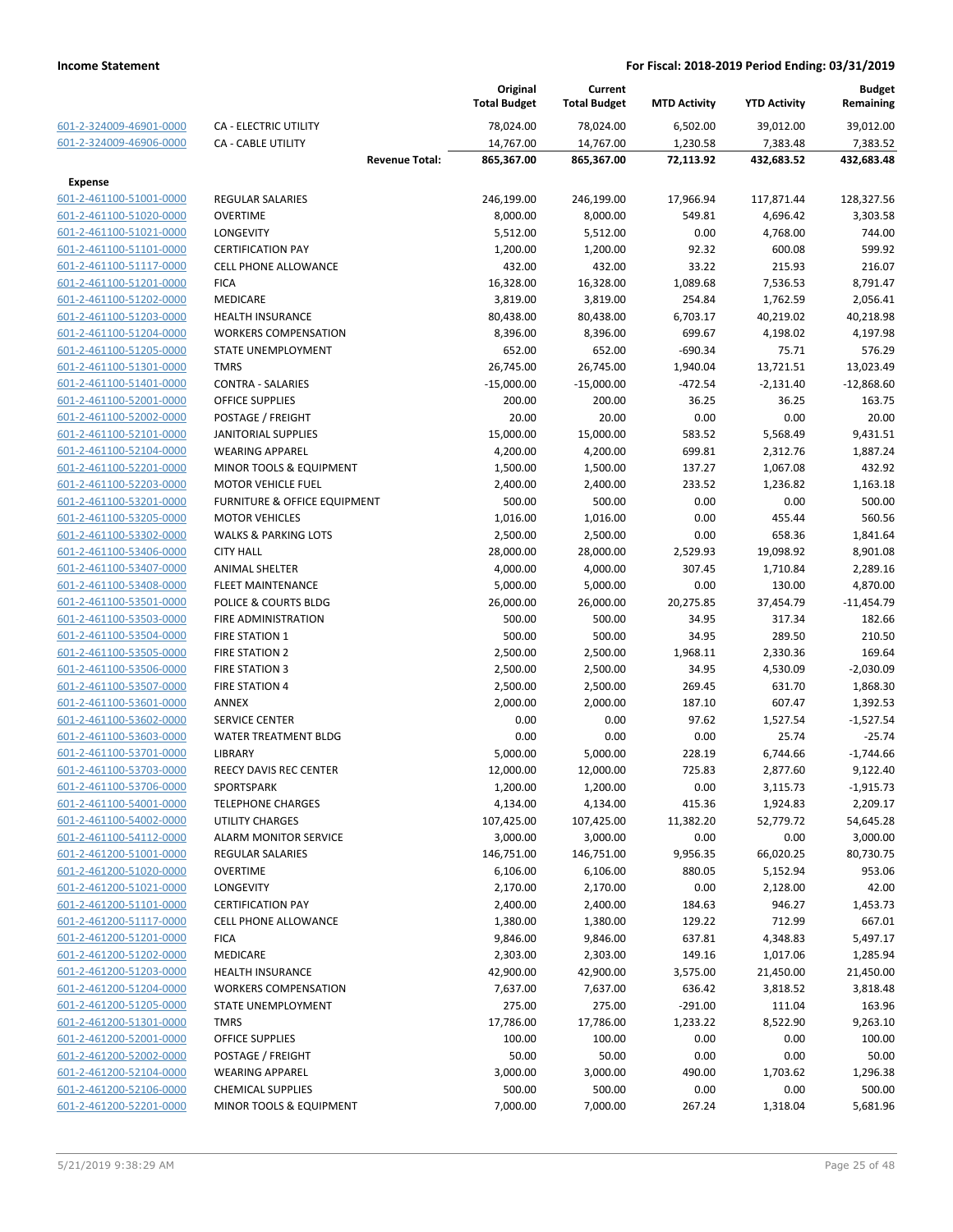|                            |                                                     | Original<br><b>Total Budget</b> | Current<br><b>Total Budget</b> | <b>MTD Activity</b> | <b>YTD Activity</b> | <b>Budget</b><br>Remaining |
|----------------------------|-----------------------------------------------------|---------------------------------|--------------------------------|---------------------|---------------------|----------------------------|
| 601-2-461200-52202-0000    | <b>MECHANICAL SUPPLIES</b>                          | 10,000.00                       | 10,000.00                      | 1,334.98            | 5,617.65            | 4,382.35                   |
| 601-2-461200-52203-0000    | <b>MOTOR VEHICLE FUEL</b>                           | 4,475.00                        | 4,475.00                       | 306.04              | 2,015.49            | 2,459.51                   |
| 601-2-461200-53202-0000    | MACHINE, TOOLS & IMPLMNTS                           | 4,500.00                        | 4,500.00                       | 0.00                | 206.00              | 4,294.00                   |
| 601-2-461200-53205-0000    | <b>MOTOR VEHICLES</b>                               | 2,300.00                        | 2,300.00                       | 20.95               | 212.91              | 2,087.09                   |
| 601-2-461200-53402-0000    | <b>BUILDING MAINTENANCE</b>                         | 500.00                          | 500.00                         | 0.00                | 0.00                | 500.00                     |
| 601-2-461200-54001-0000    | <b>TELEPHONE CHARGES</b>                            | 1,447.00                        | 1,447.00                       | 121.60              | 601.81              | 845.19                     |
| 601-2-461200-54002-0000    | <b>UTILITY CHARGES</b>                              | 15,605.00                       | 15,605.00                      | 1,282.27            | 6,832.70            | 8,772.30                   |
| 601-2-461200-54201-0000    | <b>MEMBERSHIPS &amp; SUBSCRIPTIONS</b>              | 1,500.00                        | 1,500.00                       | 0.00                | 0.00                | 1,500.00                   |
| 601-2-461200-54214-0000    | <b>TRAVEL &amp; TRAINING</b>                        | 4,000.00                        | 4,000.00                       | 0.00                | 97.93               | 3,902.07                   |
| 601-2-480000-52006-0000    | <b>COPIER PAPER</b>                                 | 100.00                          | 100.00                         | 70.36               | 138.51              | $-38.51$                   |
| 601-2-480000-57004-0000    | <b>INVENTORY LOSS/GAIN</b>                          | 0.00                            | 0.00                           | $-1,214.25$         | $-4,236.95$         | 4,236.95                   |
|                            | <b>Expense Total:</b>                               | 910,947.00                      | 910,947.00                     | 88,119.17           | 469,702.39          | 441,244.61                 |
|                            | Fund: 601 - CENTRAL SERVICE FUND Surplus (Deficit): | -45,580.00                      | -45,580.00                     | $-16,005.25$        | $-37,018.87$        |                            |
| Fund: 602 - INSURANCE FUND |                                                     |                                 |                                |                     |                     |                            |
| Revenue                    |                                                     |                                 |                                |                     |                     |                            |
| 602-2-319001-43211-0000    | PRIOR YEAR INS REIMB                                | 5,000.00                        | 5,000.00                       | 0.00                | 4,168.00            | 832.00                     |
| 602-2-319001-45401-0000    | <b>INTEREST REVENUES</b>                            | 0.00                            | 0.00                           | 438.87              | 4,603.92            | $-4,603.92$                |
| 602-2-322001-43201-0000    | <b>EMPLOYEE PORTION</b>                             | 485,000.00                      | 485,000.00                     | 279,062.39          | 500,430.54          | $-15,430.54$               |
| 602-2-322001-43202-0000    | <b>CITY PORTION-HEALTH</b>                          | 2,700,757.00                    | 2,700,757.00                   | 0.00                | 1,166,506.18        | 1,534,250.82               |
| 602-2-322001-43203-0000    | <b>CITY PORTION-WORK COMP</b>                       | 308,551.00                      | 308,551.00                     | 29,298.70           | 176,064.88          | 132,486.12                 |
| 602-2-322001-43204-0000    | <b>CITY PORTION-TWC FUTA</b>                        | 231.00                          | 231.00                         | 0.00                | 77.04               | 153.96                     |
| 602-2-322001-43205-0000    | <b>GEUS EMPLOYEE PORTION</b>                        | 312,923.00                      | 312,923.00                     | 22,387.97           | 137,003.87          | 175,919.13                 |
| 602-2-322001-43206-0000    | <b>GEUS PORTION-HEALTH</b>                          | 1,372,806.00                    | 1,372,806.00                   | 118,621.99          | 711,731.94          | 661,074.06                 |
| 602-2-322001-43207-0000    | <b>GEUS PORTION-WORK COMP</b>                       | 79,005.00                       | 79,005.00                      | 10,690.40           | 64,142.15           | 14,862.85                  |
| 602-2-322001-48610-0000    | OTHER REV / CITY EMPL-DEPENDENT CARE                | 24,000.00                       | 24,000.00                      | 0.00                | 7,907.69            | 16,092.31                  |
| 602-2-324001-46501-0000    | CA - GENERAL FUND                                   | 154,045.00                      | 154,045.00                     | 12,837.08           | 77,022.48           | 77,022.52                  |
| 602-2-324001-46506-0000    | <b>CA - RECREATION FUND</b>                         | 229.00                          | 229.00                         | 19.08               | 114.48              | 114.52                     |
| 602-2-324001-46509-0000    | CA - VENUE MGMT FUND                                | 233.00                          | 233.00                         | 19.42               | 116.52              | 116.48                     |
| 602-2-324001-46611-0000    | CA - UTILITY FUND                                   | 88,697.00                       | 88,697.00                      | 7,391.42            | 44,348.52           | 44,348.48                  |
| 602-2-324001-46614-0000    | CA - SANITATION FUND COLLECTION                     | 3,374.00                        | 3,374.00                       | 281.17              | 1,687.02            | 1,686.98                   |
| 602-2-324009-46612-0000    | CA - ELECTRIC UTILITY                               | 23,955.00                       | 23,955.00                      | 1,996.25            | 11,977.50           | 11,977.50                  |
| 602-2-324009-46613-0000    | CA - CABLE UTILITY                                  | 4,843.00                        | 4,843.00                       | 403.58              | 2,421.51            | 2,421.49                   |
|                            | <b>Revenue Total:</b>                               | 5,563,649.00                    | 5,563,649.00                   | 483,448.32          | 2,910,324.24        | 2,653,324.76               |
| <b>Expense</b>             |                                                     |                                 |                                |                     |                     |                            |
| 602-2-462100-54101-0000    | PROFESSIONAL SERVICES                               | 25,000.00                       | 25,000.00                      | 4,520.80            | 21,003.85           | 3,996.15                   |
| 602-2-462100-54801-0000    | <b>WELLNESS PROGRAM</b>                             | 10,000.00                       | 10,000.00                      | 0.00                | 5,795.00            | 4,205.00                   |
| 602-2-462100-54809-0000    | HEALTH AND DENTAL / PREMIUMS                        | 4,328,596.00                    | 4,328,596.00                   | 366,126.16          | 2,418,044.97        | 1,910,551.03               |
| 602-2-462100-54810-0000    | RETIREE INSURANCE PREMIUM                           | 100,000.00                      | 100,000.00                     | 92.00               | 10,686.98           | 89,313.02                  |
| 602-2-462100-54812-0000    | LONG TERM DISABILITY                                | 55,000.00                       | 55,000.00                      | 3,911.31            | 27,428.57           | 27,571.43                  |
| 602-2-462100-54813-0000    | LIFE / AD & D INSURANCE                             | 28,000.00                       | 28,000.00                      | 1,707.09            | 11,877.63           | 16,122.37                  |
| 602-2-462100-54820-0000    | AIR EVAC PREMIUMS                                   | 20,000.00                       | 20,000.00                      | 35.00               | 19,832.00           | 168.00                     |
| 602-2-462100-54821-0000    | <b>WORKERS' COMPENSATION</b>                        | 454,641.00                      | 454,641.00                     | 0.00                | 445,648.59          | 8,992.41                   |
| 602-2-462100-54822-0000    | STATE UNEMPLOYMENT INS.                             | 0.00                            | 0.00                           | $-0.06$             | $-0.18$             | 0.18                       |
| 602-2-462100-54823-0000    | HEALTH CARE-125 FLEX PLAN & HSA                     | 16,000.00                       | 16,000.00                      | 125.67              | 15,296.55           | 703.45                     |
| 602-2-480000-54101-0000    | PROFESSIONAL SERVICES                               | 100,000.00                      | 100,000.00                     | 4,891.06            | 33,962.14           | 66,037.86                  |
| 602-2-480000-54226-0000    | PROP INSURANCE EXP                                  | 245,000.00                      | 245,000.00                     | 750.00              | 271,647.12          | $-26,647.12$               |
| 602-2-480000-57008-0000    | <b>BANK CHARGES</b>                                 | 150.00                          | 150.00                         | 0.00                | 87.13               | 62.87                      |
|                            | <b>Expense Total:</b>                               | 5,382,387.00                    | 5,382,387.00                   | 382,159.03          | 3,281,310.35        | 2,101,076.65               |
|                            | Fund: 602 - INSURANCE FUND Surplus (Deficit):       | 181,262.00                      | 181,262.00                     | 101,289.29          | -370,986.11         |                            |
| Fund: 604 - MIS FUND       |                                                     |                                 |                                |                     |                     |                            |
| Revenue                    |                                                     |                                 |                                |                     |                     |                            |
| 604-2-324001-46501-0000    | CA - GENERAL FUND                                   | 296,669.00                      | 296,669.00                     | 24,722.42           | 148,334.52          | 148,334.48                 |
| 604-2-324001-46506-0000    | CA - RECREATION FUND                                | 4,085.00                        | 4,085.00                       | 340.42              | 2,042.52            | 2,042.48                   |
| 604-2-324001-46509-0000    | CA - VENUE MGMT FUND                                | 3,973.00                        | 3,973.00                       | 331.08              | 1,986.48            | 1,986.52                   |
| 604-2-324001-46611-0000    | CA - UTILITY FUND                                   | 126,693.00                      | 126,693.00                     | 10,557.75           | 63,346.50           | 63,346.50                  |
| 604-2-324001-46614-0000    | CA - SANITATION FUND COLLECTION                     | 6,843.00                        | 6,843.00                       | 570.25              | 3,421.50            | 3,421.50                   |
| 604-2-324009-46901-0000    | CA - ELECTRIC UTILITY                               | 78,653.00                       | 78,653.00                      | 6,554.42            | 39,326.52           | 39,326.48                  |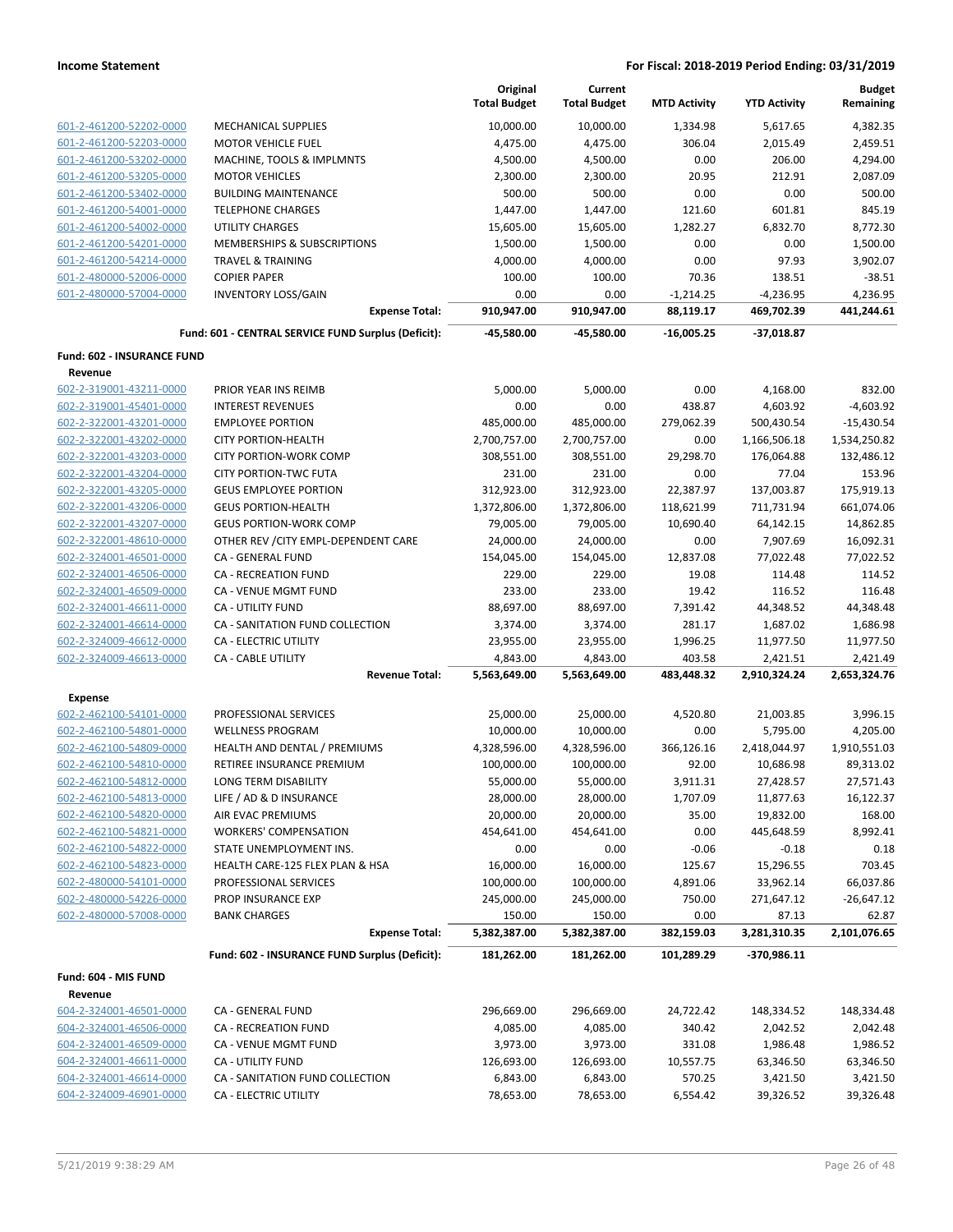|                                                    |                                                         |                       | Original<br><b>Total Budget</b> | Current<br><b>Total Budget</b> | <b>MTD Activity</b> | <b>YTD Activity</b> | <b>Budget</b><br>Remaining |
|----------------------------------------------------|---------------------------------------------------------|-----------------------|---------------------------------|--------------------------------|---------------------|---------------------|----------------------------|
| 604-2-324009-46906-0000                            | <b>CA - CABLE UTILITY</b>                               |                       | 12,363.00                       | 12,363.00                      | 1,030.25            | 6,181.50            | 6,181.50                   |
|                                                    |                                                         | <b>Revenue Total:</b> | 529,279.00                      | 529,279.00                     | 44,106.59           | 264,639.54          | 264,639.46                 |
| <b>Expense</b>                                     |                                                         |                       |                                 |                                |                     |                     |                            |
| 604-2-441400-54001-0000                            | <b>TELEPHONE CHARGES</b>                                |                       | 361.00                          | 361.00                         | 28.01               | 139.73              | 221.27                     |
| 604-2-441400-54002-0000                            | <b>UTILITY CHARGES</b>                                  |                       | 1,391.00                        | 1,391.00                       | 107.17              | 617.67              | 773.33                     |
| 604-2-465100-51001-0000                            | <b>REGULAR SALARIES</b>                                 |                       | 236,565.00                      | 236,565.00                     | 16,893.64           | 94,692.92           | 141,872.08                 |
| 604-2-465100-51020-0000                            | <b>OVERTIME</b>                                         |                       | 5,749.00                        | 5,749.00                       | 1,779.82            | 10,547.78           | $-4,798.78$                |
| 604-2-465100-51021-0000                            | <b>LONGEVITY</b>                                        |                       | 4,708.00                        | 4,708.00                       | 0.00                | 4,579.00            | 129.00                     |
| 604-2-465100-51116-0000                            | <b>CAR ALLOWANCE</b>                                    |                       | 3,600.00                        | 3,600.00                       | 276.92              | 1,799.98            | 1,800.02                   |
| 604-2-465100-51117-0000                            | <b>CELL PHONE ALLOWANCE</b>                             |                       | 2,880.00                        | 2,880.00                       | 221.52              | 1,218.36            | 1,661.64                   |
| 604-2-465100-51201-0000                            | <b>FICA</b>                                             |                       | 15,717.00                       | 15,717.00                      | 1,120.26            | 8,336.85            | 7,380.15                   |
| 604-2-465100-51202-0000                            | <b>MEDICARE</b>                                         |                       | 3,676.00                        | 3,676.00                       | 261.99              | 1,949.73            | 1,726.27                   |
| 604-2-465100-51203-0000                            | <b>HEALTH INSURANCE</b>                                 |                       | 32,175.00                       | 32,175.00                      | 2,681.25            | 16,087.50           | 16,087.50                  |
| 604-2-465100-51204-0000                            | <b>WORKERS COMPENSATION</b>                             |                       | 694.00                          | 694.00                         | 57.83               | 346.98              | 347.02                     |
| 604-2-465100-51205-0000                            | STATE UNEMPLOYMENT                                      |                       | 231.00                          | 231.00                         | $-245.98$           | 131.94              | 99.06                      |
| 604-2-465100-51301-0000                            | <b>TMRS</b>                                             |                       | 28,392.00                       | 28,392.00                      | 2,120.41            | 15,882.16           | 12,509.84                  |
| 604-2-465100-52001-0000                            | <b>OFFICE SUPPLIES</b>                                  |                       | 300.00                          | 300.00                         | 48.00               | 144.36              | 155.64                     |
| 604-2-465100-52002-0000                            | POSTAGE / FREIGHT                                       |                       | 50.00                           | 50.00                          | 0.00                | 0.00                | 50.00                      |
| 604-2-465100-52004-0000                            | <b>COMPUTER SUPPLIES</b>                                |                       | 2,500.00                        | 2,500.00                       | 0.00                | 0.00                | 2,500.00                   |
| 604-2-465100-52201-0000                            | MINOR TOOLS & EQUIPMENT                                 |                       | 750.00                          | 750.00                         | 0.00                | 0.00                | 750.00                     |
| 604-2-465100-52203-0000                            | <b>MOTOR VEHICLE FUEL</b>                               |                       | 344.00                          | 344.00                         | 0.00                | 78.84               | 265.16                     |
| 604-2-465100-53205-0000                            | <b>MOTOR VEHICLES</b>                                   |                       | 313.00                          | 313.00                         | 0.00                | 550.41              | $-237.41$                  |
| 604-2-465100-53209-0000                            | HARDWARE/SOFTWARE                                       |                       | 303,755.00                      | 305,226.00                     | 7,654.91            | 168,793.12          | 136,432.88                 |
| 604-2-465100-54001-0000                            | <b>TELEPHONE CHARGES</b>                                |                       | 9,165.00                        | 9,165.00                       | 936.60              | 4,568.29            | 4,596.71                   |
| 604-2-465100-54101-0000                            | PROFESSIONAL SERVICES                                   |                       | 8,000.00                        | 8,000.00                       | 1,528.95            | 1,528.95            | 6,471.05                   |
| 604-2-465100-54214-0000                            | <b>TRAVEL &amp; TRAINING</b>                            |                       | 5,000.00                        | 5,000.00                       | 0.00                | 0.00                | 5,000.00                   |
| 604-2-465100-54901-0000                            | <b>RENTALS / LEASES</b>                                 |                       | 25,000.00                       | 25,000.00                      | 1,794.53            | 10,767.18           | 14,232.82                  |
| 604-2-465100-54908-0000                            | LEASE PURCHASE PAYMENTS                                 |                       | 20,468.00                       | 20,468.00                      | 0.00                | 23,701.13           | $-3,233.13$                |
| 604-2-465100-55205-0000                            | COMPUTER EQUIPMENT / SOFTWARE                           |                       | 8,250.75                        | 8,250.75                       | 0.00                | 4,608.68            | 3,642.07                   |
| 604-2-480000-55205-0000                            | <b>COMPUTER EQUIPMENT</b>                               |                       | 60,000.00                       | 58,529.00                      | 11,400.00           | 35,689.30           | 22,839.70                  |
| 604-2-480000-57005-0000                            | <b>ACCRUED VAC &amp; SICK PAY</b>                       |                       | 0.00                            | 0.00                           | 0.00                | 26,393.86           | -26,393.86                 |
|                                                    |                                                         | <b>Expense Total:</b> | 780,034.75                      | 780,034.75                     | 48,665.83           | 433,154.72          | 346,880.03                 |
|                                                    | Fund: 604 - MIS FUND Surplus (Deficit):                 |                       | -250,755.75                     | $-250,755.75$                  | -4,559.24           | $-168,515.18$       |                            |
| Fund: 660 - VEHICLE REPLACEMENT FUND               |                                                         |                       |                                 |                                |                     |                     |                            |
| Revenue                                            |                                                         |                       |                                 |                                |                     |                     |                            |
| 660-2-319001-45401-0000                            | <b>INTEREST REVENUES</b>                                |                       | 13,000.00                       | 13,000.00                      | 1,812.95            | 10,157.93           | 2,842.07                   |
| 660-2-322001-47205-0000                            | EQUIPMENT LEASES / GENERAL FUND                         |                       | 65,036.00                       | 65,036.00                      | 5,419.72            | 32,518.32           | 32,517.68                  |
| 660-2-323001-46001-0000                            | <b>XFR - GENERAL FUND</b>                               |                       | 615,357.00                      | 615,357.00                     | 51,279.75           | 307,678.50          | 307,678.50                 |
|                                                    |                                                         | <b>Revenue Total:</b> | 693,393.00                      | 693,393.00                     | 58,512.42           | 350,354.75          | 343,038.25                 |
| Expense                                            |                                                         |                       |                                 |                                |                     |                     |                            |
| 660-2-421210-55202-0000                            | <b>VEHICLES</b>                                         |                       | 24,520.00                       | 24,520.00                      | 0.00                | 0.00                | 24,520.00                  |
| 660-2-421230-55202-0000                            | <b>VEHICLES</b>                                         |                       | 151,629.00                      | 151,629.00                     | 411.15              | 146,504.47          | 5,124.53                   |
| 660-2-422200-54908-0000                            | LEASE PURCHASE PAYMENTS                                 |                       | 65,073.00                       | 65,073.00                      | 5,419.72            | 32,518.32           | 32,554.68                  |
| 660-2-422200-55202-0000                            | <b>VEHICLES</b>                                         |                       | 836,066.00                      | 836,066.00                     | 1,145.80            | 35,972.49           | 800,093.51                 |
| 660-2-422300-55202-0000                            | <b>VEHICLES</b>                                         |                       | 41,321.00                       | 41,321.00                      | 1,479.15            | 35,117.47           | 6,203.53                   |
| 660-2-431200-55201-0000                            | <b>EQUIPMENT PURCHASES</b>                              |                       | 0.00                            | 0.00                           | 0.00                | 126,760.00          | $-126,760.00$              |
| 660-2-431200-55202-0000                            | <b>VEHICLES</b>                                         |                       | 187,804.00                      | 187,804.00                     | 0.00                | 0.00                | 187,804.00                 |
| 660-2-431600-55202-0000                            | <b>VEHICLES</b>                                         |                       | 85,220.00                       | 85,220.00                      | 0.00                | 0.00                | 85,220.00                  |
| 660-2-442200-55201-0000                            | <b>EQUIPMENT PURCHASES</b>                              |                       | 0.00                            | 0.00                           | 0.00                | 29,211.00           | $-29,211.00$               |
|                                                    |                                                         |                       |                                 |                                |                     |                     |                            |
| 660-2-451100-55202-0000<br>660-2-480000-57008-0000 | <b>VEHICLES</b>                                         |                       | 55,184.00                       | 55,184.00                      | 0.00                | 27,592.00           | 27,592.00                  |
|                                                    | <b>BANK CHARGES</b>                                     | <b>Expense Total:</b> | 15.00<br>1,446,832.00           | 15.00<br>1,446,832.00          | 0.00<br>8,455.82    | 0.01<br>433,675.76  | 14.99<br>1,013,156.24      |
|                                                    | Fund: 660 - VEHICLE REPLACEMENT FUND Surplus (Deficit): |                       | -753,439.00                     | -753,439.00                    | 50,056.60           | $-83,321.01$        |                            |
|                                                    |                                                         |                       |                                 |                                |                     |                     |                            |
| Fund: 800 - SPENCE FUND<br>Revenue                 |                                                         |                       |                                 |                                |                     |                     |                            |
| 800-3-319001-45401-0000                            | <b>INTEREST REVENUES</b>                                |                       | 6,000.00                        | 6,000.00                       | 1,206.11            | 6,757.79            | $-757.79$                  |
|                                                    |                                                         | <b>Revenue Total:</b> | 6,000.00                        | 6,000.00                       | 1,206.11            | 6,757.79            | $-757.79$                  |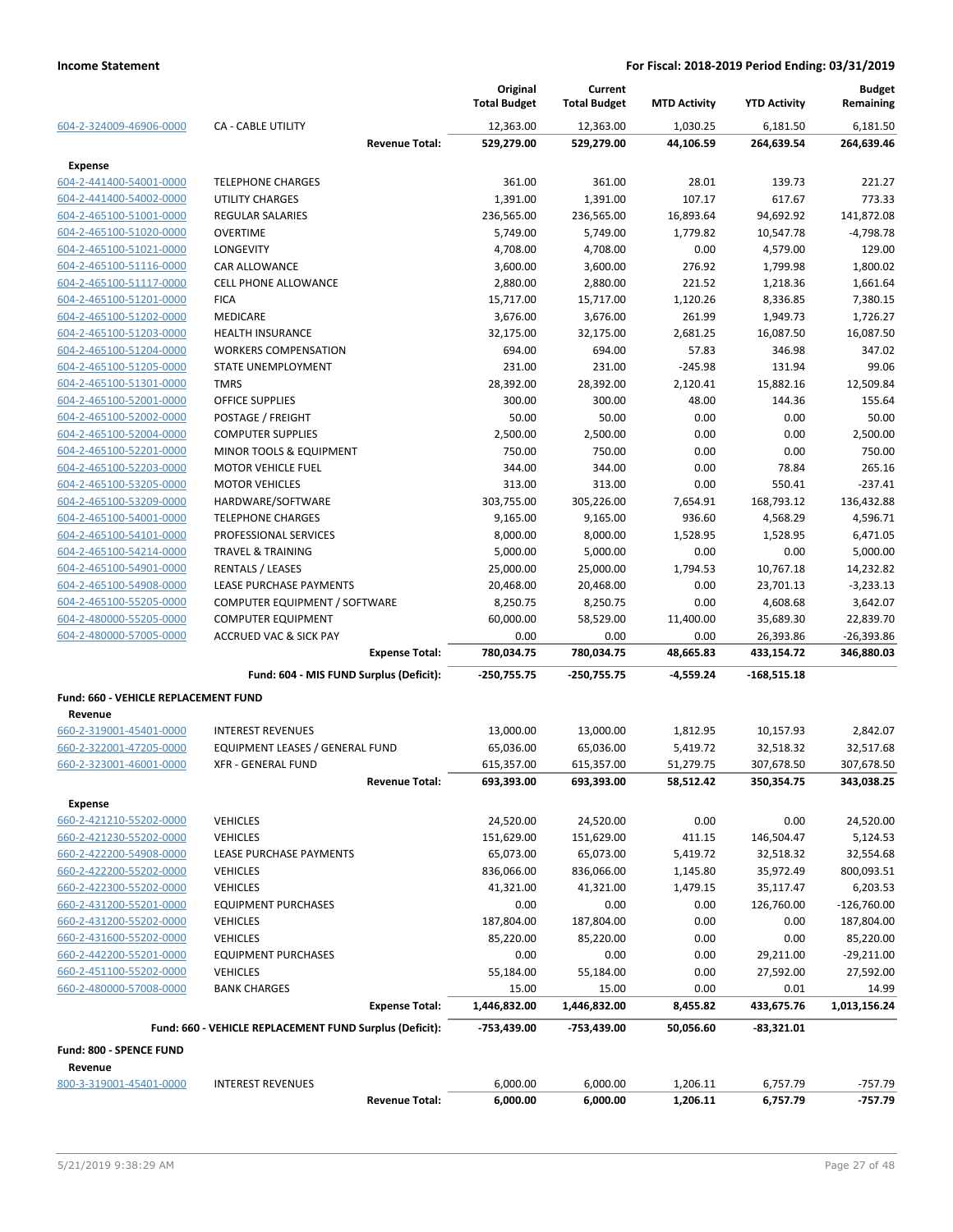|                                                    |                                                                            |                       | Original<br><b>Total Budget</b> | Current<br><b>Total Budget</b> | <b>MTD Activity</b> | <b>YTD Activity</b>   | <b>Budget</b><br>Remaining  |
|----------------------------------------------------|----------------------------------------------------------------------------|-----------------------|---------------------------------|--------------------------------|---------------------|-----------------------|-----------------------------|
| <b>Expense</b>                                     |                                                                            |                       |                                 |                                |                     |                       |                             |
| 800-3-495000-58501-0000                            | CA - GENERAL FUND                                                          |                       | 600.00                          | 600.00                         | 50.00               | 300.00                | 300.00                      |
|                                                    |                                                                            | <b>Expense Total:</b> | 600.00                          | 600.00                         | 50.00               | 300.00                | 300.00                      |
|                                                    | Fund: 800 - SPENCE FUND Surplus (Deficit):                                 |                       | 5,400.00                        | 5.400.00                       | 1,156.11            | 6,457.79              |                             |
| <b>Fund: 801 - JONES LIBRARY TRUST</b>             |                                                                            |                       |                                 |                                |                     |                       |                             |
| Revenue<br>801-3-319001-45401-0000                 | <b>INTEREST REVENUES</b>                                                   |                       | 0.00                            | 0.00                           | 23.51               | 165.97                | $-165.97$                   |
|                                                    |                                                                            | <b>Revenue Total:</b> | 0.00                            | 0.00                           | 23.51               | 165.97                | $-165.97$                   |
| <b>Expense</b>                                     |                                                                            |                       |                                 |                                |                     |                       |                             |
| 801-3-480000-57008-0000                            | <b>BANK CHARGES</b>                                                        |                       | 0.00                            | 0.00                           | 0.00                | 3.51                  | $-3.51$                     |
|                                                    |                                                                            | <b>Expense Total:</b> | 0.00                            | 0.00                           | 0.00                | 3.51                  | $-3.51$                     |
|                                                    | Fund: 801 - JONES LIBRARY TRUST Surplus (Deficit):                         |                       | 0.00                            | 0.00                           | 23.51               | 162.46                |                             |
| Fund: 809 - GREENVILLE IDC (L-3)                   |                                                                            |                       |                                 |                                |                     |                       |                             |
| Revenue                                            |                                                                            |                       |                                 |                                |                     |                       |                             |
| 809-3-319001-45609-0000                            | INTERGOVERNMENTAL / IDC GREENVILLE                                         |                       | 0.00                            | 0.00                           | 0.00                | 1,597,882.58          | $-1,597,882.58$             |
|                                                    |                                                                            | <b>Revenue Total:</b> | 0.00                            | 0.00                           | 0.00                | 1,597,882.58          | -1,597,882.58               |
| <b>Expense</b><br>809-3-438100-55320-0000          | <b>CONSTRUCTION PROJECTS</b>                                               |                       | 0.00                            | 0.00                           | 247,172.51          | 1,597,881.58          | $-1,597,881.58$             |
|                                                    |                                                                            | <b>Expense Total:</b> | 0.00                            | 0.00                           | 247,172.51          | 1,597,881.58          | -1,597,881.58               |
|                                                    | Fund: 809 - GREENVILLE IDC (L-3) Surplus (Deficit):                        |                       | 0.00                            | 0.00                           | $-247,172.51$       | 1.00                  |                             |
| <b>Fund: 810 - SEIZURE FUNDS - STATE RULES</b>     |                                                                            |                       |                                 |                                |                     |                       |                             |
| Revenue                                            |                                                                            |                       |                                 |                                |                     |                       |                             |
| 810-3-319001-45401-0000                            | <b>INTEREST REVENUES</b>                                                   |                       | 200.00                          | 200.00                         | 440.12              | 2,921.93              | $-2,721.93$                 |
| 810-3-322001-46802-0000                            | HB65 SEIZURES-CONTRIBUTNS                                                  |                       | 0.00                            | 0.00                           | 791.70              | 791.70                | $-791.70$                   |
|                                                    |                                                                            | <b>Revenue Total:</b> | 200.00                          | 200.00                         | 1,231.82            | 3,713.63              | $-3,513.63$                 |
| <b>Expense</b>                                     |                                                                            |                       |                                 |                                |                     |                       |                             |
| 810-3-480000-57008-0000                            | <b>BANK CHARGES</b>                                                        | <b>Expense Total:</b> | 250.00<br>250.00                | 250.00<br>250.00               | 0.00<br>0.00        | 61.54<br>61.54        | 188.46<br>188.46            |
|                                                    | Fund: 810 - SEIZURE FUNDS - STATE RULES Surplus (Deficit):                 |                       | $-50.00$                        | -50.00                         | 1,231.82            | 3,652.09              |                             |
|                                                    |                                                                            |                       |                                 |                                |                     |                       |                             |
| Fund: 811 - SEIZURE FUNDS - FED RULES<br>Revenue   |                                                                            |                       |                                 |                                |                     |                       |                             |
| 811-3-319001-45401-0000                            | <b>INTEREST REVENUES</b>                                                   |                       | 225.00                          | 225.00                         | 450.05              | 3,187.68              | $-2,962.68$                 |
|                                                    |                                                                            | <b>Revenue Total:</b> | 225.00                          | 225.00                         | 450.05              | 3,187.68              | $-2,962.68$                 |
| <b>Expense</b>                                     |                                                                            |                       |                                 |                                |                     |                       |                             |
| 811-3-421210-55201-0000                            | <b>EQUIPMENT PURCHASES</b>                                                 |                       | 0.00                            | 0.00                           | 0.00                | 1,650.00              | $-1,650.00$                 |
| 811-3-421230-55201-0000<br>811-3-480000-57008-0000 | <b>EQUIPMENT PURCHASES</b>                                                 |                       | 0.00<br>100.00                  | 0.00<br>100.00                 | 0.00<br>0.00        | 0.00<br>67.42         | 0.00                        |
|                                                    | <b>BANK CHARGES</b>                                                        | <b>Expense Total:</b> | 100.00                          | 100.00                         | 0.00                | 1,717.42              | 32.58<br>$-1,617.42$        |
|                                                    | Fund: 811 - SEIZURE FUNDS - FED RULES Surplus (Deficit):                   |                       | 125.00                          | 125.00                         | 450.05              | 1,470.26              |                             |
|                                                    | Fund: 820 - TIRZ FUND (Tax Increment Reinvestment Zone)                    |                       |                                 |                                |                     |                       |                             |
| Revenue                                            |                                                                            |                       |                                 |                                |                     |                       |                             |
| 820-3-311001-41101-0000                            | REAL PROPERTY TAXES - CITY                                                 |                       | 473,633.00                      | 460,356.10                     | 949.51              | 432,845.98            | 27,510.12                   |
| 820-3-311001-41111-0000                            | REAL PROPERTY TAXES - COUNTY                                               |                       | 154,000.00                      | 180,672.77                     | 0.00                | 14,753.44             | 165,919.33                  |
| 820-3-311001-41112-0000                            | REAL PROPERTY TAXES - HOSPITAL                                             |                       | 60,000.00                       | 85,264.72                      | 0.00                | 0.00                  | 85,264.72                   |
| 820-3-311002-41102-0000<br>820-3-319001-45401-0000 | <b>DELINQUENT TAXES</b><br><b>INTEREST REVENUES</b>                        |                       | 2,000.00<br>6,400.00            | 2,000.00<br>6,400.00           | 276.90<br>3,284.77  | 9,188.46<br>19,583.00 | $-7,188.46$<br>$-13,183.00$ |
|                                                    |                                                                            | <b>Revenue Total:</b> | 696,033.00                      | 734,693.59                     | 4,511.18            | 476,370.88            | 258,322.71                  |
| <b>Expense</b>                                     |                                                                            |                       |                                 |                                |                     |                       |                             |
| 820-3-416100-54101-0000                            | PROFESSIONAL SERVICES                                                      |                       | 6,635.00                        | 6,635.00                       | 0.00                | 8,250.00              | $-1,615.00$                 |
| 820-3-416100-55002-0000                            | <b>IMPROVEMENTS</b>                                                        |                       | 114,822.00                      | 114,822.00                     | 0.00                | 0.00                  | 114,822.00                  |
| 820-3-480000-57008-0000                            | <b>BANK CHARGES</b>                                                        |                       | 718.00                          | 718.00                         | 0.00                | 392.98                | 325.02                      |
|                                                    |                                                                            | <b>Expense Total:</b> | 122,175.00                      | 122,175.00                     | 0.00                | 8,642.98              | 113,532.02                  |
|                                                    | Fund: 820 - TIRZ FUND (Tax Increment Reinvestment Zone) Surplus (Deficit): |                       | 573,858.00                      | 612,518.59                     | 4,511.18            | 467,727.90            |                             |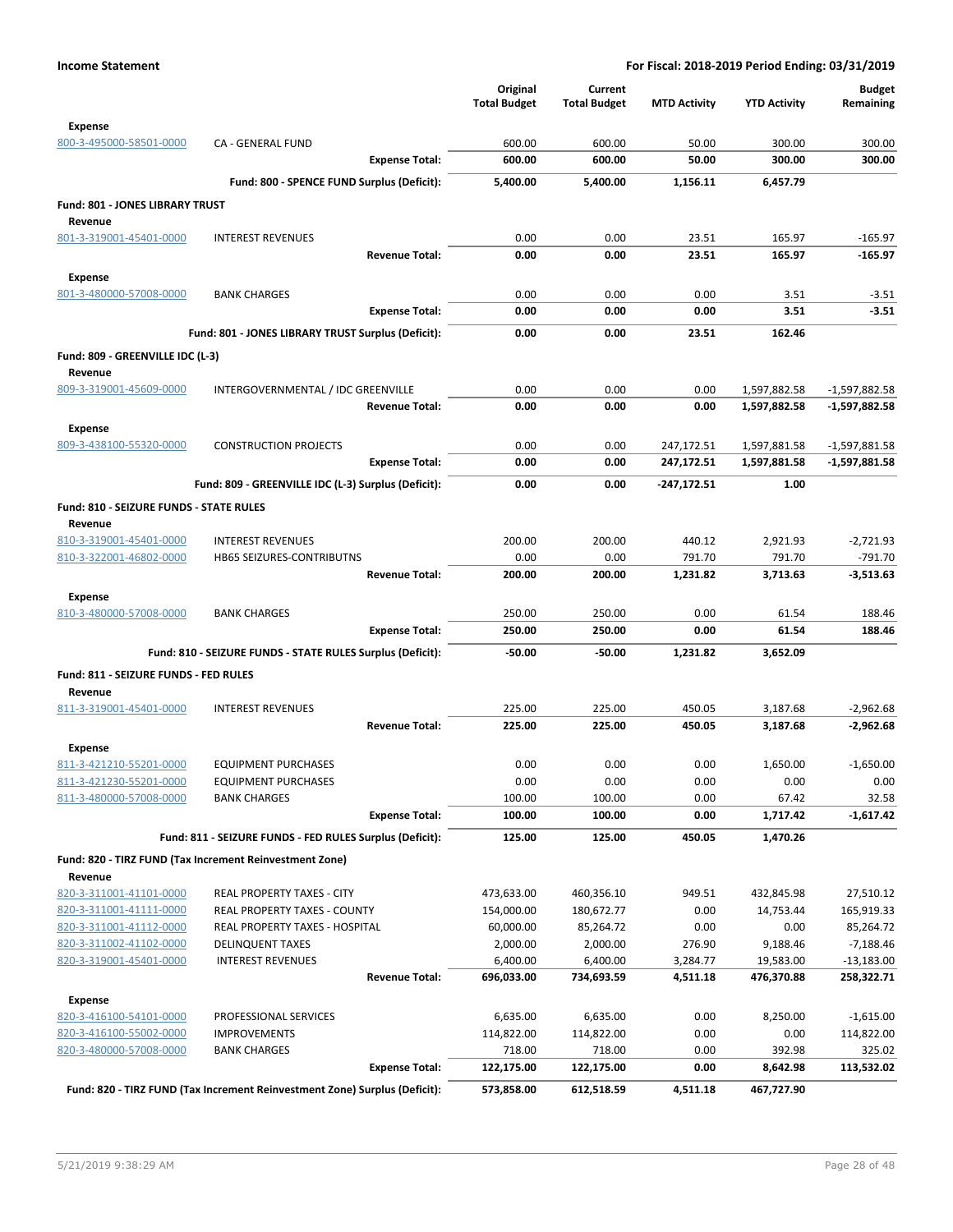|                                                    |                                                         | Original<br><b>Total Budget</b> | Current<br><b>Total Budget</b> | <b>MTD Activity</b>    | <b>YTD Activity</b>     | <b>Budget</b><br>Remaining |
|----------------------------------------------------|---------------------------------------------------------|---------------------------------|--------------------------------|------------------------|-------------------------|----------------------------|
| Fund: 899 - POOLED CASH                            |                                                         |                                 |                                |                        |                         |                            |
|                                                    |                                                         |                                 |                                |                        |                         |                            |
| Revenue<br>899-8-319001-45401-0000                 | <b>INTEREST REVENUES</b>                                | 0.00                            | 0.00                           | $-0.02$                | $-0.04$                 | 0.04                       |
|                                                    | <b>Revenue Total:</b>                                   | 0.00                            | 0.00                           | $-0.02$                | $-0.04$                 | 0.04                       |
|                                                    |                                                         |                                 |                                |                        |                         |                            |
|                                                    | Fund: 899 - POOLED CASH Total:                          | 0.00                            | 0.00                           | $-0.02$                | $-0.04$                 |                            |
| Fund: 910 - ELECTRIC OPERATING FUND                |                                                         |                                 |                                |                        |                         |                            |
| Revenue                                            |                                                         |                                 |                                |                        |                         |                            |
| 910-9-000000-49001-4400                            | METERED SALES - RESIDENTIAL                             | 12,110,950.00                   | 12,110,950.00                  | 1,004,033.30           | 5,871,895.22            | 6,239,054.78               |
| 910-9-000000-49010-4421                            | METERED SALES - GS-NO DEMAND                            | 830,452.00                      | 830,452.00                     | 63,462.35              | 372,312.42              | 458,139.58                 |
| 910-9-000000-49020-4422                            | METERED SALES - GS-DEMAND                               | 18,158,217.00                   | 18,158,217.00                  | 1,377,196.28           | 8,441,729.15            | 9,716,487.85               |
| 910-9-000000-49030-4424                            | METERED SALES - GS-PRIMARY                              | 397,304.00                      | 397,304.00                     | 26,650.98              | 169,613.21              | 227,690.79                 |
| 910-9-000000-49040-4440                            | METERED SALES - STREET LIGHTS                           | 228,556.00                      | 228,556.00                     | 17,645.58              | 113,741.58              | 114,814.42                 |
| 910-9-000000-49050-4400                            | <b>FUEL ADJUSTMENT</b>                                  | 17,704,350.00                   | 17,704,350.00                  | 1,361,580.44           | 7,744,023.74            | 9,960,326.26               |
| 910-9-000000-49057-4490                            | POWER COST RECOVERY                                     | 0.00                            | 0.00                           | 0.00                   | $-926.90$               | 926.90                     |
| 910-9-000000-49058-4400<br>910-9-000000-49140-4490 | <b>REGULATORY CHARGE</b><br><b>VAPOR LIGHT REVENUES</b> | 790,834.00                      | 790,834.00<br>156,698.00       | 63,540.81<br>13,195.08 | 371,291.67<br>79,334.21 | 419,542.33<br>77,363.79    |
| 910-9-000000-49201-4510                            | <b>LATE CHARGES</b>                                     | 156,698.00<br>287,848.00        | 287,848.00                     | 17,735.29              | 110,618.34              | 177,229.66                 |
| 910-9-000000-49209-4511                            | SERVICE CHARGES - CLEARING                              | 423.00                          | 423.00                         | 0.00                   | 0.00                    | 423.00                     |
| 910-9-000000-49210-4511                            | <b>ELECTRIC SERVICE CHARGES</b>                         | 80,374.00                       | 80,374.00                      | 4,666.70               | 35,020.95               | 45,353.05                  |
| 910-9-000000-49211-4511                            | <b>VAPOR LIGHT SERVICE CHARGES</b>                      | 470.00                          | 470.00                         | 25.00                  | 125.00                  | 345.00                     |
| 910-9-000000-49212-4511                            | SAW POLES SERVICE CHARGES                               | 1,461.00                        | 1,461.00                       | 0.00                   | 120.00                  | 1,341.00                   |
| 910-9-000000-49213-4511                            | <b>AMPY SERVICE CHARGES</b>                             | 39,074.00                       | 39,074.00                      | 4,449.64               | 19,884.27               | 19,189.73                  |
| 910-9-000000-49220-4512                            | <b>RE-READ CHARGES</b>                                  | 31.00                           | 31.00                          | 10.00                  | 20.00                   | 11.00                      |
| 910-9-000000-49301-4490                            | METERED SALES - 5% XFER to GENERAL FUND                 | 2,776,548.00                    | 2,776,548.00                   | 196,276.57             | 1,157,741.10            | 1,618,806.90               |
| 910-9-000000-49307-4490                            | METERED SALES - 1% XFER to GBOD                         | 555,310.00                      | 555,310.00                     | 39,258.20              | 231,563.04              | 323,746.96                 |
| 910-9-000000-49410-4564                            | <b>CUSTOMER AID TO CONSTRUCTION</b>                     | 36,443.00                       | 36,443.00                      | 0.00                   | 56,985.93               | $-20,542.93$               |
| 910-9-000000-49420-4564                            | UNDERGROUND SERVICE                                     | 18,155.00                       | 18,155.00                      | 3,999.00               | 16,797.50               | 1,357.50                   |
| 910-9-000000-49430-4564                            | <b>RELOCATION OF SERVICE</b>                            | 7,308.00                        | 7,308.00                       | 0.00                   | 400.00                  | 6,908.00                   |
| 910-9-000000-49450-4564                            | <b>ACCIDENTS</b>                                        | 24,721.00                       | 24,721.00                      | 0.00                   | 2,175.93                | 22,545.07                  |
| 910-9-000000-49455-4564                            | <b>INSURANCE REIMBURSEMENTS</b>                         | 0.00                            | 0.00                           | 5,461.56               | 230,295.95              | -230,295.95                |
| 910-9-000000-49460-4564                            | <b>METER DAMAGE</b>                                     | 175.00                          | 175.00                         | 0.00                   | 0.00                    | 175.00                     |
| 910-9-000000-49470-4564                            | OTHER REIMBURSEMENTS                                    | 7,423.00                        | 7,423.00                       | 0.00                   | 6,274.91                | 1,148.09                   |
| 910-9-000000-49480-4564                            | <b>METER BASES</b>                                      | 4,240.00                        | 4,240.00                       | 267.85                 | 1,326.64                | 2,913.36                   |
| 910-9-000000-49490-4564                            | <b>MATERIAL SALES</b>                                   | 14,732.00                       | 14,732.00                      | 0.00                   | 4,048.53                | 10,683.47                  |
| 910-9-000000-49520-4470                            | <b>ENERGY SALES</b>                                     | 4,048,688.00                    | 4,048,688.00                   | 402,340.01             | 1,901,936.59            | 2,146,751.41               |
| 910-9-000000-49521-4470                            | <b>RUC REVENUES</b>                                     | 2,444.00                        | 2,444.00                       | $-42,358.22$           | 441.49                  | 2,002.51                   |
| 910-9-000000-49523-4470                            | Renewable Energy Credits                                | 0.00                            | 0.00                           | 42,358.22              | 42,358.22               | $-42,358.22$               |
| 910-9-000000-49530-4572                            | TCR AUCTION PROCEEDS                                    | 442,053.00                      | 442,053.00                     | 52,143.05              | 301,932.96              | 140,120.04                 |
| 910-9-000000-49540-4572                            | <b>BLACK START REVENUES</b>                             | 513,231.00                      | 513,231.00                     | 43,544.82              | 255,916.32              | 257,314.68                 |
| 910-9-000000-49560-4571                            | <b>TCOS REVENUES</b>                                    | 557,751.00                      | 557,751.00                     | 51,890.35              | 242,387.11              | 315,363.89                 |
| 910-9-000000-49601-4540                            | POLE USE REVENUES                                       | 46,870.00                       | 46,870.00                      | 47,004.50              | 77,418.54               | $-30,548.54$               |
| 910-9-000000-49602-4118                            | EPA ALLOWANCE SALES                                     | 1.00                            | 1.00                           | 0.00                   | 0.00                    | 1.00                       |
| 910-9-000000-49699-4116                            | OTHER GAINS/LOSSES                                      | 10,220.00                       | 10,220.00                      | 0.00                   | 0.00                    | 10,220.00                  |
| 910-9-000000-49701-4567                            | XFER FROM COG - GEN FUND                                | 721,622.00                      | 721,622.00                     | 57,665.92              | 345,995.52              | 375,626.48                 |
| 910-9-000000-49754-4994                            | XFER FROM 950 - BILLING                                 | 77,382.00                       | 77,382.00                      | 6,448.50               | 38,691.00               | 38,691.00                  |
| 910-9-000000-49755-4995                            | XFER FROM 950 - CASHIERS                                | 56,077.00                       | 56,077.00                      | 4,673.08               | 28,038.48               | 28,038.52                  |
| 910-9-000000-49759-4545                            | XFER FROM 950 FOR POLE USE                              | 18,800.00                       | 18,800.00                      | 0.00                   | 18,800.00               | 0.00                       |
| 910-9-000000-49801-4190                            | <b>INTEREST INCOME</b>                                  | 56,678.00                       | 56,678.00                      | 34,062.60              | 223,034.51              | $-166,356.51$              |
| 910-9-000000-49809-4190                            | <b>INTEREST ON ERCOT COLLATERAL</b>                     | 61.00                           | 61.00                          | 0.00                   | 1,882.27                | $-1,821.27$                |
|                                                    | <b>Revenue Total:</b>                                   | 60,783,975.00                   | 60,783,975.00                  | 4,899,227.46           | 28,515,245.40           | 32,268,729.60              |
| <b>Expense</b>                                     |                                                         |                                 |                                |                        |                         |                            |
| 910-9-901000-51001-5000                            | REGULAR SALARIES                                        | 536,015.00                      | 536,015.00                     | 33,163.83              | 250,990.90              | 285,024.10                 |
| 910-9-901000-51020-5000                            | <b>OVERTIME</b>                                         | 51,498.00                       | 51,498.00                      | 2,777.79               | 30,475.02               | 21,022.98                  |
| 910-9-901000-51115-5000                            | <b>CLOTHING ALLOWANCE</b>                               | 2,052.00                        | 2,052.00                       | 568.33                 | 568.33                  | 1,483.67                   |
| 910-9-901000-51116-5000                            | CAR ALLOWANCE                                           | 1,950.00                        | 1,950.00                       | 150.00                 | 1,650.00                | 300.00                     |
| 910-9-901000-51117-5000                            | CELL PHONE ALLOWANCE                                    | 623.00                          | 623.00                         | 47.92                  | 361.34                  | 261.66                     |
| 910-9-901000-51201-5000                            | <b>FICA</b>                                             | 36,432.00                       | 36,432.00                      | 1,944.99               | 18,926.01               | 17,505.99                  |
| 910-9-901000-51202-5000                            | MEDICARE                                                | 7,827.00                        | 7,827.00                       | 454.87                 | 4,426.26                | 3,400.74                   |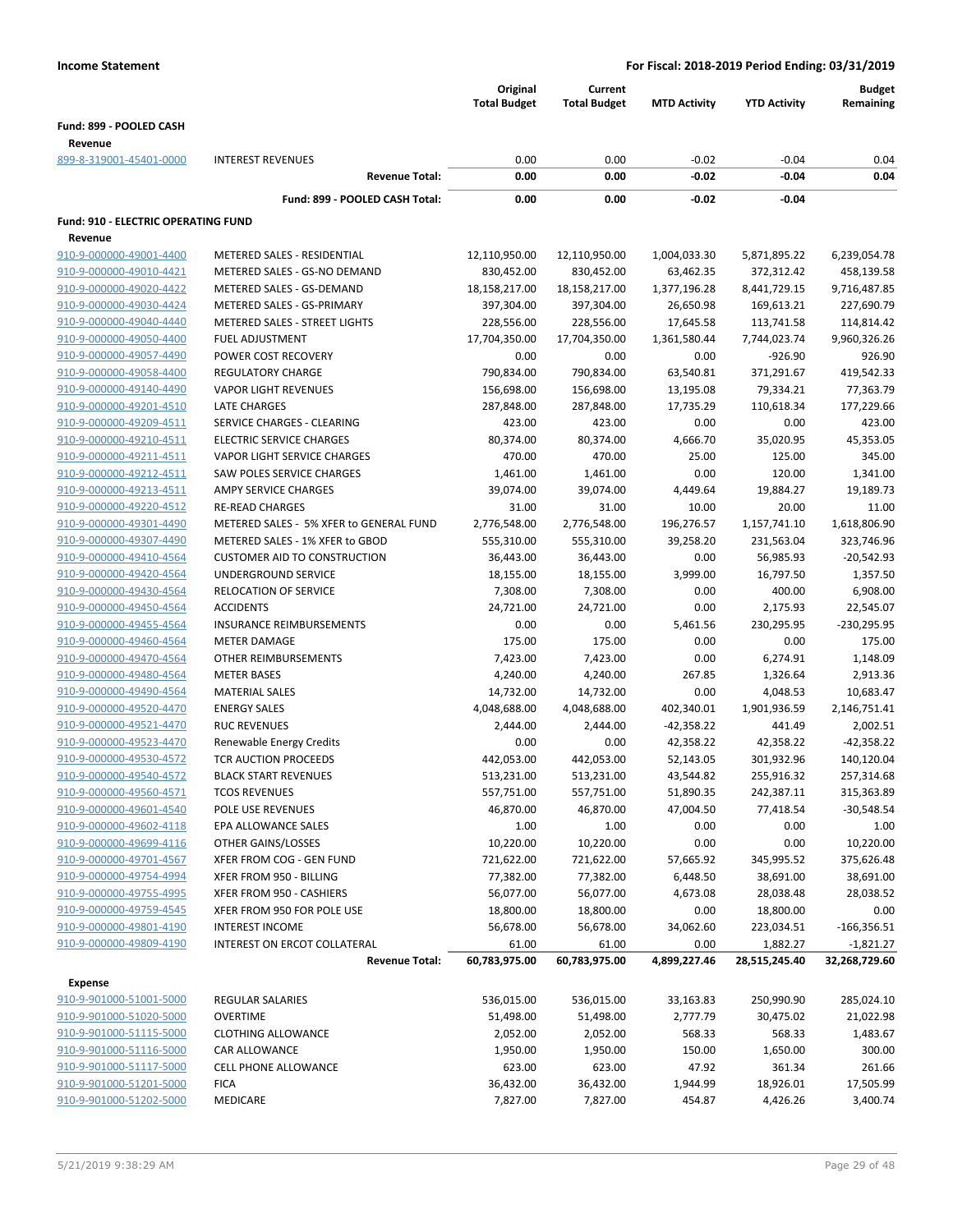| 910-9-901000-51203-5000 | <b>HEALTH INSURANCE</b>                   |
|-------------------------|-------------------------------------------|
| 910-9-901000-51204-5000 | <b>WORKERS COMPENSATION</b>               |
| 910-9-901000-51205-5000 | <b>UNEMPLOYMENT</b>                       |
| 910-9-901000-51301-5000 | <b>TMRS</b>                               |
| 910-9-901001-59020-5010 | <b>NATURAL GAS</b>                        |
| 910-9-901008-59110-5080 | <b>GEUS OPERATIONS</b>                    |
| 910-9-901008-59112-5080 | SAFETY                                    |
| 910-9-901008-59121-5080 | <b>MECHANICAL SUPPLIES</b>                |
| 910-9-901008-59125-5080 | <b>CHEMICAL &amp; LABORATORY SUPPLIES</b> |
| 910-9-901008-59141-5080 | UTILITY BILLS                             |
| 910-9-901008-59144-5080 | <b>MISCELLANEOUS SERVICES</b>             |
| 910-9-901008-59145-5080 | <b>ENVIRONMENTAL SERVICES</b>             |
| 910-9-901008-59146-5080 | TRAINING AND/OR TRAVEL                    |
| 910-9-901015-51001-5150 | <b>REGULAR SALARIES</b>                   |
| 910-9-901015-51020-5150 | OVERTIME                                  |
| 910-9-901015-51115-5150 | <b>CLOTHING ALLOWANCE</b>                 |
| 910-9-901015-51116-5150 | CAR ALLOWANCE                             |
| 910-9-901015-51201-5150 | <b>FICA</b>                               |
| 910-9-901015-51202-5150 | <b>MEDICARE</b>                           |
| 910-9-901015-51203-5150 | <b>HEALTH INSURANCE</b>                   |
| 910-9-901015-51204-5150 | <b>WORKERS COMPENSATION</b>               |
| 910-9-901015-51205-5150 | <b>UNEMPLOYMENT</b>                       |
| 910-9-901015-51301-5150 | <b>TMRS</b>                               |
| 910-9-901015-59201-5150 | <b>BUILDING MAINTENANCE</b>               |
| 910-9-901015-59205-5150 | <b>EQUIPMENT MAINTENANCE</b>              |
| 910-9-901015-59290-5150 | <b>GENERAL PLANT EQUIPMENT MAINTE</b>     |
| 910-9-901015-59291-5150 | UNIT 1 MAINTENANCE                        |
| 910-9-901015-59292-5150 | UNIT 2 MAINTENANCE                        |
| 910-9-901015-59293-5150 | UNIT 3 MAINTENANCE                        |
| 910-9-901090-59312-9900 | BOILER PLANT EQUIPMENT                    |
| 910-9-901146-51001-5460 | <b>REGULAR SALARIES</b>                   |
| 910-9-901146-51020-5460 | <b>OVERTIME</b>                           |
| 910-9-901146-51115-5460 | <b>CLOTHING ALLOWANCE</b>                 |
| 910-9-901146-51116-5460 | <b>CAR ALLOWANCE</b>                      |
| 910-9-901146-51117-5460 | <b>CELL PHONE ALLOWANCE</b>               |
| 910-9-901146-51201-5460 | <b>FICA</b>                               |
| 910-9-901146-51202-5460 | MEDICARE                                  |
| 910-9-901146-51203-5460 | <b>HEALTH INSURANCE</b>                   |
| 910-9-901146-51204-5460 | <b>WORKERS COMPENSATION</b>               |
| 910-9-901146-51205-5460 | <b>UNEMPLOYMENT</b>                       |
| 910-9-901146-51301-5460 | TMRS                                      |
| 910-9-901147-59020-5470 | <b>NATURAL GAS</b>                        |
| 910-9-901151-59110-5501 | <b>GEUS OPERATIONS</b>                    |
| 910-9-901151-59112-5501 | <b>SAFETY PROGRAM</b>                     |
| 910-9-901151-59121-5501 | <b>MECHANICAL SUPPLIES</b>                |
| 910-9-901151-59125-5501 | <b>CHEMICAL &amp; LABORATORY</b>          |
| 910-9-901151-59141-5501 | UTILITY BILLS                             |
| 910-9-901151-59144-5501 | <b>MISCELLANEOUS SERVICES</b>             |
| 910-9-901151-59146-5501 | <b>TRAINING AND/OR TRAVEL</b>             |
| 910-9-901154-51001-5541 | <b>REGULAR SALARIES</b>                   |
| 910-9-901154-51020-5541 | <b>OVERTIME</b>                           |
| 910-9-901154-51115-5541 | <b>CLOTHING ALLOWANCE</b>                 |
| 910-9-901154-51116-5541 | <b>CAR ALLOWANCE</b>                      |
| 910-9-901154-51201-5541 | <b>FICA</b>                               |
| 910-9-901154-51202-5541 | <b>MEDICARE</b>                           |
| 910-9-901154-51203-5541 | <b>HEALTH INSURANCE</b>                   |
| 910-9-901154-51204-5541 | <b>WORKERS COMPENSATION</b>               |
| 910-9-901154-51205-5541 | <b>UNEMPLOYMENT</b>                       |
|                         |                                           |
| 910-9-901154-51301-5541 | <b>TMRS</b>                               |

|                         |                                     | Original<br><b>Total Budget</b> | Current<br><b>Total Budget</b> | <b>MTD Activity</b> | <b>YTD Activity</b> | <b>Budget</b><br>Remaining |
|-------------------------|-------------------------------------|---------------------------------|--------------------------------|---------------------|---------------------|----------------------------|
| 910-9-901000-51203-5000 | <b>HEALTH INSURANCE</b>             | 78,300.00                       | 78,300.00                      | 6,525.00            | 39,150.00           | 39,150.00                  |
| 910-9-901000-51204-5000 | <b>WORKERS COMPENSATION</b>         | 8,706.00                        | 8,706.00                       | 725.50              | 4,353.00            | 4,353.00                   |
| 910-9-901000-51205-5000 | <b>UNEMPLOYMENT</b>                 | 1,314.00                        | 1,314.00                       | $-1,425.41$         | $-161.81$           | 1,475.81                   |
| 910-9-901000-51301-5000 | <b>TMRS</b>                         | 60,432.00                       | 60,432.00                      | 3,997.02            | 37,959.11           | 22,472.89                  |
| 910-9-901001-59020-5010 | <b>NATURAL GAS</b>                  | 435,480.00                      | 435,480.00                     | 41,933.75           | 41,032.68           | 394,447.32                 |
| 910-9-901008-59110-5080 | <b>GEUS OPERATIONS</b>              | 23,250.00                       | 23,250.00                      | 935.78              | 11,771.19           | 11,478.81                  |
| 910-9-901008-59112-5080 | SAFETY                              | 7,000.00                        | 7,000.00                       | 288.63              | 1,654.50            | 5,345.50                   |
| 910-9-901008-59121-5080 | <b>MECHANICAL SUPPLIES</b>          | 20,500.00                       | 20,500.00                      | 1,284.78            | 5,117.93            | 15,382.07                  |
| 910-9-901008-59125-5080 | CHEMICAL & LABORATORY SUPPLIES      | 50,000.00                       | 50,000.00                      | 5,040.24            | 13,478.20           | 36,521.80                  |
| 910-9-901008-59141-5080 | <b>UTILITY BILLS</b>                | 300,000.00                      | 300,000.00                     | 7,138.47            | 131,579.09          | 168,420.91                 |
| 910-9-901008-59144-5080 | MISCELLANEOUS SERVICES              | 201,900.00                      | 201,900.00                     | 145,100.00          | 182,992.07          | 18,907.93                  |
| 910-9-901008-59145-5080 | <b>ENVIRONMENTAL SERVICES</b>       | 0.00                            | 0.00                           | 50.00               | 50.00               | $-50.00$                   |
| 910-9-901008-59146-5080 | TRAINING AND/OR TRAVEL              | 6,500.00                        | 6,500.00                       | 0.00                | 4,932.41            | 1,567.59                   |
| 910-9-901015-51001-5150 | REGULAR SALARIES                    | 385,803.00                      | 385,803.00                     | 19,215.62           | 170,998.80          | 214,804.20                 |
| 910-9-901015-51020-5150 | <b>OVERTIME</b>                     | 23,816.00                       | 23,816.00                      | 284.91              | 3,857.23            | 19,958.77                  |
| 910-9-901015-51115-5150 | <b>CLOTHING ALLOWANCE</b>           | 2,269.00                        | 2,269.00                       | 420.33              | 420.33              | 1,848.67                   |
| 910-9-901015-51116-5150 | CAR ALLOWANCE                       | 1,950.00                        | 1,950.00                       | 225.00              | 1,875.00            | 75.00                      |
| 910-9-901015-51201-5150 | <b>FICA</b>                         | 25,571.00                       | 25,571.00                      | 3,057.03            | 12,943.13           | 12,627.87                  |
| 910-9-901015-51202-5150 | MEDICARE                            | 5,636.00                        | 5,636.00                       | 714.95              | 3,027.02            | 2,608.98                   |
| 910-9-901015-51203-5150 | <b>HEALTH INSURANCE</b>             | 75,082.00                       | 75,082.00                      | 6,256.83            | 37,540.98           | 37,541.02                  |
| 910-9-901015-51204-5150 | <b>WORKERS COMPENSATION</b>         | 6,266.00                        | 6,266.00                       | 522.17              | 3,133.02            | 3,132.98                   |
| 910-9-901015-51205-5150 | <b>UNEMPLOYMENT</b>                 | 1,260.00                        | 1,260.00                       | $-1,366.92$         | $-560.07$           | 1,820.07                   |
| 910-9-901015-51301-5150 | <b>TMRS</b>                         | 43,523.00                       | 43,523.00                      | 5,674.32            | 25,845.48           | 17,677.52                  |
| 910-9-901015-59201-5150 | <b>BUILDING MAINTENANCE</b>         | 15,000.00                       | 15,000.00                      | 1,076.42            | 5,024.07            | 9,975.93                   |
| 910-9-901015-59205-5150 | <b>EQUIPMENT MAINTENANCE</b>        | 3,500.00                        | 3,500.00                       | 0.00                | 56.75               | 3,443.25                   |
| 910-9-901015-59290-5150 | GENERAL PLANT EQUIPMENT MAINTENANCE | 29,100.00                       | 29,100.00                      | 4,676.05            | 12,612.75           | 16,487.25                  |
| 910-9-901015-59291-5150 | UNIT 1 MAINTENANCE                  | 91,800.00                       | 91,800.00                      | 800.00              | 2,605.41            | 89,194.59                  |
| 910-9-901015-59292-5150 | UNIT 2 MAINTENANCE                  | 115,300.00                      | 115,300.00                     | 943.28              | 27,087.72           | 88,212.28                  |
| 910-9-901015-59293-5150 | <b>UNIT 3 MAINTENANCE</b>           | 114,300.00                      | 114,300.00                     | 1,743.28            | 34,187.82           | 80,112.18                  |
| 910-9-901090-59312-9900 | <b>BOILER PLANT EQUIPMENT</b>       | 0.00                            | 598,750.00                     | 59,798.00           | 59,798.00           | 538,952.00                 |
| 910-9-901146-51001-5460 | <b>REGULAR SALARIES</b>             | 536,015.00                      | 536,015.00                     | 33,163.41           | 248,751.18          | 287,263.82                 |
| 910-9-901146-51020-5460 | <b>OVERTIME</b>                     | 51,498.00                       | 51,498.00                      | 2,777.79            | 30,178.62           | 21,319.38                  |
| 910-9-901146-51115-5460 | <b>CLOTHING ALLOWANCE</b>           | 2,056.00                        | 2,056.00                       | 420.33              | 420.33              | 1,635.67                   |
| 910-9-901146-51116-5460 | CAR ALLOWANCE                       | 1,950.00                        | 1,950.00                       | 0.00                | 0.00                | 1,950.00                   |
| 910-9-901146-51117-5460 | <b>CELL PHONE ALLOWANCE</b>         | 623.00                          | 623.00                         | 47.90               | 361.12              | 261.88                     |
| 910-9-901146-51201-5460 | <b>FICA</b>                         | 36,432.00                       | 36,432.00                      | 2,231.32            | 17,243.46           | 19,188.54                  |
| 910-9-901146-51202-5460 | MEDICARE                            | 7,827.00                        | 7,827.00                       | 521.84              | 4,045.95            | 3,781.05                   |
| 910-9-901146-51203-5460 | <b>HEALTH INSURANCE</b>             | 78,300.00                       | 78,300.00                      | 6,525.00            | 39,150.00           | 39,150.00                  |
| 910-9-901146-51204-5460 | <b>WORKERS COMPENSATION</b>         | 8,706.00                        | 8,706.00                       | 725.50              | 4,353.00            | 4,353.00                   |
| 910-9-901146-51205-5460 | UNEMPLOYMENT                        | 1,314.00                        | 1,314.00                       | $-1,426.07$         | $-406.44$           | 1,720.44                   |
| 910-9-901146-51301-5460 | <b>TMRS</b>                         | 60,432.00                       | 60,432.00                      | 3,980.38            | 31,776.18           | 28,655.82                  |
| 910-9-901147-59020-5470 | <b>NATURAL GAS</b>                  | 953,816.00                      | 953,816.00                     | 68,818.31           | 418,767.84          | 535,048.16                 |
| 910-9-901151-59110-5501 | <b>GEUS OPERATIONS</b>              | 2,000.00                        | 2,000.00                       | 0.00                | 1,418.18            | 581.82                     |
| 910-9-901151-59112-5501 | SAFETY PROGRAM                      | 600.00                          | 600.00                         | 273.83              | 2,433.00            | $-1,833.00$                |
| 910-9-901151-59121-5501 | <b>MECHANICAL SUPPLIES</b>          | 5,000.00                        | 5,000.00                       | 614.94              | 1,400.77            | 3,599.23                   |
| 910-9-901151-59125-5501 | <b>CHEMICAL &amp; LABORATORY</b>    | 4,000.00                        | 4,000.00                       | 0.00                | 4,430.85            | $-430.85$                  |
| 910-9-901151-59141-5501 | UTILITY BILLS                       | 1,500.00                        | 1,500.00                       | 0.00                | 35.68               | 1,464.32                   |
| 910-9-901151-59144-5501 | MISCELLANEOUS SERVICES              | 52,500.00                       | 52,500.00                      | 0.00                | 44,974.44           | 7,525.56                   |
| 910-9-901151-59146-5501 | TRAINING AND/OR TRAVEL              | 2,500.00                        | 2,500.00                       | 0.00                | 2,500.00            | 0.00                       |
| 910-9-901154-51001-5541 | REGULAR SALARIES                    | 385,803.00                      | 385,803.00                     | 19,015.62           | 170,598.80          | 215,204.20                 |
| 910-9-901154-51020-5541 | <b>OVERTIME</b>                     | 23,816.00                       | 23,816.00                      | 284.91              | 3,857.23            | 19,958.77                  |
| 910-9-901154-51115-5541 | <b>CLOTHING ALLOWANCE</b>           | 2,266.00                        | 2,266.00                       | 420.33              | 420.33              | 1,845.67                   |
| 910-9-901154-51116-5541 | CAR ALLOWANCE                       | 1,950.00                        | 1,950.00                       | 0.00                | 0.00                | 1,950.00                   |
| 910-9-901154-51201-5541 | <b>FICA</b>                         | 25,571.00                       | 25,571.00                      | 1,196.64            | 10,892.31           | 14,678.69                  |
| 910-9-901154-51202-5541 | MEDICARE                            | 5,636.00                        | 5,636.00                       | 279.85              | 2,547.41            | 3,088.59                   |
| 910-9-901154-51203-5541 | HEALTH INSURANCE                    | 75,082.00                       | 75,082.00                      | 6,256.83            | 37,540.98           | 37,541.02                  |
| 910-9-901154-51204-5541 | <b>WORKERS COMPENSATION</b>         | 6,266.00                        | 6,266.00                       | 522.17              | 3,133.02            | 3,132.98                   |
| 910-9-901154-51205-5541 | <b>UNEMPLOYMENT</b>                 | 1,260.00                        | 1,260.00                       | $-1,366.92$         | $-725.93$           | 1,985.93                   |
| 910-9-901154-51301-5541 | <b>TMRS</b>                         | 43,523.00                       | 43,523.00                      | 2,134.65            | 20,020.14           | 23,502.86                  |
|                         |                                     |                                 |                                |                     |                     |                            |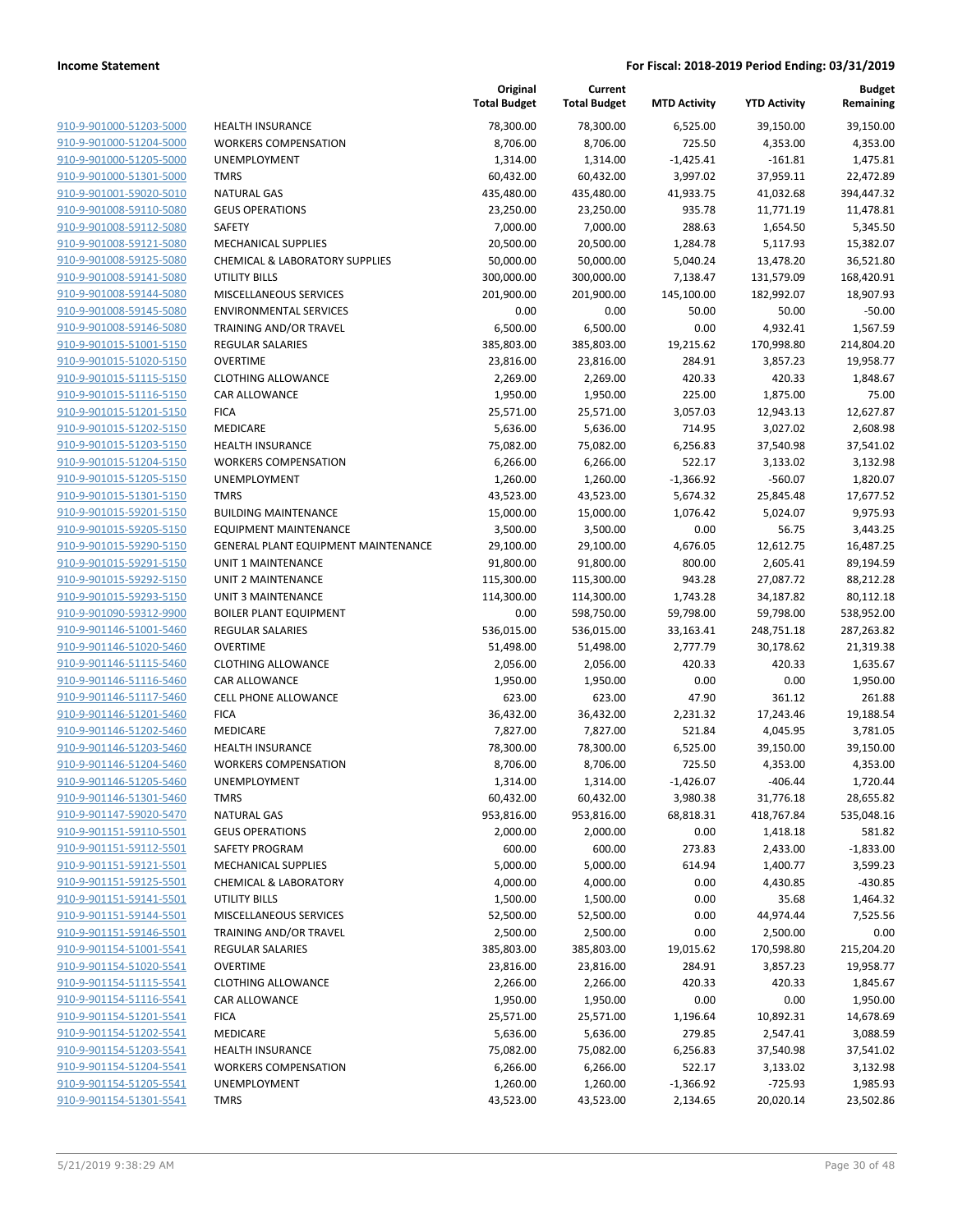|                                                    |                                            | Original<br><b>Total Budget</b> | Current<br><b>Total Budget</b> | <b>MTD Activity</b> | <b>YTD Activity</b>    | <b>Budget</b><br>Remaining |
|----------------------------------------------------|--------------------------------------------|---------------------------------|--------------------------------|---------------------|------------------------|----------------------------|
| 910-9-901154-59201-5541                            | <b>BUILDINGS MAINTENANCE</b>               | 6,000.00                        | 6,000.00                       | 0.00                | 71.48                  | 5,928.52                   |
| 910-9-901154-59205-5541                            | <b>EQUIPMENT MAINTENANCE</b>               | 1,000.00                        | 1,000.00                       | 120.34              | 120.34                 | 879.66                     |
| 910-9-901154-59290-5541                            | <b>GENERAL PLANT EQUIPMENT MAINTENANCE</b> | 18,000.00                       | 18,000.00                      | 539.33              | 4,154.35               | 13,845.65                  |
| 910-9-901154-59291-5541                            | <b>UNIT 1 MAINTENANCE</b>                  | 59,250.00                       | 59,250.00                      | 179.77              | 17,826.01              | 41,423.99                  |
| 910-9-901154-59292-5541                            | <b>UNIT 2 MAINTENANCE</b>                  | 59,250.00                       | 59,250.00                      | 1,949.78            | 26,006.49              | 33,243.51                  |
| 910-9-901154-59293-5541                            | <b>UNIT 3 MAINTENANCE</b>                  | 59,250.00                       | 59,250.00                      | 809.49              | 11,545.35              | 47,704.65                  |
| 910-9-901190-59344-9900                            | <b>ENGINE PLANT GENERATORS</b>             | 1,039,600.00                    | 440,850.00                     | 0.00                | 0.00                   | 440,850.00                 |
| 910-9-901190-59345-9900                            | EP ACCESSORY ELEC EQUIPMENT                | 309,907.00                      | 309,907.00                     | 0.00                | 0.00                   | 309,907.00                 |
| 910-9-901190-59346-9900                            | EP MISCELLANEOUS POWER PLANT EQUIPM        | 30,000.00                       | 30,000.00                      | 0.00                | 0.00                   | 30,000.00                  |
| 910-9-901500-59040-5550                            | <b>TMPA FIXED COST</b>                     | 2,924,849.00                    | 2,924,849.00                   | 65,914.75           | 367,990.15             | 2,556,858.85               |
| 910-9-901500-59050-5550                            | DUKE WIND ENERGY                           | 3,129,447.00                    | 3,129,447.00                   | 243,955.36          | 1,315,552.55           | 1,813,894.45               |
| 910-9-901500-59051-5550                            | <b>SOLAR ENERGY</b>                        | 1,321,375.00                    | 1,321,375.00                   | 47,366.65           | 432,163.28             | 889,211.72                 |
| 910-9-901500-59052-5550                            | OFF-SYSTEM NET PURCHASES                   | 6,663,548.00                    | 6,663,548.00                   | 781,627.40          | 5,640,427.80           | 1,023,120.20               |
| 910-9-901500-59053-5550                            | <b>ERCOT BALANCING ENERGY</b>              | 8,702,603.00                    | 8,702,603.00                   | 473,798.93          | 1,996,181.42           | 6,706,421.58               |
| 910-9-901500-59054-5550                            | <b>ANCILLARY SERVICES</b>                  | 235,990.00                      | 235,990.00                     | 58,103.58           | 237,143.35             | $-1,153.35$                |
| 910-9-901500-59055-5550                            | <b>CONTROL CENTER COSTS</b>                | 306,445.00                      | 306,445.00                     | 19,750.00           | 114,750.00             | 191,695.00                 |
| 910-9-901500-59057-5550                            | <b>ERCOT UPLIFT</b>                        | 513,274.00                      | 513,274.00                     | 41,319.73           | 192,655.59             | 320,618.41                 |
| 910-9-901500-59059-5550                            | <b>EILS</b>                                | 88,374.00                       | 88,374.00                      | 0.00                | 0.00                   | 88,374.00                  |
| 910-9-901500-59063-5550                            | <b>ERCOT CONGESTION RIGHTS</b>             | $-743,173.00$                   | $-743,173.00$                  | 111.91              | $-10,846.70$           | -732,326.30                |
| 910-9-901500-59099-5550                            | <b>GARLAND CLEARING ACCOUNT</b>            | 5,596.00                        | 5,596.00                       | $-188,464.03$       | $-55,597.03$           | 61,193.03                  |
| 910-9-901600-51001-5750                            | <b>REGULAR SALARIES</b>                    | 197,329.00                      | 197,329.00                     | 17,004.80           | 109,780.80             | 87,548.20                  |
| 910-9-901600-51020-5750                            | <b>OVERTIME</b>                            | 4,000.00                        | 4,000.00                       | 0.00                | 0.00                   | 4,000.00                   |
| 910-9-901600-51116-5750                            | <b>CAR ALLOWANCE</b>                       | 1,950.00                        | 1,950.00                       | 150.00              | 975.00                 | 975.00                     |
| 910-9-901600-51117-5750                            | <b>CELL PHONE ALLOWANCE</b>                | 1,068.00                        | 1,068.00                       | 82.14               | 533.91                 | 534.09                     |
| 910-9-901600-51201-5750                            | <b>FICA</b>                                | 11,920.00                       | 11,920.00                      | 894.58              | 5,852.81               | 6,067.19                   |
| 910-9-901600-51202-5750                            | MEDICARE                                   | 2,905.00                        | 2,905.00                       | 209.22              | 1,368.82               | 1,536.18                   |
| 910-9-901600-51203-5750                            | <b>HEALTH INSURANCE</b>                    | 21,450.00                       | 21,450.00                      | 1,787.50            | 10,725.00              | 10,725.00                  |
| 910-9-901600-51204-5750                            | <b>WORKERS COMPENSATION</b>                | 3,204.00                        | 3,204.00                       | 267.00              | 1,602.00               | 1,602.00                   |
| 910-9-901600-51205-5750                            | UNEMPLOYMENT                               | 360.00                          | 360.00                         | $-388.96$           | 119.07                 | 240.93                     |
| 910-9-901600-51301-5750                            | <b>TMRS</b>                                | 22,439.00                       | 22,439.00                      | 1,688.74            | 11,258.59              | 11,180.41                  |
| 910-9-901600-59110-5750                            | <b>GEUS OPERATIONS</b>                     | 74,900.00                       | 74,900.00                      | 4,026.29            | 18,683.75              | 56,216.25                  |
| 910-9-901600-59146-5750                            | TRAINING AND/OR TRAVEL                     | 3,000.00                        | 3,000.00                       | 0.00                | 0.00                   | 3,000.00                   |
| 910-9-910120-51001-9200                            | REGULAR SALARIES                           | 392,632.00                      | 392,632.00                     | 18,036.08           | 165,927.61             | 226,704.39                 |
| 910-9-910120-51020-9200                            | <b>OVERTIME</b>                            | 429.00                          | 429.00                         | 0.00                | 5.42                   | 423.58                     |
| 910-9-910120-51115-9200                            | <b>CLOTHING ALLOWANCE</b>                  | 256.00                          | 256.00                         | 136.50              | 136.50                 | 119.50                     |
| 910-9-910120-51116-9200                            | CAR ALLOWANCE                              | 7,550.00                        | 7,550.00                       | 538.46              | 4,174.99               | 3,375.01                   |
| 910-9-910120-51117-9200                            | <b>CELL PHONE ALLOWANCE</b>                | 1,686.00                        | 1,686.00                       | 80.72               | 744.82                 | 941.18                     |
| 910-9-910120-51201-9200                            | <b>FICA</b>                                | 19,915.00                       | 19,915.00                      | 1,096.30            | 8,459.33               | 11,455.67                  |
| 910-9-910120-51202-9200                            | MEDICARE                                   | 5,829.00                        | 5,829.00                       | 256.40              | 2,430.67               | 3,398.33                   |
| 910-9-910120-51203-9200                            | <b>HEALTH INSURANCE</b>                    | 39,146.00                       | 39,146.00                      | 3,262.17            | 19,573.02              | 19,572.98                  |
| 910-9-910120-51204-9200                            | <b>WORKERS COMPENSATION</b>                | 6,374.00                        | 6,374.00                       | 531.17              | 3,187.02               | 3,186.98                   |
| 910-9-910120-51205-9200                            | <b>UNEMPLOYMENT</b>                        | 657.00                          | 657.00                         | $-711.13$           | $-188.89$              | 845.89                     |
| 910-9-910120-51301-9200                            | <b>TMRS</b>                                | 45,024.00                       | 45,024.00                      | 2,063.28            | 20,140.32              | 24,883.68                  |
| 910-9-910121-59110-9210                            | <b>GEUS OPERATIONS</b>                     | 7,000.00                        | 7,000.00                       | 155.72              | 3,384.38               | 3,615.62                   |
| 910-9-910121-59116-9210                            | <b>BUILDING OPERATIONS</b>                 | 4,500.00                        | 4,500.00                       | 196.99              | 1,416.06               | 3,083.94                   |
| 910-9-910121-59141-9210<br>910-9-910121-59143-9210 | UTILITY BILLS<br>PROFESSIONAL SERVICES     | 81,000.00<br>217,000.00         | 81,000.00                      | 7,316.63            | 39,489.54              | 41,510.46                  |
| 910-9-910121-59144-9210                            | MISCELLANEOUS SERVICES                     |                                 | 217,000.00                     | 9,635.00            | 72,674.41<br>10,205.74 | 144,325.59                 |
| 910-9-910121-59193-9210                            | <b>GEUS INTERNET SERVICE</b>               | 15,000.00<br>38,000.00          | 15,000.00                      | 2,178.93            |                        | 4,794.26                   |
| 910-9-910121-59198-9210                            | <b>COLOCATION CHARGES</b>                  | 9,979.00                        | 38,000.00<br>9,979.00          | 0.00<br>0.00        | 38,000.00<br>9,979.00  | 0.00<br>0.00               |
| 910-9-910132-59110-9302                            | <b>GEUS OPERATIONS</b>                     | 10,000.00                       |                                |                     |                        |                            |
| 910-9-910132-59142-9302                            | <b>MEMBERSHIP FEES</b>                     | 58,000.00                       | 10,000.00<br>58,000.00         | 1,882.62<br>0.00    | 5,101.19<br>2,745.00   | 4,898.81<br>55,255.00      |
| 910-9-910132-59146-9302                            | TRAINING AND/OR TRAVEL                     | 4,000.00                        | 4,000.00                       | 0.00                | 0.00                   | 4,000.00                   |
| 910-9-910135-59200-9350                            | LANDSCAPING MAINTENANCE                    | 18,500.00                       | 18,500.00                      | 800.00              | 6,091.83               | 12,408.17                  |
| 910-9-910135-59201-9350                            | <b>BUILDING MAINTENANCE</b>                | 40,000.00                       | 40,000.00                      | 240.00              | 9,058.33               | 30,941.67                  |
| 910-9-910135-59205-9350                            | <b>EQUIPMENT MAINTENANCE</b>               | 1,000.00                        | 1,000.00                       | 0.00                | 669.35                 | 330.65                     |
| 910-9-910190-59390-9900                            | <b>STRUCTURES &amp; IMPROVEMENTS</b>       | 115,000.00                      | 115,000.00                     | 0.00                | 0.00                   | 115,000.00                 |
| 910-9-910190-59391-9900                            | <b>FURNITURE &amp; OFFICE EQUIPMENT</b>    | 8,000.00                        | 8,000.00                       | 0.00                | 0.00                   | 8,000.00                   |
| 910-9-910190-59392-9900                            | <b>TRANSPORTATION EQUIPMENT</b>            | 21,000.00                       | 21,000.00                      | 20,975.00           | 20,975.00              | 25.00                      |
|                                                    |                                            |                                 |                                |                     |                        |                            |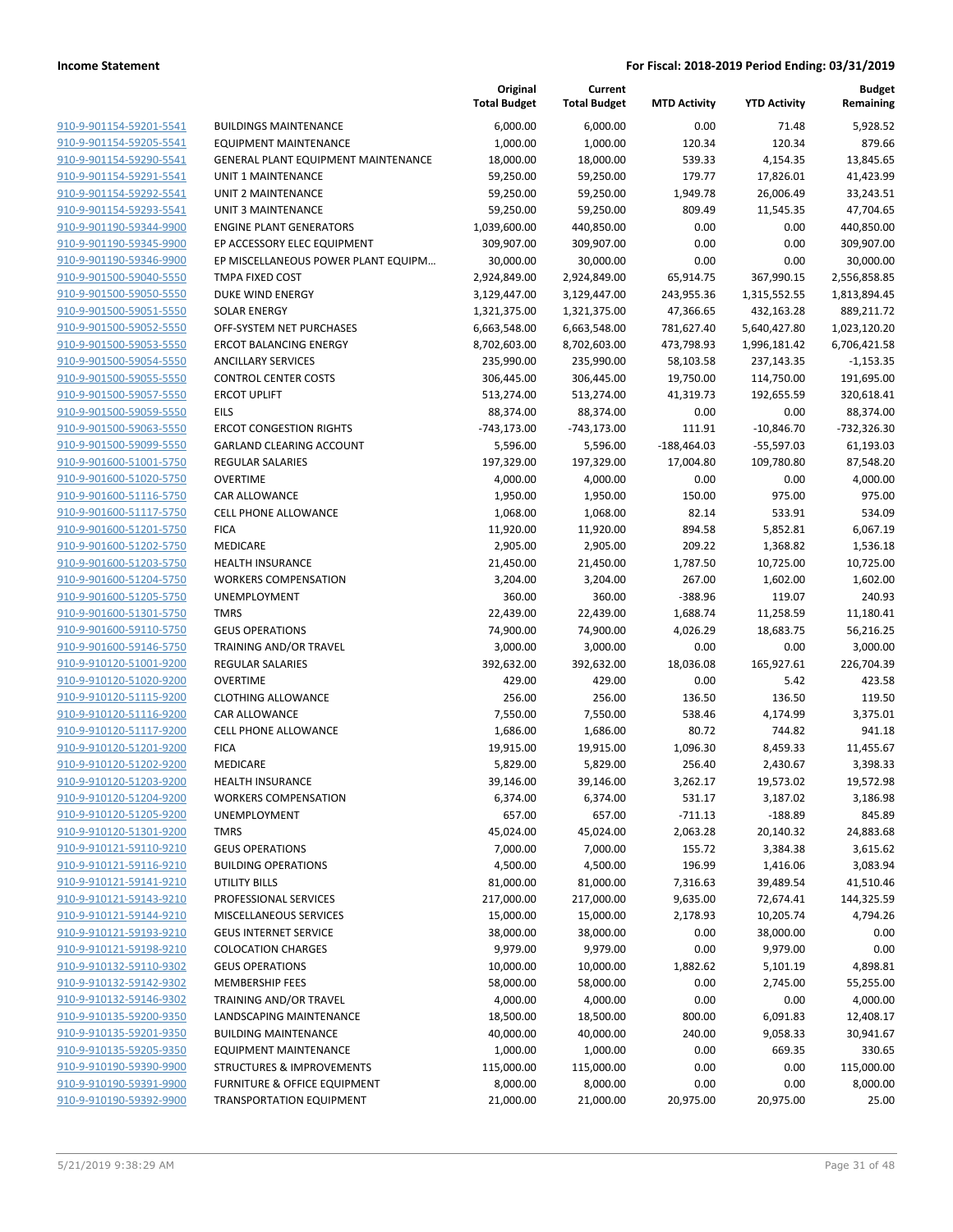| 910-9-911120-51001-9201                            |
|----------------------------------------------------|
| 910-9-911120-51020-9201                            |
| 910-9-911120-51102-9201                            |
| 910-9-911120-51115-9201                            |
| 910-9-911120-51117-9201                            |
| 910-9-911120-51201-9201                            |
| 910-9-911120-51202-9201                            |
| 910-9-911120-51203-9201                            |
| 910-9-911120-51204-9201                            |
| <u>910-9-911120-51205-9201</u>                     |
| 910-9-911120-51301-9201                            |
| 910-9-911121-59110-9211                            |
| 910-9-911121-59111-9211                            |
| <u>910-9-911121-59117-9211</u>                     |
| <u>910-9-911121-59187-9211</u>                     |
| 910-9-911135-59205-9351                            |
| 910-9-911190-59393-9900                            |
| 910-9-913101-51001-9301                            |
| <u>910-9-913101-51020-9301</u>                     |
| <u>910-9-913101-51115-9301</u>                     |
| 910-9-913101-51117-9301<br>910-9-913101-51201-9301 |
| 910-9-913101-51202-9301                            |
| <u>910-9-913101-51203-9301</u>                     |
| <u>910-9-913101-51204-9301</u>                     |
| 910-9-913101-51205-9301                            |
| 910-9-913101-51301-9301                            |
| 910-9-913101-59110-9301                            |
| <u>910-9-913101-59131-9301</u>                     |
| <u>910-9-913101-59160-9301</u>                     |
| 910-9-913101-59164-9301                            |
| 910-9-913101-59167-9301                            |
| 910-9-913101-59195-9301                            |
| 910-9-913102-51001-9020                            |
| <u>910-9-913102-51020-9020</u>                     |
| 910-9-913102-51115-9020                            |
| 910-9-913102-51117-9020                            |
| 910-9-913102-51201-9020                            |
| 910-9-913102-51202-9020                            |
| 910-9-913102-51203-9020                            |
| 910-9-913102-51204-9020                            |
| 910-9-913102-51205-9020                            |
| 910-9-913102-51301-9020                            |
| 910-9-913102-59110-9020                            |
| <u>910-9-913102-59169-9020</u>                     |
| 910-9-913130-51001-9030                            |
| 910-9-913130-51010-9030                            |
| 910-9-913130-51020-9030                            |
| <u>910-9-913130-51102-9030</u>                     |
| <u>910-9-913130-51201-9030</u>                     |
| 910-9-913130-51202-9030                            |
| 910-9-913130-51203-9030                            |
| 910-9-913130-51204-9030                            |
| 910-9-913130-51205-9030                            |
| <u>910-9-913130-51301-9030</u>                     |
| <u>910-9-913130-59110-9030</u>                     |
| 910-9-913130-59166-9030                            |
| 910-9-913131-51001-9031                            |
| <u>910-9-913131-51020-9031</u>                     |

|                         |                                     | Original<br><b>Total Budget</b> | Current<br><b>Total Budget</b> | <b>MTD Activity</b> | <b>YTD Activity</b> | Budget<br>Remaining |
|-------------------------|-------------------------------------|---------------------------------|--------------------------------|---------------------|---------------------|---------------------|
| 910-9-911120-51001-9201 | <b>REGULAR SALARIES</b>             | 366,878.00                      | 366,878.00                     | 24,841.48           | 172,764.35          | 194,113.65          |
| 910-9-911120-51020-9201 | <b>OVERTIME</b>                     | 508.00                          | 508.00                         | 0.00                | 144.74              | 363.26              |
| 910-9-911120-51102-9201 | <b>BILINGUAL PAY</b>                | 510.00                          | 510.00                         | 46.16               | 300.04              | 209.96              |
| 910-9-911120-51115-9201 | <b>CLOTHING ALLOWANCE</b>           | 409.00                          | 409.00                         | 100.50              | 100.50              | 308.50              |
| 910-9-911120-51117-9201 | CELL PHONE ALLOWANCE                | 1,435.00                        | 1,435.00                       | 110.40              | 717.60              | 717.40              |
| 910-9-911120-51201-9201 | <b>FICA</b>                         | 22,912.00                       | 22,912.00                      | 1,483.94            | 10,905.63           | 12,006.37           |
| 910-9-911120-51202-9201 | <b>MEDICARE</b>                     | 5,351.00                        | 5,351.00                       | 347.04              | 2,550.50            | 2,800.50            |
| 910-9-911120-51203-9201 | <b>HEALTH INSURANCE</b>             | 67,030.00                       | 67,030.00                      | 5,585.83            | 33,514.98           | 33,515.02           |
| 910-9-911120-51204-9201 | <b>WORKERS COMPENSATION</b>         | 5,956.00                        | 5,956.00                       | 496.33              | 2,977.98            | 2,978.02            |
| 910-9-911120-51205-9201 | UNEMPLOYMENT                        | 1,125.00                        | 1,125.00                       | $-1,214.66$         | $-306.05$           | 1,431.05            |
| 910-9-911120-51301-9201 | <b>TMRS</b>                         | 41,335.00                       | 41,335.00                      | 2,764.78            | 20,768.63           | 20,566.37           |
| 910-9-911121-59110-9211 | <b>GEUS OPERATIONS</b>              | 42,700.00                       | 42,700.00                      | 1,849.52            | 21,208.70           | 21,491.30           |
| 910-9-911121-59111-9211 | MISCELLANEOUS OFFICE EXPENSES       | 0.00                            | 0.00                           | 524.53              | 840.69              | $-840.69$           |
| 910-9-911121-59117-9211 | TO OUTSIDE ENTITIES                 | 0.00                            | 0.00                           | $-7.67$             | $-7.67$             | 7.67                |
| 910-9-911121-59187-9211 | <b>EMPLOYEE RELATIONS</b>           | 25,000.00                       | 25,000.00                      | 0.00                | 13,255.15           | 11,744.85           |
| 910-9-911135-59205-9351 | <b>EQUIPMENT MAINTENANCE</b>        | 6,500.00                        | 6,500.00                       | 0.00                | 2,014.28            | 4,485.72            |
| 910-9-911190-59393-9900 | <b>WAREHOUSE EQUIPMENT</b>          | 15,000.00                       | 15,000.00                      | 0.00                | 14,960.00           | 40.00               |
| 910-9-913101-51001-9301 | <b>REGULAR SALARIES</b>             | 210,433.00                      | 210,433.00                     | 16,187.20           | 105,032.02          | 105,400.98          |
| 910-9-913101-51020-9301 | <b>OVERTIME</b>                     | 0.00                            | 0.00                           | 0.00                | 55.05               | $-55.05$            |
| 910-9-913101-51115-9301 | <b>CLOTHING ALLOWANCE</b>           | 0.00                            | 0.00                           | 180.18              | 180.18              | $-180.18$           |
| 910-9-913101-51117-9301 | <b>CELL PHONE ALLOWANCE</b>         | 1,272.00                        | 1,272.00                       | 97.84               | 635.96              | 636.04              |
| 910-9-913101-51201-9301 | <b>FICA</b>                         | 13,125.00                       | 13,125.00                      | 971.90              | 6,269.10            | 6,855.90            |
| 910-9-913101-51202-9301 | MEDICARE                            | 3,069.00                        | 3,069.00                       | 227.30              | 1,466.18            | 1,602.82            |
| 910-9-913101-51203-9301 | <b>HEALTH INSURANCE</b>             | 32,175.00                       | 32,175.00                      | 2,681.25            | 16,087.50           | 16,087.50           |
| 910-9-913101-51204-9301 | <b>WORKERS COMPENSATION</b>         | 3,416.00                        | 3,416.00                       | 284.67              | 1,708.02            | 1,707.98            |
| 910-9-913101-51205-9301 | UNEMPLOYMENT                        | 540.00                          | 540.00                         | $-583.46$           | $-152.77$           | 692.77              |
| 910-9-913101-51301-9301 | <b>TMRS</b>                         | 23,711.00                       | 23,711.00                      | 1,801.12            | 12,011.10           | 11,699.90           |
| 910-9-913101-59110-9301 | <b>GEUS OPERATIONS</b>              | 22,100.00                       | 22,100.00                      | 1,516.05            | 8,236.53            | 13,863.47           |
| 910-9-913101-59131-9301 | NON-BAD DEBT WRITE OFFS             | 3,000.00                        | 3,000.00                       | 0.00                | 88.21               | 2,911.79            |
| 910-9-913101-59160-9301 | ADVERTISING                         | 38,000.00                       | 38,000.00                      | 3,671.84            | 22,132.64           | 15,867.36           |
| 910-9-913101-59164-9301 | <b>CONSUMER INFORMATION</b>         | 3,500.00                        | 3,500.00                       | 0.00                | 0.00                | 3,500.00            |
| 910-9-913101-59167-9301 | <b>ENERGY EFFICIENCY OPERATIONS</b> | 25,000.00                       | 25,000.00                      | 701.00              | 1,188.07            | 23,811.93           |
| 910-9-913101-59195-9301 | PUBLIC SERVICE BY GEUS C/I          | 15,000.00                       | 15,000.00                      | 0.00                | 15,000.00           | 0.00                |
| 910-9-913102-51001-9020 | REGULAR SALARIES                    | 302,145.00                      | 302,145.00                     | 23,709.67           | 146,310.15          | 155,834.85          |
| 910-9-913102-51020-9020 | <b>OVERTIME</b>                     | 20,924.00                       | 20,924.00                      | 1,817.05            | 10,966.62           | 9,957.38            |
| 910-9-913102-51115-9020 | <b>CLOTHING ALLOWANCE</b>           | 3,255.00                        | 3,255.00                       | 0.00                | 0.00                | 3,255.00            |
| 910-9-913102-51117-9020 | <b>CELL PHONE ALLOWANCE</b>         | 1,296.00                        | 1,296.00                       | 99.66               | 647.79              | 648.21              |
| 910-9-913102-51201-9020 | <b>FICA</b>                         | 20,111.00                       | 20,111.00                      | 1,431.82            | 8,917.11            | 11,193.89           |
| 910-9-913102-51202-9020 | MEDICARE                            | 4,400.00                        | 4,400.00                       | 334.86              | 2,085.44            | 2,314.56            |
| 910-9-913102-51203-9020 | <b>HEALTH INSURANCE</b>             | 87,945.00                       | 87,945.00                      | 7,328.75            | 43,972.50           | 43,972.50           |
| 910-9-913102-51204-9020 | <b>WORKERS COMPENSATION</b>         | 4,905.00                        | 4,905.00                       | 408.75              | 2,452.50            | 2,452.50            |
| 910-9-913102-51205-9020 | <b>UNEMPLOYMENT</b>                 | 1,476.00                        | 1,476.00                       | $-1,588.77$         | -687.77             | 2,163.77            |
| 910-9-913102-51301-9020 | <b>TMRS</b>                         | 33,985.00                       | 33,985.00                      | 2,834.28            | 17,913.95           | 16,071.05           |
| 910-9-913102-59110-9020 | <b>GEUS OPERATIONS</b>              | 46,200.00                       | 46,200.00                      | 1,416.85            | 15,057.88           | 31,142.12           |
| 910-9-913102-59169-9020 | PRE PAID METER COSTS                | 10,700.00                       | 10,700.00                      | 3,847.44            | 5,654.60            | 5,045.40            |
| 910-9-913130-51001-9030 | REGULAR SALARIES                    | 281,738.00                      | 281,738.00                     | 21,645.59           | 127,693.27          | 154,044.73          |
| 910-9-913130-51010-9030 | PART TIME REGULAR                   | 29,339.00                       | 29,339.00                      | 0.00                | 0.00                | 29,339.00           |
| 910-9-913130-51020-9030 | <b>OVERTIME</b>                     | 1,302.00                        | 1,302.00                       | 129.74              | 476.22              | 825.78              |
| 910-9-913130-51102-9030 | <b>BILINGUAL PAY</b>                | 3,600.00                        | 3,600.00                       | 230.80              | 1,500.20            | 2,099.80            |
| 910-9-913130-51201-9030 | <b>FICA</b>                         | 19,591.00                       | 19,591.00                      | 1,292.87            | 7,605.93            | 11,985.07           |
| 910-9-913130-51202-9030 | MEDICARE                            | 4,564.00                        | 4,564.00                       | 302.37              | 1,778.83            | 2,785.17            |
| 910-9-913130-51203-9030 | <b>HEALTH INSURANCE</b>             | 107,250.00                      | 107,250.00                     | 8,937.50            | 53,625.00           | 53,625.00           |
| 910-9-913130-51204-9030 | <b>WORKERS COMPENSATION</b>         | 5,051.00                        | 5,051.00                       | 420.93              | 2,525.53            | 2,525.47            |
| 910-9-913130-51205-9030 | UNEMPLOYMENT                        | 1,800.00                        | 1,800.00                       | $-1,934.81$         | -1,143.13           | 2,943.13            |
| 910-9-913130-51301-9030 | <b>TMRS</b>                         | 35,244.00                       | 35,244.00                      | 2,433.88            | 14,721.91           | 20,522.09           |
| 910-9-913130-59110-9030 | <b>GEUS OPERATIONS</b>              | 22,400.00                       | 22,400.00                      | 1,270.94            | 11,535.38           | 10,864.62           |
| 910-9-913130-59166-9030 | LOW INCOME ASSISTANCE               | 15,000.00                       | 15,000.00                      | 1,000.00            | 5,725.00            | 9,275.00            |
| 910-9-913131-51001-9031 | REGULAR SALARIES                    | 45,760.00                       | 45,760.00                      | 3,520.00            | 22,815.30           | 22,944.70           |
| 910-9-913131-51020-9031 | <b>OVERTIME</b>                     | 99.00                           | 99.00                          | 0.00                | 8.36                | 90.64               |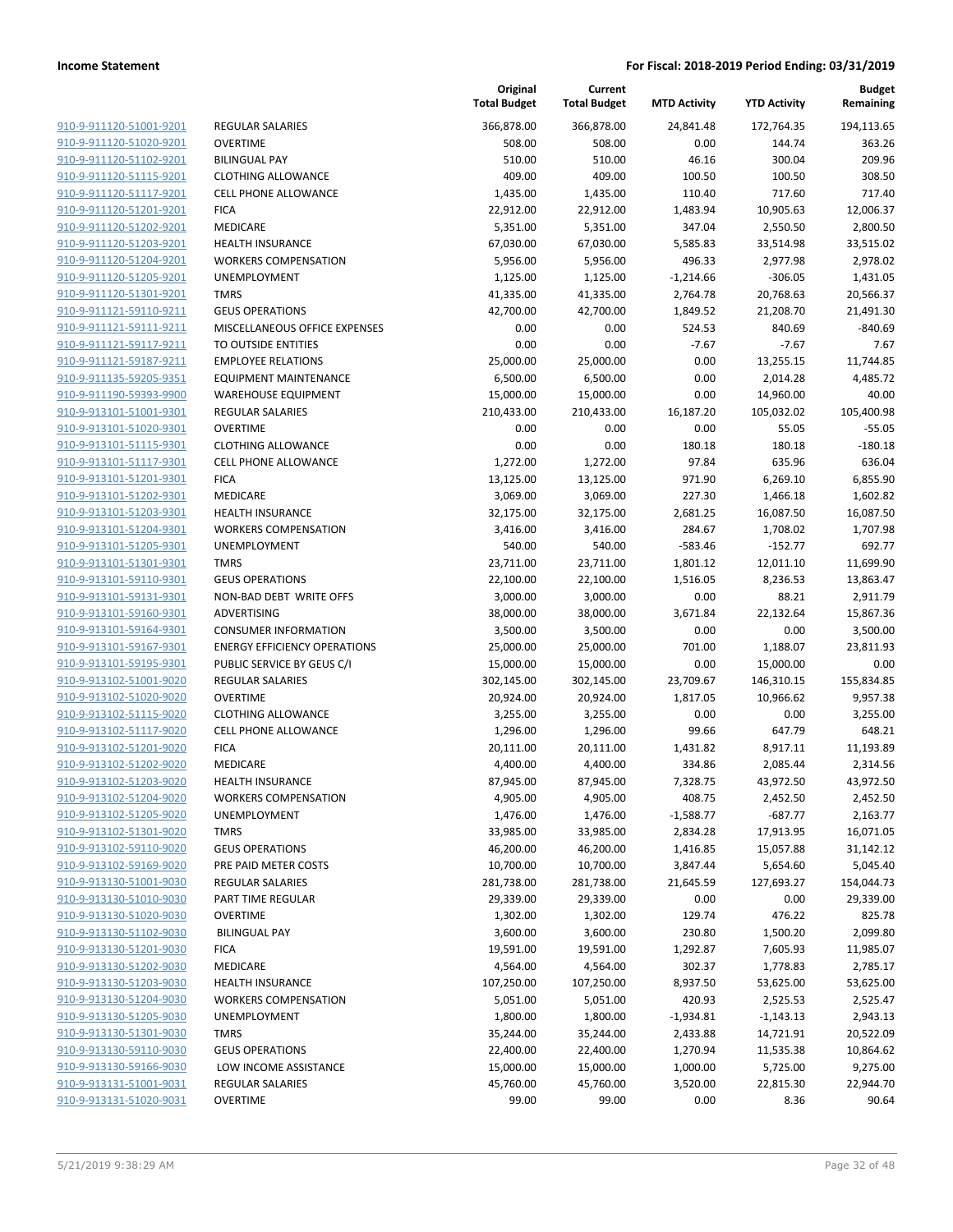| 910-9-913131-51102-9031        |
|--------------------------------|
| 910-9-913131-51201-9031        |
| 910-9-913131-51202-9031        |
| 910-9-913131-51203-9031        |
| <u>910-9-913131-51204-9031</u> |
| 910-9-913131-51205-9031        |
| 910-9-913131-51301-9031        |
| 910-9-913131-59110-9031        |
| 910-9-913134-51001-9034        |
| 910-9-913134-51020-9034        |
| 910-9-913134-51201-9034        |
| 910-9-913134-51202-9034        |
| 910-9-913134-51203-9034        |
| 910-9-913134-51204-9034        |
|                                |
| <u>910-9-913134-51205-9034</u> |
| 910-9-913134-51301-9034        |
| 910-9-913134-59110-9034        |
| 910-9-913135-51001-9035        |
| 910-9-913135-51020-9035        |
| <u>910-9-913135-51102-9035</u> |
| 910-9-913135-51201-9035        |
| 910-9-913135-51202-9035        |
| 910-9-913135-51203-9035        |
| 910-9-913135-51204-9035        |
| 910-9-913135-51205-9035        |
| 910-9-913135-51301-9035        |
| 910-9-913135-59110-9035        |
| 910-9-913135-59170-9035        |
| 910-9-913135-59172-9035        |
|                                |
| <u>910-9-913135-59173-9035</u> |
| 910-9-913135-59174-9035        |
| 910-9-913135-59175-9035        |
| 910-9-913136-51001-9036        |
| 910-9-913136-51020-9036        |
| <u>910-9-913136-51115-9036</u> |
| 910-9-913136-51201-9036        |
| 910-9-913136-51202-9036        |
| 910-9-913136-51203-9036        |
| 910-9-913136-51204-9036        |
| 910-9-913136-51205-9036        |
| 910-9-913136-51301-9036        |
| 910-9-913136-59110-9036        |
| 910-9-913136-59141-9036        |
| <u>910-9-913139-59780-9240</u> |
|                                |
| <u>910-9-913139-59781-9250</u> |
| <u>910-9-913139-59902-9301</u> |
| 910-9-913139-59926-9301        |
| 910-9-913139-59927-9301        |
| <u>910-9-913139-59928-9301</u> |
| 910-9-913159-59200-9353        |
| <u>910-9-913159-59201-9353</u> |
| 910-9-913159-59205-9353        |
| 910-9-913190-59390-9900        |
| <u>910-9-913190-59391-9900</u> |
| <u>910-9-930000-59060-5650</u> |
| <u>910-9-930000-59110-5600</u> |
| 910-9-930161-51001-5610        |
| <u>910-9-930161-51020-5610</u> |
| 910-9-930161-51116-5610        |
|                                |

|                                                    |                                                        | Original<br><b>Total Budget</b> | Current<br><b>Total Budget</b> | <b>MTD Activity</b> | <b>YTD Activity</b> | <b>Budget</b><br>Remaining |
|----------------------------------------------------|--------------------------------------------------------|---------------------------------|--------------------------------|---------------------|---------------------|----------------------------|
| 910-9-913131-51102-9031                            | <b>BILINGUAL PAY</b>                                   | 600.00                          | 600.00                         | 46.14               | 299.91              | 300.09                     |
| 910-9-913131-51201-9031                            | <b>FICA</b>                                            | 2,880.00                        | 2,880.00                       | 213.76              | 1,364.06            | 1,515.94                   |
| 910-9-913131-51202-9031                            | MEDICARE                                               | 672.00                          | 672.00                         | 50.00               | 319.03              | 352.97                     |
| 910-9-913131-51203-9031                            | <b>HEALTH INSURANCE</b>                                | 10,725.00                       | 10,725.00                      | 893.75              | 5,362.50            | 5,362.50                   |
| 910-9-913131-51204-9031                            | <b>WORKERS COMPENSATION</b>                            | 743.00                          | 743.00                         | 61.92               | 371.52              | 371.48                     |
| 910-9-913131-51205-9031                            | <b>UNEMPLOYMENT</b>                                    | 180.00                          | 180.00                         | $-193.61$           | $-65.16$            | 245.16                     |
| 910-9-913131-51301-9031                            | <b>TMRS</b>                                            | 5,192.00                        | 5,192.00                       | 394.42              | 2,627.02            | 2,564.98                   |
| 910-9-913131-59110-9031                            | <b>GEUS OPERATIONS</b>                                 | 22,900.00                       | 22,900.00                      | 1,031.95            | 3,405.97            | 19,494.03                  |
| 910-9-913134-51001-9034                            | <b>REGULAR SALARIES</b>                                | 116,601.00                      | 116,601.00                     | 8,991.68            | 54,097.98           | 62,503.02                  |
| 910-9-913134-51020-9034                            | <b>OVERTIME</b>                                        | 1,310.00                        | 1,310.00                       | 425.76              | 1,211.81            | 98.19                      |
| 910-9-913134-51201-9034                            | <b>FICA</b>                                            | 7,310.00                        | 7,310.00                       | 547.13              | 3,157.75            | 4,152.25                   |
| 910-9-913134-51202-9034                            | MEDICARE                                               | 1,692.00                        | 1,692.00                       | 127.95              | 738.50              | 953.50                     |
| 910-9-913134-51203-9034                            | <b>HEALTH INSURANCE</b>                                | 24,668.00                       | 24,668.00                      | 2,055.67            | 12,334.02           | 12,333.98                  |
| 910-9-913134-51204-9034                            | <b>WORKERS COMPENSATION</b>                            | 1,894.00                        | 1,894.00                       | 157.83              | 946.98              | 947.02                     |
| 910-9-913134-51205-9034                            | UNEMPLOYMENT                                           | 414.00                          | 414.00                         | $-444.73$           | $-180.33$           | 594.33                     |
| 910-9-913134-51301-9034                            | <b>TMRS</b>                                            | 13,060.00                       | 13,060.00                      | 1,041.57            | 6,325.82            | 6,734.18                   |
| 910-9-913134-59110-9034                            | <b>GEUS OPERATIONS</b>                                 | 109,379.69                      | 109,379.69                     | 8,202.93            | 37,412.73           | 71,966.96                  |
| 910-9-913135-51001-9035                            | <b>REGULAR SALARIES</b>                                | 156,686.00                      | 156,686.00                     | 12,052.81           | 78,226.87           | 78,459.13                  |
| 910-9-913135-51020-9035                            | <b>OVERTIME</b>                                        | 4,441.00                        | 4,441.00                       | 391.40              | 2,164.89            | 2,276.11                   |
| 910-9-913135-51102-9035                            | <b>BILINGUAL PAY</b>                                   | 600.00                          | 600.00                         | 46.16               | 300.04              | 299.96                     |
| 910-9-913135-51201-9035                            | <b>FICA</b>                                            | 10,027.00                       | 10,027.00                      | 701.12              | 4,553.42            | 5,473.58                   |
| 910-9-913135-51202-9035                            | MEDICARE                                               | 2,281.00                        | 2,281.00                       | 163.97              | 1,064.90            | 1,216.10                   |
| 910-9-913135-51203-9035                            | <b>HEALTH INSURANCE</b>                                | 42,900.00                       | 42,900.00                      | 3,575.00            | 21,450.00           | 21,450.00                  |
| 910-9-913135-51204-9035                            | <b>WORKERS COMPENSATION</b>                            | 2,543.00                        | 2,543.00                       | 211.92              | 1,271.52            | 1,271.48                   |
| 910-9-913135-51205-9035                            | UNEMPLOYMENT                                           | 720.00                          | 720.00                         | $-772.85$           | $-322.85$           | 1,042.85                   |
| 910-9-913135-51301-9035                            | <b>TMRS</b>                                            | 17,616.00                       | 17,616.00                      | 1,381.44            | 9,166.46            | 8,449.54                   |
| 910-9-913135-59110-9035                            | <b>GEUS OPERATIONS</b>                                 | 28,488.00                       | 28,488.00                      | 1,188.75            | 13,657.55           | 14,830.45                  |
| 910-9-913135-59170-9035                            | <b>CREDIT CARD FEES</b>                                | 90,000.00                       | 90,000.00                      | 947.33              | 45,754.56           | 44,245.44                  |
| 910-9-913135-59172-9035                            | <b>LOCKBOX OVER/SHORT</b>                              | 500.00                          | 500.00                         | 0.00                | 0.00                | 500.00                     |
| 910-9-913135-59173-9035                            | <b>ONLINE PAYMENT OVER/SHORT</b>                       | 500.00                          | 500.00                         | 0.00                | 0.00                | 500.00                     |
| 910-9-913135-59174-9035                            | <b>BANK RECS OVER/SHORT</b>                            | 100.00                          | 100.00                         | 0.00                | 735.86              | $-635.86$                  |
| 910-9-913135-59175-9035                            | <b>CASHIERS OVER/SHORT</b>                             | 100.00                          | 100.00                         | 10.43               | 6.76                | 93.24                      |
| 910-9-913136-51001-9036<br>910-9-913136-51020-9036 | <b>REGULAR SALARIES</b>                                | 31,554.00                       | 31,554.00                      | 2,427.20            | 15,752.81           | 15,801.19                  |
| 910-9-913136-51115-9036                            | <b>OVERTIME</b><br><b>CLOTHING ALLOWANCE</b>           | 114.00<br>256.00                | 114.00<br>256.00               | 0.00<br>0.00        | 0.00<br>0.00        | 114.00<br>256.00           |
| 910-9-913136-51201-9036                            | <b>FICA</b>                                            | 1,972.00                        | 1,972.00                       | 118.60              | 804.35              | 1,167.65                   |
|                                                    | <b>MEDICARE</b>                                        |                                 |                                | 27.74               |                     |                            |
| 910-9-913136-51202-9036<br>910-9-913136-51203-9036 |                                                        | 460.00<br>10,725.00             | 460.00<br>10,725.00            | 893.75              | 188.12              | 271.88<br>5,362.50         |
| 910-9-913136-51204-9036                            | <b>HEALTH INSURANCE</b><br><b>WORKERS COMPENSATION</b> |                                 |                                |                     | 5,362.50            | 255.98                     |
| 910-9-913136-51205-9036                            | UNEMPLOYMENT                                           | 512.00<br>180.00                | 512.00<br>180.00               | 42.67<br>$-193.05$  | 256.02<br>$-105.69$ | 285.69                     |
| 910-9-913136-51301-9036                            | <b>TMRS</b>                                            | 3,550.00                        | 3,550.00                       | 268.44              | 1,789.67            | 1,760.33                   |
| 910-9-913136-59110-9036                            | <b>GEUS OPERATIONS</b>                                 | 20,277.00                       | 20,277.00                      | 1,210.37            | 11,350.39           | 8,926.61                   |
| 910-9-913136-59141-9036                            | <b>UTILITY BILLS</b>                                   | 50,400.00                       | 50,400.00                      | 3,801.27            | 24,548.94           | 25,851.06                  |
| 910-9-913139-59780-9240                            | PROPERTY INSURANCE                                     | 10,000.00                       | 10,000.00                      | 0.00                | 9,190.21            | 809.79                     |
| 910-9-913139-59781-9250                            | <b>LIABILITY INSURANCE</b>                             | 3,800.00                        | 3,800.00                       | 0.00                | 4,425.68            | $-625.68$                  |
| 910-9-913139-59902-9301                            | XFER to COG - ADMIN EXPENSES                           | 109,003.00                      | 109,003.00                     | 9,083.59            | 54,501.51           | 54,501.49                  |
| 910-9-913139-59926-9301                            | XFER to COG - GARAGE                                   | 9,001.00                        | 9,001.00                       | 750.08              | 4,500.48            | 4,500.52                   |
| 910-9-913139-59927-9301                            | XFER to COG - INSURANCE                                | 6,192.00                        | 6,192.00                       | 515.99              | 3,095.97            | 3,096.03                   |
| 910-9-913139-59928-9301                            | XFER to COG - IT                                       | 60,840.00                       | 60,840.00                      | 5,070.00            | 30,420.00           | 30,420.00                  |
| 910-9-913159-59200-9353                            | LANDSCAPING MAINTENANCE                                | 3,000.00                        | 3,000.00                       | 192.00              | 1,267.01            | 1,732.99                   |
| 910-9-913159-59201-9353                            | <b>BUILDINGS MAINTNANCE</b>                            | 19,500.00                       | 19,500.00                      | 7,355.00            | 6,341.76            | 13,158.24                  |
| 910-9-913159-59205-9353                            | <b>EQUIPMENT MAINTENANCE</b>                           | 5,000.00                        | 5,000.00                       | 0.00                | 981.91              | 4,018.09                   |
| 910-9-913190-59390-9900                            | <b>STRUCTURES &amp; IMPROVEMENTS</b>                   | 41,000.00                       | 41,000.00                      | 6,365.00            | 6,365.00            | 34,635.00                  |
| 910-9-913190-59391-9900                            | FURNITURE & OFFICE EQUIPMENT                           | 7,000.00                        | 7,000.00                       | 0.00                | 0.00                | 7,000.00                   |
| 910-9-930000-59060-5650                            | <b>TRANSMISSION COSTS</b>                              | 1,348,585.00                    | 1,348,585.00                   | 107,101.94          | 535,355.63          | 813,229.37                 |
| 910-9-930000-59110-5600                            | <b>GEUS OPERATIONS</b>                                 | 100,000.00                      | 100,000.00                     | 8,514.04            | 33,629.99           | 66,370.01                  |
| 910-9-930161-51001-5610                            | <b>REGULAR SALARIES</b>                                | 257,214.00                      | 257,214.00                     | 19,066.88           | 124,027.30          | 133,186.70                 |
| 910-9-930161-51020-5610                            | <b>OVERTIME</b>                                        | 28,664.00                       | 28,664.00                      | 1,414.94            | 16,013.88           | 12,650.12                  |
| 910-9-930161-51116-5610                            | <b>CAR ALLOWANCE</b>                                   | 1,950.00                        | 1,950.00                       | 150.00              | 975.00              | 975.00                     |
|                                                    |                                                        |                                 |                                |                     |                     |                            |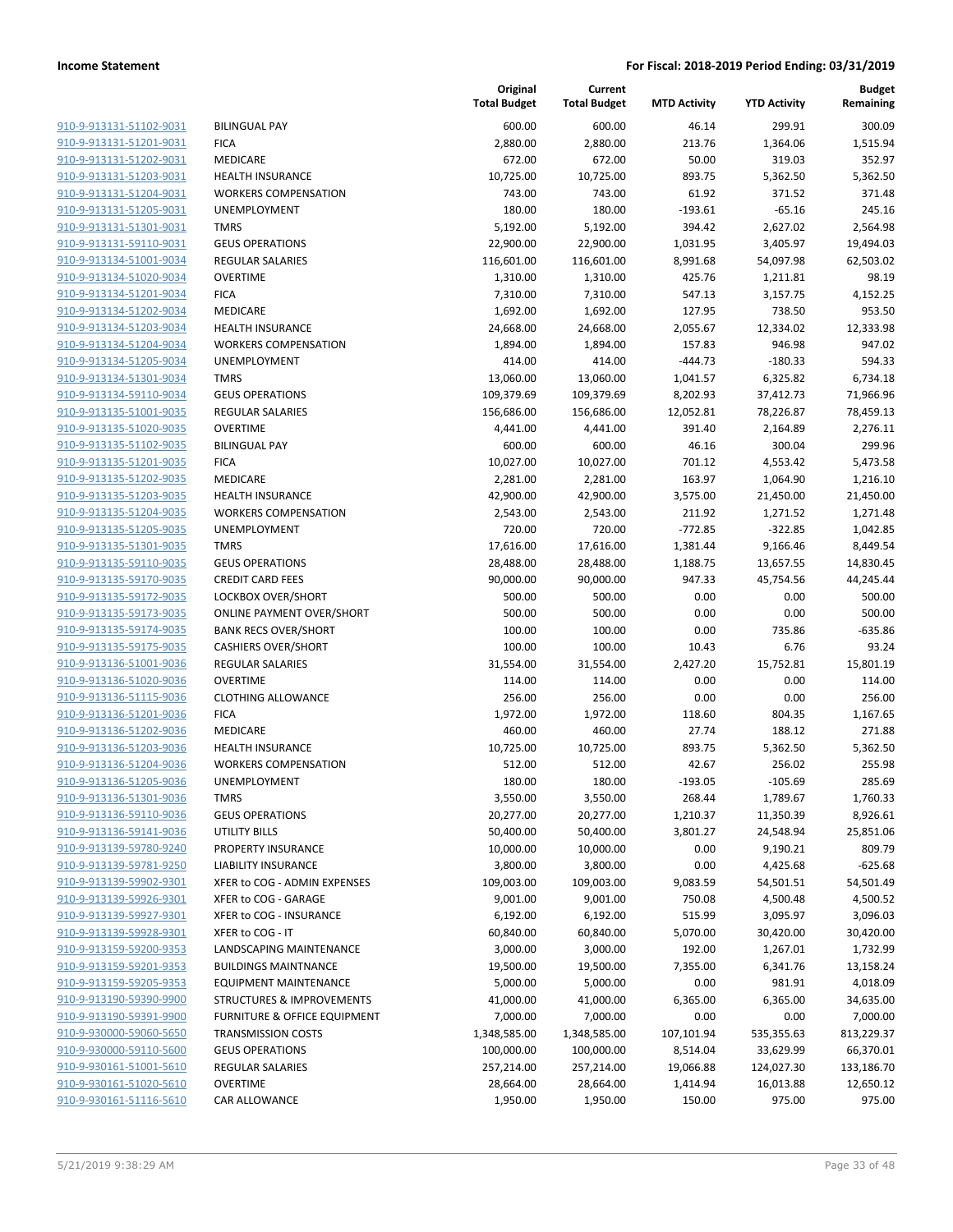| 910-9-930161-51117-5610        |
|--------------------------------|
| 910-9-930161-51201-5610        |
| 910-9-930161-51202-5610        |
| 910-9-930161-51203-5610        |
| 910-9-930161-51204-5610        |
| 910-9-930161-51205-5610        |
| <u>910-9-930161-51301-5610</u> |
| 910-9-930161-59110-5610        |
| 910-9-930161-59146-5610        |
| 910-9-930181-51001-5810        |
| 910-9-930181-51020-5810        |
| 910-9-930181-51201-5810        |
|                                |
| 910-9-930181-51202-5810        |
| 910-9-930181-51203-5810        |
| 910-9-930181-51204-5810        |
| 910-9-930181-51205-5810        |
| <u>910-9-930181-51301-5810</u> |
| 910-9-930181-59110-5810        |
| 910-9-931080-51001-5800        |
| 910-9-931080-51011-5800        |
| 910-9-931080-51020-5800        |
| 910-9-931080-51115-5800        |
| 910-9-931080-51116-5800        |
| 910-9-931080-51117-5800        |
| 910-9-931080-51201-5800        |
| 910-9-931080-51202-5800        |
| 910-9-931080-51203-5800        |
| 910-9-931080-51204-5800        |
|                                |
| 910-9-931080-51205-5800        |
| 910-9-931080-51301-5800        |
| 910-9-931080-59110-5800        |
| 910-9-931080-59205-5800        |
| 910-9-931088-51001-5880        |
| 910-9-931088-51201-5880        |
| 910-9-931088-51202-5880        |
| 910-9-931088-51203-5880        |
| <u>910-9-931088-51204-5880</u> |
| 910-9-931088-51205-5880        |
| 910-9-931088-51301-5880        |
| 910-9-931088-59110-5880        |
| 910-9-931092-51001-9202        |
| 910-9-931092-51117-9202        |
| 910-9-931092-51201-9202        |
| 910-9-931092-51202-9202        |
| 910-9-931092-51203-9202        |
|                                |
| 910-9-931092-51204-9202        |
| 910-9-931092-51205-9202        |
| 910-9-931092-51301-9202        |
| 910-9-931092-59110-9212        |
| 910-9-931092-59130-9212        |
| 910-9-931092-59133-9212        |
| 910-9-931093-59205-9352        |
| 910-9-931099-59392-9900        |
| 910-9-931462-51001-5620        |
| 910-9-931462-51115-5620        |
| 910-9-931462-51117-5620        |
| 910-9-931462-51201-5620        |
| 910-9-931462-51202-5620        |
| 910-9-931462-51203-5620        |
|                                |

|                         |                                 | Original<br><b>Total Budget</b> | Current<br><b>Total Budget</b> | <b>MTD Activity</b> | <b>YTD Activity</b> | <b>Budget</b><br>Remaining |
|-------------------------|---------------------------------|---------------------------------|--------------------------------|---------------------|---------------------|----------------------------|
| 910-9-930161-51117-5610 | <b>CELL PHONE ALLOWANCE</b>     | 432.00                          | 432.00                         | 33.24               | 216.06              | 215.94                     |
| 910-9-930161-51201-5610 | <b>FICA</b>                     | 17,871.00                       | 17,871.00                      | 1,176.52            | 8,157.86            | 9,713.14                   |
| 910-9-930161-51202-5610 | MEDICARE                        | 3,763.00                        | 3,763.00                       | 275.16              | 1,907.88            | 1,855.12                   |
| 910-9-930161-51203-5610 | <b>HEALTH INSURANCE</b>         | 36,195.00                       | 36,195.00                      | 3,016.25            | 18,097.50           | 18,097.50                  |
| 910-9-930161-51204-5610 | <b>WORKERS COMPENSATION</b>     | 4,176.00                        | 4,176.00                       | 348.00              | 2,088.00            | 2,088.00                   |
| 910-9-930161-51205-5610 | <b>UNEMPLOYMENT</b>             | 610.00                          | 610.00                         | $-662.16$           | $-90.38$            | 700.38                     |
| 910-9-930161-51301-5610 | <b>TMRS</b>                     | 29,075.00                       | 29,075.00                      | 2,285.56            | 16,041.45           | 13,033.55                  |
| 910-9-930161-59110-5610 | <b>GEUS OPERATIONS</b>          | 76,450.00                       | 76,450.00                      | 2,262.28            | 6,019.51            | 70,430.49                  |
| 910-9-930161-59146-5610 | TRAINING AND/OR TRAVEL          | 42,000.00                       | 42,000.00                      | 2,014.03            | 16,465.44           | 25,534.56                  |
| 910-9-930181-51001-5810 | <b>REGULAR SALARIES</b>         | 150,228.00                      | 150,228.00                     | 11,070.76           | 72,168.98           | 78,059.02                  |
| 910-9-930181-51020-5810 | <b>OVERTIME</b>                 | 28,664.00                       | 28,664.00                      | 1,414.94            | 16,013.88           | 12,650.12                  |
| 910-9-930181-51201-5810 | <b>FICA</b>                     | 11,090.00                       | 11,090.00                      | 774.12              | 5,467.35            | 5,622.65                   |
| 910-9-930181-51202-5810 | MEDICARE                        | 2,177.00                        | 2,177.00                       | 181.04              | 1,278.65            | 898.35                     |
| 910-9-930181-51203-5810 | <b>HEALTH INSURANCE</b>         | 25,470.00                       | 25,470.00                      | 2,122.50            | 12,735.00           | 12,735.00                  |
| 910-9-930181-51204-5810 | <b>WORKERS COMPENSATION</b>     | 2,439.00                        | 2,439.00                       | 203.25              | 1,219.50            | 1,219.50                   |
| 910-9-930181-51205-5810 | UNEMPLOYMENT                    | 430.00                          | 430.00                         | $-466.95$           | $-105.58$           | 535.58                     |
| 910-9-930181-51301-5810 | <b>TMRS</b>                     | 16,826.00                       | 16,826.00                      | 1,380.92            | 10,014.52           | 6,811.48                   |
| 910-9-930181-59110-5810 | <b>GEUS OPERATIONS</b>          | 16,450.00                       | 16,450.00                      | 2,256.17            | 4,090.76            | 12,359.24                  |
| 910-9-931080-51001-5800 | <b>REGULAR SALARIES</b>         | 534,240.00                      | 534,240.00                     | 38,421.45           | 245,728.33          | 288,511.67                 |
| 910-9-931080-51011-5800 | PART TIME TEMPORARY             | 74,010.00                       | 74,010.00                      | 0.00                | 0.00                | 74,010.00                  |
| 910-9-931080-51020-5800 | <b>OVERTIME</b>                 | 1,936.00                        | 1,936.00                       | 0.00                | 0.00                | 1,936.00                   |
| 910-9-931080-51115-5800 | <b>CLOTHING ALLOWANCE</b>       | 513.00                          | 513.00                         | 27.49               | 27.49               | 485.51                     |
| 910-9-931080-51116-5800 | CAR ALLOWANCE                   | 3,900.00                        | 3,900.00                       | 300.00              | 1,950.00            | 1,950.00                   |
| 910-9-931080-51117-5800 | <b>CELL PHONE ALLOWANCE</b>     | 4,070.00                        | 4,070.00                       | 215.24              | 1,399.06            | 2,670.94                   |
| 910-9-931080-51201-5800 | <b>FICA</b>                     | 36,410.00                       | 36,410.00                      | 2,268.08            | 13,958.78           | 22,451.22                  |
| 910-9-931080-51202-5800 | MEDICARE                        | 8,940.00                        | 8,940.00                       | 530.43              | 3,430.67            | 5,509.33                   |
| 910-9-931080-51203-5800 | HEALTH INSURANCE                | 79,365.00                       | 79,365.00                      | 6,613.75            | 39,682.50           | 39,682.50                  |
| 910-9-931080-51204-5800 | <b>WORKERS COMPENSATION</b>     | 9,874.00                        | 9,874.00                       | 822.85              | 4,937.00            | 4,937.00                   |
| 910-9-931080-51205-5800 | UNEMPLOYMENT                    | 1,332.00                        | 1,332.00                       | $-1,443.59$         | $-624.53$           | 1,956.53                   |
| 910-9-931080-51301-5800 | <b>TMRS</b>                     | 69,060.00                       | 69,060.00                      | 3,925.95            | 26,347.73           | 42,712.27                  |
| 910-9-931080-59110-5800 | <b>GEUS OPERATIONS</b>          | 25,100.00                       | 25,100.00                      | 3,885.06            | 16,044.25           | 9,055.75                   |
| 910-9-931080-59205-5800 | <b>EQUIPMENT MAINTENANCE</b>    | 3,050.00                        | 3,050.00                       | 26.00               | 205.87              | 2,844.13                   |
| 910-9-931088-51001-5880 | <b>REGULAR SALARIES</b>         | 85,488.00                       | 85,488.00                      | 6,576.00            | 42,640.81           | 42,847.19                  |
| 910-9-931088-51201-5880 | <b>FICA</b>                     | 5,300.00                        | 5,300.00                       | 358.76              | 2,365.45            | 2,934.55                   |
| 910-9-931088-51202-5880 | MEDICARE                        | 1,239.00                        | 1,239.00                       | 83.90               | 553.19              | 685.81                     |
| 910-9-931088-51203-5880 | <b>HEALTH INSURANCE</b>         | 21,450.00                       | 21,450.00                      | 1,787.50            | 10,725.00           | 10,725.00                  |
| 910-9-931088-51204-5880 | <b>WORKERS COMPENSATION</b>     | 1,388.00                        | 1,388.00                       | 115.67              | 694.02              | 693.98                     |
| 910-9-931088-51205-5880 | UNEMPLOYMENT                    | 360.00                          | 360.00                         | $-386.08$           | $-149.36$           | 509.36                     |
| 910-9-931088-51301-5880 | <b>TMRS</b>                     | 9,575.00                        | 9,575.00                       | 727.30              | 4,844.39            | 4,730.61                   |
| 910-9-931088-59110-5880 | <b>GEUS OPERATIONS</b>          | 10,060.00                       | 10,060.00                      | 0.00                | 5,479.60            | 4,580.40                   |
| 910-9-931092-51001-9202 | <b>REGULAR SALARIES</b>         | 117,926.00                      | 117,926.00                     | 9,233.12            | 58,579.76           | 59,346.24                  |
| 910-9-931092-51117-9202 | <b>CELL PHONE ALLOWANCE</b>     | 1,632.00                        | 1,632.00                       | 125.54              | 816.01              | 815.99                     |
| 910-9-931092-51201-9202 | <b>FICA</b>                     | 7,413.00                        | 7,413.00                       | 544.27              | 3,456.65            | 3,956.35                   |
| 910-9-931092-51202-9202 | MEDICARE                        | 1,733.00                        | 1,733.00                       | 127.29              | 808.40              | 924.60                     |
| 910-9-931092-51203-9202 | HEALTH INSURANCE                | 18,233.00                       | 18,233.00                      | 1,519.42            | 9,116.52            | 9,116.48                   |
| 910-9-931092-51204-9202 | <b>WORKERS COMPENSATION</b>     | 1,914.00                        | 1,914.00                       | 159.50              | 957.00              | 957.00                     |
| 910-9-931092-51205-9202 | <b>UNEMPLOYMENT</b>             | 306.00                          | 306.00                         | $-331.52$           | $-62.85$            | 368.85                     |
| 910-9-931092-51301-9202 | <b>TMRS</b>                     | 13,391.00                       | 13,391.00                      | 1,035.07            | 6,746.39            | 6,644.61                   |
| 910-9-931092-59110-9212 | <b>GEUS OPERATIONS</b>          | 12,800.00                       | 12,800.00                      | 6,611.36            | 9,263.53            | 3,536.47                   |
| 910-9-931092-59130-9212 | PHONE MANAGEMENT SERVICE        | 66,900.00                       | 66,900.00                      | 5,608.95            | 40,720.71           | 26,179.29                  |
| 910-9-931092-59133-9212 | REDUNDANT EXCHANGE SERVICES     | 10,920.00                       | 10,920.00                      | 888.50              | 5,331.00            | 5,589.00                   |
| 910-9-931093-59205-9352 | EQUIPMENT MAINTENANCE - IT      | 6,500.00                        | 6,500.00                       | 3,151.16            | 4,769.53            | 1,730.47                   |
| 910-9-931099-59392-9900 | <b>TRANSPORTATION EQUIPMENT</b> | 30,000.00                       | 30,000.00                      | 29,644.00           | 29,644.00           | 356.00                     |
| 910-9-931462-51001-5620 | <b>REGULAR SALARIES</b>         | 95,566.00                       | 95,566.00                      | 5,002.92            | 32,469.92           | 63,096.08                  |
| 910-9-931462-51115-5620 | <b>CLOTHING ALLOWANCE</b>       | 154.00                          | 154.00                         | 0.00                | 0.00                | 154.00                     |
| 910-9-931462-51117-5620 | <b>CELL PHONE ALLOWANCE</b>     | 480.00                          | 480.00                         | 36.92               | 239.98              | 240.02                     |
| 910-9-931462-51201-5620 | <b>FICA</b>                     | 5,883.00                        | 5,883.00                       | 263.38              | 1,764.91            | 4,118.09                   |
| 910-9-931462-51202-5620 | MEDICARE                        | 1,394.00                        | 1,394.00                       | 61.60               | 412.79              | 981.21                     |
| 910-9-931462-51203-5620 | <b>HEALTH INSURANCE</b>         | 10,726.00                       | 10,726.00                      | 893.83              | 5,362.98            | 5,363.02                   |
|                         |                                 |                                 |                                |                     |                     |                            |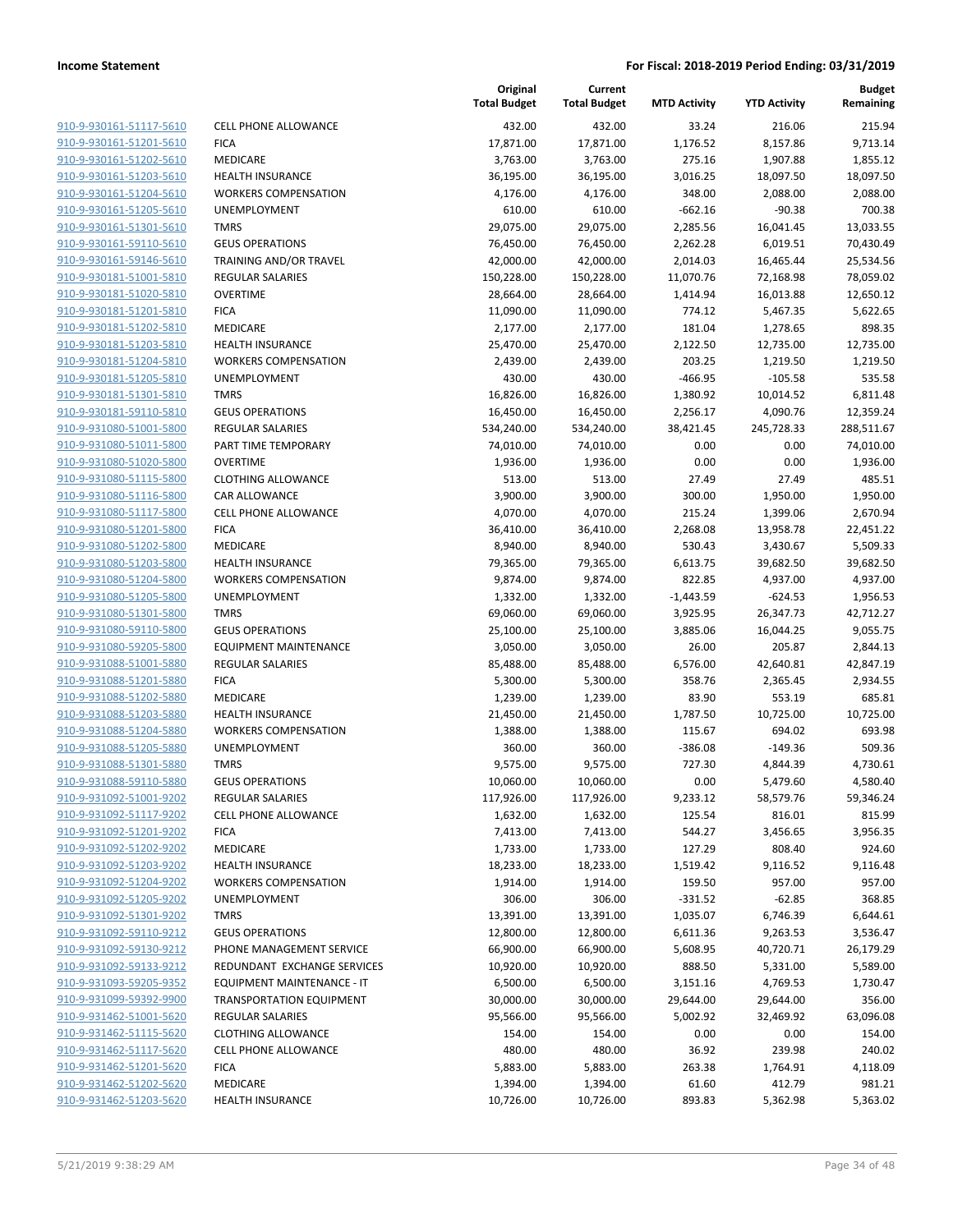| 910-9-931462-51204-5620                            | <b>WORKE</b>                  |
|----------------------------------------------------|-------------------------------|
| 910-9-931462-51205-5620                            | <b>UNEMF</b>                  |
| 910-9-931462-51301-5620                            | TMRS                          |
| 910-9-931462-59110-5620                            | <b>GEUS C</b>                 |
| 910-9-931462-59198-5620                            | <b>COLOC</b>                  |
| 910-9-931462-59199-5620                            | LEASE O                       |
| 910-9-931470-51001-5700                            | <b>REGULA</b>                 |
| 910-9-931470-51020-5700                            | <b>OVERTI</b>                 |
| 910-9-931470-51115-5700                            | <b>CLOTHI</b>                 |
| 910-9-931470-51117-5700                            | <b>CELL PH</b>                |
| 910-9-931470-51201-5700                            | FICA                          |
| 910-9-931470-51202-5700                            | <b>MEDICA</b>                 |
| 910-9-931470-51203-5700                            | <b>HEALTH</b>                 |
| 910-9-931470-51204-5700                            | <b>WORKE</b>                  |
| 910-9-931470-51205-5700                            | <b>UNEMF</b>                  |
| 910-9-931470-51301-5700                            | TMRS                          |
| 910-9-931470-59205-5700                            | <b>EQUIPN</b><br><b>TRANS</b> |
| 910-9-931470-59253-5700<br>910-9-931490-59353-9900 | <b>TRANSI</b>                 |
| 910-9-931490-59392-9900                            | <b>TRANSF</b>                 |
| 910-9-931490-59396-9900                            | <b>POWER</b>                  |
| 910-9-931491-51001-9911                            | <b>REGULA</b>                 |
| 910-9-931491-51201-9911                            | <b>FICA</b>                   |
| 910-9-931491-51202-9911                            | <b>MEDICA</b>                 |
| 910-9-931491-51301-9911                            | TMRS                          |
| 910-9-931528-51001-5820                            | <b>REGULA</b>                 |
| 910-9-931528-51115-5820                            | <b>CLOTHI</b>                 |
| 910-9-931528-51117-5820                            | <b>CELL PH</b>                |
| 910-9-931528-51201-5820                            | <b>FICA</b>                   |
| 910-9-931528-51202-5820                            | <b>MEDICA</b>                 |
| 910-9-931528-51203-5820                            | <b>HEALTH</b>                 |
| 910-9-931528-51204-5820                            | <b>WORKE</b>                  |
| 910-9-931528-51205-5820                            | <b>UNEMF</b>                  |
| 910-9-931528-51301-5820                            | <b>TMRS</b>                   |
| 910-9-931528-59110-5820                            | <b>GEUS C</b>                 |
| 910-9-931529-51001-5920                            | <b>REGULA</b>                 |
| 910-9-931529-51020-5920                            | <b>OVERTI</b>                 |
| 910-9-931529-51115-5920                            | <b>CLOTHI</b>                 |
| 910-9-931529-51117-5920<br>910-9-931529-51201-5920 | <b>CELL PH</b><br><b>FICA</b> |
| 910-9-931529-51202-5920                            | <b>MEDICA</b>                 |
| 910-9-931529-51203-5920                            | <b>HEALTH</b>                 |
| 910-9-931529-51204-5920                            | <b>WORKE</b>                  |
| 910-9-931529-51205-5920                            | <b>UNEMF</b>                  |
| 910-9-931529-51301-5920                            | <b>TMRS</b>                   |
| 910-9-931529-59205-5920                            | <b>EQUIPN</b>                 |
| 910-9-931529-59262-5920                            | <b>DISTRIE</b>                |
| 910-9-931590-59362-9900                            | <b>DISTRIE</b>                |
| 910-9-931590-59392-9900                            | <b>TRANSF</b>                 |
| 910-9-931590-59396-9900                            | POWER                         |
| 910-9-931591-51001-9912                            | <b>REGULA</b>                 |
| 910-9-931591-51201-9912                            | <b>FICA</b>                   |
| 910-9-931591-51202-9912                            | <b>MEDICA</b>                 |
| 910-9-931591-51301-9912                            | TMRS                          |
| <u>910-9-932467-51001-5671</u>                     | <b>REGULA</b>                 |
| <u>910-9-932467-51011-5671</u>                     | PART TI                       |
| 910-9-932467-51020-5671                            | <b>OVERTI</b>                 |
| 910-9-932467-51115-5671                            | CLOTHI                        |
| 910-9-932467-51201-5671                            | <b>FICA</b>                   |
|                                                    |                               |

|                         |                                     | Original<br><b>Total Budget</b> | Current<br><b>Total Budget</b> | <b>MTD Activity</b> | <b>YTD Activity</b> | <b>Budget</b><br>Remaining |
|-------------------------|-------------------------------------|---------------------------------|--------------------------------|---------------------|---------------------|----------------------------|
| 910-9-931462-51204-5620 | <b>WORKERS COMPENSATION</b>         | 1,577.00                        | 1,577.00                       | 131.42              | 788.52              | 788.48                     |
| 910-9-931462-51205-5620 | <b>UNEMPLOYMENT</b>                 | 180.00                          | 180.00                         | $-195.47$           | $-104.75$           | 284.75                     |
| 910-9-931462-51301-5620 | <b>TMRS</b>                         | 10,765.00                       | 10,765.00                      | 557.40              | 3,716.17            | 7,048.83                   |
| 910-9-931462-59110-5620 | <b>GEUS OPERATIONS</b>              | 14,492.00                       | 14,492.00                      | 742.29              | 6,785.73            | 7,706.27                   |
| 910-9-931462-59198-5620 | <b>COLOCATION CHARGES</b>           | 9,979.00                        | 9,979.00                       | 0.00                | 9,979.00            | 0.00                       |
| 910-9-931462-59199-5620 | LEASE OF DARK FIBER                 | 206,520.00                      | 206,520.00                     | 0.00                | 206,520.00          | 0.00                       |
| 910-9-931470-51001-5700 | REGULAR SALARIES                    | 76,053.00                       | 76,053.00                      | 5,965.60            | 38,686.81           | 37,366.19                  |
| 910-9-931470-51020-5700 | <b>OVERTIME</b>                     | 3,132.00                        | 3,132.00                       | 255.84              | 1,000.63            | 2,131.37                   |
| 910-9-931470-51115-5700 | <b>CLOTHING ALLOWANCE</b>           | 525.00                          | 525.00                         | 73.10               | 73.10               | 451.90                     |
| 910-9-931470-51117-5700 | <b>CELL PHONE ALLOWANCE</b>         | 432.00                          | 432.00                         | 33.24               | 216.06              | 215.94                     |
| 910-9-931470-51201-5700 | <b>FICA</b>                         | 4,937.00                        | 4,937.00                       | 318.80              | 2,110.39            | 2,826.61                   |
| 910-9-931470-51202-5700 | MEDICARE                            | 1,109.00                        | 1,109.00                       | 74.55               | 493.54              | 615.46                     |
| 910-9-931470-51203-5700 | <b>HEALTH INSURANCE</b>             | 10,726.00                       | 10,726.00                      | 893.83              | 5,362.98            | 5,363.02                   |
| 910-9-931470-51204-5700 | <b>WORKERS COMPENSATION</b>         | 1,259.00                        | 1,259.00                       | 104.92              | 629.52              | 629.48                     |
| 910-9-931470-51205-5700 | UNEMPLOYMENT                        | 180.00                          | 180.00                         | $-195.47$           | $-9.38$             | 189.38                     |
| 910-9-931470-51301-5700 | <b>TMRS</b>                         | 8,567.00                        | 8,567.00                       | 691.76              | 4,534.19            | 4,032.81                   |
| 910-9-931470-59205-5700 | <b>EQUIPMENT MAINTENANCE</b>        | 5,550.00                        | 5,550.00                       | $-17.01$            | 1,990.11            | 3,559.89                   |
| 910-9-931470-59253-5700 | TRANSMISSION SUBSTATION MAINT       | 17,500.00                       | 17,500.00                      | 731.05              | 2,075.82            | 15,424.18                  |
| 910-9-931490-59353-9900 | <b>TRANSMISSION SUBSTATIONS</b>     | 284,950.00                      | 284,950.00                     | 108.11              | 36,503.56           | 248,446.44                 |
| 910-9-931490-59392-9900 | <b>TRANSPORTATION EQUIPMENT</b>     | 30,000.00                       | 29,644.00                      | 29,644.00           | 29,644.00           | 0.00                       |
| 910-9-931490-59396-9900 | POWER OPERATED EQUIPMENT            | 0.00                            | 4,100.00                       | 4,100.00            | 4,100.00            | 0.00                       |
| 910-9-931491-51001-9911 | <b>REGULAR SALARIES</b>             | 3,000.00                        | 3,000.00                       | 0.00                | 0.00                | 3,000.00                   |
| 910-9-931491-51201-9911 | <b>FICA</b>                         | 186.00                          | 186.00                         | 0.00                | 0.00                | 186.00                     |
| 910-9-931491-51202-9911 | MEDICARE                            | 44.00                           | 44.00                          | 0.00                | 0.00                | 44.00                      |
| 910-9-931491-51301-9911 | <b>TMRS</b>                         | 336.00                          | 336.00                         | 0.00                | 0.00                | 336.00                     |
| 910-9-931528-51001-5820 | <b>REGULAR SALARIES</b>             | 95,816.00                       | 95,816.00                      | 5,002.92            | 32,469.92           | 63,346.08                  |
| 910-9-931528-51115-5820 | <b>CLOTHING ALLOWANCE</b>           | 154.00                          | 154.00                         | 0.00                | 0.00                | 154.00                     |
| 910-9-931528-51117-5820 | CELL PHONE ALLOWANCE                | 480.00                          | 480.00                         | 36.92               | 239.98              | 240.02                     |
| 910-9-931528-51201-5820 | <b>FICA</b>                         | 5,898.00                        | 5,898.00                       | 312.48              | 2,028.07            | 3,869.93                   |
| 910-9-931528-51202-5820 | MEDICARE                            | 1,397.00                        | 1,397.00                       | 73.08               | 474.31              | 922.69                     |
| 910-9-931528-51203-5820 | <b>HEALTH INSURANCE</b>             | 10,726.00                       | 10,726.00                      | 893.83              | 5,362.98            | 5,363.02                   |
| 910-9-931528-51204-5820 | <b>WORKERS COMPENSATION</b>         | 1,577.00                        | 1,577.00                       | 131.42              | 788.52              | 788.48                     |
| 910-9-931528-51205-5820 | UNEMPLOYMENT                        | 180.00                          | 180.00                         | $-195.47$           | $-124.19$           | 304.19                     |
| 910-9-931528-51301-5820 | <b>TMRS</b>                         | 10,793.00                       | 10,793.00                      | 557.40              | 3,716.17            | 7,076.83                   |
| 910-9-931528-59110-5820 | <b>GEUS OPERATIONS</b>              | 15,900.00                       | 15,900.00                      | 1,402.69            | 5,305.85            | 10,594.15                  |
| 910-9-931529-51001-5920 | REGULAR SALARIES                    | 76,305.00                       | 76,305.00                      | 5,965.60            | 38,686.81           | 37,618.19                  |
| 910-9-931529-51020-5920 | <b>OVERTIME</b>                     | 3,132.00                        | 3,132.00                       | 255.84              | 1,000.63            | 2,131.37                   |
| 910-9-931529-51115-5920 | <b>CLOTHING ALLOWANCE</b>           | 525.00                          | 525.00                         | 73.10               | 73.10               | 451.90                     |
| 910-9-931529-51117-5920 | <b>CELL PHONE ALLOWANCE</b>         | 432.00                          | 432.00                         | 33.20               | 215.80              | 216.20                     |
| 910-9-931529-51201-5920 | <b>FICA</b>                         | 4,952.00                        | 4,952.00                       | 387.78              | 2,473.97            | 2,478.03                   |
| 910-9-931529-51202-5920 | <b>MEDICARE</b>                     | 1,112.00                        | 1,112.00                       | 90.69               | 578.59              | 533.41                     |
| 910-9-931529-51203-5920 | <b>HEALTH INSURANCE</b>             | 10,726.00                       | 10,726.00                      | 893.83              | 5,362.98            | 5,363.02                   |
| 910-9-931529-51204-5920 | <b>WORKERS COMPENSATION</b>         | 1,259.00                        | 1,259.00                       | 104.92              | 629.52              | 629.48                     |
| 910-9-931529-51205-5920 | UNEMPLOYMENT                        | 180.00                          | 180.00                         | $-195.47$           | $-57.56$            | 237.56                     |
| 910-9-931529-51301-5920 | <b>TMRS</b>                         | 8,595.00                        | 8,595.00                       | 691.76              | 4,534.18            | 4,060.82                   |
| 910-9-931529-59205-5920 | <b>EQUIPMENT MAINTENANCE</b>        | 6,950.00                        | 6,950.00                       | 132.58              | 2,207.04            | 4,742.96                   |
| 910-9-931529-59262-5920 | DISTRIBUTION SUBSTATION MAINTENANCE | 21,500.00                       | 21,500.00                      | 2,513.22            | 8,416.03            | 13,083.97                  |
| 910-9-931590-59362-9900 | <b>DISTRIBUTION SUBSTATIONS</b>     | 1,386,000.00                    | 1,386,000.00                   | 237,259.33          | 327,552.82          | 1,058,447.18               |
| 910-9-931590-59392-9900 | <b>TRANSPORTATION EQUIPMENT</b>     | 65,000.00                       | 59,024.00                      | 0.00                | 0.00                | 59,024.00                  |
| 910-9-931590-59396-9900 | POWER OPERATED EQUIPMENT            | 0.00                            | 4,100.00                       | 4,100.00            | 4,100.00            | 0.00                       |
| 910-9-931591-51001-9912 | <b>REGULAR SALARIES</b>             | 2,500.00                        | 2,500.00                       | 0.00                | 0.00                | 2,500.00                   |
| 910-9-931591-51201-9912 | <b>FICA</b>                         | 155.00                          | 155.00                         | 0.00                | 0.00                | 155.00                     |
| 910-9-931591-51202-9912 | MEDICARE                            | 37.00                           | 37.00                          | 0.00                | 0.00                | 37.00                      |
| 910-9-931591-51301-9912 | <b>TMRS</b>                         | 280.00                          | 280.00                         | 0.00                | 0.00                | 280.00                     |
| 910-9-932467-51001-5671 | REGULAR SALARIES                    | 40,530.00                       | 40,530.00                      | 4,460.39            | 33,816.55           | 6,713.45                   |
| 910-9-932467-51011-5671 | PART TIME TEMPORARY                 | 36,930.00                       | 36,930.00                      | 0.00                | 0.00                | 36,930.00                  |
| 910-9-932467-51020-5671 | <b>OVERTIME</b>                     | 6,233.00                        | 6,233.00                       | 104.91              | 1,416.29            | 4,816.71                   |
| 910-9-932467-51115-5671 | <b>CLOTHING ALLOWANCE</b>           | 578.00                          | 578.00                         | 0.00                | 0.00                | 578.00                     |
| 910-9-932467-51201-5671 | <b>FICA</b>                         | 5,189.00                        | 5,189.00                       | 250.85              | 2,000.38            | 3,188.62                   |
|                         |                                     |                                 |                                |                     |                     |                            |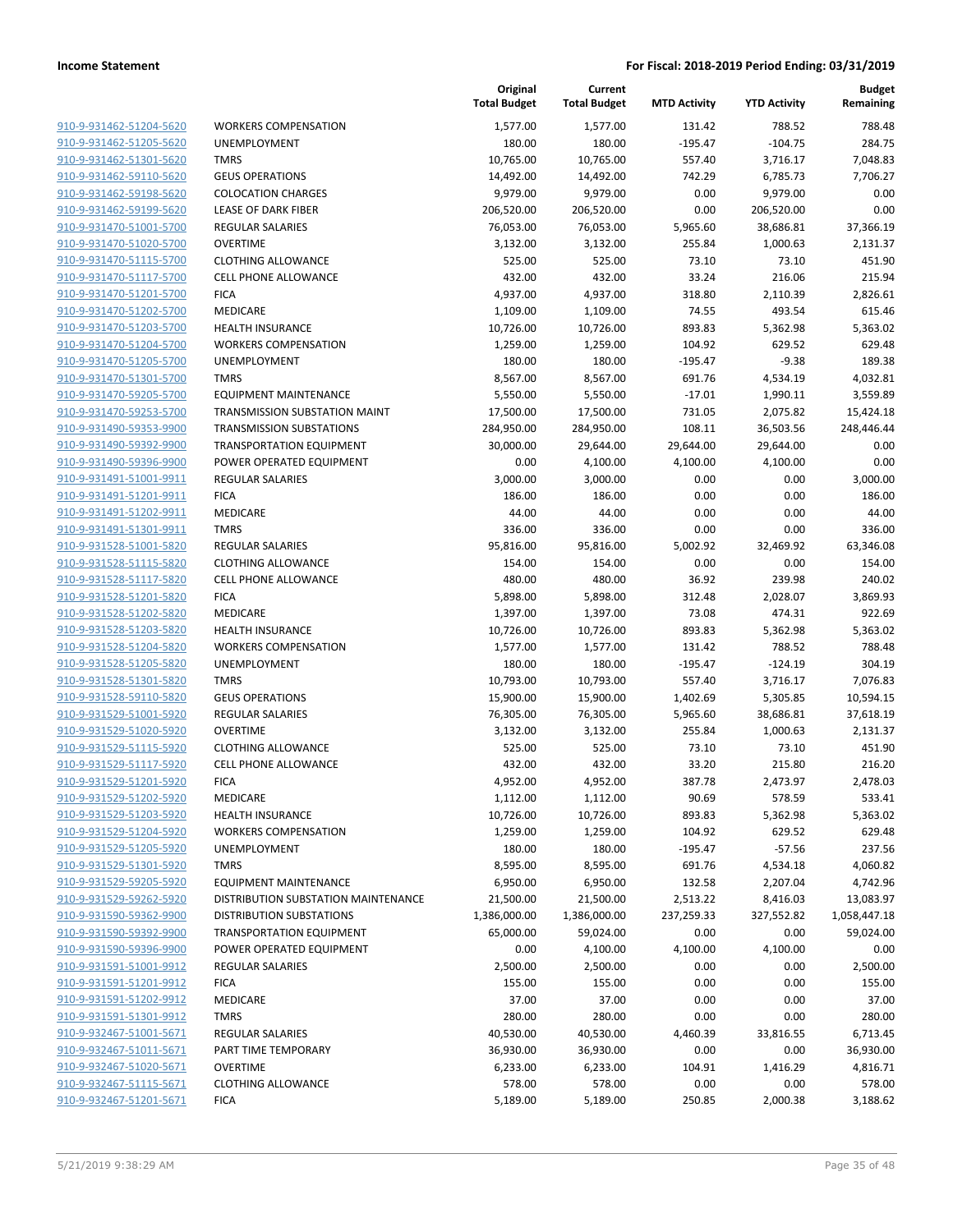| 910-9-932467-51202-5671                            | MEDICARE                                   |
|----------------------------------------------------|--------------------------------------------|
| 910-9-932467-51203-5671                            | <b>HEALTH INSUF</b>                        |
| 910-9-932467-51204-5671                            | <b>WORKERS CON</b>                         |
| 910-9-932467-51205-5671                            | <b>UNEMPLOYME</b>                          |
| 910-9-932467-51301-5671                            | <b>TMRS</b>                                |
| 910-9-932467-59110-5671                            | <b>GEUS OPERAT</b>                         |
| 910-9-932474-51001-5740                            | REGULAR SALA                               |
| 910-9-932474-51020-5740                            | OVERTIME                                   |
| 910-9-932474-51115-5740                            | <b>CLOTHING ALL</b>                        |
| 910-9-932474-51201-5740                            | <b>FICA</b>                                |
| 910-9-932474-51202-5740                            | <b>MEDICARE</b>                            |
| 910-9-932474-51203-5740                            | <b>HEALTH INSUF</b>                        |
| 910-9-932474-51204-5740                            | <b>WORKERS CON</b>                         |
| 910-9-932474-51205-5740                            | <b>UNEMPLOYME</b>                          |
| 910-9-932474-51301-5740                            | TMRS                                       |
| 910-9-932474-59205-5740                            | <b>EQUIPMENT N</b>                         |
| 910-9-932474-59257-5740                            | TRANSMISSIOI                               |
| 910-9-932490-59356-9900                            | <b>GEUS TRANSM</b>                         |
| 910-9-932491-51001-9913                            | REGULAR SALA                               |
| 910-9-932491-51020-9913                            | OVERTIME                                   |
| 910-9-932491-51201-9913                            | <b>FICA</b>                                |
| 910-9-932491-51202-9913                            | MEDICARE                                   |
| 910-9-932491-51301-9913                            | <b>TMRS</b>                                |
| 910-9-932500-51001-5801                            | <b>REGULAR SALA</b>                        |
| 910-9-932500-51115-5801                            | <b>CLOTHING ALL</b>                        |
| 910-9-932500-51117-5801                            | <b>CELL PHONE A</b>                        |
| 910-9-932500-51201-5801                            | <b>FICA</b>                                |
| 910-9-932500-51202-5801                            | MEDICARE                                   |
| 910-9-932500-51203-5801                            | <b>HEALTH INSUF</b>                        |
| 910-9-932500-51204-5801                            | WORKERS COI                                |
| 910-9-932500-51205-5801                            | <b>UNEMPLOYME</b>                          |
| 910-9-932500-51301-5801                            | TMRS                                       |
| 910-9-932500-59110-5801                            | <b>GEUS OPERAT</b>                         |
| 910-9-932500-59112-5801                            | SAFETY                                     |
| 910-9-932500-59146-5801<br>910-9-932503-51001-5830 | <b>TRAINING AND</b><br><b>REGULAR SALA</b> |
| 910-9-932503-51020-5830                            | OVERTIME                                   |
|                                                    | <b>CLOTHING ALL</b>                        |
| 910-9-932503-51115-5830<br>910-9-932503-51117-5830 | <b>CELL PHONE A</b>                        |
| 910-9-932503-51201-5830                            | <b>FICA</b>                                |
| 910-9-932503-51202-5830                            | MEDICARE                                   |
| 910-9-932503-51203-5830                            | <b>HEALTH INSUF</b>                        |
| 910-9-932503-51204-5830                            | <b>WORKERS CON</b>                         |
| 910-9-932503-51205-5830                            | <b>UNEMPLOYME</b>                          |
| 910-9-932503-51301-5830                            | TMRS                                       |
| 910-9-932503-59110-5830                            | <b>GEUS OPERAT</b>                         |
| 910-9-932504-51001-5840                            | <b>REGULAR SALA</b>                        |
| 910-9-932504-51020-5840                            | OVERTIME                                   |
| 910-9-932504-51115-5840                            | <b>CLOTHING ALL</b>                        |
| 910-9-932504-51117-5840                            | <b>CELL PHONE A</b>                        |
| 910-9-932504-51201-5840                            | <b>FICA</b>                                |
| 910-9-932504-51202-5840                            | <b>MEDICARE</b>                            |
| 910-9-932504-51203-5840                            | <b>HEALTH INSUF</b>                        |
| 910-9-932504-51204-5840                            | <b>WORKERS CON</b>                         |
| 910-9-932504-51205-5840                            | <b>UNEMPLOYME</b>                          |
| 910-9-932504-51301-5840                            | TMRS                                       |
| 910-9-932504-59110-5840                            | <b>GEUS OPERAT</b>                         |
| 910-9-932505-51001-5850                            | <b>REGULAR SALA</b>                        |
| 910-9-932505-51201-5850                            | <b>FICA</b>                                |
|                                                    |                                            |

|                         |                                      | Original<br><b>Total Budget</b> | Current<br><b>Total Budget</b> | <b>MTD Activity</b> | <b>YTD Activity</b> | <b>Budget</b><br>Remaining |
|-------------------------|--------------------------------------|---------------------------------|--------------------------------|---------------------|---------------------|----------------------------|
| 910-9-932467-51202-5671 | <b>MEDICARE</b>                      | 1,122.00                        | 1,122.00                       | 58.67               | 467.84              | 654.16                     |
| 910-9-932467-51203-5671 | <b>HEALTH INSURANCE</b>              | 21,450.00                       | 21,450.00                      | 1,787.50            | 10,725.00           | 10,725.00                  |
| 910-9-932467-51204-5671 | <b>WORKERS COMPENSATION</b>          | 1,769.00                        | 1,769.00                       | 147.42              | 884.52              | 884.48                     |
| 910-9-932467-51205-5671 | <b>UNEMPLOYMENT</b>                  | 360.00                          | 360.00                         | $-390.33$           | $-160.50$           | 520.50                     |
| 910-9-932467-51301-5671 | <b>TMRS</b>                          | 8,675.00                        | 8,675.00                       | 438.99              | 2,736.60            | 5,938.40                   |
| 910-9-932467-59110-5671 | <b>GEUS OPERATIONS</b>               | 14,000.00                       | 14,000.00                      | 1,020.57            | 6,981.49            | 7,018.51                   |
| 910-9-932474-51001-5740 | REGULAR SALARIES                     | 32,855.00                       | 32,855.00                      | 2,738.19            | 18,509.29           | 14,345.71                  |
| 910-9-932474-51020-5740 | <b>OVERTIME</b>                      | 6,497.00                        | 6,497.00                       | 0.00                | 1,964.91            | 4,532.09                   |
| 910-9-932474-51115-5740 | <b>CLOTHING ALLOWANCE</b>            | 578.00                          | 578.00                         | 0.00                | 0.00                | 578.00                     |
| 910-9-932474-51201-5740 | <b>FICA</b>                          | 2,440.00                        | 2,440.00                       | 148.72              | 1,147.89            | 1,292.11                   |
| 910-9-932474-51202-5740 | MEDICARE                             | 476.00                          | 476.00                         | 34.78               | 268.45              | 207.55                     |
| 910-9-932474-51203-5740 | <b>HEALTH INSURANCE</b>              | 10,725.00                       | 10,725.00                      | 893.75              | 5,362.50            | 5,362.50                   |
| 910-9-932474-51204-5740 | <b>WORKERS COMPENSATION</b>          | 1,045.00                        | 1,045.00                       | 87.08               | 522.48              | 522.52                     |
| 910-9-932474-51205-5740 | <b>UNEMPLOYMENT</b>                  | 180.00                          | 180.00                         | $-195.47$           | $-84.71$            | 264.71                     |
| 910-9-932474-51301-5740 | <b>TMRS</b>                          | 3,680.00                        | 3,680.00                       | 302.84              | 2,323.48            | 1,356.52                   |
| 910-9-932474-59205-5740 | <b>EQUIPMENT MAINTENANCE</b>         | 0.00                            | 0.00                           | 0.00                | 832.21              | $-832.21$                  |
| 910-9-932474-59257-5740 | <b>TRANSMISSION LINE MAINTENANCE</b> | 41,700.00                       | 41,700.00                      | 3,310.16            | 13,033.24           | 28,666.76                  |
| 910-9-932490-59356-9900 | <b>GEUS TRANSMISSION LINES</b>       | 175,000.00                      | 175,000.00                     | 29,446.23           | 29,380.08           | 145,619.92                 |
| 910-9-932491-51001-9913 | <b>REGULAR SALARIES</b>              | 63,000.00                       | 63,000.00                      | 0.00                | 5,781.64            | 57,218.36                  |
| 910-9-932491-51020-9913 | <b>OVERTIME</b>                      | 0.00                            | 0.00                           | 0.00                | 237.36              | $-237.36$                  |
| 910-9-932491-51201-9913 | <b>FICA</b>                          | 3,906.00                        | 3,906.00                       | 0.00                | 365.69              | 3,540.31                   |
| 910-9-932491-51202-9913 | MEDICARE                             | 914.00                          | 914.00                         | 0.00                | 85.53               | 828.47                     |
| 910-9-932491-51301-9913 | <b>TMRS</b>                          | 7,056.00                        | 7,056.00                       | 0.00                | 699.41              | 6,356.59                   |
| 910-9-932500-51001-5801 | <b>REGULAR SALARIES</b>              | 126,339.00                      | 126,339.00                     | 9,718.40            | 63,033.60           | 63,305.40                  |
| 910-9-932500-51115-5801 | <b>CLOTHING ALLOWANCE</b>            | 256.00                          | 256.00                         | 463.76              | 463.76              | $-207.76$                  |
| 910-9-932500-51117-5801 | <b>CELL PHONE ALLOWANCE</b>          | 636.00                          | 636.00                         | 48.92               | 317.98              | 318.02                     |
| 910-9-932500-51201-5801 | <b>FICA</b>                          | 7,881.00                        | 7,881.00                       | 571.32              | 3,728.67            | 4,152.33                   |
| 910-9-932500-51202-5801 | MEDICARE                             | 1,843.00                        | 1,843.00                       | 133.62              | 872.02              | 970.98                     |
| 910-9-932500-51203-5801 | <b>HEALTH INSURANCE</b>              | 10,725.00                       | 10,725.00                      | 893.75              | 5,362.50            | 5,362.50                   |
| 910-9-932500-51204-5801 | <b>WORKERS COMPENSATION</b>          | 2,051.00                        | 2,051.00                       | 170.92              | 1,025.52            | 1,025.48                   |
| 910-9-932500-51205-5801 | UNEMPLOYMENT                         | 180.00                          | 180.00                         | $-195.47$           | $-33.47$            | 213.47                     |
| 910-9-932500-51301-5801 | <b>TMRS</b>                          | 14,237.00                       | 14,237.00                      | 1,080.26            | 7,197.34            | 7,039.66                   |
| 910-9-932500-59110-5801 | <b>GEUS OPERATIONS</b>               | 7,280.00                        | 7,280.00                       | 245.71              | 2,046.75            | 5,233.25                   |
| 910-9-932500-59112-5801 | SAFETY                               | 52,170.00                       | 52,170.00                      | 103.63              | 28,706.04           | 23,463.96                  |
| 910-9-932500-59146-5801 | TRAINING AND/OR TRAVEL               | 16,200.00                       | 16,200.00                      | 580.00              | 8,994.06            | 7,205.94                   |
| 910-9-932503-51001-5830 | REGULAR SALARIES                     | 121,031.00                      | 121,031.00                     | 9,859.41            | 64,135.99           | 56,895.01                  |
| 910-9-932503-51020-5830 | <b>OVERTIME</b>                      | 10,259.00                       | 10,259.00                      | 241.25              | 3,616.47            | 6,642.53                   |
| 910-9-932503-51115-5830 | <b>CLOTHING ALLOWANCE</b>            | 1,257.00                        | 1,257.00                       | 0.00                | 0.00                | 1,257.00                   |
| 910-9-932503-51117-5830 | <b>CELL PHONE ALLOWANCE</b>          | 318.00                          | 318.00                         | 24.46               | 158.99              | 159.01                     |
| 910-9-932503-51201-5830 | <b>FICA</b>                          | 8,166.00                        | 8,166.00                       | 528.41              | 3,655.04            | 4,510.96                   |
| 910-9-932503-51202-5830 | MEDICARE                             | 1,761.00                        | 1,761.00                       | 123.58              | 854.80              | 906.20                     |
| 910-9-932503-51203-5830 | HEALTH INSURANCE                     | 21,452.00                       | 21,452.00                      | 1,787.67            | 10,726.02           | 10,725.98                  |
| 910-9-932503-51204-5830 | <b>WORKERS COMPENSATION</b>          | 2,680.00                        | 2,680.00                       | 223.33              | 1,339.98            | 1,340.02                   |
| 910-9-932503-51205-5830 | UNEMPLOYMENT                         | 360.00                          | 360.00                         | -390.93             | $-89.23$            | 449.23                     |
| 910-9-932503-51301-5830 | <b>TMRS</b>                          | 13,599.00                       | 13,599.00                      | 1,119.84            | 7,707.41            | 5,891.59                   |
| 910-9-932503-59110-5830 | <b>GEUS OPERATIONS</b>               | 85,000.00                       | 85,000.00                      | 12,851.41           | 28,964.78           | 56,035.22                  |
| 910-9-932504-51001-5840 | <b>REGULAR SALARIES</b>              | 122,377.00                      | 122,377.00                     | 9,859.41            | 64,135.99           | 58,241.01                  |
| 910-9-932504-51020-5840 | <b>OVERTIME</b>                      | 10,259.00                       | 10,259.00                      | 241.25              | 3,616.47            | 6,642.53                   |
| 910-9-932504-51115-5840 | <b>CLOTHING ALLOWANCE</b>            | 1,257.00                        | 1,257.00                       | 0.00                | 0.00                | 1,257.00                   |
| 910-9-932504-51117-5840 | <b>CELL PHONE ALLOWANCE</b>          | 318.00                          | 318.00                         | 24.46               | 158.99              | 159.01                     |
| 910-9-932504-51201-5840 | <b>FICA</b>                          | 8,249.00                        | 8,249.00                       | 627.76              | 4,210.52            | 4,038.48                   |
| 910-9-932504-51202-5840 | MEDICARE                             | 1,781.00                        | 1,781.00                       | 146.81              | 984.70              | 796.30                     |
| 910-9-932504-51203-5840 | HEALTH INSURANCE                     | 21,452.00                       | 21,452.00                      | 1,787.67            | 10,726.02           | 10,725.98                  |
| 910-9-932504-51204-5840 | <b>WORKERS COMPENSATION</b>          | 2,680.00                        | 2,680.00                       | 223.33              | 1,339.98            | 1,340.02                   |
| 910-9-932504-51205-5840 | <b>UNEMPLOYMENT</b>                  | 360.00                          | 360.00                         | -390.93             | $-154.86$           | 514.86                     |
| 910-9-932504-51301-5840 | <b>TMRS</b>                          | 13,750.00                       | 13,750.00                      | 1,119.84            | 7,707.41            | 6,042.59                   |
| 910-9-932504-59110-5840 | <b>GEUS OPERATIONS</b>               | 68,000.00                       | 68,000.00                      | 3,899.84            | 31,405.31           | 36,594.69                  |
| 910-9-932505-51001-5850 | REGULAR SALARIES                     | 708.00                          | 708.00                         | 0.00                | 0.00                | 708.00                     |
| 910-9-932505-51201-5850 | <b>FICA</b>                          | 49.00                           | 49.00                          | 0.00                | 0.00                | 49.00                      |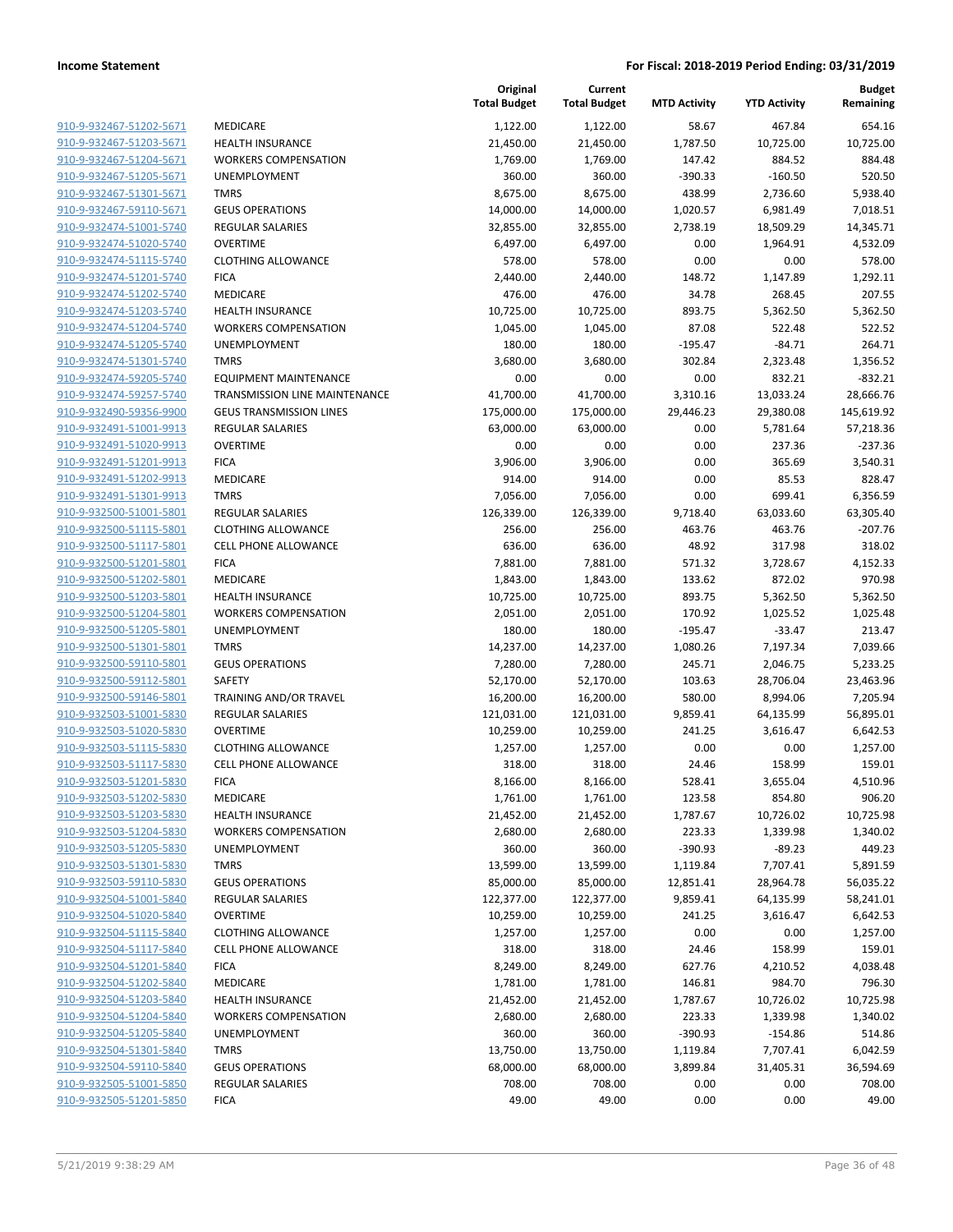| <u>910-9-932505-51202-5850</u> |
|--------------------------------|
| 910-9-932505-51301-5850        |
| 910-9-932505-59110-5850        |
| 910-9-932506-51001-5860        |
| 910-9-932506-51020-5860        |
| <u>910-9-932506-51115-5860</u> |
| 910-9-932506-51117-5860        |
| 910-9-932506-51201-5860        |
| 910-9-932506-51202-5860        |
| 910-9-932506-51203-5860        |
| <u>910-9-932506-51204-5860</u> |
| 910-9-932506-51205-5860        |
| 910-9-932506-51301-5860        |
| 910-9-932506-59110-5860        |
|                                |
| 910-9-932507-51001-5870        |
| <u>910-9-932507-51201-5870</u> |
| 910-9-932507-51202-5870        |
| 910-9-932507-51301-5870        |
| 910-9-932507-59110-5870        |
| 910-9-932509-59147-5890        |
| 910-9-932510-51001-5900        |
| 910-9-932510-51020-5900        |
| 910-9-932510-51102-5900        |
| 910-9-932510-51115-5900        |
| 910-9-932510-51201-5900        |
| <u>910-9-932510-51202-5900</u> |
| 910-9-932510-51203-5900        |
| 910-9-932510-51204-5900        |
| 910-9-932510-51205-5900        |
| 910-9-932510-51301-5900        |
| <u>910-9-932510-59205-5900</u> |
| 910-9-932514-51001-5941        |
| 910-9-932514-51020-5941        |
|                                |
| 910-9-932514-51102-5941        |
| 910-9-932514-51115-5941        |
| 910-9-932514-51201-5941        |
| 910-9-932514-51202-5941        |
| 910-9-932514-51203-5941        |
| 910-9-932514-51204-5941        |
| 910-9-932514-51205-5941        |
| 910-9-932514-51301-5941        |
| 910-9-932514-59275-5941        |
| 910-9-932515-51001-5950        |
| 910-9-932515-51201-5950        |
| 910-9-932515-51202-5950        |
| 910-9-932515-51205-5950        |
| 910-9-932515-51301-5950        |
| 910-9-932515-59282-5950        |
| 910-9-932516-51001-5960        |
| 910-9-932516-51020-5960        |
|                                |
| 910-9-932516-51201-5960        |
| 910-9-932516-51202-5960        |
| 910-9-932516-51205-5960        |
| 910-9-932516-51301-5960        |
| 910-9-932516-59284-5960        |
| 910-9-932517-51001-5970        |
| 910-9-932517-51020-5970        |
| 910-9-932517-51115-5970        |
| 910-9-932517-51201-5970        |
|                                |

|                         |                                      | Original<br><b>Total Budget</b> | Current<br><b>Total Budget</b> | <b>MTD Activity</b> | <b>YTD Activity</b> | <b>Budget</b><br>Remaining |
|-------------------------|--------------------------------------|---------------------------------|--------------------------------|---------------------|---------------------|----------------------------|
| 910-9-932505-51202-5850 | MEDICARE                             | 10.00                           | 10.00                          | 0.00                | 0.00                | 10.00                      |
| 910-9-932505-51301-5850 | <b>TMRS</b>                          | 78.00                           | 78.00                          | 0.00                | 0.00                | 78.00                      |
| 910-9-932505-59110-5850 | <b>GEUS OPERATIONS</b>               | 100.00                          | 100.00                         | 0.00                | 0.00                | 100.00                     |
| 910-9-932506-51001-5860 | <b>REGULAR SALARIES</b>              | 114,400.00                      | 114,400.00                     | 6,433.61            | 41,724.82           | 72,675.18                  |
| 910-9-932506-51020-5860 | <b>OVERTIME</b>                      | 1,201.00                        | 1,201.00                       | 0.00                | 181.84              | 1,019.16                   |
| 910-9-932506-51115-5860 | <b>CLOTHING ALLOWANCE</b>            | 525.00                          | 525.00                         | 0.00                | 0.00                | 525.00                     |
| 910-9-932506-51117-5860 | <b>CELL PHONE ALLOWANCE</b>          | 399.00                          | 399.00                         | 33.22               | 215.93              | 183.07                     |
| 910-9-932506-51201-5860 | <b>FICA</b>                          | 7,191.00                        | 7,191.00                       | 397.38              | 2,592.68            | 4,598.32                   |
| 910-9-932506-51202-5860 | MEDICARE                             | 1,665.00                        | 1,665.00                       | 92.94               | 606.37              | 1,058.63                   |
| 910-9-932506-51203-5860 | <b>HEALTH INSURANCE</b>              | 16,088.00                       | 16,088.00                      | 1,340.67            | 8,044.02            | 8,043.98                   |
| 910-9-932506-51204-5860 | <b>WORKERS COMPENSATION</b>          | 1,874.00                        | 1,874.00                       | 156.17              | 937.02              | 936.98                     |
| 910-9-932506-51205-5860 | UNEMPLOYMENT                         | 270.00                          | 270.00                         | $-293.20$           | $-131.20$           | 401.20                     |
| 910-9-932506-51301-5860 | <b>TMRS</b>                          | 12,857.00                       | 12,857.00                      | 715.24              | 4,786.03            | 8,070.97                   |
| 910-9-932506-59110-5860 | <b>GEUS OPERATIONS</b>               | 13,410.00                       | 13,410.00                      | 1,059.04            | 4,191.87            | 9,218.13                   |
| 910-9-932507-51001-5870 | <b>REGULAR SALARIES</b>              | 774.00                          | 774.00                         | 0.00                | 0.00                | 774.00                     |
| 910-9-932507-51201-5870 | <b>FICA</b>                          | 53.00                           | 53.00                          | 0.00                | 0.00                | 53.00                      |
| 910-9-932507-51202-5870 | MEDICARE                             | 10.00                           | 10.00                          | 0.00                | 0.00                | 10.00                      |
| 910-9-932507-51301-5870 | <b>TMRS</b>                          | 86.00                           | 86.00                          | 0.00                | 0.00                | 86.00                      |
| 910-9-932507-59110-5870 | <b>GEUS OPERATIONS</b>               | 50.00                           | 50.00                          | 0.00                | 0.00                | 50.00                      |
| 910-9-932509-59147-5890 | <b>RENT</b>                          | 161.00                          | 161.00                         | 0.00                | 0.00                | 161.00                     |
| 910-9-932510-51001-5900 | <b>REGULAR SALARIES</b>              | 62,171.00                       | 62,171.00                      | 4,950.40            | 32,001.60           | 30,169.40                  |
| 910-9-932510-51020-5900 | <b>OVERTIME</b>                      | 10,088.00                       | 10,088.00                      | 0.00                | 1,685.65            | 8,402.35                   |
| 910-9-932510-51102-5900 | <b>BILINGUAL PAY</b>                 | 600.00                          | 600.00                         | 46.16               | 300.04              | 299.96                     |
| 910-9-932510-51115-5900 | <b>CLOTHING ALLOWANCE</b>            | 525.00                          | 525.00                         | 0.00                | 0.00                | 525.00                     |
| 910-9-932510-51201-5900 | <b>FICA</b>                          | 4,517.00                        | 4,517.00                       | 259.72              | 1,814.69            | 2.702.31                   |
| 910-9-932510-51202-5900 | MEDICARE                             | 910.00                          | 910.00                         | 60.74               | 424.41              | 485.59                     |
| 910-9-932510-51203-5900 | <b>HEALTH INSURANCE</b>              | 10,725.00                       | 10,725.00                      | 893.75              | 5,362.50            | 5,362.50                   |
| 910-9-932510-51204-5900 | <b>WORKERS COMPENSATION</b>          | 1,009.00                        | 1,009.00                       | 84.08               | 504.48              | 504.52                     |
| 910-9-932510-51205-5900 | UNEMPLOYMENT                         | 180.00                          | 180.00                         | $-195.47$           | $-33.47$            | 213.47                     |
| 910-9-932510-51301-5900 | <b>TMRS</b>                          | 7,030.00                        | 7,030.00                       | 552.62              | 3,863.55            | 3,166.45                   |
| 910-9-932510-59205-5900 | <b>EQUIPMENT MAINTENANCE</b>         | 87,000.00                       | 87,000.00                      | 6,263.16            | 26,054.65           | 60,945.35                  |
| 910-9-932514-51001-5941 | <b>REGULAR SALARIES</b>              | 492,457.00                      | 492,457.00                     | 31,524.56           | 200,929.77          | 291,527.23                 |
| 910-9-932514-51020-5941 | <b>OVERTIME</b>                      | 53,651.00                       | 53,651.00                      | 1,278.62            | 18,698.82           | 34,952.18                  |
| 910-9-932514-51102-5941 | <b>BILINGUAL PAY</b>                 | 1,185.00                        | 1,185.00                       | 46.16               | 484.68              | 700.32                     |
| 910-9-932514-51115-5941 | CLOTHING ALLOWANCE                   | 5,775.00                        | 5,775.00                       | 0.00                | 0.00                | 5,775.00                   |
| 910-9-932514-51201-5941 | <b>FICA</b>                          | 33,922.00                       | 33,922.00                      | 1,888.80            | 12,822.53           | 21,099.47                  |
| 910-9-932514-51202-5941 | <b>MEDICARE</b>                      | 7,160.00                        | 7,160.00                       | 441.73              | 2,998.81            | 4,161.19                   |
| 910-9-932514-51203-5941 | HEALTH INSURANCE                     | 114,973.00                      | 114,973.00                     | 9,581.08            | 57,486.48           | 57,486.52                  |
| 910-9-932514-51204-5941 | <b>WORKERS COMPENSATION</b>          | 8,051.00                        | 8,051.00                       | 670.94              | 4,025.54            | 4,025.46                   |
| 910-9-932514-51205-5941 | UNEMPLOYMENT                         | 1,929.00                        | 1,929.00                       | $-2,082.17$         | $-643.66$           | 2,572.66                   |
| 910-9-932514-51301-5941 | <b>TMRS</b>                          | 55,288.00                       | 55,288.00                      | 3,625.47            | 24,967.72           | 30,320.28                  |
| 910-9-932514-59275-5941 | POLES, OH, UG & SERVICES MAINTENANCE | 204,000.00                      | 204,000.00                     | 18,557.07           | 83,689.63           | 120,310.37                 |
| 910-9-932515-51001-5950 | <b>REGULAR SALARIES</b>              | 562.00                          | 562.00                         | 1,401.26            | 1,401.26            | $-839.26$                  |
| 910-9-932515-51201-5950 | <b>FICA</b>                          | 39.00                           | 39.00                          | 86.88               | 86.88               | $-47.88$                   |
| 910-9-932515-51202-5950 | MEDICARE                             | 8.00                            | 8.00                           | 20.32               | 20.32               | $-12.32$                   |
| 910-9-932515-51205-5950 | <b>UNEMPLOYMENT</b>                  | 0.00                            | 0.00                           | 0.49                | 0.49                | $-0.49$                    |
| 910-9-932515-51301-5950 | <b>TMRS</b>                          | 64.00                           | 64.00                          | 154.98              | 154.98              | $-90.98$                   |
| 910-9-932515-59282-5950 | <b>TRANSFORMERS MAINTENANCE</b>      | 7,000.00                        | 7,000.00                       | 0.00                | 2,153.74            | 4,846.26                   |
| 910-9-932516-51001-5960 | <b>REGULAR SALARIES</b>              | 12,231.00                       | 12,231.00                      | 873.45              | 4,921.69            | 7,309.31                   |
| 910-9-932516-51020-5960 | <b>OVERTIME</b>                      | 1,337.00                        | 1,337.00                       | 0.00                | 776.23              | 560.77                     |
| 910-9-932516-51201-5960 | <b>FICA</b>                          | 840.00                          | 840.00                         | 54.16               | 353.29              | 486.71                     |
| 910-9-932516-51202-5960 | MEDICARE                             | 177.00                          | 177.00                         | 12.66               | 82.62               | 94.38                      |
| 910-9-932516-51205-5960 | UNEMPLOYMENT                         | 40.00                           | 40.00                          | 0.21                | 17.06               | 22.94                      |
| 910-9-932516-51301-5960 | <b>TMRS</b>                          |                                 |                                | 96.62               |                     | 719.54                     |
| 910-9-932516-59284-5960 | ST LIGHTING & SIGNALS MAINTENANCE    | 1,369.00<br>10,000.00           | 1,369.00                       | 700.99              | 649.46              | 5,554.44                   |
|                         |                                      |                                 | 10,000.00                      |                     | 4,445.56            |                            |
| 910-9-932517-51001-5970 | <b>REGULAR SALARIES</b>              | 59,196.00                       | 59,196.00                      | 2,760.00            | 17,618.40           | 41,577.60                  |
| 910-9-932517-51020-5970 | <b>OVERTIME</b>                      | 221.00                          | 221.00                         | 0.00                | 50.50               | 170.50                     |
| 910-9-932517-51115-5970 | <b>CLOTHING ALLOWANCE</b>            | 525.00                          | 525.00                         | 463.76              | 463.76              | 61.24                      |
| 910-9-932517-51201-5970 | <b>FICA</b>                          | 3,683.00                        | 3,683.00                       | 146.14              | 951.90              | 2,731.10                   |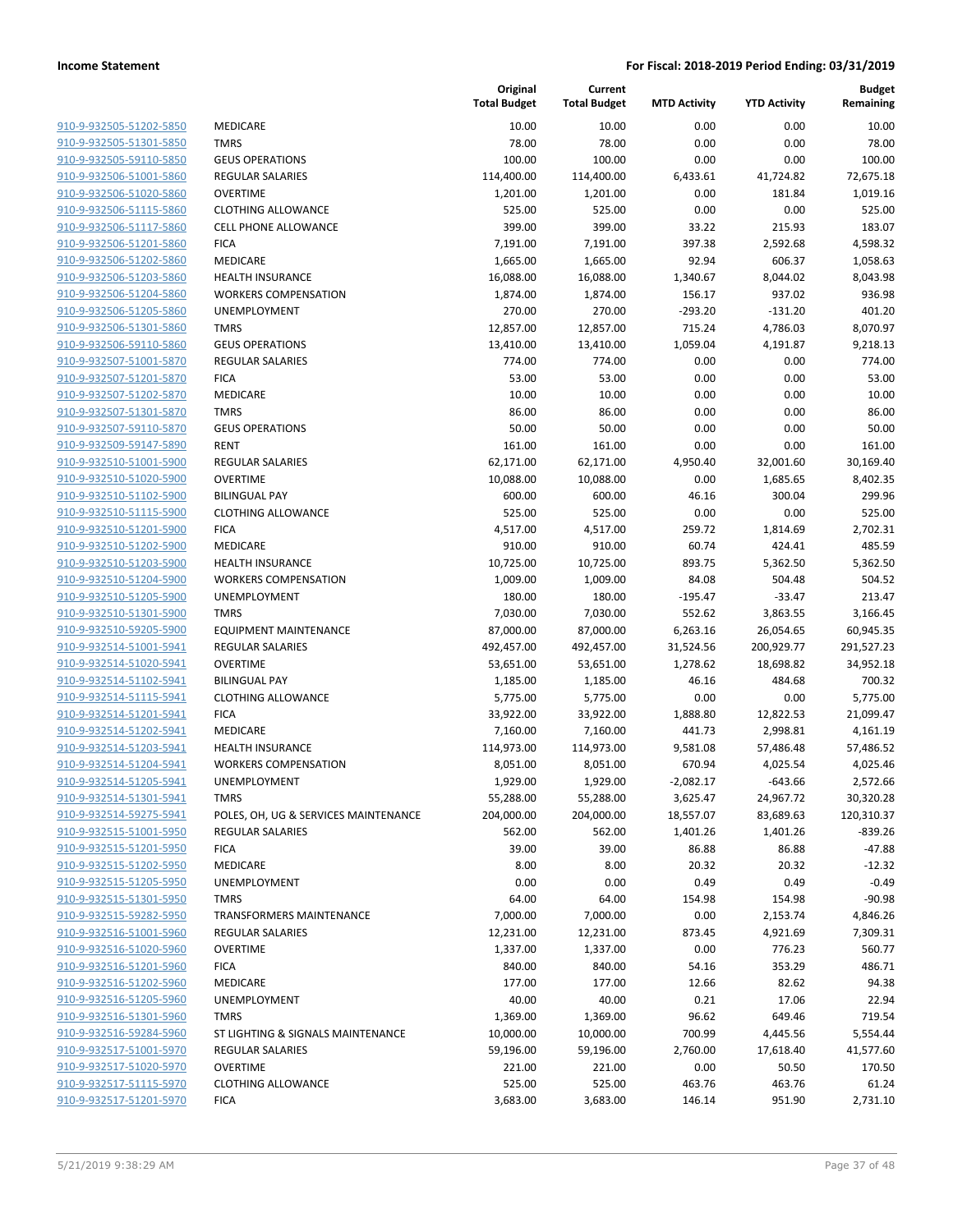| 910-9-932517-51202-5970        |
|--------------------------------|
| 910-9-932517-51203-5970        |
| 910-9-932517-51204-5970        |
| 910-9-932517-51205-5970        |
| 910-9-932517-51301-5970        |
| 910-9-932517-59270-5970        |
| 910-9-932518-51001-5980        |
| <u>910-9-932518-51020-5980</u> |
| 910-9-932518-51201-5980        |
| 910-9-932518-51202-5980        |
| 910-9-932518-51205-5980        |
| 910-9-932518-51301-5980        |
| <u>910-9-932518-59288-5980</u> |
| 910-9-932519-51001-5990        |
| 910-9-932519-51201-5990        |
| 910-9-932519-51202-5990        |
| 910-9-932519-51205-5990        |
| <u>910-9-932519-51301-5990</u> |
| <u>910-9-932590-59364-9900</u> |
| 910-9-932590-59365-9900        |
| 910-9-932590-59366-9900        |
| 910-9-932590-59367-9900        |
| 910-9-932590-59368-9900        |
| <u>910-9-932590-59369-9900</u> |
| 910-9-932590-59370-9900        |
| 910-9-932590-59371-9900        |
| 910-9-932590-59375-9900        |
| <u>910-9-932590-59392-9900</u> |
| <u>910-9-932590-59396-9900</u> |
| 910-9-932590-59398-9900        |
| 910-9-932591-51001-9914        |
| 910-9-932591-51020-9914        |
| <u>910-9-932591-51201-9914</u> |
| 910-9-932591-51202-9914        |
| 910-9-932591-51205-9914        |
| 910-9-932591-51301-9914        |
| 910-9-932592-51001-9915        |
| 910-9-932592-51020-9915        |
| 910-9-932592-51201-9915        |
| 910-9-932592-51202-9915        |
| 910-9-932592-51205-991         |
| 910-9-932592-51301-9915        |
| <u>910-9-932593-51001-9916</u> |
| <u>910-9-932593-51020-9916</u> |
| 910-9-932593-51201-9916        |
| 910-9-932593-51202-9916        |
| 910-9-932593-51205-9916        |
| <u>910-9-932593-51301-9916</u> |
| 910-9-932594-51001-9917        |
| 910-9-932594-51020-9917        |
| 910-9-932594-51201-9917        |
| 910-9-932594-51202-9917        |
| <u>910-9-932594-51205-9917</u> |
| 910-9-932594-51301-9917        |
| 910-9-932595-51001-9918        |
| 910-9-932595-51020-9918        |
| 910-9-932595-51201-9918        |
| <u>910-9-932595-51202-9918</u> |
| 910-9-932595-51205-9918        |
|                                |

|                         |                                      | Original<br><b>Total Budget</b> | Current<br><b>Total Budget</b> | <b>MTD Activity</b> | <b>YTD Activity</b> | <b>Budget</b><br>Remaining |
|-------------------------|--------------------------------------|---------------------------------|--------------------------------|---------------------|---------------------|----------------------------|
| 910-9-932517-51202-5970 | <b>MEDICARE</b>                      | 858.00                          | 858.00                         | 34.18               | 222.62              | 635.38                     |
| 910-9-932517-51203-5970 | <b>HEALTH INSURANCE</b>              | 10,726.00                       | 10,726.00                      | 893.83              | 5,362.98            | 5,363.02                   |
| 910-9-932517-51204-5970 | <b>WORKERS COMPENSATION</b>          | 997.00                          | 997.00                         | 83.08               | 498.48              | 498.52                     |
| 910-9-932517-51205-5970 | <b>UNEMPLOYMENT</b>                  | 176.00                          | 176.00                         | $-188.36$           | $-90.20$            | 266.20                     |
| 910-9-932517-51301-5970 | <b>TMRS</b>                          | 6,629.00                        | 6,629.00                       | 305.26              | 2,007.14            | 4,621.86                   |
| 910-9-932517-59270-5970 | <b>METERS MAINTENANCE</b>            | 600.00                          | 600.00                         | 0.00                | 0.00                | 600.00                     |
| 910-9-932518-51001-5980 | <b>REGULAR SALARIES</b>              | 1,826.00                        | 1,826.00                       | 54.78               | 1,624.31            | 201.69                     |
| 910-9-932518-51020-5980 | <b>OVERTIME</b>                      | 205.00                          | 205.00                         | 0.00                | 194.20              | 10.80                      |
| 910-9-932518-51201-5980 | <b>FICA</b>                          | 126.00                          | 126.00                         | 3.40                | 112.74              | 13.26                      |
| 910-9-932518-51202-5980 | MEDICARE                             | 26.00                           | 26.00                          | 0.79                | 26.36               | $-0.36$                    |
| 910-9-932518-51205-5980 | UNEMPLOYMENT                         | 9.00                            | 9.00                           | 0.00                | 8.04                | 0.96                       |
| 910-9-932518-51301-5980 | <b>TMRS</b>                          | 204.00                          | 204.00                         | 6.06                | 207.43              | $-3.43$                    |
| 910-9-932518-59288-5980 | <b>VAPOR LIGHTS MAINTENANCE</b>      | 700.00                          | 700.00                         | 15.55               | 253.18              | 446.82                     |
| 910-9-932519-51001-5990 | <b>REGULAR SALARIES</b>              | 1,229.00                        | 1,229.00                       | 0.00                | 0.00                | 1,229.00                   |
| 910-9-932519-51201-5990 | <b>FICA</b>                          | 76.00                           | 76.00                          | 0.00                | 0.00                | 76.00                      |
| 910-9-932519-51202-5990 | MEDICARE                             | 18.00                           | 18.00                          | 0.00                | 0.00                | 18.00                      |
| 910-9-932519-51205-5990 | UNEMPLOYMENT                         | 4.00                            | 4.00                           | 0.00                | 0.00                | 4.00                       |
| 910-9-932519-51301-5990 | <b>TMRS</b>                          | 138.00                          | 138.00                         | 0.00                | 0.00                | 138.00                     |
| 910-9-932590-59364-9900 | <b>POLES</b>                         | 160,000.00                      | 160,000.00                     | 11,073.95           | 68,214.57           | 91,785.43                  |
| 910-9-932590-59365-9900 | OH CONDUCTOR & DEVICES               | 70,000.00                       | 70,000.00                      | 2,545.06            | 19,047.74           | 50,952.26                  |
| 910-9-932590-59366-9900 | UG CONDUIT                           | 75,000.00                       | 75,000.00                      | 1,211.71            | 11,097.13           | 63,902.87                  |
| 910-9-932590-59367-9900 | <b>UG CONDUCTOR &amp; DEVICES</b>    | 50,000.00                       | 50,000.00                      | 3,223.02            | 37,583.89           | 12,416.11                  |
| 910-9-932590-59368-9900 | <b>TRANSFORMERS &amp; CAPACITORS</b> | 150,000.00                      | 150,000.00                     | $-11,643.54$        | 113,235.52          | 36,764.48                  |
| 910-9-932590-59369-9900 | <b>SERVICE CONNECTIONS</b>           | 45,000.00                       | 45,000.00                      | 0.00                | 27.62               | 44,972.38                  |
| 910-9-932590-59370-9900 | <b>METERS</b>                        | 809,547.00                      | 809,547.00                     | 1,922.60            | 37,595.85           | 771,951.15                 |
| 910-9-932590-59371-9900 | <b>VAPOR LIGHTS</b>                  | 6,000.00                        | 6,000.00                       | 347.58              | 6,165.90            | $-165.90$                  |
| 910-9-932590-59375-9900 | <b>STREET LIGHTING &amp; SIGNALS</b> | 20,000.00                       | 20,000.00                      | 59.24               | 1,900.15            | 18,099.85                  |
| 910-9-932590-59392-9900 | <b>TRANSPORTATION EQUIPMENT</b>      | 189,000.00                      | 189,000.00                     | 0.00                | 141,280.92          | 47,719.08                  |
| 910-9-932590-59396-9900 | POWER OPERATED EQUIPMENT             | 120,000.00                      | 118,132.00                     | 0.00                | 0.00                | 118,132.00                 |
| 910-9-932590-59398-9900 | MISCELLANEOUS EQUIPMENT              | 10,000.00                       | 10,000.00                      | 0.00                | 0.00                | 10,000.00                  |
| 910-9-932591-51001-9914 | <b>REGULAR SALARIES</b>              | 19,515.00                       | 19,515.00                      | 4,936.84            | 32,883.43           | $-13,368.43$               |
| 910-9-932591-51020-9914 | <b>OVERTIME</b>                      | 0.00                            | 0.00                           | 554.67              | 1,522.80            | $-1,522.80$                |
| 910-9-932591-51201-9914 | <b>FICA</b>                          | 1,210.00                        | 1,210.00                       | 341.90              | 2,136.16            | $-926.16$                  |
| 910-9-932591-51202-9914 | MEDICARE                             | 283.00                          | 283.00                         | 79.96               | 499.60              | $-216.60$                  |
| 910-9-932591-51205-9914 | UNEMPLOYMENT                         | 0.00                            | 0.00                           | 0.97                | 141.73              | $-141.73$                  |
| 910-9-932591-51301-9914 | <b>TMRS</b>                          | 2,186.00                        | 2,186.00                       | 490.02              | 2,831.56            | $-645.56$                  |
| 910-9-932592-51001-9915 | REGULAR SALARIES                     | 24,513.00                       | 24,513.00                      | 9,356.19            | 56,392.69           | $-31,879.69$               |
| 910-9-932592-51020-9915 | <b>OVERTIME</b>                      | 0.00                            | 0.00                           | 1,939.31            | 8,622.41            | $-8,622.41$                |
| 910-9-932592-51201-9915 | <b>FICA</b>                          | 1,520.00                        | 1,520.00                       | 701.75              | 4,033.80            | $-2,513.80$                |
| 910-9-932592-51202-9915 | <b>MEDICARE</b>                      | 356.00                          | 356.00                         | 164.12              | 943.40              | -587.40                    |
| 910-9-932592-51205-9915 | <b>UNEMPLOYMENT</b>                  | 0.00                            | 0.00                           | 1.07                | 199.33              | $-199.33$                  |
| 910-9-932592-51301-9915 | <b>TMRS</b>                          | 2,746.00                        | 2,746.00                       | 1,123.68            | 6,426.47            | $-3,680.47$                |
| 910-9-932593-51001-9916 | <b>REGULAR SALARIES</b>              | 29,382.00                       | 29,382.00                      | 2,311.40            | 20,822.10           | 8,559.90                   |
| 910-9-932593-51020-9916 | <b>OVERTIME</b>                      | 0.00                            | 0.00                           | 565.22              | 3,041.50            | $-3,041.50$                |
| 910-9-932593-51201-9916 | <b>FICA</b>                          | 1,822.00                        | 1,822.00                       | 178.35              | 1,483.92            | 338.08                     |
| 910-9-932593-51202-9916 | MEDICARE                             | 426.00                          | 426.00                         | 41.71               | 347.06              | 78.94                      |
| 910-9-932593-51205-9916 | UNEMPLOYMENT                         | 0.00                            | 0.00                           | 0.81                | 75.38               | $-75.38$                   |
| 910-9-932593-51301-9916 | <b>TMRS</b>                          | 3,291.00                        | 3,291.00                       | 318.14              | 2,735.12            | 555.88                     |
| 910-9-932594-51001-9917 | <b>REGULAR SALARIES</b>              | 13,300.00                       | 13,300.00                      | 2,415.39            | 19,687.02           | $-6,387.02$                |
| 910-9-932594-51020-9917 | <b>OVERTIME</b>                      | 0.00                            | 0.00                           | 292.56              | 4,057.39            | $-4,057.39$                |
| 910-9-932594-51201-9917 | <b>FICA</b>                          | 825.00                          | 825.00                         | 170.84              | 1,482.50            | $-657.50$                  |
| 910-9-932594-51202-9917 | MEDICARE                             | 193.00                          | 193.00                         | 39.95               | 346.73              | $-153.73$                  |
| 910-9-932594-51205-9917 | UNEMPLOYMENT                         | 0.00                            | 0.00                           | 0.23                | 114.87              | $-114.87$                  |
| 910-9-932594-51301-9917 | <b>TMRS</b>                          | 1,490.00                        | 1,490.00                       | 304.76              | 2,729.83            | $-1,239.83$                |
| 910-9-932595-51001-9918 | <b>REGULAR SALARIES</b>              | 1,225.00                        | 1,225.00                       | 500.45              | 8,119.21            | $-6,894.21$                |
| 910-9-932595-51020-9918 | <b>OVERTIME</b>                      | 0.00                            | 0.00                           | 0.00                | 653.47              | $-653.47$                  |
| 910-9-932595-51201-9918 | <b>FICA</b>                          | 76.00                           | 76.00                          | 31.03               | 543.91              | $-467.91$                  |
| 910-9-932595-51202-9918 | MEDICARE                             | 18.00                           | 18.00                          | 7.26                | 127.20              | $-109.20$                  |
| 910-9-932595-51205-9918 | UNEMPLOYMENT                         | 0.00                            | 0.00                           | 0.18                | 39.94               | $-39.94$                   |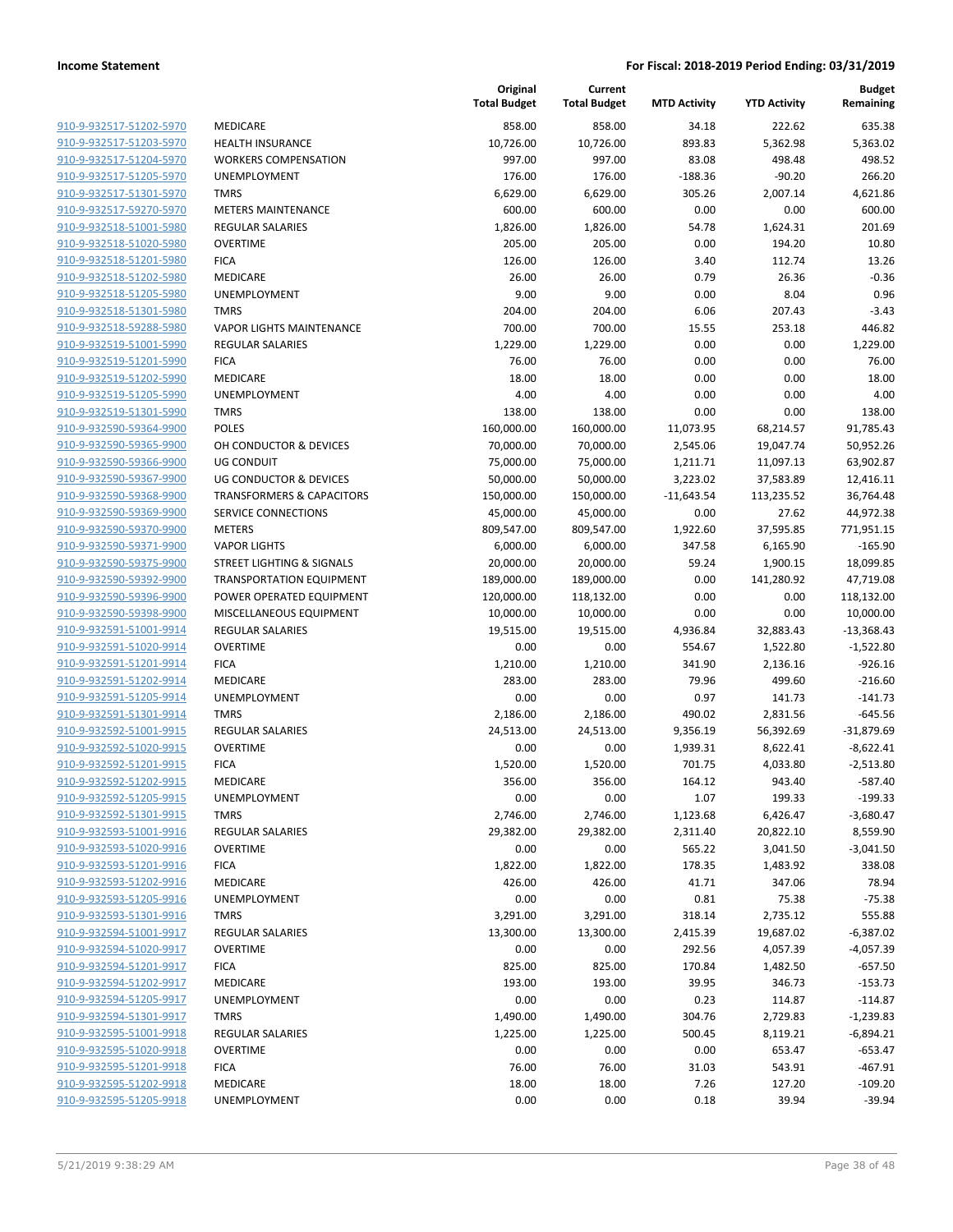| 910-9-932595-51301-9918 |
|-------------------------|
| 910-9-932596-51001-9919 |
| 910-9-932596-51020-9919 |
| 910-9-932596-51201-9919 |
| 910-9-932596-51202-9919 |
| 910-9-932596-51301-9919 |
| 910-9-932597-51001-9920 |
| 910-9-932597-51020-9920 |
| 910-9-932597-51201-9920 |
| 910-9-932597-51202-9920 |
| 910-9-932597-51205-9920 |
| 910-9-932597-51301-9920 |
| 910-9-932598-51001-9921 |
| 910-9-932598-51020-9921 |
| 910-9-932598-51201-9921 |
| 910-9-932598-51202-9921 |
| 910-9-932598-51205-9921 |
| 910-9-932598-51301-9921 |
| 910-9-932599-51001-9922 |
| 910-9-932599-51020-9922 |
| 910-9-932599-51201-9922 |
| 910-9-932599-51202-9922 |
| 910-9-932599-51205-9922 |
| 910-9-932599-51301-9922 |
| 910-9-970000-59703-4030 |
| 910-9-970000-59720-9705 |
| 910-9-970000-59730-9250 |
| 910-9-970000-59731-9250 |
| 910-9-970000-59732-9250 |
| 910-9-970000-59734-4210 |
| 910-9-970000-59750-9260 |
| 910-9-970000-59770-9997 |
| 910-9-970000-59771-9997 |
| 910-9-970000-59780-9240 |
| 910-9-970000-59781-9250 |
|                         |
| 910-9-980000-59841-4280 |
| 910-9-990000-59901-9270 |
| 910-9-990000-59902-9200 |
| 910-9-990000-59903-4082 |
| 910-9-990000-59912-9999 |
| 910-9-990000-59926-9330 |
| 910-9-990000-59927-9200 |
| 910-9-990000-59928-9200 |
| 910-9-990000-59930-9270 |

|                                                    |                                                        | Original<br><b>Total Budget</b> | Current<br><b>Total Budget</b> | <b>MTD Activity</b> | <b>YTD Activity</b>        | <b>Budget</b><br>Remaining   |
|----------------------------------------------------|--------------------------------------------------------|---------------------------------|--------------------------------|---------------------|----------------------------|------------------------------|
| 910-9-932595-51301-9918                            | <b>TMRS</b>                                            | 138.00                          | 138.00                         | 55.35               | 997.25                     | $-859.25$                    |
| 910-9-932596-51001-9919                            | <b>REGULAR SALARIES</b>                                | 615.00                          | 615.00                         | 516.16              | 1,208.17                   | $-593.17$                    |
| 910-9-932596-51020-9919                            | <b>OVERTIME</b>                                        | 0.00                            | 0.00                           | 0.00                | 139.67                     | $-139.67$                    |
| 910-9-932596-51201-9919                            | <b>FICA</b>                                            | 39.00                           | 39.00                          | 33.52               | 85.09                      | $-46.09$                     |
| 910-9-932596-51202-9919                            | MEDICARE                                               | 9.00                            | 9.00                           | 7.84                | 19.90                      | $-10.90$                     |
| 910-9-932596-51301-9919                            | <b>TMRS</b>                                            | 69.00                           | 69.00                          | 59.79               | 156.41                     | $-87.41$                     |
| 910-9-932597-51001-9920                            | <b>REGULAR SALARIES</b>                                | 2,040.00                        | 2,040.00                       | 273.90              | 1,693.43                   | 346.57                       |
| 910-9-932597-51020-9920                            | <b>OVERTIME</b>                                        | 0.00                            | 0.00                           | 0.00                | 108.68                     | $-108.68$                    |
| 910-9-932597-51201-9920                            | <b>FICA</b>                                            | 127.00                          | 127.00                         | 16.99               | 111.73                     | 15.27                        |
| 910-9-932597-51202-9920                            | MEDICARE                                               | 30.00                           | 30.00                          | 3.97                | 26.12                      | 3.88                         |
| 910-9-932597-51205-9920                            | <b>UNEMPLOYMENT</b>                                    | 0.00                            | 0.00                           | 0.02                | 5.08                       | $-5.08$                      |
| 910-9-932597-51301-9920                            | <b>TMRS</b>                                            | 229.00                          | 229.00                         | 30.29               | 204.81                     | 24.19                        |
| 910-9-932598-51001-9921                            | <b>REGULAR SALARIES</b>                                | 145.00                          | 145.00                         | 0.00                | 381.74                     | $-236.74$                    |
| 910-9-932598-51020-9921                            | <b>OVERTIME</b>                                        | 0.00                            | 0.00                           | 0.00                | 81.55                      | $-81.55$                     |
| 910-9-932598-51201-9921                            | <b>FICA</b>                                            | 9.00                            | 9.00                           | 0.00                | 28.73                      | $-19.73$                     |
| 910-9-932598-51202-9921                            | MEDICARE                                               | 3.00                            | 3.00                           | 0.00                | 6.73                       | $-3.73$                      |
| 910-9-932598-51205-9921                            | <b>UNEMPLOYMENT</b>                                    | 0.00                            | 0.00                           | 0.00                | 1.37                       | $-1.37$                      |
| 910-9-932598-51301-9921                            | <b>TMRS</b>                                            | 17.00                           | 17.00                          | 0.00                | 52.46                      | $-35.46$                     |
| 910-9-932599-51001-9922                            | <b>REGULAR SALARIES</b>                                | 270.00                          | 270.00                         | 431.45              | 2,244.12                   | $-1,974.12$                  |
| 910-9-932599-51020-9922                            | <b>OVERTIME</b>                                        | 0.00                            | 0.00                           | 267.84              | 267.84                     | $-267.84$                    |
| 910-9-932599-51201-9922                            | <b>FICA</b>                                            | 17.00                           | 17.00                          | 43.36               | 155.74                     | $-138.74$                    |
| 910-9-932599-51202-9922                            | MEDICARE                                               | 4.00                            | 4.00                           | 10.14               | 36.42                      | $-32.42$                     |
| 910-9-932599-51205-9922                            | <b>UNEMPLOYMENT</b>                                    | 0.00                            | 0.00                           | 0.26                | 32.88                      | $-32.88$                     |
| 910-9-932599-51301-9922                            | <b>TMRS</b>                                            | 31.00                           | 31.00                          | 77.33               | 277.80                     | $-246.80$                    |
| 910-9-970000-59703-4030                            | <b>DEPRECIATION EXPENSE</b>                            | 2,957,960.00                    | 2,957,960.00                   | 0.00                | 0.00                       | 2,957,960.00                 |
| 910-9-970000-59720-9705                            | <b>BANK FEES</b>                                       | 25,000.00                       | 25,000.00                      | 0.00                | 4,329.13                   | 20,670.87                    |
| 910-9-970000-59730-9250                            | <b>INVENTORY LOSS/GAIN</b>                             | 1,000.00                        | 1,000.00                       | 0.00                | $-1,694.47$                | 2,694.47                     |
| 910-9-970000-59731-9250                            | <b>GASOLINE LOSSES/GAINS</b>                           | 500.00                          | 500.00                         | 0.00                | 203.34                     | 296.66                       |
| 910-9-970000-59732-9250                            | FUEL OIL LOSSES/GAINS                                  | 500.00                          | 500.00                         | 0.00                | 0.00                       | 500.00                       |
| 910-9-970000-59734-4210                            | ASSET DISPOSAL LOSSES/GAINS                            | 1,000.00                        | 1,000.00                       | 0.00                | 0.00                       | 1,000.00                     |
| 910-9-970000-59750-9260                            | <b>ACCRUED PTO PAY</b>                                 | 125,000.00                      | 125,000.00                     | 31,579.20           | 118,558.40                 | 6,441.60                     |
| 910-9-970000-59770-9997                            | CONTINGENCY                                            | 350,000.00                      | 350,000.00                     | 0.00                | 0.00                       | 350,000.00                   |
| 910-9-970000-59771-9997                            | PAYROLL CONTINGENCY                                    | 125,488.00                      | 125,488.00                     | 0.00                | 0.00                       | 125,488.00                   |
| 910-9-970000-59780-9240                            | PROPERTY INSURANCE<br><b>LIABILITY INSURANCE</b>       | 153,000.00                      | 153,000.00                     | 0.00                | 178,571.11                 | $-25,571.11$                 |
| 910-9-970000-59781-9250                            | AMORTIZATION OF DISCOUNT                               | 67,500.00<br>$-42,051.00$       | 67,500.00<br>$-42,051.00$      | 0.00                | 79,347.42                  | $-11,847.42$<br>$-42,051.00$ |
| 910-9-980000-59841-4280                            | XFER to COG - FRANCHISE FEES                           |                                 |                                | 0.00<br>0.00        | 0.00                       | 2,139,604.03                 |
| 910-9-990000-59901-9270<br>910-9-990000-59902-9200 | XFER to COG- ADMIN EXPENSES                            | 2,776,548.00<br>261,772.00      | 2,776,548.00<br>261,772.00     | 21,814.33           | 636,943.97                 | 130,886.02                   |
| 910-9-990000-59903-4082                            |                                                        | 326,809.00                      |                                |                     | 130,885.98                 | $-0.02$                      |
| 910-9-990000-59912-9999                            | XFER to COG - PILOT<br>XFER TO 912 - DEBT SERVICE      | 8,732,723.00                    | 326,809.00<br>8,732,723.00     | 0.00<br>727,726.92  | 326,809.02<br>4,366,361.52 | 4,366,361.48                 |
| 910-9-990000-59926-9330                            | XFER to COG - GARAGE                                   | 69,686.00                       | 69,686.00                      | 5,807.17            | 34,843.02                  | 34,842.98                    |
| 910-9-990000-59927-9200                            | XFER to COG - INSURANCE                                | 18,401.00                       | 18,401.00                      | 1,533.42            | 9,200.52                   | 9,200.48                     |
| 910-9-990000-59928-9200                            | XFER to COG - IT                                       | 26,049.00                       | 26,049.00                      | 2,165.50            | 12,993.00                  | 13,056.00                    |
| 910-9-990000-59930-9270                            | XFER to GBOD                                           | 555,310.00                      | 555,310.00                     | 0.00                | 127,388.79                 | 427,921.21                   |
|                                                    | <b>Expense Total:</b>                                  | 61,630,669.69                   | 61,630,669.69                  | 3,997,320.11        | 24,732,093.94              | 36,898,575.75                |
|                                                    | Fund: 910 - ELECTRIC OPERATING FUND Surplus (Deficit): | -846,694.69                     | -846,694.69                    | 901,907.35          | 3,783,151.46               |                              |
| Fund: 911 - ELECTRIC DEBT REDUCTION                |                                                        |                                 |                                |                     |                            |                              |
| Revenue                                            |                                                        |                                 |                                |                     |                            |                              |
| 911-9-000000-49801-4190                            | <b>INTEREST INCOME</b>                                 | 0.00                            | 0.00                           | 12.86               | 2,658.60                   | $-2,658.60$                  |
|                                                    | <b>Revenue Total:</b>                                  | 0.00                            | 0.00                           | 12.86               | 2,658.60                   | $-2,658.60$                  |
|                                                    | Fund: 911 - ELECTRIC DEBT REDUCTION Total:             | 0.00                            | 0.00                           | 12.86               | 2,658.60                   |                              |
| Fund: 912 - ELECTRIC DEBT SERVICE                  |                                                        |                                 |                                |                     |                            |                              |
| Revenue                                            |                                                        |                                 |                                |                     |                            |                              |
| 912-9-000000-49710-4999                            | TRANFSER FROM GEUS 910 - ELECTRIC OP                   | 8,732,723.00                    | 8,732,723.00                   | 727,726.92          | 4,366,361.52               | 4,366,361.48                 |
|                                                    | <b>Revenue Total:</b>                                  | 8,732,723.00                    | 8,732,723.00                   | 727,726.92          | 4,366,361.52               | 4,366,361.48                 |
| <b>Expense</b>                                     |                                                        |                                 |                                |                     |                            |                              |
| 912-9-980000-59801-9800                            | PAYING AGENT FEES                                      | 1,000.00                        | 1,000.00                       | 400.00              | 400.00                     | 600.00                       |
| 912-9-980000-59810-9800                            | ARBITRAGE                                              | 5,000.00                        | 5,000.00                       | 0.00                | 4,775.00                   | 225.00                       |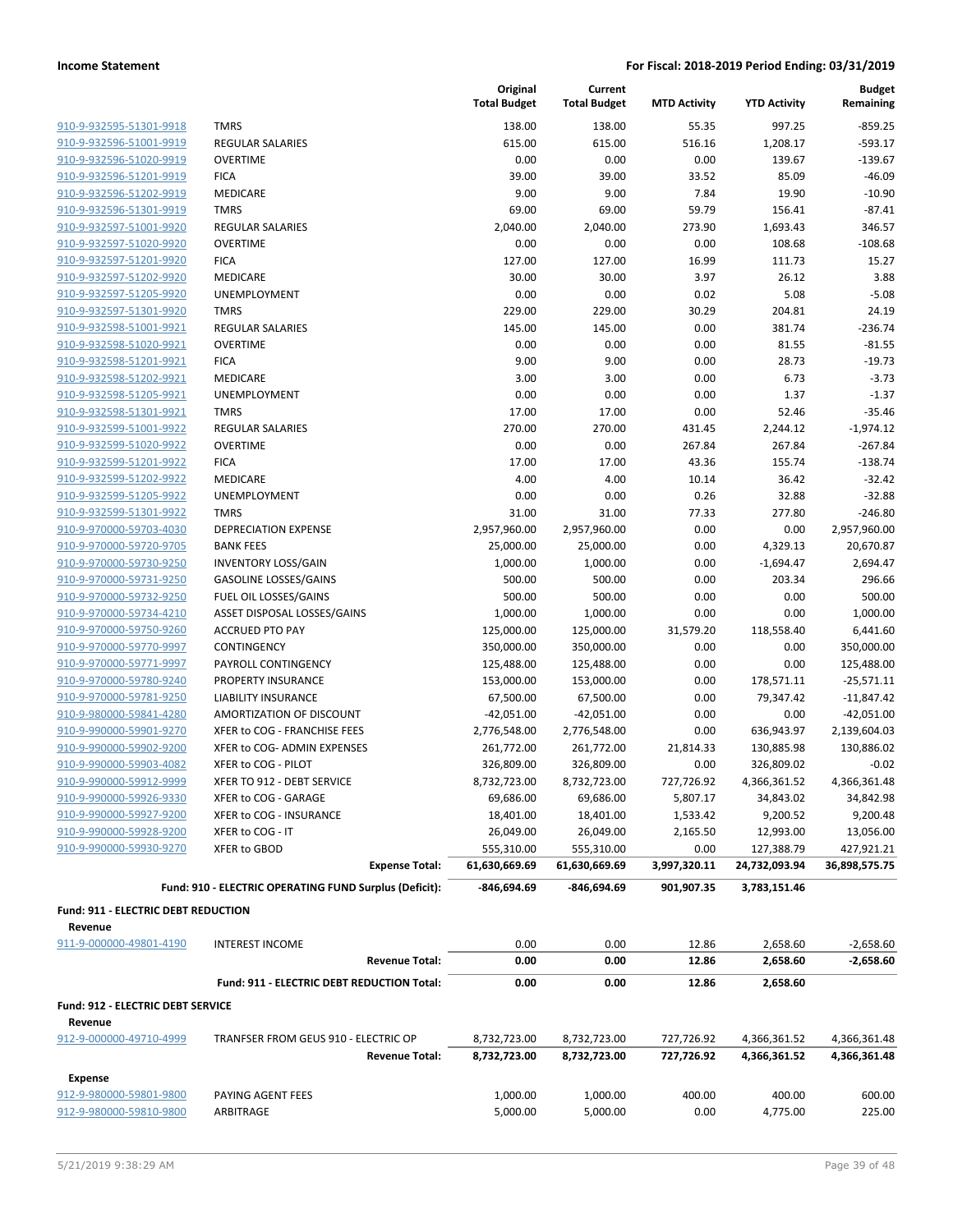|                                        |                                                      | Original            | Current             |                     |                     | <b>Budget</b> |
|----------------------------------------|------------------------------------------------------|---------------------|---------------------|---------------------|---------------------|---------------|
|                                        |                                                      | <b>Total Budget</b> | <b>Total Budget</b> | <b>MTD Activity</b> | <b>YTD Activity</b> | Remaining     |
| 912-9-980000-59811-9800                | <b>CONTINUING DISCLOSURE</b>                         | 1,000.00            | 1,000.00            | 0.00                | 0.00                | 1,000.00      |
| 912-9-980000-59820-9800                | <b>SURETY BOND</b>                                   | 800.00              | 800.00              | 0.00                | 800.00              | 0.00          |
| 912-9-980000-59852-9800                | PRINCIPAL 2008 ISSUE                                 | 515,000.00          | 515,000.00          | 0.00                | 515,000.00          | 0.00          |
| 912-9-980000-59853-4270                | <b>INTEREST 2008 ISSUE</b>                           | 648,169.00          | 648,169.00          | 0.00                | 329,556.26          | 318,612.74    |
| 912-9-980000-59856-9800                | PRINCIPAL 2010 ISSUE                                 | 1,745,000.00        | 1,745,000.00        | 0.00                | 1,745,000.00        | 0.00          |
| 912-9-980000-59857-4270                | <b>INTEREST 2010 ISSUE</b>                           | 2,542,165.00        | 2,542,165.00        | 0.00                | 1,292,895.00        | 1,249,270.00  |
| 912-9-980000-59858-9800                | Principal on 2015 Tax-Exempt                         | 2,447,000.00        | 2,447,000.00        | 0.00                | 0.00                | 2,447,000.00  |
| 912-9-980000-59859-4270                | Interest on 2015 Tax Exempt                          | 20,922.00           | 20,922.00           | 0.00                | 0.00                | 20,922.00     |
| 912-9-980000-59860-9800                | Principal on 2015 Taxable                            | 796,000.00          | 796,000.00          | 0.00                | 0.00                | 796,000.00    |
| 912-9-980000-59861-4270                | Interest on 2015 Taxable                             | 10,667.00           | 10,667.00           | 0.00                | 0.00                | 10,667.00     |
|                                        | <b>Expense Total:</b>                                | 8,732,723.00        | 8,732,723.00        | 400.00              | 3,888,426.26        | 4,844,296.74  |
|                                        | Fund: 912 - ELECTRIC DEBT SERVICE Surplus (Deficit): | 0.00                | 0.00                | 727,326.92          | 477,935.26          |               |
| Fund: 913 - ELECTRIC CONSTRUCTION FUND |                                                      |                     |                     |                     |                     |               |
| Revenue                                |                                                      |                     |                     |                     |                     |               |
| 913-9-000000-49801-4190                | <b>INTEREST INCOME</b>                               | 400.00              | 400.00              | 154.03              | 1,064.26            | $-664.26$     |
|                                        | <b>Revenue Total:</b>                                | 400.00              | 400.00              | 154.03              | 1,064.26            | -664.26       |
|                                        | Fund: 913 - ELECTRIC CONSTRUCTION FUND Total:        | 400.00              | 400.00              | 154.03              | 1,064.26            |               |
| Fund: 950 - CABLE / INTERNET           |                                                      |                     |                     |                     |                     |               |
| Revenue                                |                                                      |                     |                     |                     |                     |               |
| 950-9-000000-48001-3950                | <b>CABLE REVENUES</b>                                | 3,036,210.00        | 3,036,210.00        | 220,112.24          | 1,351,629.72        | 1,684,580.28  |
| 950-9-000000-48002-3950                | <b>MOVIE PAY-PER-VIEW</b>                            | 100.00              | 100.00              | 0.00                | 0.00                | 100.00        |
| 950-9-000000-48003-3950                | SET-TOP                                              | 170,000.00          | 170,000.00          | 12,467.11           | 75,335.53           | 94,664.47     |
| 950-9-000000-48030-3950                | <b>CONTRACT CHANNELS</b>                             | 9,600.00            | 9,600.00            | 800.00              | 4,800.00            | 4,800.00      |
| 950-9-000000-48040-3950                | <b>BROADCASTS</b>                                    | 600.00              | 600.00              | 100.00              | 600.00              | 0.00          |
| 950-9-000000-48101-3950                | <b>INTERNET REVENUES</b>                             | 2,649,815.00        | 2,649,815.00        | 275,164.62          | 1,314,503.28        | 1,335,311.72  |
| 950-9-000000-48201-3950                | <b>LATE CHARGES</b>                                  | 75,000.00           | 75,000.00           | 4,825.37            | 32,071.07           | 42,928.93     |
| 950-9-000000-48202-3950                | SERVICE CHARGES                                      | 60,000.00           | 60,000.00           | 3,445.39            | 23,539.51           | 36,460.49     |
| 950-9-000000-48203-3950                | LOST/DAMAGED EQUIPMENT                               | 30,000.00           | 30,000.00           | 3,345.00            | 14,365.00           | 15,635.00     |
| 950-9-000000-48301-3950                | <b>TRANSFER TO COG</b>                               | 299,164.00          | 299,164.00          | 22,306.84           | 135,335.94          | 163,828.06    |
| 950-9-000000-48307-3950                | <b>TRANSFER TO GBOD</b>                              | 59,833.00           | 59,833.00           | 4,462.15            | 27,071.84           | 32,761.16     |
| 950-9-000000-48434-3950                | <b>CHANNEL 34</b>                                    | 2,000.00            | 2,000.00            | 120.00              | 720.00              | 1,280.00      |
| 950-9-000000-48488-3950                | AD INSERTIONS                                        | 30,000.00           | 30,000.00           | 5,047.29            | 28,804.45           | 1,195.55      |
| 950-9-000000-48498-3950                | PRODUCTION REVENUES                                  | 75.00               | 75.00               | 0.00                | 0.00                | 75.00         |
| 950-9-000000-48501-3950                | <b>CUSTOMER AID TO CONSTRUCTION</b>                  | 2,500.00            | 2,500.00            | 0.00                | 0.00                | 2,500.00      |
| 950-9-000000-48502-3950                | OTHER REIMBURSEMENTS                                 | 500.00              | 500.00              | 0.00                | 0.00                | 500.00        |
| 950-9-000000-48503-3950                | <b>FIBER MAINTENANCE FEES</b>                        | 2,772.00            | 2,772.00            | 0.00                | 0.00                | 2,772.00      |
| 950-9-000000-48801-4190                | INTEREST INCOME                                      | 2,000.00            | 2,000.00            | 1,829.68            | 11,447.93           | $-9,447.93$   |
| 950-9-000000-48991-3950                | <b>GEUS ELECTRIC PAYMENT FOR INTERNET</b>            | 38,000.00           | 38,000.00           | 0.00                | 38,000.00           | 0.00          |
| 950-9-000000-48993-3950                | GEUS ELECTRIC PAYMENT FOR PUBLIC SVC                 | 15,000.00           | 15,000.00           | 0.00                | 15,000.00           | 0.00          |
| 950-9-000000-48994-3950                | LEASE OF DARK FIBER                                  | 206,520.00          | 206,520.00          | 0.00                | 206,520.00          | 0.00          |
| 950-9-000000-48995-3950                | <b>COLOCATION FOR SCADA &amp; PHONE SYSTEM</b>       | 20,000.00           | 20,000.00           | 0.00                | 19,958.00           | 42.00         |
|                                        | <b>Revenue Total:</b>                                | 6,709,689.00        | 6,709,689.00        | 554,025.69          | 3,299,702.27        | 3,409,986.73  |
| <b>Expense</b>                         |                                                      |                     |                     |                     |                     |               |
| 950-9-951050-51001-8500                | REGULAR SALARIES                                     | 64,293.00           | 64,293.00           | 4,945.60            | 32,036.40           | 32,256.60     |
| 950-9-951050-51115-8500                | <b>CLOTHING ALLOWANCE</b>                            | 123.00              | 123.00              | 85.68               | 85.68               | 37.32         |
| 950-9-951050-51116-8500                | CAR ALLOWANCE                                        | 975.00              | 975.00              | 150.00              | 975.00              | 0.00          |
| 950-9-951050-51117-8500                | CELL PHONE ALLOWANCE                                 | 312.00              | 312.00              | 24.00               | 156.00              | 156.00        |
| 950-9-951050-51201-8500                | <b>FICA</b>                                          | 4,071.00            | 4,071.00            | 260.06              | 1,723.03            | 2,347.97      |
| 950-9-951050-51202-8500                | MEDICARE                                             | 952.00              | 952.00              | 60.82               | 402.98              | 549.02        |
| 950-9-951050-51203-8500                | <b>HEALTH INSURANCE</b>                              | 6,436.00            | 6,436.00            | 536.33              | 3,217.98            | 3,218.02      |
| 950-9-951050-51204-8500                | <b>WORKERS COMPENSATION</b>                          | 1,044.00            | 1,044.00            | 87.00               | 522.00              | 522.00        |
| 950-9-951050-51205-8500                | UNEMPLOYMENT                                         | 108.00              | 108.00              | $-117.28$           | $-21.10$            | 129.10        |
| 950-9-951050-51301-8500                | <b>TMRS</b>                                          | 7,353.00            | 7,353.00            | 566.24              | 3,768.02            | 3,584.98      |
| 950-9-951050-59110-8500                | <b>GEUS OPERATIONS</b>                               | 115,000.00          | 115,000.00          | 8,319.95            | 37,013.43           | 77,986.57     |
| 950-9-951050-59141-8500                | UTILITY BILLS                                        | 69,600.00           | 69,600.00           | 6,927.09            | 40,565.07           | 29,034.93     |
| 950-9-951050-59191-8500                | POLE USE                                             | 18,800.00           | 18,800.00           | 0.00                | 18,800.00           | 0.00          |
| 950-9-951051-51001-8510                | REGULAR SALARIES                                     | 68,204.00           | 68,204.00           | 5,196.80            | 33,664.69           | 34,539.31     |
| 950-9-951051-51020-8510                | <b>OVERTIME</b>                                      | 4,919.00            | 4,919.00            | 12.54               | 263.55              | 4,655.45      |
|                                        |                                                      |                     |                     |                     |                     |               |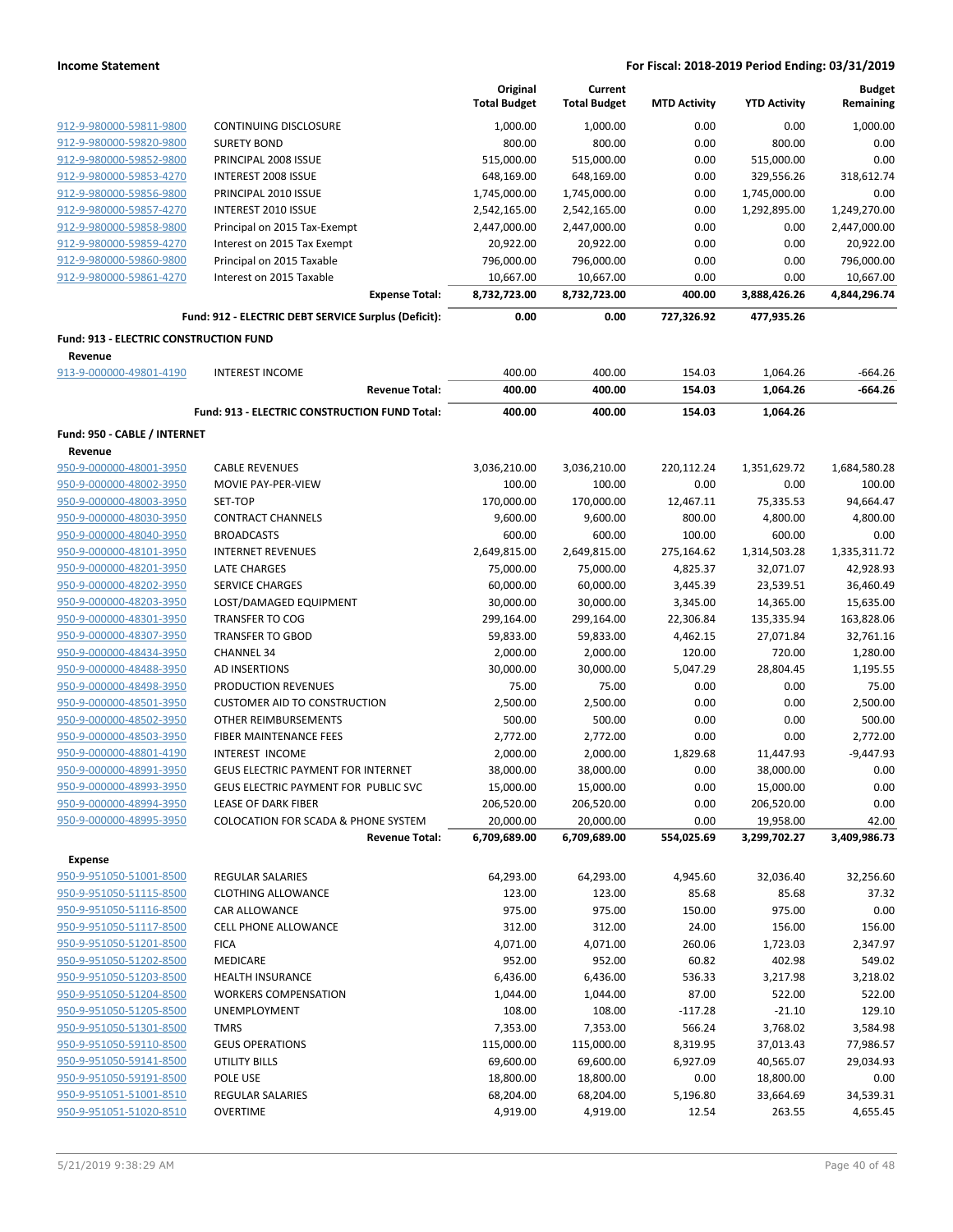|                         |                              | Original<br><b>Total Budget</b> | Current<br><b>Total Budget</b> | <b>MTD Activity</b> | <b>YTD Activity</b> | <b>Budget</b><br>Remaining |
|-------------------------|------------------------------|---------------------------------|--------------------------------|---------------------|---------------------|----------------------------|
| 950-9-951051-51117-8510 | <b>CELL PHONE ALLOWANCE</b>  | 432.00                          | 432.00                         | 33.22               | 215.93              | 216.07                     |
| 950-9-951051-51201-8510 | <b>FICA</b>                  | 4,561.00                        | 4,561.00                       | 318.10              | 2,058.00            | 2,503.00                   |
| 950-9-951051-51202-8510 | MEDICARE                     | 996.00                          | 996.00                         | 74.40               | 481.31              | 514.69                     |
| 950-9-951051-51203-8510 | <b>HEALTH INSURANCE</b>      | 21,450.00                       | 21,450.00                      | 1,787.50            | 10,725.00           | 10,725.00                  |
| 950-9-951051-51204-8510 | <b>WORKERS COMPENSATION</b>  | 1,107.00                        | 1,107.00                       | 92.25               | 553.50              | 553.50                     |
| 950-9-951051-51205-8510 | UNEMPLOYMENT                 | 360.00                          | 360.00                         | $-385.68$           | $-196.84$           | 556.84                     |
| 950-9-951051-51301-8510 | <b>TMRS</b>                  | 7,687.00                        | 7,687.00                       | 579.82              | 3,879.44            | 3,807.56                   |
| 950-9-951051-59110-8510 | <b>GEUS OPERATIONS</b>       | 12,000.00                       | 12,000.00                      | 764.26              | 1,668.50            | 10,331.50                  |
| 950-9-951051-59151-8510 | <b>BASIC PROGRAM EXPENSE</b> | 2,891,854.00                    | 2,891,854.00                   | 218,051.61          | 1,059,626.97        | 1,832,227.03               |
| 950-9-951051-59152-8510 | PREMIUM PROGRAM EXPENSE      | 78,842.00                       | 78,842.00                      | 6,418.15            | 32,701.34           | 46,140.66                  |
| 950-9-951051-59154-8510 | <b>TIVO Fees</b>             | 37,907.00                       | 37,907.00                      | 2,652.25            | 14,706.15           | 23,200.85                  |
| 950-9-951051-59155-8510 | OTHER PROGRAM EXPENSE        | 7,500.00                        | 7,500.00                       | 0.00                | 1,425.21            | 6,074.79                   |
| 950-9-951052-51001-8520 | REGULAR SALARIES             | 66,363.00                       | 66,363.00                      | 5,145.28            | 33,115.84           | 33,247.16                  |
| 950-9-951052-51115-8520 | <b>CLOTHING ALLOWANCE</b>    | 123.00                          | 123.00                         | 85.68               | 85.68               | 37.32                      |
| 950-9-951052-51116-8520 | CAR ALLOWANCE                | 975.00                          | 975.00                         | 0.00                | 0.00                | 975.00                     |
| 950-9-951052-51117-8520 | <b>CELL PHONE ALLOWANCE</b>  | 408.00                          | 408.00                         | 31.36               | 203.84              | 204.16                     |
| 950-9-951052-51201-8520 | <b>FICA</b>                  | 4,205.00                        | 4,205.00                       | 320.95              | 2,065.81            | 2,139.19                   |
| 950-9-951052-51202-8520 | MEDICARE                     | 983.00                          | 983.00                         | 75.06               | 483.15              | 499.85                     |
| 950-9-951052-51203-8520 | <b>HEALTH INSURANCE</b>      | 7,508.00                        | 7,508.00                       | 625.67              | 3,754.02            | 3,753.98                   |
| 950-9-951052-51204-8520 | <b>WORKERS COMPENSATION</b>  | 1,078.00                        | 1,078.00                       | 89.83               | 538.98              | 539.02                     |
| 950-9-951052-51205-8520 | UNEMPLOYMENT                 | 126.00                          | 126.00                         | $-136.83$           | $-29.57$            | 155.57                     |
| 950-9-951052-51301-8520 | <b>TMRS</b>                  | 7,596.00                        | 7,596.00                       | 572.54              | 3,785.25            | 3,810.75                   |
| 950-9-951052-59110-8520 | <b>GEUS OPERATIONS</b>       | 120,000.00                      | 120,000.00                     | 7,239.82            | 19,354.54           | 100,645.46                 |
| 950-9-951052-59150-8520 | <b>ISP SERVICE EXPENSE</b>   | 722,640.00                      | 722,640.00                     | 60,068.10           | 369,507.10          | 353,132.90                 |
| 950-9-951053-51001-8530 | <b>REGULAR SALARIES</b>      | 49,587.00                       | 49,587.00                      | 3,840.56            | 24,503.41           | 25,083.59                  |
| 950-9-951053-51020-8530 | <b>OVERTIME</b>              | 3,576.00                        | 3,576.00                       | 36.06               | 132.82              | 3,443.18                   |
| 950-9-951053-51117-8530 | CELL PHONE ALLOWANCE         | 432.00                          | 432.00                         | 33.22               | 215.93              | 216.07                     |
| 950-9-951053-51201-8530 | <b>FICA</b>                  | 3,323.00                        | 3,323.00                       | 241.96              | 1,538.14            | 1,784.86                   |
| 950-9-951053-51202-8530 | MEDICARE                     | 725.00                          | 725.00                         | 56.59               | 359.71              | 365.29                     |
| 950-9-951053-51203-8530 | <b>HEALTH INSURANCE</b>      | 10,725.00                       | 10,725.00                      | 893.75              | 5,362.50            | 5,362.50                   |
| 950-9-951053-51204-8530 | <b>WORKERS COMPENSATION</b>  | 805.00                          | 805.00                         | 67.08               | 402.48              | 402.52                     |
| 950-9-951053-51205-8530 | UNEMPLOYMENT                 | 180.00                          | 180.00                         | $-194.00$           | $-58.49$            | 238.49                     |
| 950-9-951053-51301-8530 | <b>TMRS</b>                  | 5,602.00                        | 5,602.00                       | 432.42              | 2,823.78            | 2,778.22                   |
| 950-9-951053-59110-8530 | <b>GEUS OPERATIONS</b>       | 3,000.00                        | 3,000.00                       | 0.00                | 980.15              | 2,019.85                   |
| 950-9-951053-59160-8530 | ADVERTISING                  | 27,800.00                       | 27,800.00                      | 552.93              | 5,400.51            | 22,399.49                  |
| 950-9-951053-59164-8530 | <b>CONSUMER INFORMATION</b>  | 3,500.00                        | 3,500.00                       | 0.00                | 0.00                | 3,500.00                   |
| 950-9-951054-51001-8540 | REGULAR SALARIES             | 171,486.00                      | 171,486.00                     | 13,523.81           | 87,682.92           | 83,803.08                  |
| 950-9-951054-51020-8540 | <b>OVERTIME</b>              | 3,043.00                        | 3,043.00                       | 71.92               | 580.01              | 2,462.99                   |
| 950-9-951054-51117-8540 | <b>CELL PHONE ALLOWANCE</b>  | 216.00                          | 216.00                         | 16.62               | 108.03              | 107.97                     |
| 950-9-951054-51201-8540 | <b>FICA</b>                  | 10,834.00                       | 10,834.00                      | 791.81              | 5,170.22            | 5,663.78                   |
| 950-9-951054-51202-8540 | MEDICARE                     | 2,491.00                        | 2,491.00                       | 185.18              | 1,209.17            | 1,281.83                   |
| 950-9-951054-51203-8540 | <b>HEALTH INSURANCE</b>      | 48,263.00                       | 48,263.00                      | 4,021.92            | 24,131.52           | 24,131.48                  |
| 950-9-951054-51204-8540 | <b>WORKERS COMPENSATION</b>  | 2,785.00                        | 2,785.00                       | 232.08              | 1,392.48            | 1,392.52                   |
| 950-9-951054-51205-8540 | UNEMPLOYMENT                 | 810.00                          | 810.00                         | $-869.02$           | $-379.16$           | 1,189.16                   |
| 950-9-951054-51301-8540 | <b>TMRS</b>                  | 19,230.00                       | 19,230.00                      | 1,505.52            | 10,040.05           | 9,189.95                   |
| 950-9-951054-59110-8540 | <b>GEUS OPERATIONS</b>       | 8,000.00                        | 8,000.00                       | 416.17              | 3,742.52            | 4,257.48                   |
| 950-9-951055-51001-8550 | REGULAR SALARIES             | 126,422.00                      | 126,422.00                     | 9,134.62            | 61,455.25           | 64,966.75                  |
| 950-9-951055-51020-8550 | <b>OVERTIME</b>              | 3,145.00                        | 3,145.00                       | 148.96              | 1,710.29            | 1,434.71                   |
| 950-9-951055-51102-8550 | <b>BILINGUAL PAY</b>         | 90.00                           | 90.00                          | 0.00                | 0.00                | 90.00                      |
| 950-9-951055-51115-8550 | <b>CLOTHING ALLOWANCE</b>    | 42.00                           | 42.00                          | 0.00                | 0.00                | 42.00                      |
| 950-9-951055-51116-8550 | CAR ALLOWANCE                | 1,400.00                        | 1,400.00                       | 0.00                | 0.00                | 1,400.00                   |
| 950-9-951055-51117-8550 | <b>CELL PHONE ALLOWANCE</b>  | 503.00                          | 503.00                         | 38.70               | 251.55              | 251.45                     |
| 950-9-951055-51201-8550 | <b>FICA</b>                  | 7,402.00                        | 7,402.00                       | 577.98              | 3,409.60            | 3,992.40                   |
| 950-9-951055-51202-8550 | MEDICARE                     | 1,866.00                        | 1,866.00                       | 135.18              | 919.54              | 946.46                     |
| 950-9-951055-51203-8550 | <b>HEALTH INSURANCE</b>      | 19,842.00                       | 19,842.00                      | 1,653.50            | 9,921.00            | 9,921.00                   |
| 950-9-951055-51204-8550 | <b>WORKERS COMPENSATION</b>  | 2,053.00                        | 2,053.00                       | 171.08              | 1,026.48            | 1,026.52                   |
| 950-9-951055-51205-8550 | UNEMPLOYMENT                 | 333.00                          | 333.00                         | $-361.03$           | $-124.17$           | 457.17                     |
| 950-9-951055-51301-8550 | <b>TMRS</b>                  | 14,388.00                       | 14,388.00                      | 1,031.04            | 7,208.84            | 7,179.16                   |
| 950-9-951055-59110-8550 | <b>GEUS OPERATIONS</b>       | 7,200.00                        | 7,200.00                       | 329.64              | 2,910.40            | 4,289.60                   |
|                         |                              |                                 |                                |                     |                     |                            |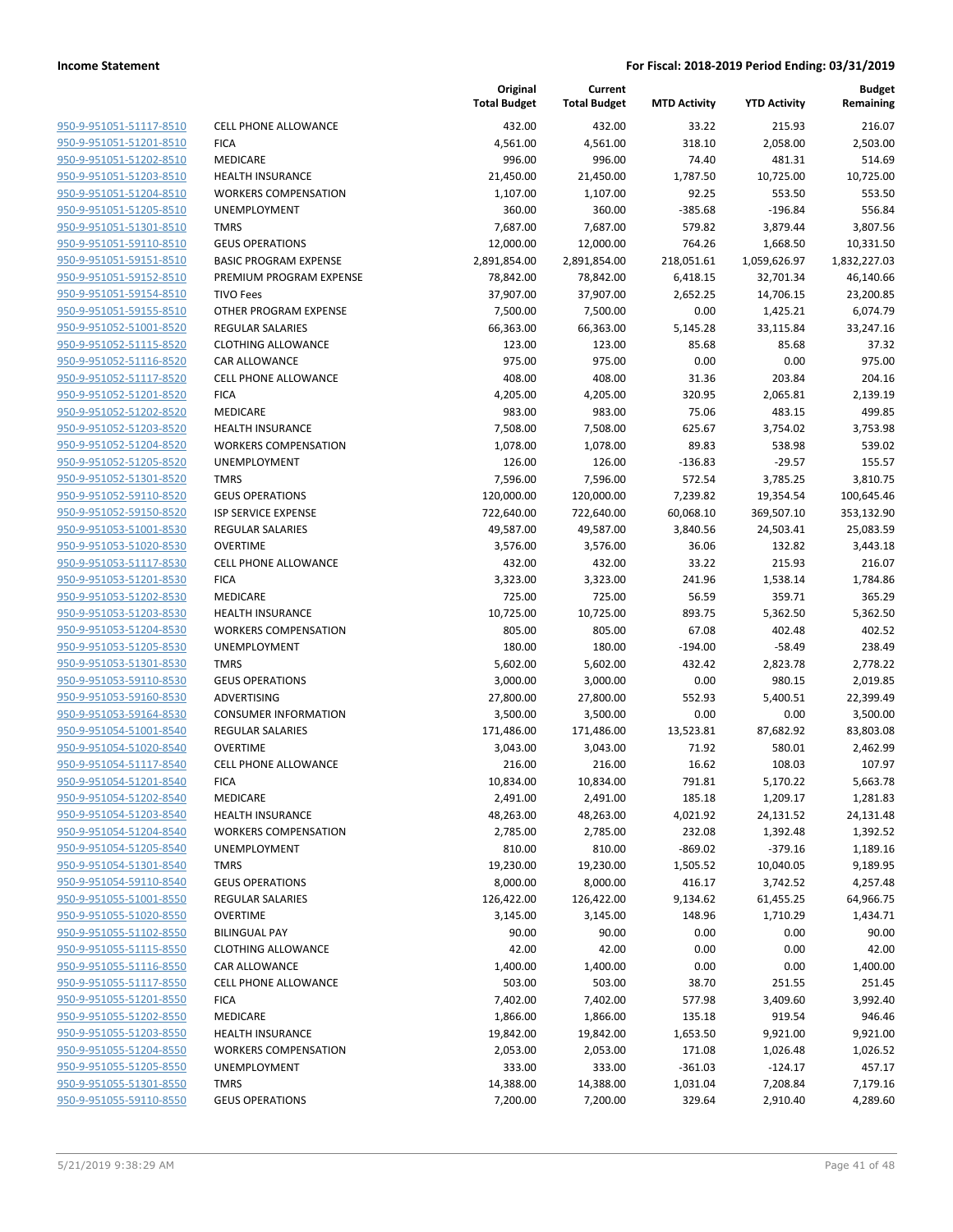| 950-9-951055-59112-8550                                   |
|-----------------------------------------------------------|
| 950-9-951055-59158-8550                                   |
| 950-9-951060-51001-8600                                   |
| 950-9-951060-51011-8600                                   |
| <u>950-9-951060-51020-8600</u>                            |
| 950-9-951060-51115-8600                                   |
| 950-9-951060-51116-8600                                   |
| 950-9-951060-51117-8600                                   |
| 950-9-951060-51201-8600                                   |
| <u>950-9-951060-51202-8600</u>                            |
| 950-9-951060-51203-8600                                   |
| 950-9-951060-51204-8600                                   |
| 950-9-951060-51205-8600                                   |
| 950-9-951060-51301-8600                                   |
| 950-9-951060-59201-8600                                   |
| 950-9-951060-59205-8600                                   |
| 950-9-951060-59231-8600                                   |
| 950-9-951060-59235-8600                                   |
| 950-9-951061-51001-8610                                   |
| <u>950-9-951061-51011-8610</u>                            |
| 950-9-951061-51020-8610<br>950-9-951061-51115-8610        |
|                                                           |
| 950-9-951061-51116-8610                                   |
| 950-9-951061-51117-8610                                   |
| <u>950-9-951061-51201-8610</u>                            |
| 950-9-951061-51202-8610<br>950-9-951061-51203-8610        |
| 950-9-951061-51204-8610                                   |
| 950-9-951061-51205-8610                                   |
|                                                           |
| <u>950-9-951061-51301-8610</u><br>950-9-951061-59205-8610 |
| 950-9-951061-59233-8610                                   |
| 950-9-951090-59510-9900                                   |
| 950-9-951090-59511-9900                                   |
| <u>950-9-951090-59512-9900</u>                            |
| 950-9-951090-59590-9900                                   |
| 950-9-951090-59595-9900                                   |
| 950-9-951091-51001-9958                                   |
| 950-9-951091-51020-9958                                   |
| 950-9-951091-51201-9958                                   |
| 950-9-951091-51202-9958                                   |
| 950-9-951091-51205-9958                                   |
| 950-9-951091-51301-9958                                   |
| <u>950-9-970000-59703-4030</u>                            |
| 950-9-970000-59720-9705                                   |
| 950-9-970000-59730-9250                                   |
| 950-9-970000-59734-4210                                   |
| 950-9-970000-59750-9260                                   |
| 950-9-970000-59770-9970                                   |
| <u>950-9-970000-59771-9970</u>                            |
| <u>950-9-970000-59780-9240</u>                            |
| 950-9-970000-59781-9250                                   |
| 950-9-990000-59901-9270                                   |
| 950-9-990000-59902-9200                                   |
| <u>950-9-990000-59903-4082</u>                            |
| <u>950-9-990000-59926-9330</u>                            |
| 950-9-990000-59927-9200                                   |
| <u>950-9-990000-59928-9200</u>                            |
| 950-9-990000-59930-9270                                   |
|                                                           |

|                                                    |                                                                      | Original<br><b>Total Budget</b> | Current<br><b>Total Budget</b> | <b>MTD Activity</b> | <b>YTD Activity</b>    | <b>Budget</b><br>Remaining |
|----------------------------------------------------|----------------------------------------------------------------------|---------------------------------|--------------------------------|---------------------|------------------------|----------------------------|
| 950-9-951055-59112-8550                            | SAFETY                                                               | 2,000.00                        | 2,000.00                       | 0.00                | 0.00                   | 2,000.00                   |
| 950-9-951055-59158-8550                            | C/I BILLING                                                          | 42,500.00                       | 42,500.00                      | 0.00                | 42,027.96              | 472.04                     |
| 950-9-951060-51001-8600                            | <b>REGULAR SALARIES</b>                                              | 197,614.00                      | 197,614.00                     | 15,000.62           | 97,049.67              | 100,564.33                 |
| 950-9-951060-51011-8600                            | PART TIME TEMPORARY                                                  | 4,028.00                        | 4,028.00                       | 0.00                | 0.00                   | 4,028.00                   |
| 950-9-951060-51020-8600                            | <b>OVERTIME</b>                                                      | 12,725.00                       | 12,725.00                      | 261.39              | 3,378.86               | 9,346.14                   |
| 950-9-951060-51115-8600                            | <b>CLOTHING ALLOWANCE</b>                                            | 2,079.00                        | 2,079.00                       | 0.00                | 0.00                   | 2,079.00                   |
| 950-9-951060-51116-8600                            | CAR ALLOWANCE                                                        | 1,950.00                        | 1,950.00                       | 300.00              | 1,950.00               | 0.00                       |
| 950-9-951060-51117-8600                            | CELL PHONE ALLOWANCE                                                 | 1,731.00                        | 1,731.00                       | 116.32              | 756.08                 | 974.92                     |
| 950-9-951060-51201-8600                            | <b>FICA</b>                                                          | 13,544.00                       | 13,544.00                      | 838.67              | 5,670.71               | 7,873.29                   |
| 950-9-951060-51202-8600                            | <b>MEDICARE</b>                                                      | 2,984.00                        | 2,984.00                       | 196.14              | 1,326.21               | 1,657.79                   |
| 950-9-951060-51203-8600                            | HEALTH INSURANCE                                                     | 45,583.00                       | 45,583.00                      | 3,798.58            | 22,791.48              | 22,791.52                  |
| 950-9-951060-51204-8600                            | <b>WORKERS COMPENSATION</b>                                          | 3,560.00                        | 3,560.00                       | 296.67              | 1,780.02               | 1,779.98                   |
| 950-9-951060-51205-8600                            | UNEMPLOYMENT                                                         | 768.00                          | 768.00                         | $-830.11$           | $-319.41$              | 1,087.41                   |
| 950-9-951060-51301-8600                            | <b>TMRS</b>                                                          | 23,043.00                       | 23,043.00                      | 1,675.90            | 11,329.82              | 11,713.18                  |
| 950-9-951060-59201-8600                            | <b>BUILDINGS MAINTNANCE</b>                                          | 23,000.00                       | 23,000.00                      | 0.00                | 16,267.66              | 6,732.34                   |
| 950-9-951060-59205-8600                            | <b>EQUIPMENT MAINTENANCE</b>                                         | 10,000.00                       | 10,000.00                      | 459.44              | 8,107.66               | 1,892.34                   |
| 950-9-951060-59231-8600                            | <b>CABLE PLANT MAINTENANCE</b>                                       | 30,000.00                       | 30,000.00                      | 0.00                | 2,050.42               | 27,949.58                  |
| 950-9-951060-59235-8600                            | FIBER OPTICS PLANT MAINTENANCE                                       | 20,000.00                       | 20,000.00                      | 4,789.60            | 4,789.60               | 15,210.40                  |
| 950-9-951061-51001-8610                            | <b>REGULAR SALARIES</b>                                              | 197,614.00                      | 197,614.00                     | 15,000.62           | 97,049.17              | 100,564.83                 |
| 950-9-951061-51011-8610                            | PART TIME TEMPORARY                                                  | 12,083.00                       | 12,083.00                      | 0.00                | 0.00                   | 12,083.00                  |
| 950-9-951061-51020-8610                            | <b>OVERTIME</b>                                                      | 12,725.00                       | 12,725.00                      | 261.01              | 3,375.08               | 9,349.92                   |
| 950-9-951061-51115-8610<br>950-9-951061-51116-8610 | <b>CLOTHING ALLOWANCE</b>                                            | 2,079.00                        | 2,079.00<br>1,950.00           | 0.00<br>0.00        | 0.00<br>0.00           | 2,079.00                   |
| 950-9-951061-51117-8610                            | CAR ALLOWANCE<br><b>CELL PHONE ALLOWANCE</b>                         | 1,950.00<br>1,731.00            | 1,731.00                       | 116.24              | 755.56                 | 1,950.00<br>975.44         |
| 950-9-951061-51201-8610                            | <b>FICA</b>                                                          | 14,044.00                       | 14,044.00                      | 931.49              | 6,146.06               | 7,897.94                   |
| 950-9-951061-51202-8610                            | MEDICARE                                                             | 3,101.00                        | 3,101.00                       | 217.85              | 1,437.40               | 1,663.60                   |
| 950-9-951061-51203-8610                            | <b>HEALTH INSURANCE</b>                                              | 50,946.00                       | 50,946.00                      | 4,245.50            | 25,473.00              | 25,473.00                  |
| 950-9-951061-51204-8610                            | <b>WORKERS COMPENSATION</b>                                          | 3,691.00                        | 3,691.00                       | 307.58              | 1,845.48               | 1,845.52                   |
| 950-9-951061-51205-8610                            | UNEMPLOYMENT                                                         | 858.00                          | 858.00                         | $-928.08$           | $-470.41$              | 1,328.41                   |
| 950-9-951061-51301-8610                            | <b>TMRS</b>                                                          | 23,945.00                       | 23,945.00                      | 1,642.67            | 11,107.69              | 12,837.31                  |
| 950-9-951061-59205-8610                            | EQUIPMENT MAINTENANCE                                                | 2,500.00                        | 2,500.00                       | 0.00                | 0.00                   | 2,500.00                   |
| 950-9-951061-59233-8610                            | INTERNET PLANT MAINTENANCE                                           | 6,000.00                        | 6,000.00                       | 0.00                | 0.00                   | 6,000.00                   |
| 950-9-951090-59510-9900                            | HEADEND, TRUNK & DISTRIBUTION SYSTEM                                 | 100,000.00                      | 100,000.00                     | 0.00                | 0.00                   | 100,000.00                 |
| 950-9-951090-59511-9900                            | <b>HEADEND EQUIPMENT</b>                                             | 80,000.00                       | 80,000.00                      | $-10,201.96$        | 13,855.00              | 66,145.00                  |
| 950-9-951090-59512-9900                            | <b>DROPS</b>                                                         | 100,000.00                      | 100,000.00                     | 13,286.69           | 42,070.19              | 57,929.81                  |
| 950-9-951090-59590-9900                            | STRUCTURES & IMPROVEMENTS                                            | 0.00                            | 0.00                           | 0.00                | 77,244.50              | $-77,244.50$               |
| 950-9-951090-59595-9900                            | LABORATORY EQUIPMENT                                                 | 15,000.00                       | 15,000.00                      | 10,201.96           | 10,201.96              | 4,798.04                   |
| 950-9-951091-51001-9958                            | <b>REGULAR SALARIES</b>                                              | 35,000.00                       | 35,000.00                      | 2,051.88            | 13,229.26              | 21,770.74                  |
| 950-9-951091-51020-9958                            | <b>OVERTIME</b>                                                      | 0.00                            | 0.00                           | 59.31               | 848.27                 | $-848.27$                  |
| 950-9-951091-51201-9958                            | <b>FICA</b>                                                          | 2,170.00                        | 2,170.00                       | 132.13              | 880.86                 | 1,289.14                   |
| 950-9-951091-51202-9958                            | MEDICARE                                                             | 508.00                          | 508.00                         | 30.90               | 206.00                 | 302.00                     |
| 950-9-951091-51205-9958                            | UNEMPLOYMENT                                                         | 0.00                            | 0.00                           | 0.36                | 79.79                  | $-79.79$                   |
| 950-9-951091-51301-9958                            | <b>TMRS</b>                                                          | 3,920.00                        | 3,920.00                       | 235.70              | 1,614.21               | 2,305.79                   |
| 950-9-970000-59703-4030                            | <b>DEPRECIATION EXPENSE</b>                                          | 748,044.00                      | 748,044.00                     | 0.00                | 0.00                   | 748,044.00                 |
| 950-9-970000-59720-9705                            | <b>CREDIT CARD &amp; BANK FEES</b>                                   | 15,000.00                       | 15,000.00                      | 121.99              | 6,073.03               | 8,926.97                   |
| 950-9-970000-59730-9250                            | <b>INVENTORY LOSS/GAIN</b>                                           | 1,000.00                        | 1,000.00                       | 0.00                | 0.00                   | 1,000.00                   |
| 950-9-970000-59734-4210                            | ASSET DISPOSAL LOSSES/GAINS                                          | 1,000.00                        | 1,000.00                       | 0.00                | 0.00                   | 1,000.00                   |
| 950-9-970000-59750-9260                            | <b>ACCRUED PTO PAY</b>                                               | 5,000.00                        | 5,000.00                       | 0.00                | 0.00                   | 5,000.00                   |
| 950-9-970000-59770-9970                            | CONTINGENCY                                                          | 50,000.00                       | 50,000.00                      | 0.00                | 0.00                   | 50,000.00                  |
| 950-9-970000-59771-9970                            | PAYROLL CONTINGENCY                                                  | 11,800.00                       | 11,800.00                      | 0.00                | 0.00                   | 11,800.00                  |
| 950-9-970000-59780-9240                            | PROPERTY INSURANCE                                                   | 14,000.00                       | 14,000.00                      | 0.00                | 14,758.58              | $-758.58$                  |
| 950-9-970000-59781-9250<br>950-9-990000-59901-9270 | LIABILITY INSURANCE                                                  | 11,000.00                       | 11,000.00                      | 0.00                | 12,758.86              | $-1,758.86$                |
| 950-9-990000-59902-9200                            | TRANSFER to COG - FRANCHISE FEES<br>TRANSFER to COG - ADMIN EXPENSES | 299,165.00<br>42,115.00         | 299,165.00<br>42,115.00        | 0.00                | 69,819.50<br>21,057.48 | 229,345.50<br>21,057.52    |
| 950-9-990000-59903-4082                            | TRANSFER to COG - PILOT                                              | 41,465.00                       | 41,465.00                      | 3,509.58<br>0.00    | 41,465.13              | $-0.13$                    |
| 950-9-990000-59926-9330                            | TRANSFER to COG - GARAGE                                             | 14,104.00                       | 14,104.00                      | 1,175.33            | 7,051.98               | 7,052.02                   |
| 950-9-990000-59927-9200                            | TRANSFER to COG - INSURANCE                                          | 4,205.00                        | 4,205.00                       | 350.42              | 2,102.52               | 2,102.48                   |
| 950-9-990000-59928-9200                            | XFER to COG - IT                                                     | 4,190.00                        | 4,190.00                       | 349.17              | 2,095.02               | 2,094.98                   |
| 950-9-990000-59930-9270                            | TRANSFER to GBOD                                                     | 59,833.00                       | 59,833.00                      | 0.00                | 13,963.90              | 45,869.10                  |
|                                                    |                                                                      |                                 |                                |                     |                        |                            |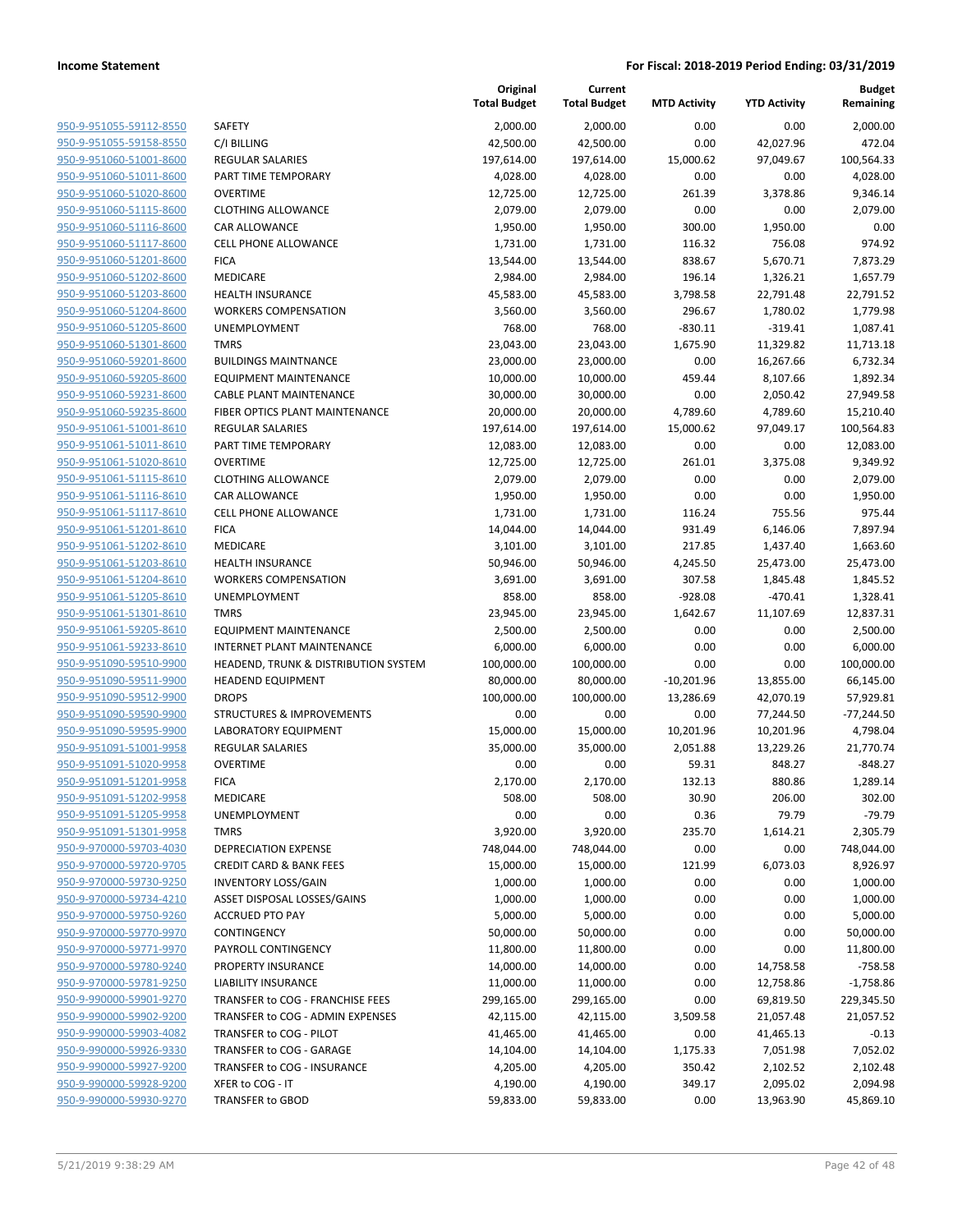|                         |                                                 | Original<br><b>Total Budget</b> | Current<br><b>Total Budget</b> | <b>MTD Activity</b> | <b>YTD Activity</b> | <b>Budget</b><br>Remaining |
|-------------------------|-------------------------------------------------|---------------------------------|--------------------------------|---------------------|---------------------|----------------------------|
| 950-9-990000-59954-8559 | TRANSFER TO 910 - BILLING                       | 77.382.00                       | 77.382.00                      | 6.448.50            | 38,691.00           | 38,691.00                  |
| 950-9-990000-59955-8559 | TRANSFER TO 910 - CASHIERING                    | 56.077.00                       | 56.077.00                      | 4.673.08            | 28,038.48           | 28,038.52                  |
|                         | <b>Expense Total:</b>                           | 7.482.344.00                    | 7.482.344.00                   | 451,397.56          | 2,781,690.65        | 4,700,653.35               |
|                         | Fund: 950 - CABLE / INTERNET Surplus (Deficit): | -772.655.00                     | -772.655.00                    | 102.628.13          | 518,011.62          |                            |
|                         | <b>Total Surplus (Deficit):</b>                 | -201,290.37                     | -162.629.78                    | 1,770,342.90        | 6,382,725.32        |                            |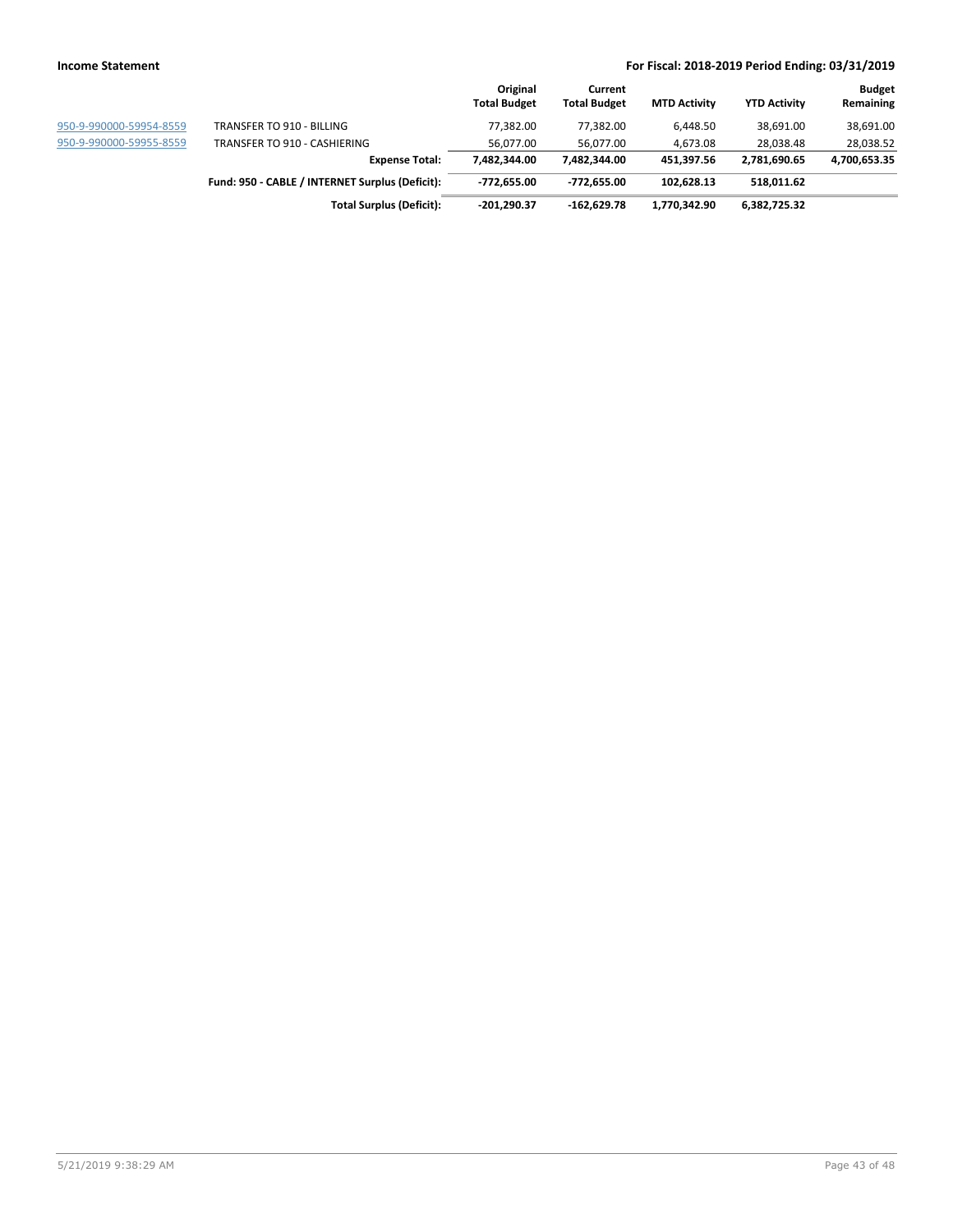## **Group Summary**

| <b>Account Type</b>                                                       | Original<br><b>Total Budget</b> | Current<br><b>Total Budget</b> | <b>MTD Activity</b> | <b>YTD Activity</b> | <b>Budget</b><br>Remaining |
|---------------------------------------------------------------------------|---------------------------------|--------------------------------|---------------------|---------------------|----------------------------|
| Fund: 100 - GENERAL FUND                                                  |                                 |                                |                     |                     |                            |
| Revenue                                                                   | 24,474,298.85                   | 24,474,298.85                  | 2,066,555.19        | 15,632,033.04       | 8,842,265.81               |
| Expense                                                                   | 26,032,854.92                   | 26,030,383.92                  | 2,033,799.71        | 12,644,393.55       | 13,385,990.37              |
| Fund: 100 - GENERAL FUND Surplus (Deficit):                               | $-1,558,556.07$                 | -1,556,085.07                  | 32,755.48           | 2,987,639.49        | -4,543,724.56              |
| <b>Fund: 101 - MUNICIPAL COURT BUILDING SECURITY FEES</b>                 |                                 |                                |                     |                     |                            |
| Revenue                                                                   | 0.00                            | 0.00                           | 787.21              | 3,440.76            | $-3,440.76$                |
| Expense                                                                   | 0.00                            | 0.00                           | 0.00                | 13.05               | $-13.05$                   |
| Fund: 101 - MUNICIPAL COURT BUILDING SECURITY FEES Surplus (Deficit):     | 0.00                            | 0.00                           | 787.21              | 3,427.71            | $-3,427.71$                |
| Fund: 102 - MUNICIPAL COURT TECH FUND                                     |                                 |                                |                     |                     |                            |
| Revenue                                                                   | 0.00                            | 0.00                           | 986.12              | 4,139.51            | $-4,139.51$                |
| Expense                                                                   | 0.00                            | 0.00                           | 0.00                | 7.94                | $-7.94$                    |
| Fund: 102 - MUNICIPAL COURT TECH FUND Surplus (Deficit):                  | 0.00                            | 0.00                           | 986.12              | 4,131.57            | $-4,131.57$                |
| <b>Fund: 103 - MUNICIPAL COURT CHILD SAFETY FUND</b>                      |                                 |                                |                     |                     |                            |
| Revenue                                                                   | 28,616.00                       | 28,616.00                      | 25.60               | 5,907.62            | 22,708.38                  |
| Expense                                                                   | 28,010.00                       | 28,010.00                      | 0.00                | 5,720.31            | 22,289.69                  |
| Fund: 103 - MUNICIPAL COURT CHILD SAFETY FUND Surplus (Deficit):          | 606.00                          | 606.00                         | 25.60               | 187.31              | 418.69                     |
| <b>Fund: 111 - RECREATION ACTIVITIES FUND</b>                             |                                 |                                |                     |                     |                            |
| Revenue                                                                   | 273,109.00                      | 273,109.00                     | 14,835.36           | 53,478.87           | 219,630.13                 |
| Expense                                                                   | 268,345.00                      | 268,345.00                     | 14,376.23           | 69.125.11           | 199,219.89                 |
| Fund: 111 - RECREATION ACTIVITIES FUND Surplus (Deficit):                 | 4,764.00                        | 4,764.00                       | 459.13              | -15,646.24          | 20,410.24                  |
| <b>Fund: 112 - GUN RANGE FUND</b>                                         |                                 |                                |                     |                     |                            |
| Revenue                                                                   | 2,050.00                        | 2,050.00                       | 0.00                | 70.00               | 1,980.00                   |
| Expense                                                                   | 1,010.00                        | 1,010.00                       | 0.00                | 70.04               | 939.96                     |
| Fund: 112 - GUN RANGE FUND Surplus (Deficit):                             | 1,040.00                        | 1,040.00                       | 0.00                | $-0.04$             | 1,040.04                   |
| Fund: 113 - HOTEL / MOTEL OCCUPANCY TAX FUND                              |                                 |                                |                     |                     |                            |
| Revenue                                                                   | 622,555.00                      | 622,555.00                     | 41,440.92           | 255,308.79          | 367,246.21                 |
| Expense                                                                   | 603,945.00                      | 603,945.00                     | 49,708.45           | 319,437.59          | 284,507.41                 |
| Fund: 113 - HOTEL / MOTEL OCCUPANCY TAX FUND Surplus (Deficit):           | 18,610.00                       | 18,610.00                      | $-8,267.53$         | -64,128.80          | 82,738.80                  |
| Fund: 114 - VENUE MANAGEMENT FUND                                         |                                 |                                |                     |                     |                            |
| Revenue                                                                   | 211,784.00                      | 211,784.00                     | 4,875.00            | 36,247.25           | 175,536.75                 |
| Expense                                                                   | 233,717.00                      | 233,717.00                     | 19,137.65           | 128,650.21          | 105,066.79                 |
| Fund: 114 - VENUE MANAGEMENT FUND Surplus (Deficit):                      | $-21,933.00$                    | $-21,933.00$                   | $-14,262.65$        | $-92,402.96$        | 70,469.96                  |
| <b>Fund: 123 - PTRAIN - POLICE REIMBURSEMENT GRANTS &amp; CONT EDUCAT</b> |                                 |                                |                     |                     |                            |
| Revenue                                                                   | 0.00                            | 0.00                           | 17.94               | 4,568.51            | $-4,568.51$                |
| Expense                                                                   | 0.00                            | 0.00                           | 1,345.20            | 4,057.55            | $-4,057.55$                |
| Fund: 123 - PTRAIN - POLICE REIMBURSEMENT GRANTS & CONT EDUCAT Surp       | 0.00                            | 0.00                           | $-1,327.26$         | 510.96              | $-510.96$                  |
| Fund: 140 - DEBT SERVICE FUND                                             |                                 |                                |                     |                     |                            |
| Revenue                                                                   | 6,152,327.00                    | 6,152,327.00                   | 224,557.13          | 5,267,184.08        | 885,142.92                 |
| Expense                                                                   | 6,112,358.00                    | 6,112,358.00                   | 0.00                | 5,552,345.02        | 560,012.98                 |
| Fund: 140 - DEBT SERVICE FUND Surplus (Deficit):                          | 39,969.00                       | 39,969.00                      | 224,557.13          | -285,160.94         | 325,129.94                 |
| Fund: 160 - GENERAL CAPITAL IMPROVEMENT FUND                              |                                 |                                |                     |                     |                            |
| Revenue                                                                   | 3,483,144.00                    | 3,483,144.00                   | 291,711.89          | 1,807,771.85        | 1,675,372.15               |
| Expense                                                                   | 3,985,045.00                    | 3,987,516.00                   | 3,011.32            | 645,700.87          | 3,341,815.13               |
| Fund: 160 - GENERAL CAPITAL IMPROVEMENT FUND Surplus (Deficit):           | -501,901.00                     | -504,372.00                    | 288,700.57          | 1,162,070.98        | -1,666,442.98              |
| Fund: 161 - STREET CONSTRUCTION FUND                                      |                                 |                                |                     |                     |                            |
| Revenue                                                                   | 4,000.00                        | 4,000.00                       | 1,289.86            | 9,104.48            | $-5,104.48$                |
| Expense                                                                   | 500.00                          | 500.00                         | 0.00                | 183.96              | 316.04                     |
| Fund: 161 - STREET CONSTRUCTION FUND Surplus (Deficit):                   | 3,500.00                        | 3,500.00                       | 1,289.86            | 8,920.52            | $-5,420.52$                |
| Fund: 164 - 2013 CO CAPITAL FUND                                          |                                 |                                |                     |                     |                            |
| Revenue                                                                   | 150.00                          | 150.00                         | 52.43               | 364.03              | $-214.03$                  |
| Expense                                                                   | 15.00                           | 15.00                          | 0.00                | 6.90                | 8.10                       |
| Fund: 164 - 2013 CO CAPITAL FUND Surplus (Deficit):                       | 135.00                          | 135.00                         | 52.43               | 357.13              | $-222.13$                  |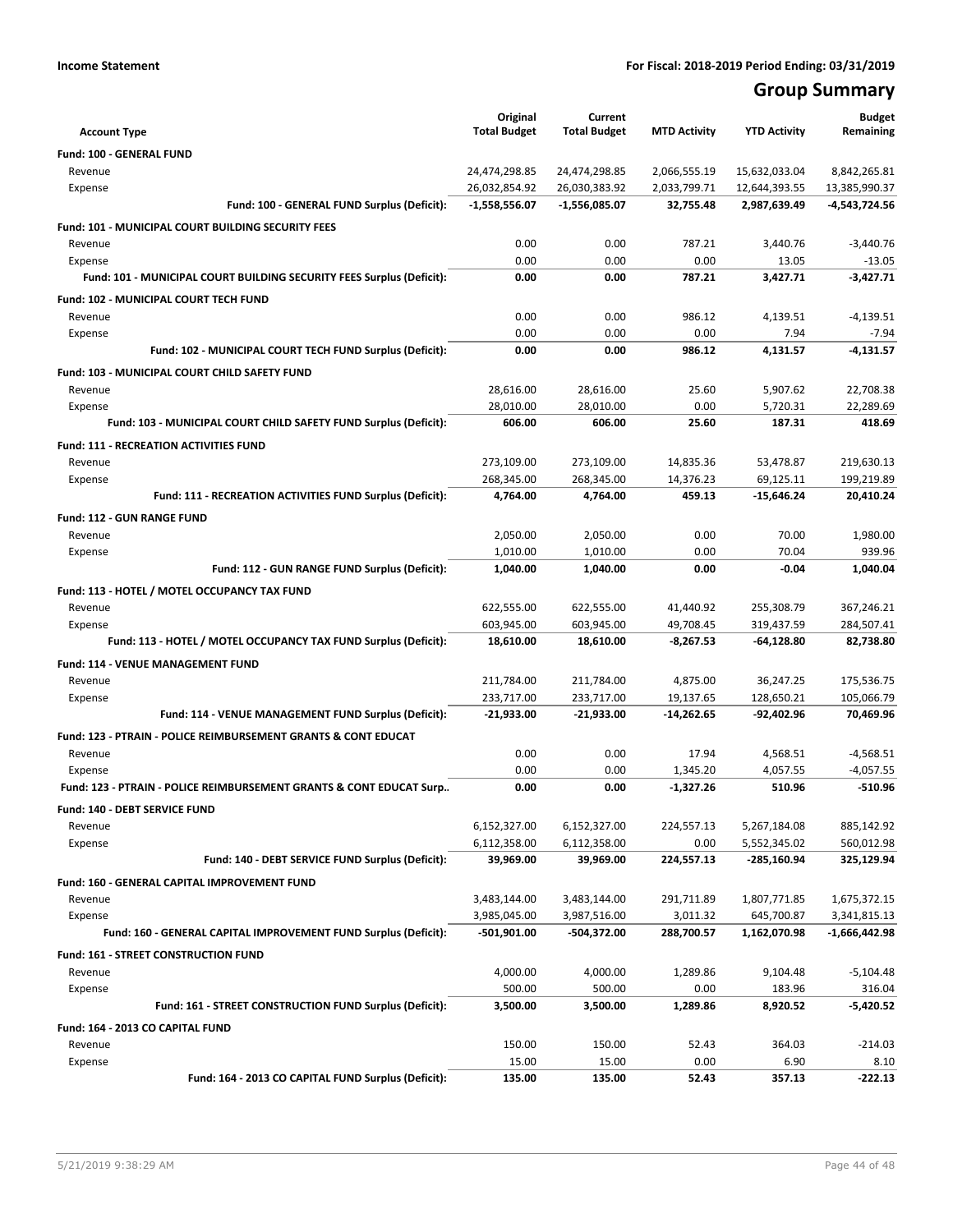| <b>Account Type</b>                                                   | Original<br><b>Total Budget</b> | Current<br><b>Total Budget</b> | <b>MTD Activity</b>   | <b>YTD Activity</b>     | <b>Budget</b><br>Remaining |
|-----------------------------------------------------------------------|---------------------------------|--------------------------------|-----------------------|-------------------------|----------------------------|
| <b>Fund: 165 - 2014 GO FUND</b>                                       |                                 |                                |                       |                         |                            |
| Revenue                                                               | 25,000.00                       | 25,000.00                      | 1,606.15              | 8,999.20                | 16,000.80                  |
| Fund: 165 - 2014 GO FUND Total:                                       | 25,000.00                       | 25,000.00                      | 1,606.15              | 8,999.20                | 16,000.80                  |
| <b>Fund: 170 - LAW ENFORCEMENT GRANT - CAPITAL PURCHASES</b>          |                                 |                                |                       |                         |                            |
| Revenue                                                               | 0.00                            | 0.00                           | 21,253.00             | 21,253.00               | $-21,253.00$               |
| Expense                                                               | 0.00                            | 0.00                           | 0.00                  | 21,253.00               | $-21,253.00$               |
| Fund: 170 - LAW ENFORCEMENT GRANT - CAPITAL PURCHASES Surplus (Defici | 0.00                            | 0.00                           | 21.253.00             | 0.00                    | 0.00                       |
| <b>Fund: 171 - MAIN STREET SPECIAL REVENUE</b>                        |                                 |                                |                       |                         |                            |
| Expense                                                               | 0.00                            | 0.00                           | 1,100.00              | 23,036.21               | $-23,036.21$               |
| Fund: 171 - MAIN STREET SPECIAL REVENUE Total:                        | 0.00                            | 0.00                           | 1,100.00              | 23,036.21               | -23,036.21                 |
| <b>Fund: 172 - MINOR GRANTS FUND</b>                                  |                                 |                                |                       |                         |                            |
| Revenue                                                               | 0.00                            | 0.00                           | 12,196.00             | 13,428.00               | $-13,428.00$               |
| Expense                                                               | 0.00                            | 0.00                           | 1,008.54              | 1,123.06                | $-1,123.06$                |
| Fund: 172 - MINOR GRANTS FUND Surplus (Deficit):                      | 0.00                            | 0.00                           | 11,187.46             | 12,304.94               | $-12,304.94$               |
| Fund: 200 - WATER / WASTEWATER FUND                                   |                                 |                                |                       |                         |                            |
| Revenue                                                               | 14,440,684.00                   | 14,440,684.00                  | 1,026,260.36          | 6,621,625.09            | 7,819,058.91               |
| Expense                                                               | 10,253,810.20                   | 10,253,810.20                  | 1,049,094.28          | 7,520,295.08            | 2,733,515.12               |
| Fund: 200 - WATER / WASTEWATER FUND Surplus (Deficit):                | 4,186,873.80                    | 4,186,873.80                   | $-22.833.92$          | -898,669.99             | 5,085,543.79               |
|                                                                       |                                 |                                |                       |                         |                            |
| Fund: 212 - TX COMMUNITY DEV SWR SYSTEM IMPROV PROG GRANT<br>Revenue  | 0.00                            | 0.00                           | 0.00                  | 7,407.85                | $-7,407.85$                |
| Expense                                                               | 0.00                            | 0.00                           | 1,250.00              | 6,250.00                | $-6,250.00$                |
| Fund: 212 - TX COMMUNITY DEV SWR SYSTEM IMPROV PROG GRANT Surplus     | 0.00                            | 0.00                           | -1,250.00             | 1,157.85                | $-1,157.85$                |
|                                                                       |                                 |                                |                       |                         |                            |
| Fund: 216 - UTILIITY CIP FUND                                         |                                 |                                | 135,406.58            | 812,439.48              | 20,832,528.52              |
| Revenue<br>Expense                                                    | 21,644,968.00<br>22,481,977.00  | 21,644,968.00<br>22,481,977.00 | 586,856.24            | 2,407,914.32            | 20,074,062.68              |
| Fund: 216 - UTILIITY CIP FUND Surplus (Deficit):                      | -837,009.00                     | -837,009.00                    | -451,449.66           | $-1,595,474.84$         | 758,465.84                 |
|                                                                       |                                 |                                |                       |                         |                            |
| <b>Fund: 217 - WASTEWATER RECLAMATION FUND</b>                        |                                 |                                |                       |                         |                            |
| Revenue<br>Expense                                                    | 12,281.00<br>410,000.00         | 12,281.00<br>410,000.00        | 1,558.14<br>0.00      | 8,730.23<br>20,619.30   | 3,550.77<br>389,380.70     |
| Fund: 217 - WASTEWATER RECLAMATION FUND Surplus (Deficit):            | -397,719.00                     | -397,719.00                    | 1,558.14              | $-11,889.07$            | -385,829.93                |
|                                                                       |                                 |                                |                       |                         |                            |
| <b>Fund: 300 - AIRPORT FUND</b>                                       |                                 |                                |                       |                         |                            |
| Revenue                                                               | 724,626.50                      | 724,626.50                     | 5,171.46              | 368,001.09              | 356,625.41                 |
| Expense<br>Fund: 300 - AIRPORT FUND Surplus (Deficit):                | 180,843.82<br>543,782.68        | 180,843.82<br>543,782.68       | 9,717.39<br>-4,545.93 | 77,427.47<br>290,573.62 | 103,416.35<br>253,209.06   |
|                                                                       |                                 |                                |                       |                         |                            |
| <b>Fund: 360 - AIRPORT CAPITAL FUND</b>                               |                                 |                                |                       |                         |                            |
| Revenue                                                               | 75,000.00<br>12,000.00          | 75,000.00<br>12,000.00         | 11.864.66<br>0.00     | 36,652.94<br>660.42     | 38,347.06                  |
| Expense<br>Fund: 360 - AIRPORT CAPITAL FUND Surplus (Deficit):        | 63,000.00                       | 63,000.00                      | 11,864.66             | 35,992.52               | 11,339.58<br>27,007.48     |
|                                                                       |                                 |                                |                       |                         |                            |
| Fund: 362 - AIRPORT FBO FUEL                                          |                                 |                                |                       |                         |                            |
| Revenue                                                               | 0.00                            | 0.00                           | 26,002.73             | 207,729.55              | $-207,729.55$              |
| Expense                                                               | 0.00<br>0.00                    | 0.00<br>0.00                   | 860.20<br>25,142.53   | 74,205.31               | $-74,205.31$               |
| Fund: 362 - AIRPORT FBO FUEL Surplus (Deficit):                       |                                 |                                |                       | 133,524.24              | $-133,524.24$              |
| Fund: 400 - GOLF FUND                                                 |                                 |                                |                       |                         |                            |
| Revenue                                                               | 248,115.00                      | 248,115.00                     | 15,996.22             | 58,528.26               | 189,586.74                 |
| Expense                                                               | 244,493.00                      | 244,493.00                     | 17,881.06             | 104,350.79              | 140,142.21                 |
| Fund: 400 - GOLF FUND Surplus (Deficit):                              | 3,622.00                        | 3,622.00                       | $-1,884.84$           | $-45,822.53$            | 49,444.53                  |
| <b>Fund: 500 - SANITATION FUND</b>                                    |                                 |                                |                       |                         |                            |
| Revenue                                                               | 5,374,632.68                    | 5,374,632.68                   | 451,431.37            | 2,654,211.44            | 2,720,421.24               |
| Expense                                                               | 5,241,578.02                    | 5,241,578.02                   | 419,402.98            | 2,491,504.03            | 2,750,073.99               |
| Fund: 500 - SANITATION FUND Surplus (Deficit):                        | 133,054.66                      | 133,054.66                     | 32,028.39             | 162,707.41              | -29,652.75                 |
| Fund: 601 - CENTRAL SERVICE FUND                                      |                                 |                                |                       |                         |                            |
| Revenue                                                               | 865,367.00                      | 865,367.00                     | 72,113.92             | 432,683.52              | 432,683.48                 |
| Expense                                                               | 910,947.00                      | 910,947.00                     | 88,119.17             | 469,702.39              | 441,244.61                 |
| Fund: 601 - CENTRAL SERVICE FUND Surplus (Deficit):                   | -45,580.00                      | -45,580.00                     | $-16,005.25$          | $-37,018.87$            | $-8,561.13$                |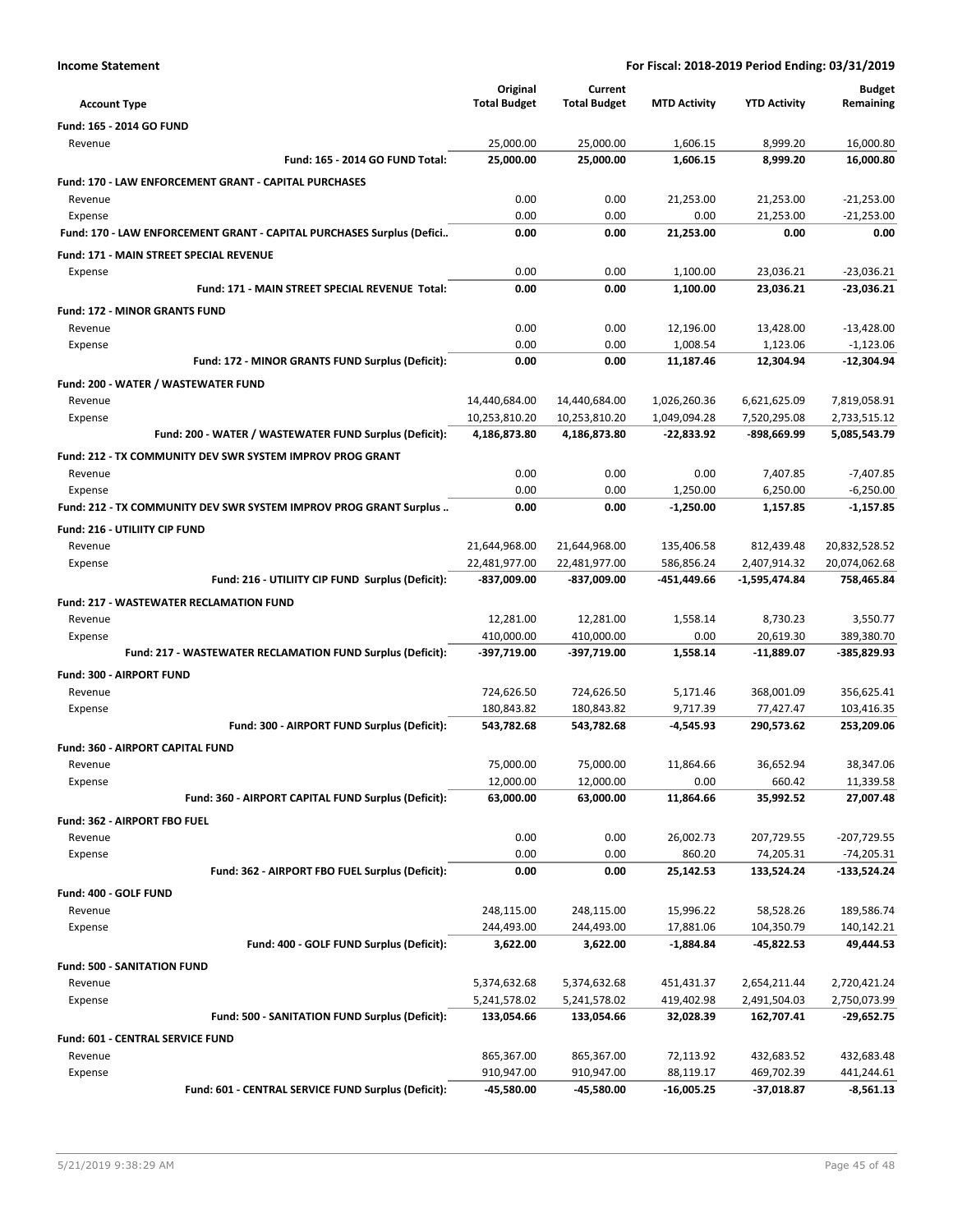| <b>Income Statement</b>                                                    | For Fiscal: 2018-2019 Period Ending: 03/31/2019 |                     |                     |                              |                                  |
|----------------------------------------------------------------------------|-------------------------------------------------|---------------------|---------------------|------------------------------|----------------------------------|
|                                                                            | Original                                        | Current             |                     |                              | <b>Budget</b>                    |
| <b>Account Type</b>                                                        | <b>Total Budget</b>                             | <b>Total Budget</b> | <b>MTD Activity</b> | <b>YTD Activity</b>          | Remaining                        |
| Fund: 602 - INSURANCE FUND                                                 |                                                 |                     |                     |                              |                                  |
| Revenue                                                                    | 5,563,649.00                                    | 5,563,649.00        | 483,448.32          | 2,910,324.24                 | 2,653,324.76                     |
| Expense                                                                    | 5,382,387.00                                    | 5,382,387.00        | 382,159.03          | 3,281,310.35                 | 2,101,076.65                     |
| Fund: 602 - INSURANCE FUND Surplus (Deficit):                              | 181,262.00                                      | 181,262.00          | 101,289.29          | -370,986.11                  | 552,248.11                       |
| Fund: 604 - MIS FUND                                                       |                                                 |                     |                     |                              |                                  |
| Revenue                                                                    | 529,279.00                                      | 529,279.00          | 44,106.59           | 264,639.54                   | 264,639.46                       |
| Expense                                                                    | 780,034.75                                      | 780,034.75          | 48,665.83           | 433,154.72                   | 346,880.03                       |
| Fund: 604 - MIS FUND Surplus (Deficit):                                    | -250,755.75                                     | -250,755.75         | -4,559.24           | $-168,515.18$                | $-82,240.57$                     |
| Fund: 660 - VEHICLE REPLACEMENT FUND                                       |                                                 |                     |                     |                              |                                  |
| Revenue                                                                    | 693,393.00                                      | 693,393.00          | 58,512.42           | 350,354.75                   | 343,038.25                       |
| Expense                                                                    | 1,446,832.00                                    | 1,446,832.00        | 8,455.82            | 433,675.76                   | 1,013,156.24                     |
| Fund: 660 - VEHICLE REPLACEMENT FUND Surplus (Deficit):                    | -753,439.00                                     | -753,439.00         | 50,056.60           | -83,321.01                   | -670,117.99                      |
| Fund: 800 - SPENCE FUND                                                    |                                                 |                     |                     |                              |                                  |
| Revenue                                                                    | 6,000.00                                        | 6,000.00            | 1,206.11            | 6,757.79                     | $-757.79$                        |
| Expense<br>Fund: 800 - SPENCE FUND Surplus (Deficit):                      | 600.00<br>5.400.00                              | 600.00<br>5.400.00  | 50.00<br>1,156.11   | 300.00                       | 300.00                           |
|                                                                            |                                                 |                     |                     | 6,457.79                     | $-1,057.79$                      |
| <b>Fund: 801 - JONES LIBRARY TRUST</b>                                     |                                                 |                     |                     |                              |                                  |
| Revenue                                                                    | 0.00<br>0.00                                    | 0.00<br>0.00        | 23.51<br>0.00       | 165.97<br>3.51               | $-165.97$                        |
| Expense<br>Fund: 801 - JONES LIBRARY TRUST Surplus (Deficit):              | 0.00                                            | 0.00                | 23.51               | 162.46                       | $-3.51$<br>$-162.46$             |
|                                                                            |                                                 |                     |                     |                              |                                  |
| Fund: 809 - GREENVILLE IDC (L-3)                                           | 0.00                                            | 0.00                | 0.00                |                              |                                  |
| Revenue<br>Expense                                                         | 0.00                                            | 0.00                | 247,172.51          | 1,597,882.58<br>1,597,881.58 | $-1,597,882.58$<br>-1,597,881.58 |
| Fund: 809 - GREENVILLE IDC (L-3) Surplus (Deficit):                        | 0.00                                            | 0.00                | -247,172.51         | 1.00                         | $-1.00$                          |
| Fund: 810 - SEIZURE FUNDS - STATE RULES                                    |                                                 |                     |                     |                              |                                  |
| Revenue                                                                    | 200.00                                          | 200.00              | 1,231.82            | 3,713.63                     | $-3,513.63$                      |
| Expense                                                                    | 250.00                                          | 250.00              | 0.00                | 61.54                        | 188.46                           |
| Fund: 810 - SEIZURE FUNDS - STATE RULES Surplus (Deficit):                 | $-50.00$                                        | $-50.00$            | 1,231.82            | 3,652.09                     | $-3,702.09$                      |
| Fund: 811 - SEIZURE FUNDS - FED RULES                                      |                                                 |                     |                     |                              |                                  |
| Revenue                                                                    | 225.00                                          | 225.00              | 450.05              | 3,187.68                     | $-2,962.68$                      |
| Expense                                                                    | 100.00                                          | 100.00              | 0.00                | 1,717.42                     | $-1,617.42$                      |
| Fund: 811 - SEIZURE FUNDS - FED RULES Surplus (Deficit):                   | 125.00                                          | 125.00              | 450.05              | 1,470.26                     | $-1,345.26$                      |
| Fund: 820 - TIRZ FUND (Tax Increment Reinvestment Zone)                    |                                                 |                     |                     |                              |                                  |
| Revenue                                                                    | 696,033.00                                      | 734,693.59          | 4,511.18            | 476,370.88                   | 258,322.71                       |
| Expense                                                                    | 122,175.00                                      | 122,175.00          | 0.00                | 8,642.98                     | 113,532.02                       |
| Fund: 820 - TIRZ FUND (Tax Increment Reinvestment Zone) Surplus (Deficit): | 573,858.00                                      | 612,518.59          | 4,511.18            | 467,727.90                   | 144,790.69                       |
| Fund: 899 - POOLED CASH                                                    |                                                 |                     |                     |                              |                                  |
| Revenue                                                                    | 0.00                                            | 0.00                | $-0.02$             | $-0.04$                      | 0.04                             |
| Fund: 899 - POOLED CASH Total:                                             | 0.00                                            | 0.00                | $-0.02$             | $-0.04$                      | 0.04                             |
| Fund: 910 - ELECTRIC OPERATING FUND                                        |                                                 |                     |                     |                              |                                  |
| Revenue                                                                    | 60,783,975.00                                   | 60,783,975.00       | 4,899,227.46        | 28,515,245.40                | 32,268,729.60                    |
| Expense                                                                    | 61,630,669.69                                   | 61,630,669.69       | 3,997,320.11        | 24,732,093.94                | 36,898,575.75                    |
| Fund: 910 - ELECTRIC OPERATING FUND Surplus (Deficit):                     | -846,694.69                                     | -846,694.69         | 901,907.35          | 3,783,151.46                 | -4,629,846.15                    |
| <b>Fund: 911 - ELECTRIC DEBT REDUCTION</b>                                 |                                                 |                     |                     |                              |                                  |
| Revenue                                                                    | 0.00                                            | 0.00                | 12.86               | 2,658.60                     | $-2,658.60$                      |
| Fund: 911 - ELECTRIC DEBT REDUCTION Total:                                 | 0.00                                            | 0.00                | 12.86               | 2,658.60                     | $-2,658.60$                      |
| Fund: 912 - ELECTRIC DEBT SERVICE                                          |                                                 |                     |                     |                              |                                  |
| Revenue                                                                    | 8,732,723.00                                    | 8,732,723.00        | 727,726.92          | 4,366,361.52                 | 4,366,361.48                     |
| Expense                                                                    | 8,732,723.00                                    | 8,732,723.00        | 400.00              | 3,888,426.26                 | 4,844,296.74                     |
| Fund: 912 - ELECTRIC DEBT SERVICE Surplus (Deficit):                       | 0.00                                            | 0.00                | 727,326.92          | 477,935.26                   | -477,935.26                      |
| Fund: 913 - ELECTRIC CONSTRUCTION FUND                                     |                                                 |                     |                     |                              |                                  |
| Revenue                                                                    | 400.00                                          | 400.00              | 154.03              | 1,064.26                     | $-664.26$                        |
| Fund: 913 - ELECTRIC CONSTRUCTION FUND Total:                              | 400.00                                          | 400.00              | 154.03              | 1,064.26                     | -664.26                          |
| Fund: 950 - CABLE / INTERNET                                               |                                                 |                     |                     |                              |                                  |
| Revenue                                                                    | 6,709,689.00                                    | 6,709,689.00        | 554,025.69          | 3,299,702.27                 | 3,409,986.73                     |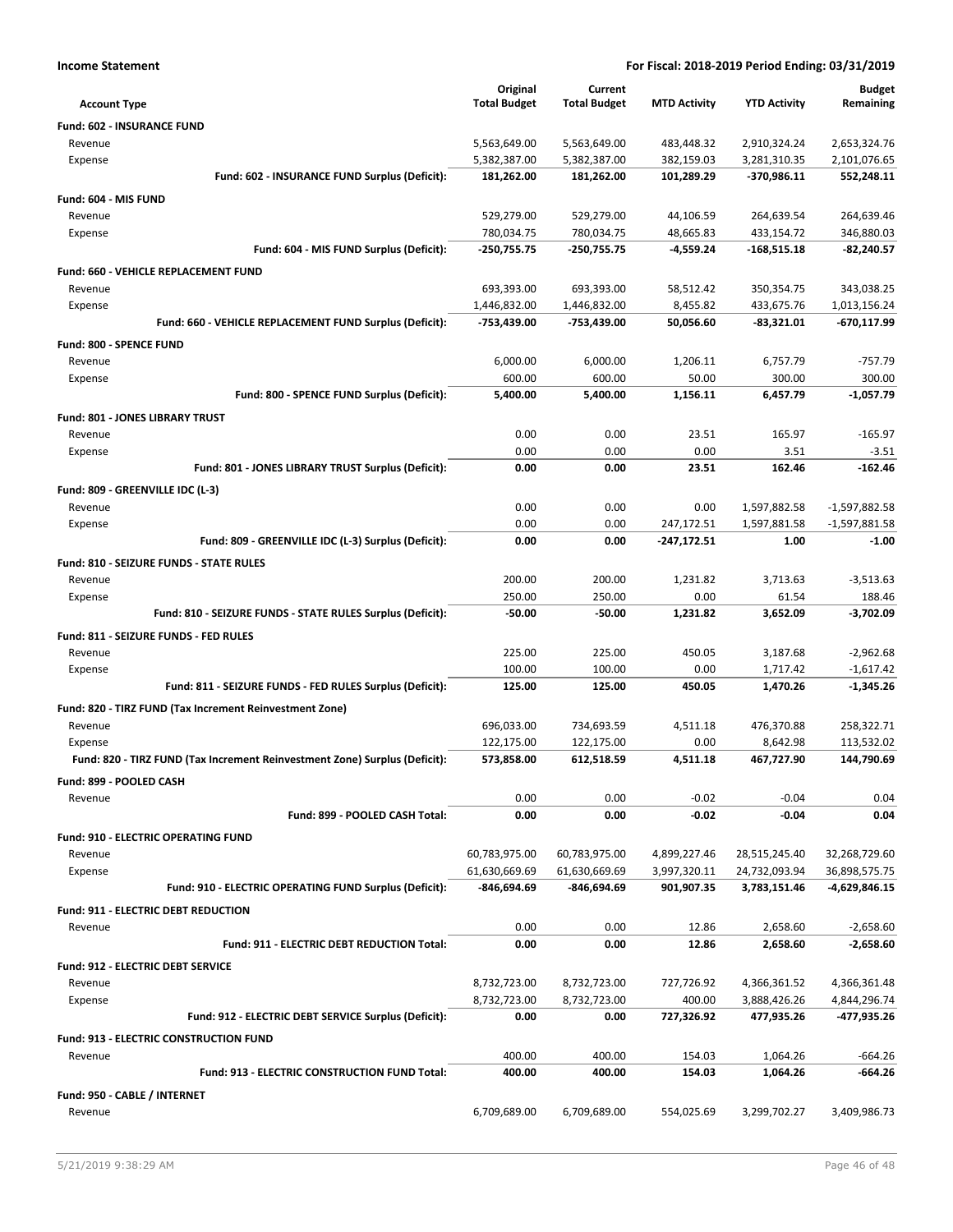| <b>Account Type</b> |                                                 | Original<br><b>Total Budget</b> | Current<br><b>Total Budget</b> | <b>MTD Activity</b> | <b>YTD Activity</b> | <b>Budget</b><br>Remaining |
|---------------------|-------------------------------------------------|---------------------------------|--------------------------------|---------------------|---------------------|----------------------------|
| Expense             |                                                 | 7.482.344.00                    | 7.482.344.00                   | 451.397.56          | 2,781,690.65        | 4,700,653.35               |
|                     | Fund: 950 - CABLE / INTERNET Surplus (Deficit): | -772.655.00                     | -772.655.00                    | 102,628.13          | 518.011.62          | -1,290,666.62              |
|                     | <b>Total Surplus (Deficit):</b>                 | $-201,290.37$                   | $-162.629.78$                  | 1,770,342.90        | 6,382,725.32        |                            |